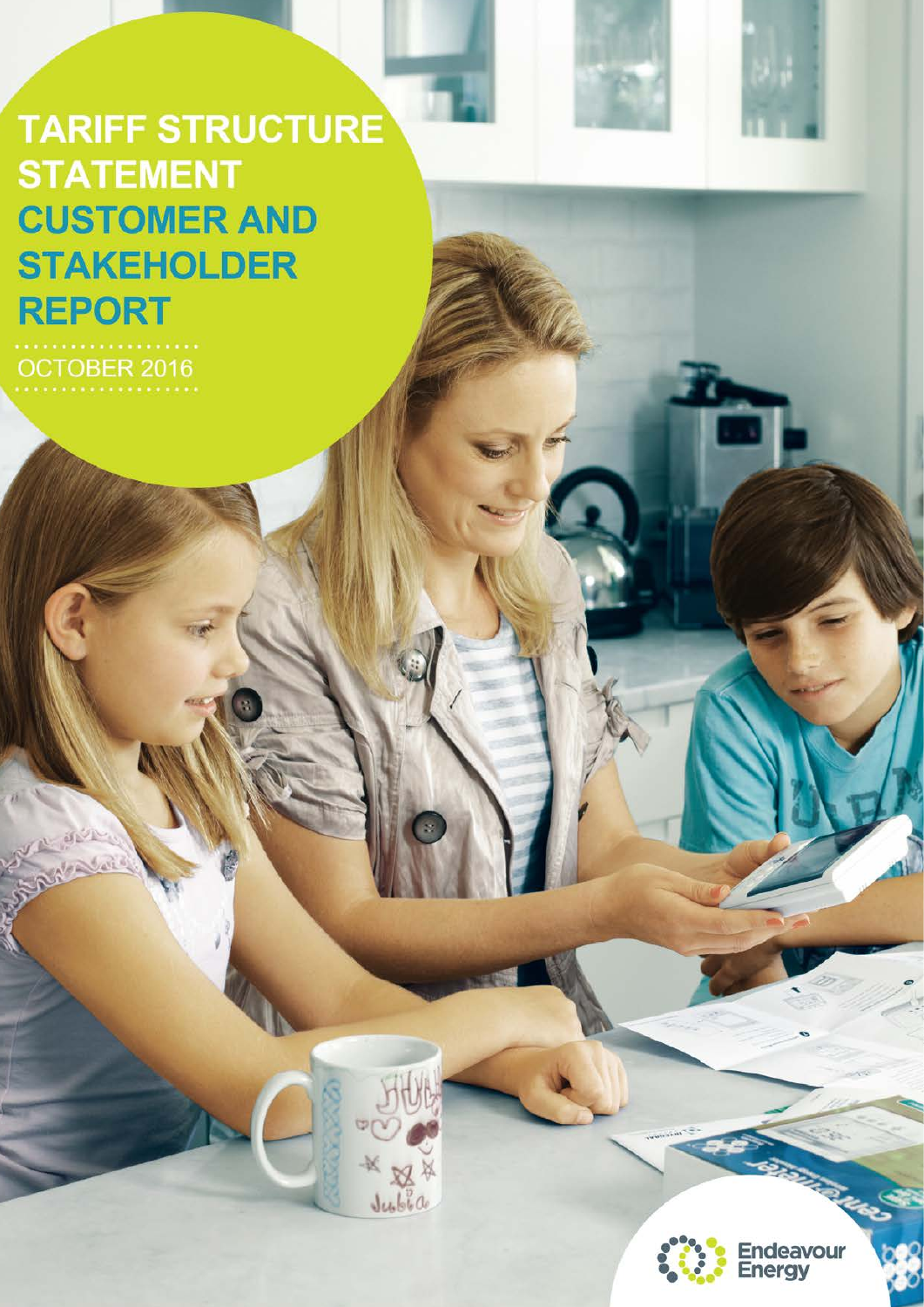# **Contents**

| 1.0 |                                                                |  |
|-----|----------------------------------------------------------------|--|
|     |                                                                |  |
|     |                                                                |  |
| 2.0 |                                                                |  |
|     |                                                                |  |
| 3.0 |                                                                |  |
|     |                                                                |  |
| 4.0 |                                                                |  |
| 5.0 |                                                                |  |
|     |                                                                |  |
| 6.0 |                                                                |  |
|     |                                                                |  |
|     |                                                                |  |
| 7.0 |                                                                |  |
|     |                                                                |  |
| 8.0 |                                                                |  |
|     |                                                                |  |
| 9.0 | Phase Two - environmental and consumer advocates roundtable 55 |  |
|     |                                                                |  |
|     |                                                                |  |
|     |                                                                |  |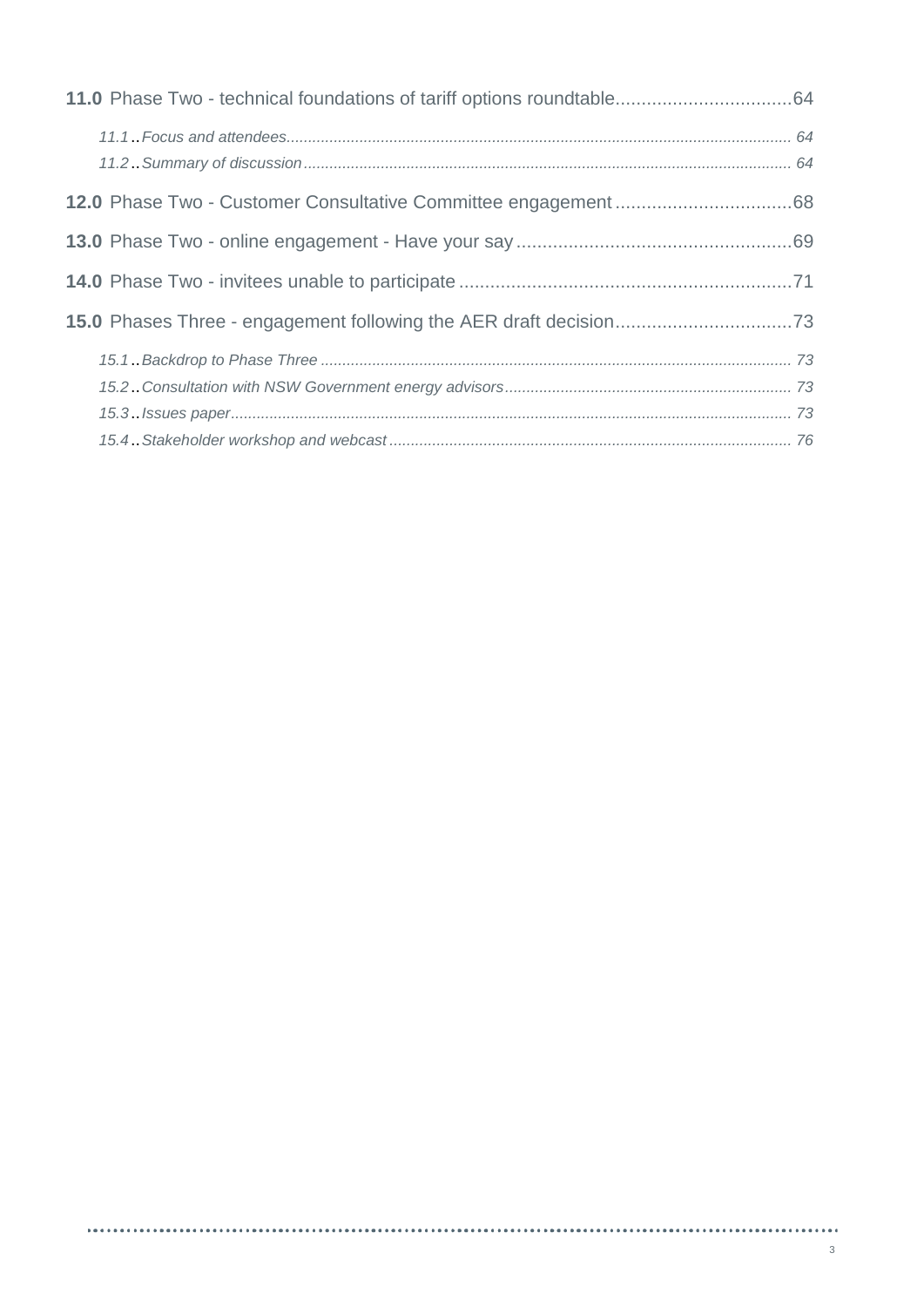# <span id="page-3-0"></span>**1.0 Executive summary**

## <span id="page-3-1"></span>1.1 **Tariff Structure Statement engagement with our stakeholders**

Endeavour Energy has engaged with a broad spectrum of stakeholders over an extended period as part of its Tariff Structure Statement (TSS) 2017 – 2019 proposal to the Australian Energy Regulator (AER). This has included a raft of communication initiatives with residential and business customers, consumer advocacy organisations, vulnerable customer advocates, business groups, renewable energy advocates, electricity retailers and various levels of government.

We have conducted our engagement to both inform stakeholders about how our business works, including the various tariff structure options available, and to seek community insights and views about future tariff structures. This engagement has been crucial in shaping our TSS.

## <span id="page-3-2"></span>1.2 **Three phases of TSS stakeholder engagement**

Endeavour Energy conducted its TSS stakeholder engagement in three phases.

- Phase One started in 2013 with a social media campaign to provide the community with information about electricity charges, and sought feedback; this was followed by a series of customer, consumer advocacy and retailer workshops in 2014.
- Phase Two from August to November 2015 was an intensive period of engagement that included interviews with stakeholders, bi-lateral discussions, release of a community TSS issues paper for comment, a series of stakeholder roundtable discussions, and a public consultation.
- Phase Three- TSS stakeholder engagement commenced in December 2015 and continued until the submission of this document.

## <span id="page-3-3"></span>1.3 **What our customers and stakeholder told us**

The primary insights, which we have used to inform our TSS deliberations and decisions, include:

- There is 'no one magic bullet' to the question of which tariff structure is best and it will change over time. The appropriate structure is dependent on the particular set of circumstances unique to the network, including the structure of business, the load structure of customers and future objectives of the business. It is an ongoing process.
- The transition to cost reflective prices should reasonably take place over time and longterm thinking is required to give effect to the best outcomes for customers and Endeavour Energy.
- Despite information from electricity distributors and retailers about electricity tariffs being readily available, tariffs remain a complex issue for customers.
- Many stakeholders do not have a good understanding of the Australian Energy Market Commission tariff rules, including the implications of electricity network businesses needing to move to tariff structures that reflect the cost of efficient operation of the network.
- There is a broad spectrum of informed customer and stakeholder views and preferences about future tariffs, but this varies considerably across stakeholder groups.
- Most stakeholders want financially disadvantaged and customers facing significant cost pressures to have options to pay less for their electricity, and that network businesses and retailers have a role to play. Endeavour Energy customers have in the past indicated to us that their primary concern was safe electricity supply; and avoiding 'bill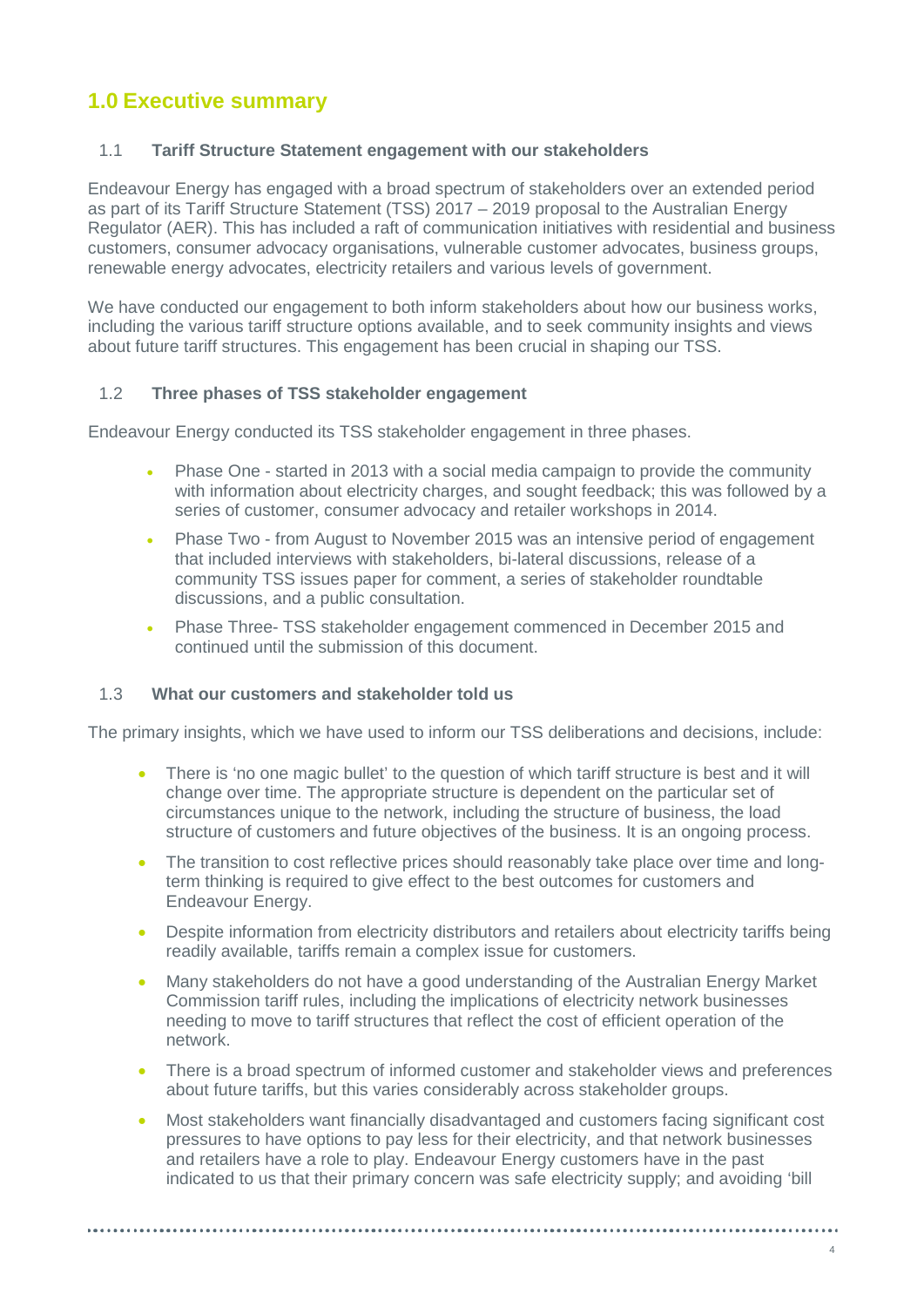shock' (being able to predict with consistency, and factor in, the likely cost of their electricity bill).

- Most but not all stakeholders want to see electricity prices fall (some want price signals to encourage efficient or reduced energy use). There is general agreement that public policy settings and tariff options offered by electricity retailers can and do have a significant impact on electricity pricing and affordability.
- A declining block tariff tariff in the next regulatory period in our transition to costreflective tariffs was not supported by some stakeholders in phase 2, because it's not seen to provide efficient recovery of costs, or sufficient price signals to consumers, despite most other preferences requiring significant advanced meter penetration in NSW.
- Following the AER's rejection of Endeavour Energy's default declining block tariff for residential customers, the general consensus among representatives from consumer advocacy groups, retailers, regulators and electricity distributors was that a flat tariff for residential customers was a reasonable alternative to a declining block tariff.
- Different tariffs will have different impacts on different customers. Some customers will be better off under a flat tariff and would have been worse off under a DBT, and vice versa. Trade-offs will be required under either tariff structure.
- Bill impacts would have to be appropriately managed in the transition period to cost reflective prices, and stakeholders were interested to understand the impact across different customer segments.
- The proposed policy of opt-out for time of use tariffs for new residential and small business customers was seen by some as a significant shift for the network, and some felt the impacts of this proposed option needed to be further explored.
- The AER believed shoulder and peak periods proposed were too long and not adequately justified by Endeavour Energy. Some other stakeholders believed there should be a shorter peak window in winter, weekends, with off-peak in autumn and spring.
- Charging windows have dramatic influences on bill impacts and also potential changes in patterns in demand across the network. Whenever charging windows are altered along with different tariff levels, there will be winners and losers in that process. There is a lot of uncertainty around changing these variables, and at end of day not everyone can win.
- All stakeholders supported ongoing and respectful engagement around TSS issues; most would have liked our Phase Two engagement to have been less compressed, although many stakeholders who participated in most of the Phase Two roundtables were satisfied with the opportunities for engagement.
- Stakeholder feedback on our Phase Three engagement (post the AER's draft decision) was generally positive.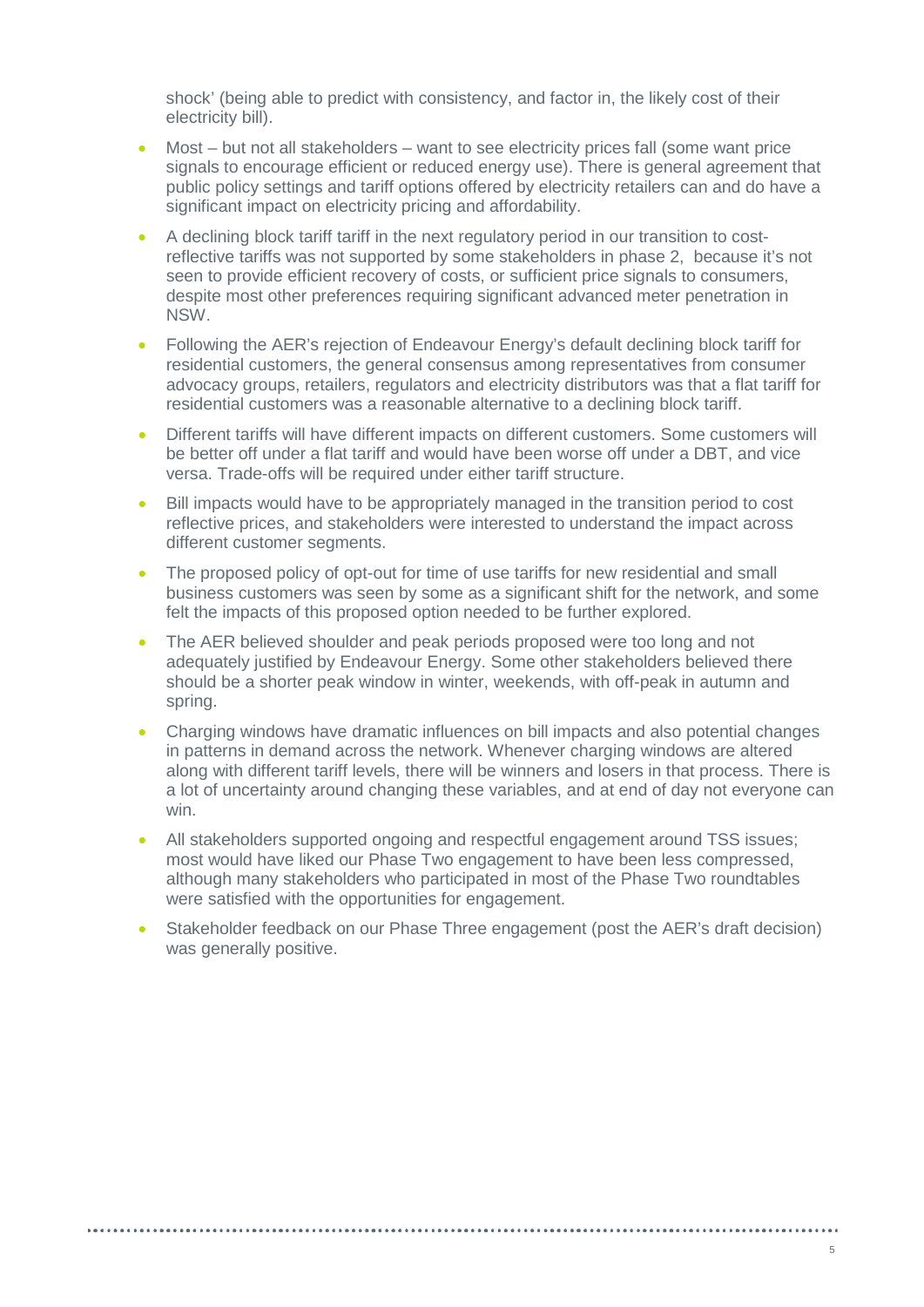# <span id="page-5-0"></span>**2.0 Pillars and phases of engagement**

## <span id="page-5-1"></span>2.1 **Six pillars of our engagement**

We established six pillars to guide all engagement with stakeholders as we considered and made decisions about our TSS.

The manner in which we have engaged our stakeholders, and the channels and tools employed, has been guided by these pillars.

The pillars are:

- encourage discussions among peak representative entities about electricity tariffs
- engage all of our most important TSS stakeholders face-to-face
- generate readily accessible (plain English) content to inform and engage stakeholders, including customers
- provide access to the general public, including customers, for people to have their say about tariff structures.
- create awareness about the opportunity for the community to have its say
- involve stakeholders by providing them with information to facilitate their engagement, and ensuring their views and insights are inputs to our TSS decisions.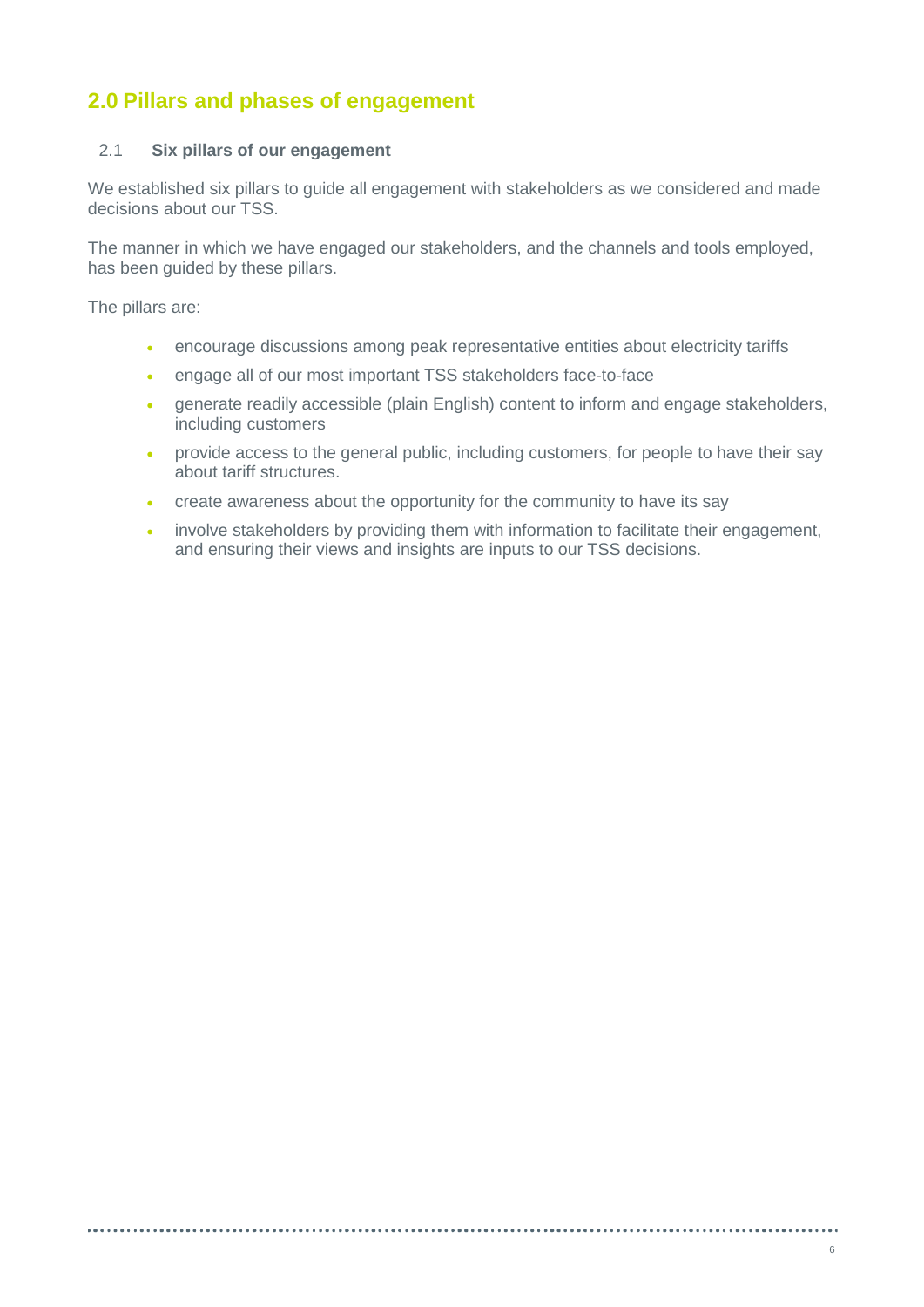## <span id="page-6-0"></span>2.1 **Three phases of engagement**

Our pillars helped frame our three-phased approach to engagement. We employed a range of engagement methods to both educate and inform our stakeholders before seeking feedback on a range of topics surrounding tariff reform. These phases are outlined below.

*Figure 1: Phases of engagement*



*SOURCE: ENDEAVOUR ENERGY, 2015*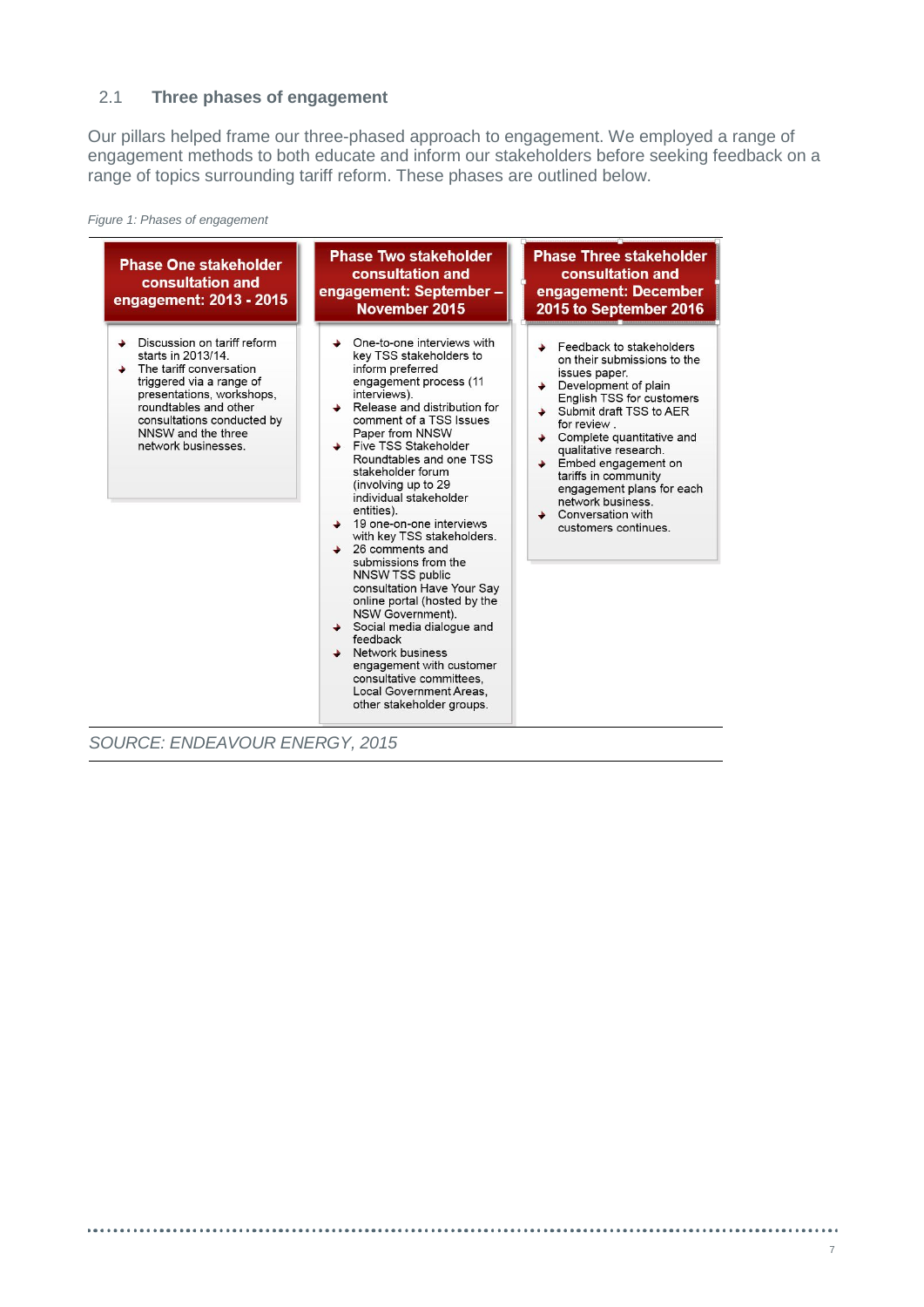## <span id="page-7-0"></span>**3.0 Summary of Phase One and Phase Two – 2013 to 2015**

This section summarises the outputs of engagement with stakeholders from 2013 – 2015 to inform our TSS. It details also the modes of engagement we employed to discuss the TSS issues with stakeholders, and summarises of the content of discussions, interviews and roundtables.

Much of our Phase One and Phase Two engagement was undertaken jointly with the other Networks NSW businesses i.e. Ausgrid and Essential Energy, under the banner of Networks NSW (NNSW). Networks NSW ceased as an entity ion 31 December 2015, prior to the start of our Phase Three engagement, due to the decision by the NSW Government to lease part of both Ausgrid and Endeavour Energy.

Phase One and Phase Two engagement is summarised in Table 1.

| <b>Date</b>                  | <b>Engagement channel</b>                                                                                                                                                 | <b>Engagement attendance and</b><br>focus                                                                                                                                                                                                                           |  |  |
|------------------------------|---------------------------------------------------------------------------------------------------------------------------------------------------------------------------|---------------------------------------------------------------------------------------------------------------------------------------------------------------------------------------------------------------------------------------------------------------------|--|--|
| Phase one engagement         |                                                                                                                                                                           |                                                                                                                                                                                                                                                                     |  |  |
| March 2014                   | Networks NSW peak<br>consumer group forum, March<br>2014                                                                                                                  | Networks NSW gauged the<br>views of consumer advocacy<br>groups on proposed tariff<br>strategy and welcomed the<br>attendance and contributions<br>from significant stakeholders,<br>NSW EWON, PIAC, and<br>members of various customer<br>consultative committees. |  |  |
| November - December 2013     | Your Power Your Say<br>Facebook campaign                                                                                                                                  | Sought to engage directly with<br>consumers on different types of<br>tariffs with more than 95,000<br>Facebook users viewing this<br>discussion.                                                                                                                    |  |  |
| May 2014                     | Networks NSW retailer forum                                                                                                                                               | Attended by 19 retailers,<br>addressed the challenges of<br>tariff reform in NSW.                                                                                                                                                                                   |  |  |
| May 2014                     | Annual pricing proposals for<br>each network business,                                                                                                                    | Detailed pricing proposals for<br>the network businesses in NSW<br>were submitted to the AER.                                                                                                                                                                       |  |  |
| <b>July 2014</b>             | AER's public forum                                                                                                                                                        | <b>NNSW CEO Vince Graham</b><br>detailed proposed tariff strategy<br>and explained the reasons for<br>this approach.                                                                                                                                                |  |  |
| February 2015                | Networks NSW stakeholder<br>workshop on its revised<br>regulatory proposals                                                                                               | Canvased issues about tariff<br>design.                                                                                                                                                                                                                             |  |  |
| <b>June 2015</b>             | Forum held by Networks NSW                                                                                                                                                | Focused specifically on tariff<br>strategy and consumer<br>preferences for consultation.                                                                                                                                                                            |  |  |
| Phase two engagement         |                                                                                                                                                                           |                                                                                                                                                                                                                                                                     |  |  |
| September-October 2015       | One-to-one discussions with<br><b>Tier One Networks NSW</b><br>stakeholders on their preferred<br>modes for Phase Two<br>engagement, and issues they<br>wanted to discuss | Interviews conducted by ACIL<br>Allen Consulting with Tier One<br><b>TSS</b> stakeholders.                                                                                                                                                                          |  |  |
| September 20 2015 (half day) | <b>TSS Issues Paper launched</b><br>publicly                                                                                                                              | Issues Paper developed by<br>Networks NSW and informed by<br>Phase One stakeholder<br>engagement, and initial Tier One                                                                                                                                              |  |  |

*Table 1 - Phase One and Phases Two: TSS stakeholder consultation and engagement 2013-2015*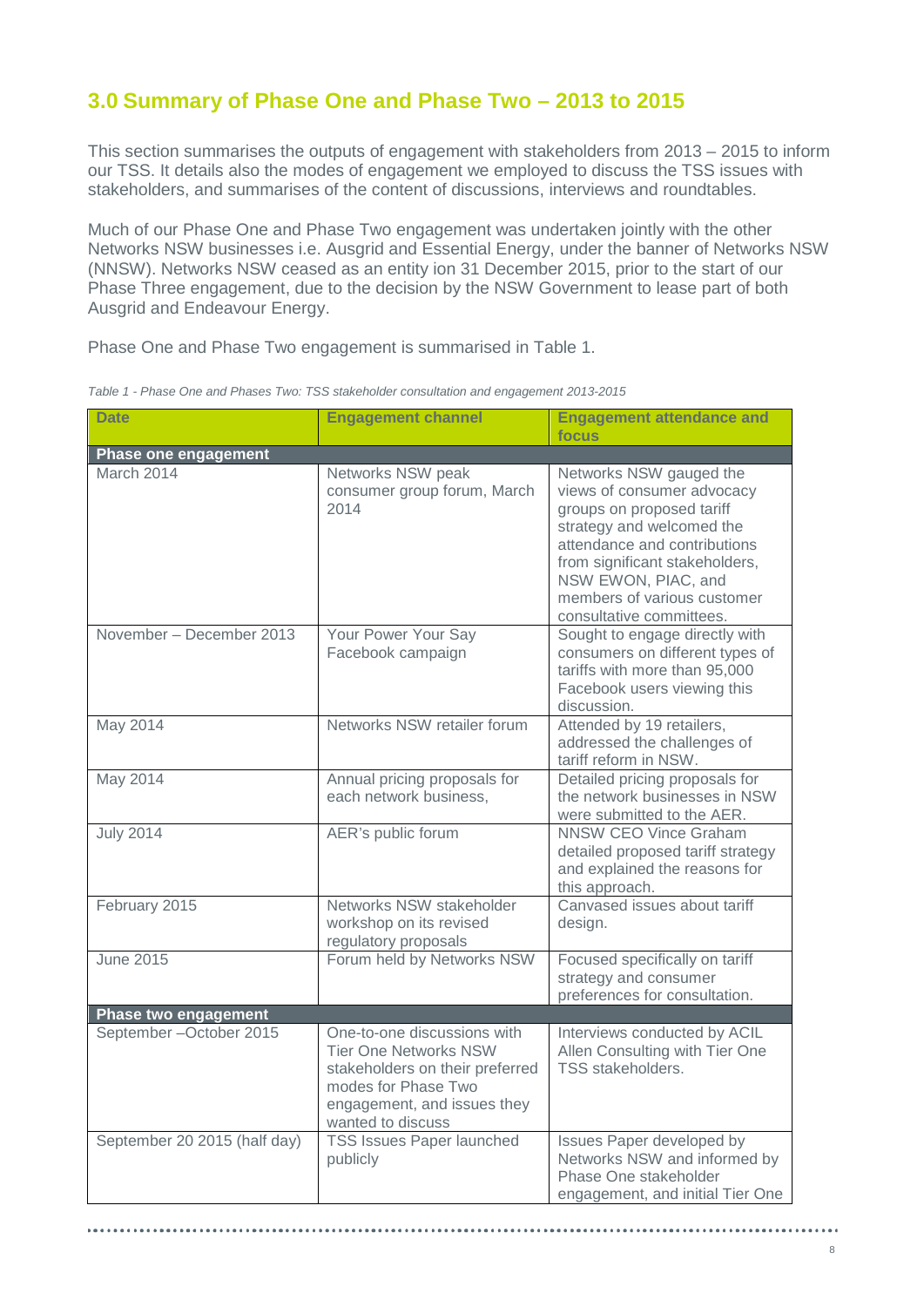| <b>Date</b>                   | <b>Engagement channel</b>                                                        | <b>Engagement attendance and</b><br>focus                                                                                                                                                                                                                                                                                                                                                                                                                  |
|-------------------------------|----------------------------------------------------------------------------------|------------------------------------------------------------------------------------------------------------------------------------------------------------------------------------------------------------------------------------------------------------------------------------------------------------------------------------------------------------------------------------------------------------------------------------------------------------|
|                               |                                                                                  | stakeholder interviews<br>conducted by ACIL Allen<br>Consulting. Made available on<br>network business websites, and<br>via the Have Tour Say online<br>community consultation portal<br>for comment, and as a platform<br>to inform stakeholder<br>discussions and engagement.                                                                                                                                                                            |
| September 24, 2015 (half day) | <b>Energy Networks Association</b><br><b>Vulnerable Customers TSS</b><br>Forum   | Included presentations from<br>Janine Young, Energy and<br>Water Ombudsman (EWON),<br>NSW; Networks NSW CEO<br>Vince Graham; Ausgrid's<br>Matthew McQuarrie; Endeavour<br>Energy's Daniel Bubb; Essential<br>Energy's Catherine Waddell,<br><b>ENA's Lynne Gallagher; ACIL</b><br>Allen Consulting's Wayne Burns.<br>Included attendance by 28<br>stakeholder representatives,<br>including retailers.                                                     |
| September 25, 2015            | Draft TSS Issues paper from<br>Networks NSW issued to peak<br>stakeholder groups | Issues Paper developed by<br>Networks NSW and informed by<br>Phase One stakeholder<br>engagement, and initial Tier One<br>stakeholder. Interviews<br>conducted by ACIL Allen<br>Consulting.                                                                                                                                                                                                                                                                |
| September 28, 2015 (half day) | <b>Retail Stakeholders TSS</b><br>Roundtable                                     | Attended by 15 electricity<br>representatives (38 retail<br>stakeholders were invited). The<br>Roundtable included a<br>presentation by the CEO of<br>Networks NSW, Vince Graham,<br>and by Adrian Kemp, Principal<br>and HoustonKemp Economists,<br>Networks NSW TSS regulatory<br>advisors. This Roundtable<br>focused in AEMC tariff rules and<br>discussions about tariff options.                                                                     |
| September 28, 2015 (half day) | Food and Fibre Stakeholder<br><b>TSS Roundtable</b>                              | Attended by two representatives<br>of the food and fibre industry<br>sector in Australia (four were<br>invited). The Roundtable<br>included presentations by<br>Catherine Waddell from<br><b>Essential Energy and Oliver</b><br>Nunn from HoustonKemp. This<br>Roundtable focused in AEMC<br>tariff rules and discussions<br>about tariff options for food and<br>fibre producers, including the<br>costs of electricity included in<br>irrigation in NSW. |
| September 29, 2018 (half day) | <b>Consumer and Environment</b><br>Stakeholder TSS Roundtable                    | Attended by six stakeholder<br>representatives (eight invited).<br>This Roundtable discussed tariff<br>options, consumer issues,<br>environment stakeholders'                                                                                                                                                                                                                                                                                              |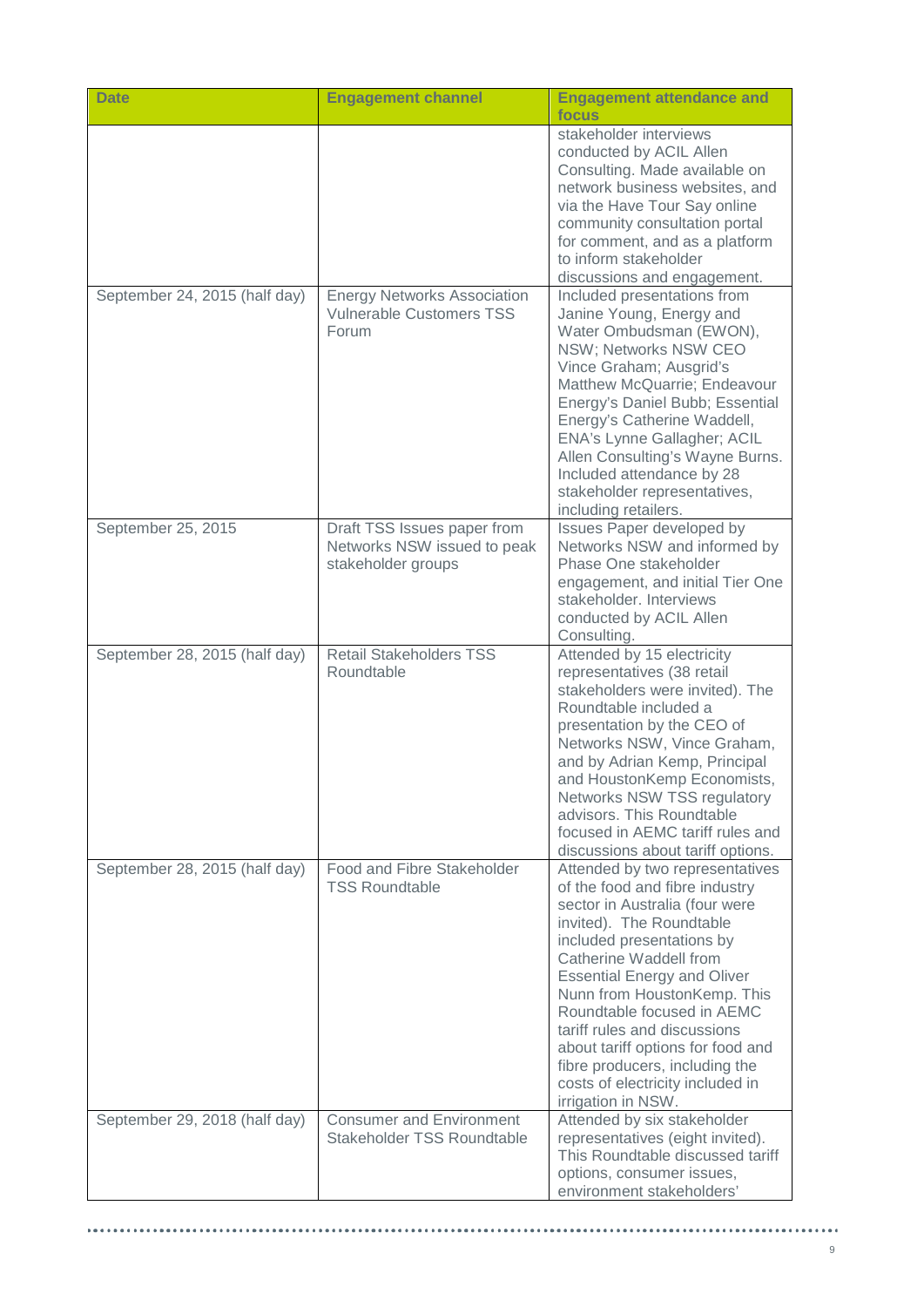| <b>Date</b>                        | <b>Engagement channel</b>                                                                                            | <b>Engagement attendance and</b><br>focus                                                                                                                                                                                                                                                                                                                                                |
|------------------------------------|----------------------------------------------------------------------------------------------------------------------|------------------------------------------------------------------------------------------------------------------------------------------------------------------------------------------------------------------------------------------------------------------------------------------------------------------------------------------------------------------------------------------|
|                                    |                                                                                                                      | preference for a demand tariff,<br>as well as the AEMC rules, and<br>the rationale for a declining<br>block tariff. It included<br>presentations by Mike Martinson<br>from Networks NSW, and Oliver<br>Nunn from HoustonKemp.                                                                                                                                                            |
| September, 2015                    | <b>Customer Council and other</b><br>peak stakeholder group<br>discussions                                           | <b>Endeavour Energy held TSS</b><br>discussions with its Customer<br>Council in September 2015.                                                                                                                                                                                                                                                                                          |
| September, October and<br>November | Have Your Say online<br>consultation portal.                                                                         | Open and announced publicly in<br>late September 2015, the portal<br>invited public comments and<br>submissions based on the<br><b>Networks NSW TSS Issues</b><br>Paper. Twenty six submissions<br>were received via the portal.                                                                                                                                                         |
| October, 2015                      | One-on-one interviews with<br>stakeholders on their views<br>and insights post the launch of<br>the TSS Issues Paper | Eight qualitative one-on-one<br>interviews conducted with Tier<br>One stakeholders on their<br>responses and input to the TSS<br>Issues Paper (19 were invited).                                                                                                                                                                                                                         |
| October, 2015                      | <b>Bilateral discussions on TSS</b><br><b>issues</b>                                                                 | At the request of a small number<br>of stakeholders, Network NSW<br>conducted bilateral discussions<br>on TSS issues.                                                                                                                                                                                                                                                                    |
| October 2015                       | Other peak stakeholder<br>engagement.                                                                                | Ausgrid held discussion of TSS<br>options with seven peak groups<br>(separate from other<br>engagement processes) and<br>encouraged them to provide<br>insights, responses and opinions<br>as inputs to Phase Two TSS<br>deliberations.                                                                                                                                                  |
| October 15, 2015 (half day)        | <b>Tariff Scenarios Stakeholder</b><br>Roundtable                                                                    | Attended by seven consumer,<br>local government and<br>environment stakeholders, as<br>well as the Australian Energy<br>Regulator, this Roundtable<br>focused in scenario options, and<br>customer understanding of tariff<br>structures. It included<br>presentations by Mike Martinson<br>from Networks NSW and Adrian<br>Kemp from HoustonKemp.                                       |
| October 30, 2015 (full day)        | Tariff Impacts (data and<br>technical analysis TSS<br>Stakeholder Roundtable                                         | Attended by six consumer, local<br>government and environment<br>stakeholders, as well as the<br>Australian Energy Regulator and<br>EWON, this Roundtable<br>included presentations by<br>Ausgrid, Endeavour Energy and<br>Essential Energy on the analysis<br>and approach to economic and<br>regulatory input to the proposed<br>TSS to be lodged by the network<br>businesses in NSW. |
| 2013, 2014 and 2015                | Ausgrid, Endeavour Energy<br>and Essential Energy websites<br>and social media                                       | Provided customer and public<br>information about tariffs and the<br>TSS stakeholder engagement                                                                                                                                                                                                                                                                                          |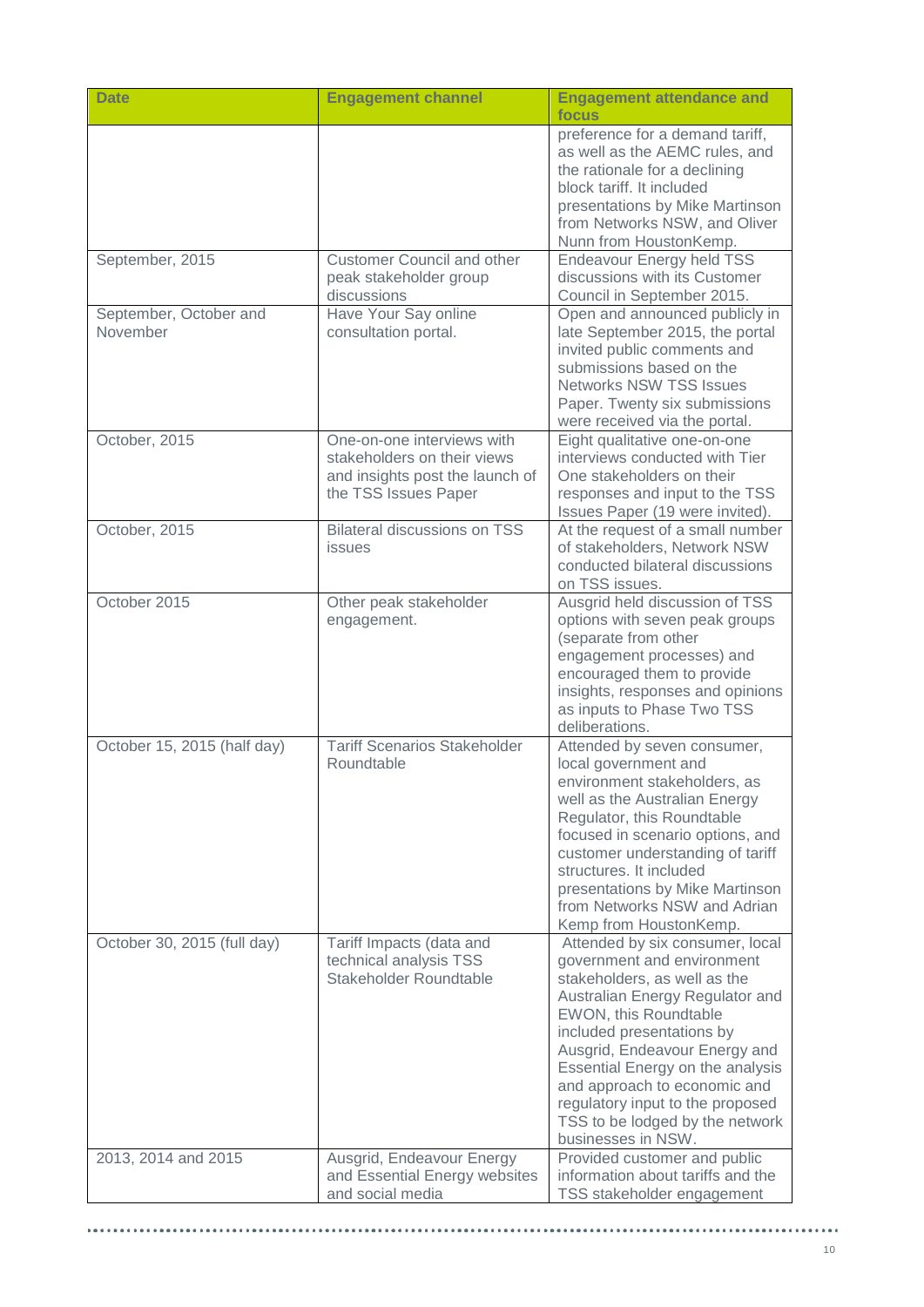| <b>Date</b>                | <b>Engagement channel</b> | <b>Engagement attendance and</b><br>focus                                                                                                                                                                                                      |
|----------------------------|---------------------------|------------------------------------------------------------------------------------------------------------------------------------------------------------------------------------------------------------------------------------------------|
|                            |                           | process, including posting the<br>Networks NSW Issues Paper<br>and inviting comment and input<br>via the Have Your Say website.<br>Ausgrid used its Facebook page<br>to promote the TSS Issues<br>Paper and encourage public<br>comment on it. |
| Source: Networks NSW, 2015 |                           |                                                                                                                                                                                                                                                |

## <span id="page-10-0"></span>3.1 **What our stakeholders told us, and how we responded**

Our discussions and consultation with stakeholders from 2013 -2015 informed our TSS proposal.

We have summarised the issues that customers, members of the community and representatives of peak interest and advocacy entities have raised with our business, and with NNSW.

What our stakeholders raised, and how we responded, is summarised in Table 2.

| Table 2 - Phase One and Phase Two: What stakeholders told us and how we responded |  |  |  |
|-----------------------------------------------------------------------------------|--|--|--|
|-----------------------------------------------------------------------------------|--|--|--|

..................

| <b>How we responded</b>                                                                                                                                                                                                                                                                                                                                                                                                                                                                                                                                  |  |  |  |
|----------------------------------------------------------------------------------------------------------------------------------------------------------------------------------------------------------------------------------------------------------------------------------------------------------------------------------------------------------------------------------------------------------------------------------------------------------------------------------------------------------------------------------------------------------|--|--|--|
| Poor community understanding of electricity tariffs, charges, and who's who in the<br>electricity supply chain                                                                                                                                                                                                                                                                                                                                                                                                                                           |  |  |  |
|                                                                                                                                                                                                                                                                                                                                                                                                                                                                                                                                                          |  |  |  |
| We have committed to work with consumer representative<br>entities to develop options to work with all interested parties<br>to strengthen consumer understanding of tariff options and                                                                                                                                                                                                                                                                                                                                                                  |  |  |  |
| With the other network businesses in NSW, we will highlight<br>in our TSS proposal that most stakeholders with which we<br>have engaged support tariff charges being reported<br>separately and clearly on customer electricity bills as one<br>way to provide more transparency to customers about<br>network charges.<br>We will continue to work with CALD representatives and<br>organisations, and vulnerable customer groups and<br>regulators to address information asymmetry among<br>consumers about the components of their electricity bill. |  |  |  |
|                                                                                                                                                                                                                                                                                                                                                                                                                                                                                                                                                          |  |  |  |

. . . . . . .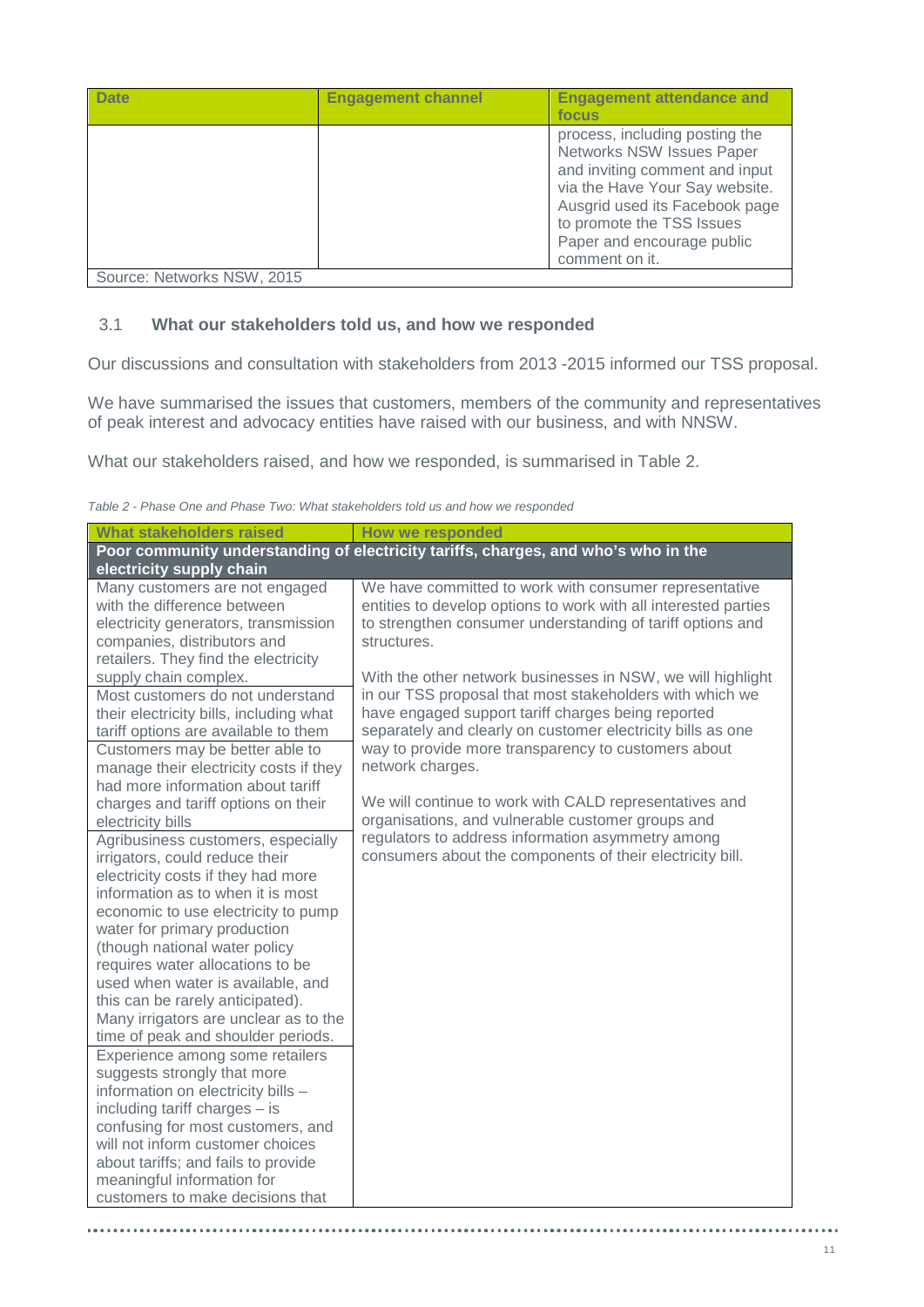| <b>What stakeholders raised</b>                                                                                                                                                                                      | How we responded                                                                                                                                                                     |
|----------------------------------------------------------------------------------------------------------------------------------------------------------------------------------------------------------------------|--------------------------------------------------------------------------------------------------------------------------------------------------------------------------------------|
| can reduce their electricity costs.<br>More than half of culturally and                                                                                                                                              |                                                                                                                                                                                      |
| linguistically diverse (CALD)<br>household and SMEs don't                                                                                                                                                            |                                                                                                                                                                                      |
| understand their electricity bill, and                                                                                                                                                                               |                                                                                                                                                                                      |
| one third of SMEs don't read bills.<br>There are specific ways to address                                                                                                                                            |                                                                                                                                                                                      |
| communication and understanding                                                                                                                                                                                      |                                                                                                                                                                                      |
| with CALD communities; these are<br>not traditional. CALD customers                                                                                                                                                  |                                                                                                                                                                                      |
| comprise 25 per cent of the                                                                                                                                                                                          |                                                                                                                                                                                      |
| National Electricity Market and can't<br>be ignored.                                                                                                                                                                 |                                                                                                                                                                                      |
| <b>Tariff options and design</b>                                                                                                                                                                                     |                                                                                                                                                                                      |
| How are the NSW network                                                                                                                                                                                              | Any tariff proposed by network businesses in NSW (and                                                                                                                                |
| businesses designing their<br>proposed tariffs?                                                                                                                                                                      | nationally) must comply with the AEMC Rules, including<br>considering the impact of customers during the transition to<br>charges that reflect the cost of operating the electricity |
| Are these types of tariffs being<br>considered?                                                                                                                                                                      | network.                                                                                                                                                                             |
| social tariffs<br>location/regional tariffs                                                                                                                                                                          | Essential Energy, Ausgrid and Endeavour Energy will<br>consider tariffs that meet the AEMC rules, and that are also<br>grounded in an evidence base.                                 |
| food and fibre tariffs (especially for<br>irrigators) and initial processing<br>(cotton, for instance)                                                                                                               | To date, the network businesses in NSW have been<br>approaching design of new proposed tariffs based on a two<br>part structure: a fixed charge for efficient recovery of residual   |
| seasonal tariffs                                                                                                                                                                                                     | costs; and a variable charge to signal the long run marginal<br>cost (LRMC).                                                                                                         |
| demand tariffs                                                                                                                                                                                                       |                                                                                                                                                                                      |
| flat tariffs                                                                                                                                                                                                         |                                                                                                                                                                                      |
| solar tariffs (a lower charge for<br>residential solar energy generation<br>to export electricity into the grid; or<br>a higher charge for such generators<br>to use the grid to export electricity)<br>TOU tariffs. |                                                                                                                                                                                      |
| Long Run Marginal Cost and its role in determining tariffs                                                                                                                                                           |                                                                                                                                                                                      |
| NNSW has placed too much<br>emphasis on LRMC in its approach<br>to tariff discussions and design.                                                                                                                    | The LRMC for the network businesses in NSW are at or<br>close to zero.                                                                                                               |
|                                                                                                                                                                                                                      | Marginal cost is a function of network circumstance and price<br>elasticity of demand.                                                                                               |
|                                                                                                                                                                                                                      | The network businesses in NSW have employed an Average<br>Incremental Cost approach to estimating Long Run Marginal                                                                  |
| How are LRMC estimated/<br>determined, as there is                                                                                                                                                                   | Cost. The formula is LRMC=(PV(expenditure relating to<br>new network capacity))/(PV(additional demand serviced))                                                                     |
| disagreement that they can be at<br>zero for the NSW network                                                                                                                                                         | When applying this approach, key assumptions include:                                                                                                                                |
| businesses?                                                                                                                                                                                                          | Capital expenditure - Growth capital expenditure as per the<br><b>AER's Final Decision</b>                                                                                           |
|                                                                                                                                                                                                                      | Operational expenditure - incremental operational                                                                                                                                    |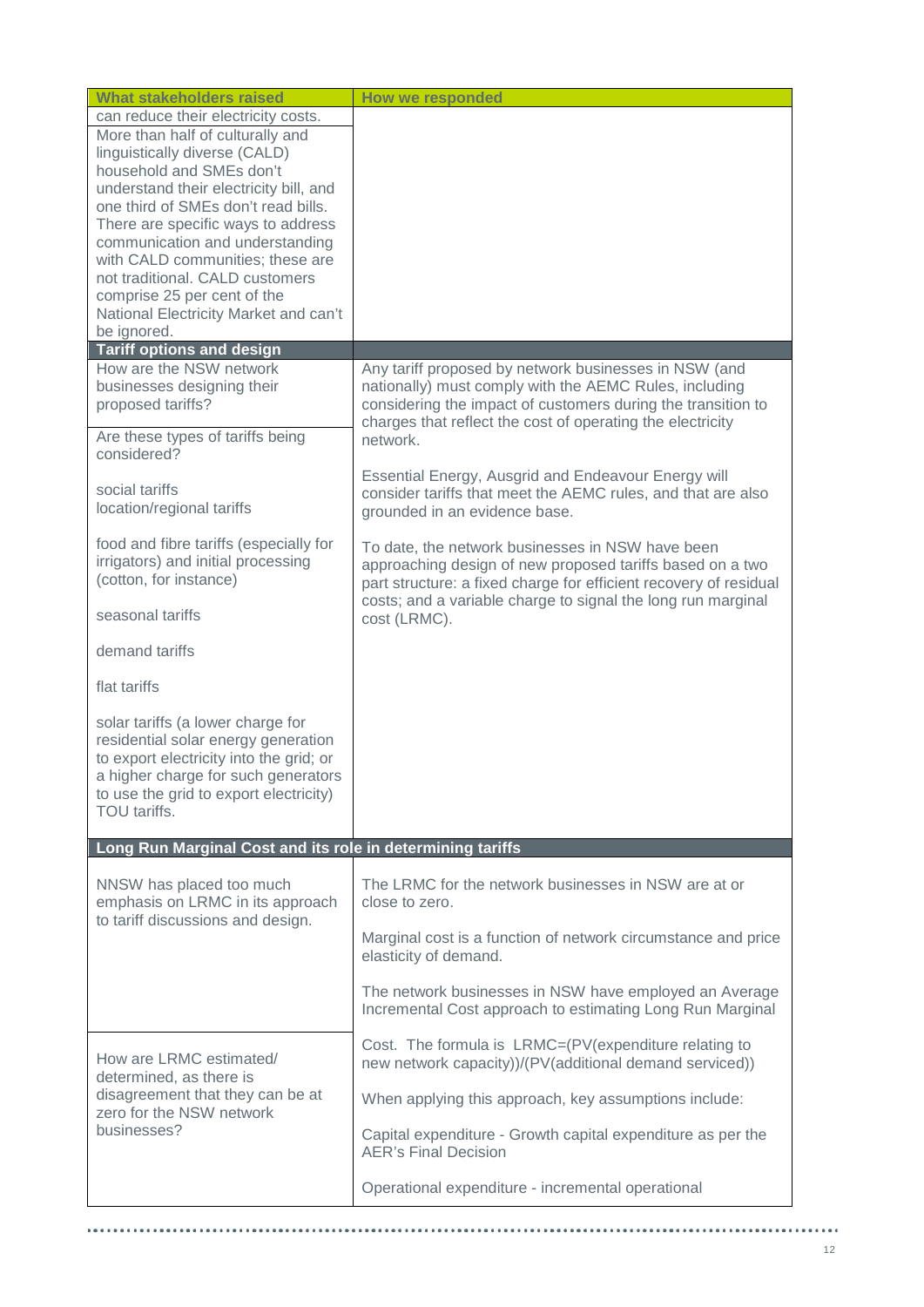|                                                                                                                                                                                                                                                         | expenditure as a percentage of growth capex, and                                                                                                                                                                                                                                                |
|---------------------------------------------------------------------------------------------------------------------------------------------------------------------------------------------------------------------------------------------------------|-------------------------------------------------------------------------------------------------------------------------------------------------------------------------------------------------------------------------------------------------------------------------------------------------|
| The Essential Energy's LRMC is not<br>zero - how does that gel with<br>statements about zero LRMC<br>across NSW?                                                                                                                                        | Demand - average annual growth is forecast and this plus<br>the fact we are a rural network with low customer density is<br>the reason our LRMC is higher than most other distributors.                                                                                                         |
|                                                                                                                                                                                                                                                         | Essential Energy's DBTs are above LRMC while other tariffs<br>will need to transition towards that level                                                                                                                                                                                        |
|                                                                                                                                                                                                                                                         |                                                                                                                                                                                                                                                                                                 |
| Vulnerable customers and a proposed social tariff<br>Are network businesses considering                                                                                                                                                                 |                                                                                                                                                                                                                                                                                                 |
| a social tariff                                                                                                                                                                                                                                         | Some stakeholders have proposed NSW networks<br>introducing a social tariff, however, a social tariff has been<br>opposed by most stakeholders.                                                                                                                                                 |
| A network business is not in a good<br>position to determine who is eligible<br>for a social tariff - retailers are<br>better placed.                                                                                                                   | An evidence base for a social tariff has yet to be developed<br>by its advocates, however, it could be considered for the next<br>tariff period if it was developed.                                                                                                                            |
| There are no guarantees a network                                                                                                                                                                                                                       | The underlying issues associated with support for a social<br>tariff go to electricity affordability for vulnerable customers.                                                                                                                                                                  |
| business social tariff would be<br>passed on by electricity retailers.                                                                                                                                                                                  | Modelling on the impact of tariffs on specific customer groups<br>is difficult because of the paucity of smart metering in NSW.                                                                                                                                                                 |
| A social tariff would represent cost<br>shifting, and distort electricity<br>market efficiency.                                                                                                                                                         | Retailers may have more opportunity in the short-term to<br>mid-term to model tariff impacts (including of their own tariffs)<br>because of the customer data they hold.                                                                                                                        |
|                                                                                                                                                                                                                                                         |                                                                                                                                                                                                                                                                                                 |
| How are NSW network businesses<br>considering the impact of vulnerable<br>customers in tariff design?                                                                                                                                                   | The network businesses indicated that public policy settings<br>(including their own vulnerable customer assistance<br>arrangements) needed to be considered in addressing<br>reflective transitional tariff costs for vulnerable customer.                                                     |
| Proposals for a solar tariff                                                                                                                                                                                                                            |                                                                                                                                                                                                                                                                                                 |
| Are the network businesses<br>considering a solar tariff - a specific<br>'export' charge to customers who<br>use the network to 'sell back power'<br>generated by solar generation into                                                                 | The network businesses are not considering a solar tariff in<br>the next TSS period - that is, a special tariff to charge<br>customers who generate electricity via solar generation to<br>export electricity to the grid.                                                                      |
| the electricity grid?<br>Customers who use the grid to<br>export electricity to the network<br>should pay a charge to use the<br>network, and not be subsidised by<br>other customers, especially<br>vulnerable and low income<br>customers.            | The network businesses suggested that more certainty<br>around Australia's renewable energy target, and<br>developments in renewable energy generation and storage<br>over the coming years, may prompt new public policy<br>responses to energy efficiency and household energy<br>generation. |
| Public policy settings, and not tariff<br>structures, should be considered to<br>address mitigating costs the<br>networks should recover using the<br>grid to export electricity back into it.<br>Assessing the impact of tariff structure on customers |                                                                                                                                                                                                                                                                                                 |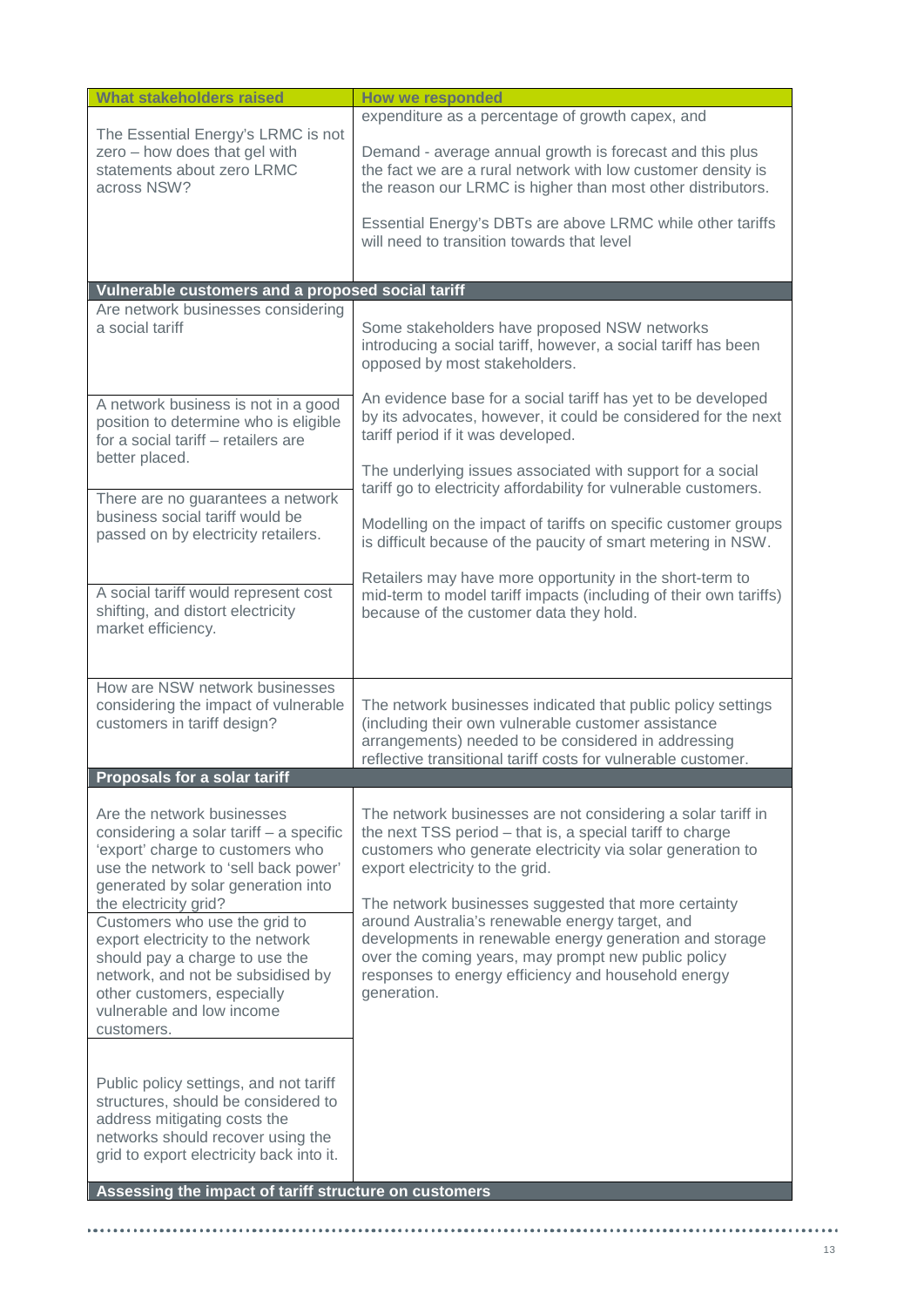| <b>What stakeholders raised</b>                                                                                                                          | <b>How we responded</b>                                                                                                                                                                                                                                                                               |
|----------------------------------------------------------------------------------------------------------------------------------------------------------|-------------------------------------------------------------------------------------------------------------------------------------------------------------------------------------------------------------------------------------------------------------------------------------------------------|
| What modelling has been done by<br>the NSW network businesses on<br>the potential customer impact of<br>various tariff options?                          | A key consideration for the network businesses in NSW in<br>reducing tariff prices and to comply with new regulation, is to<br>reduce 'bill shock' by providing customers with more<br>predictability about the cost of their electricity bill.                                                       |
|                                                                                                                                                          | We engage regularly with our customer groups to better<br>understand the impact of electricity network charges on<br>vulnerable customers, and we also manage their own<br>customer hardship arrangements and funds.                                                                                  |
|                                                                                                                                                          | NNSW cited 2015 CSIRO consumer behaviour research<br>concluding electricity customers are "averse" to making tariff<br>choices, and instead prefer simple and predictable choices,<br>and predictable electricity bills.                                                                              |
|                                                                                                                                                          | The network businesses in NSW are considering further<br>research with the CSIRO on the impact of tariff options and<br>charges on customers, including vulnerable customers.                                                                                                                         |
|                                                                                                                                                          | NNSW indicated a primary concern in the transition to cost<br>reflective tariff network pricing was timely and predictable<br>cost impacts on customers.                                                                                                                                              |
| Metering and smart meters in NSW                                                                                                                         |                                                                                                                                                                                                                                                                                                       |
|                                                                                                                                                          |                                                                                                                                                                                                                                                                                                       |
| The absence of advanced meters in<br>NSW should not be a barrier for the<br>NSW network businesses to offer a<br>demand tariff to customers.             | The NSW market has very low penetration of smart meters<br>which means it is not practical for the NSW network<br>businesses to introduce a demand tariff for the next two year<br>tariff period - though a demand tariff may be considered from<br>2019 - 2024 if penetration reaches critical mass. |
| All the network businesses should<br>consider a roll-out of smart meters<br>to future proof their businesses, and<br>offer customers more tariff choice. | NNSW has indicated public policy is that smart meter roll-out<br>in NSW will be market-led (not mandated), probably by<br>electricity retailers.                                                                                                                                                      |
|                                                                                                                                                          | There are 4.6 million traditional accumulation meters in<br>NSW, 890,000 interval meters (primarily in the Ausgrid and<br>Essential Energy areas), and 30,000 smart meters (mainly<br>used in trials).                                                                                                |
|                                                                                                                                                          | Unlike Victoria, the vast majority of customers in NSW have<br>a basic accumulation meter.<br>Basic metering limits ability to charge customers based on<br>their utilisation of the network at peak or constrained times                                                                             |
|                                                                                                                                                          | A sizeable number of customers with interval meters are in<br>Ausgrid's network, and a limited number in Essential and<br>Endeavour networks to signal the cost of peak period use.                                                                                                                   |
|                                                                                                                                                          | The initial two-year TSS period provides opportunity to<br>assess metering developments and customer views on<br>alternative tariffs for subsequent TSS.                                                                                                                                              |
|                                                                                                                                                          |                                                                                                                                                                                                                                                                                                       |
| <b>Declining block tariffs</b>                                                                                                                           |                                                                                                                                                                                                                                                                                                       |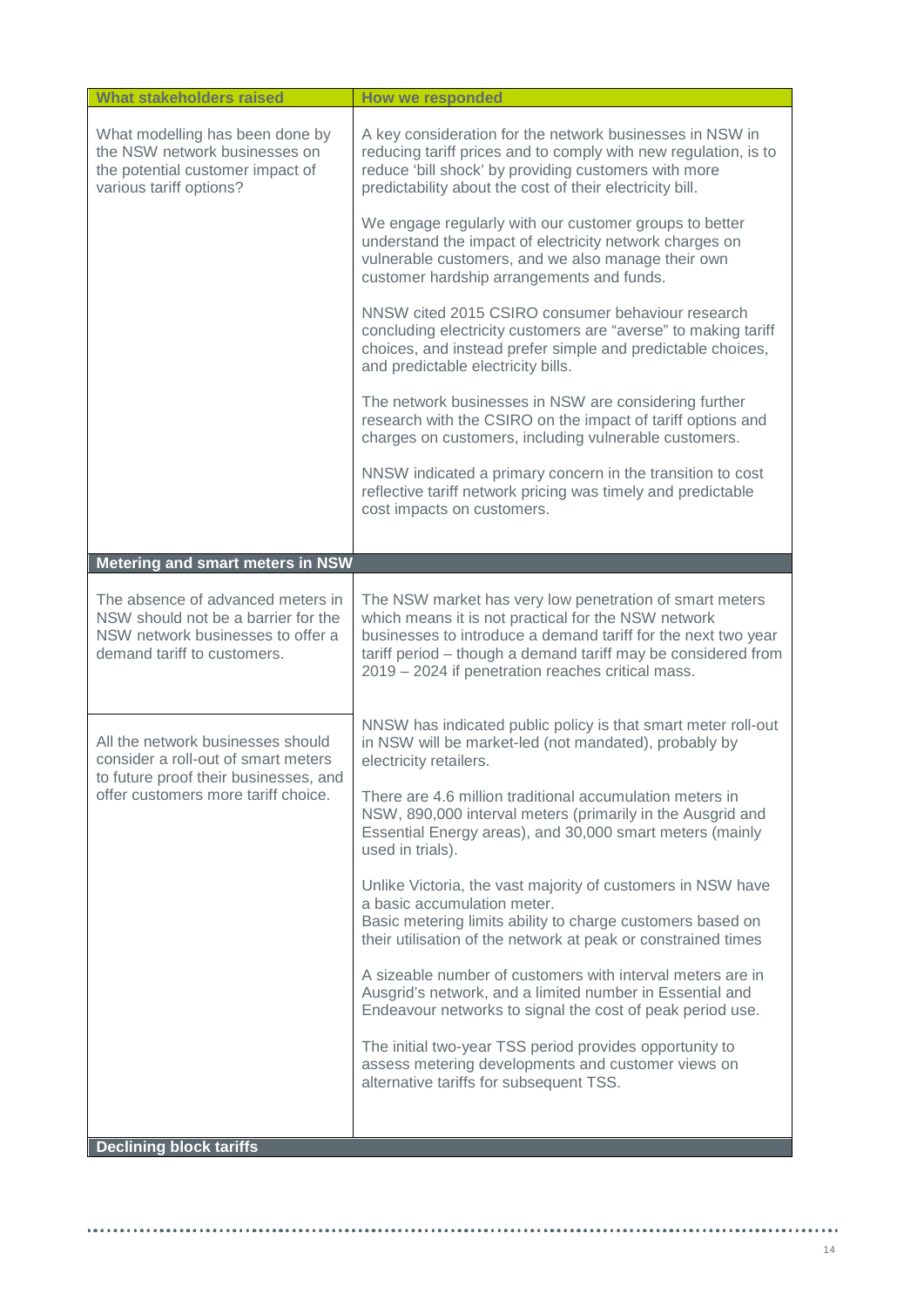| <b>What stakeholders raised</b>                                                                                                                                                    | <b>How we responded</b>                                                                                                                                                                                                                                                                                                                                                                                                       |
|------------------------------------------------------------------------------------------------------------------------------------------------------------------------------------|-------------------------------------------------------------------------------------------------------------------------------------------------------------------------------------------------------------------------------------------------------------------------------------------------------------------------------------------------------------------------------------------------------------------------------|
| Among the effectively competitive<br>element of a retail market, network<br>declining block tariffs provide an<br>incentive for energy retailers to                                | Competition in the retail electricity market means there is<br>considerable scope for competition on price and tariff options<br>among retailers to meet or lead demand.                                                                                                                                                                                                                                                      |
| favour consumers who use more<br>energy, and offer less competitive<br>retail products to those who use<br>less energy.<br>Declining block tariffs are out of                      | Energy efficiency and the most economic use of electricity is<br>an accountability for all businesses involved in the electricity<br>supply chain, and is a matter of public policy interest also.<br>Network businesses should play their role to encourage the<br>efficient use of electricity.                                                                                                                             |
| step with the objective to harmonise                                                                                                                                               |                                                                                                                                                                                                                                                                                                                                                                                                                               |
| tariff structures and arrangements<br>across the National Energy Market.                                                                                                           | Declining block tariffs are now in place across the three<br>network businesses in NSW (2015 - 2017).                                                                                                                                                                                                                                                                                                                         |
| Declining block tariffs do not<br>achieve an AEMC objective that<br>tariffs be 'future proof'.                                                                                     | Through our proposed Tariff Structures Statements, the<br>network businesses are aiming to continue the transition to a<br>more efficient tariff structure through declining block tariffs,<br>and eventually to fully efficient tariffs within the existing<br>metering constraints. In this light, a declining block tariff is<br>appropriate for the two years from $2017 - 2019$ as part of<br>transitional arrangements. |
| Declining block tariffs will mean that<br>many vulnerable customers, other<br>residential households and SMEs<br>will be paying higher fixed charges<br>in their electricity bill. | A declining block tariff during the transition to cost-reflective<br>tariff pricing will cushion most customers in NSW from 'bill<br>shock', which is especially important for very large numbers<br>of households that prefer electricity bill consistency (no 'bill<br>shock') for their budget planning.                                                                                                                   |
| Declining block tariffs by design<br>reward consumers who place high<br>demand on networks and penalise<br>consumers who are more energy                                           | Tariff costs that can be charged by the network businesses in<br>NSW have been reduced already by the energy regulator.<br>Electricity retailers retain the decision as to whether these<br>reductions are passed on to customers.                                                                                                                                                                                            |
| efficient.                                                                                                                                                                         | TOU tariffs are likely to be more efficient, so where interval                                                                                                                                                                                                                                                                                                                                                                |

 $\mathbf{r}$ 

. . . . . . . . . . . . .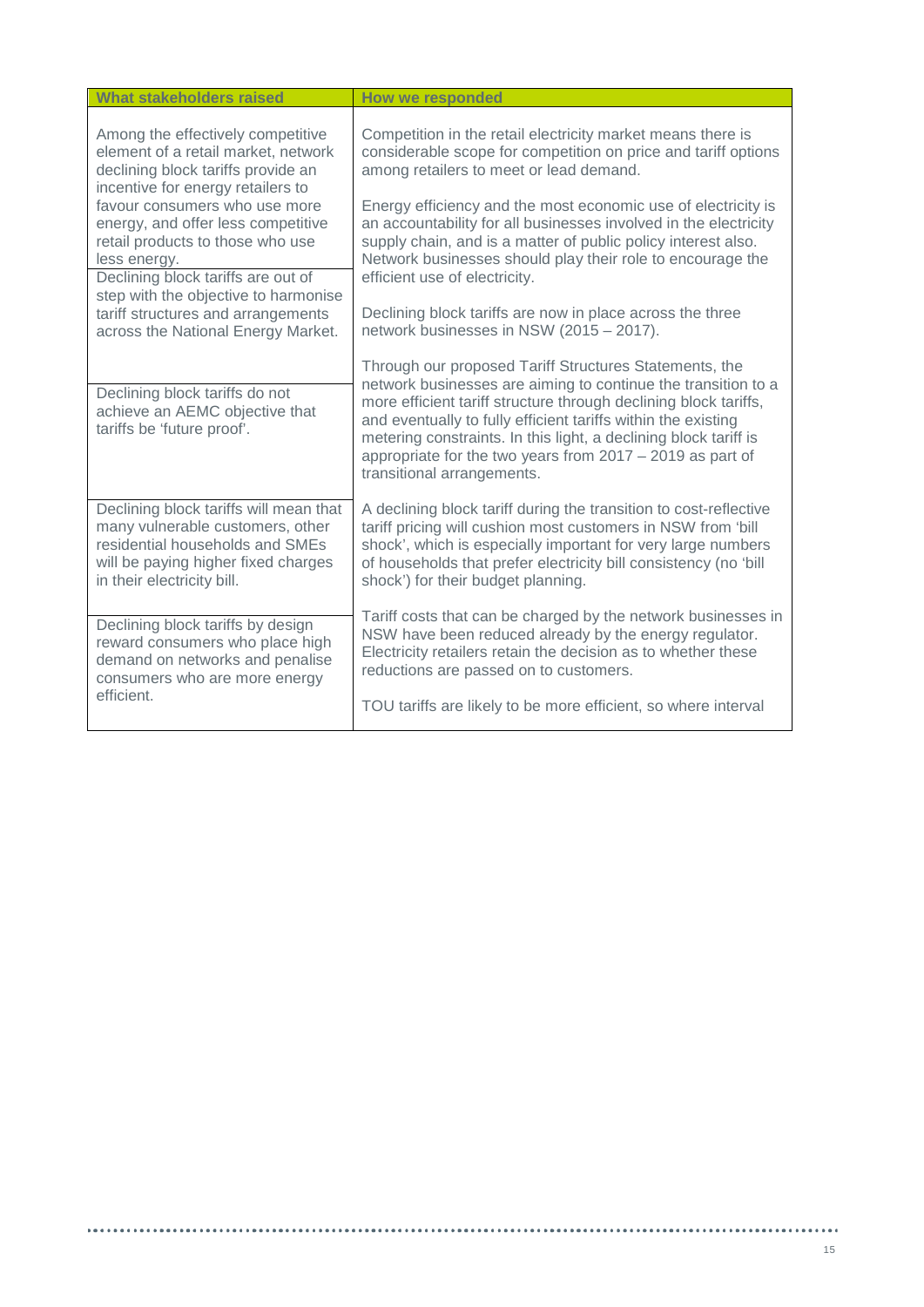| <b>What stakeholders raised</b>                                                                                                               | <b>How we responded</b>                                                                                                                                                                                                                                                      |
|-----------------------------------------------------------------------------------------------------------------------------------------------|------------------------------------------------------------------------------------------------------------------------------------------------------------------------------------------------------------------------------------------------------------------------------|
|                                                                                                                                               | metering is available, customers can be transitioned to a<br>TOU tariff.                                                                                                                                                                                                     |
|                                                                                                                                               | Energy charges in NSW are still well below LRMC estimates,<br>so a transition to lower energy charges and higher fixed<br>charges is also required for these tariffs, while still<br>maintaining relatively higher peak energy charges.                                      |
|                                                                                                                                               | Where appropriate, tariff reforms similar to those proposed<br>for residential customers will be proposed for small business<br>customers.                                                                                                                                   |
|                                                                                                                                               | Most large commercial and industrial customers across NSW<br>are already subject to cost reflective tariffs via advanced<br>metering.                                                                                                                                        |
|                                                                                                                                               | We recognise the objective of more harmony in approaches<br>to tariffs across the National Energy Market. We take a mid-<br>term to long-term view of the steps required for the NSW<br>network businesses to make the transition to cost-reflective<br>tariffs.             |
|                                                                                                                                               |                                                                                                                                                                                                                                                                              |
|                                                                                                                                               |                                                                                                                                                                                                                                                                              |
|                                                                                                                                               |                                                                                                                                                                                                                                                                              |
| Demand tariffs                                                                                                                                |                                                                                                                                                                                                                                                                              |
|                                                                                                                                               |                                                                                                                                                                                                                                                                              |
| Network businesses in Victoria in<br>particular are moving towards more<br>demand-based tariffs. There is                                     | Demand tariffs in NSW are not uncommon for large<br>businesses in NSW.                                                                                                                                                                                                       |
| nothing stopping network<br>businesses in NSW offering a<br>demand tariff.<br>The network businesses in NSW                                   | We have forecast flat growth in demand for electricity during<br>peak times across NSW, which dilutes the rationale for<br>offering a demand tariff in a market in which demand is<br>falling.                                                                               |
| should offer an opt-in demand tariff<br>as a way of beginning a shift to<br>demand-reflective pricing.                                        | Low penetration of smart meters in NSW means being able<br>to offer a residential demand tariff in $2017 - 2019$ is not<br>feasible (including for billing and marketing cost reasons).                                                                                      |
|                                                                                                                                               | Electricity retailers may have a competitive interest to offer<br>opt-in demand tariffs before 2019.                                                                                                                                                                         |
| If NNSW businesses do not<br>introduce a demand tariff for 2017 -<br>2019, they should do so for the tariff<br>structures period after that.  | The network businesses will consider a demand tariff for<br>2019 - 2024, and will engage with stakeholders about the<br>business and regulatory case for such a tariff. The<br>penetration of smart meters could make this option attractive<br>for future tariff statements |
| Food and Fibre tariff (specific to Essential Energy)                                                                                          |                                                                                                                                                                                                                                                                              |
| There is rationale for a food and<br>fibre tariff to be offered in NSW,<br>especially given circumstances<br>where many irrigators are facing | Essential Energy is willing to work with irrigator and food and<br>fibre industry groups to inform and consider the evidence<br>base for a food and fibre tariff that could be considered for<br>the post-2019 tariff period (within the AEMC rules for tariff               |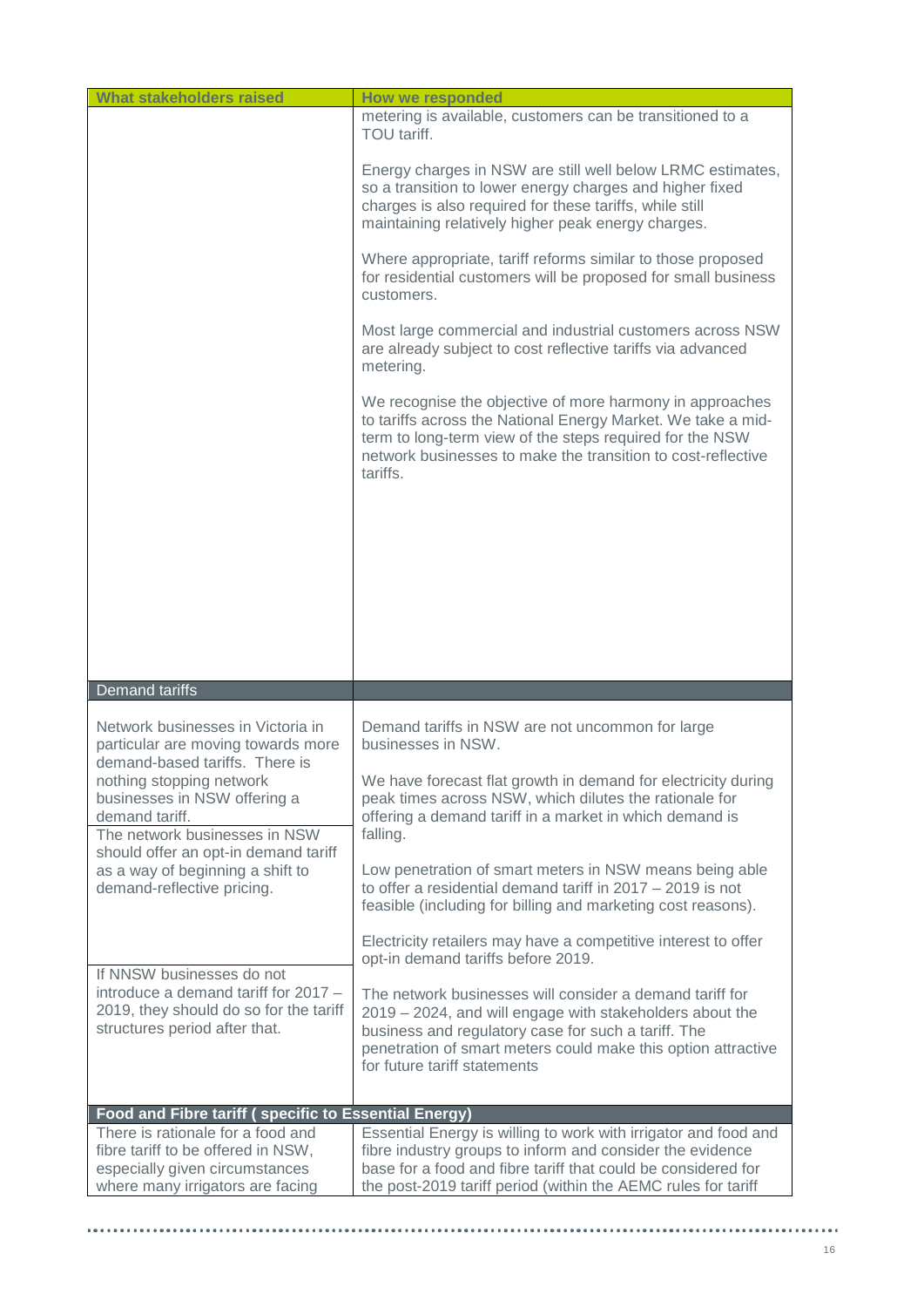| <b>What stakeholders raised</b>                                                                                                                                                                                                                                                                                                                                                                                                                                          | <b>How we responded</b>                                                                                                                                                                                                                                                                       |
|--------------------------------------------------------------------------------------------------------------------------------------------------------------------------------------------------------------------------------------------------------------------------------------------------------------------------------------------------------------------------------------------------------------------------------------------------------------------------|-----------------------------------------------------------------------------------------------------------------------------------------------------------------------------------------------------------------------------------------------------------------------------------------------|
| extreme financial difficulty meeting                                                                                                                                                                                                                                                                                                                                                                                                                                     | prices to reflect network costs).                                                                                                                                                                                                                                                             |
| electricity costs associated with<br>water allocation pumping under new<br>national water policy arrangements.                                                                                                                                                                                                                                                                                                                                                           | Essential Energy indicated it would work with food and fibre<br>industry groups to develop information to disseminate to<br>primary producers on peak and shoulder tariff periods, to                                                                                                         |
| The electricity costs of many<br>irrigators are extremely large<br>because of seasonal and weather<br>conditions that growers can't<br>control, and that do not align with<br>tariff timings. Some primary<br>producers have seen their electricity<br>bills rise by up to 300 per cent over<br>recent years. Food and fibre<br>stakeholders supported a tariff that<br>factored in their needs.<br>Many food and fibre producers do<br>not have a good understanding of | better inform decisions about electricity use and what tariffs<br>are available.                                                                                                                                                                                                              |
| the timing of tariff peak and<br>shoulder periods: they feel they<br>cannot modify their electricity use<br>because of the unpredictability of<br>water releases and availability.                                                                                                                                                                                                                                                                                       |                                                                                                                                                                                                                                                                                               |
| A food and fibre tariff would mean<br>that other electricity network<br>customers would need to subsidise<br>a specific industry sector, which is<br>not equitable. Public policy<br>solutions, not electricity network<br>cost shifting, should address<br>industry adjustment issues.                                                                                                                                                                                  |                                                                                                                                                                                                                                                                                               |
| <b>Regional or location tariffs</b>                                                                                                                                                                                                                                                                                                                                                                                                                                      |                                                                                                                                                                                                                                                                                               |
| Regional tariffs should be<br>considered given the circumstances<br>of specific regions of NSW around                                                                                                                                                                                                                                                                                                                                                                    | Stakeholder engagement has suggested there is little<br>support for regional or location-based tariffs in NSW.                                                                                                                                                                                |
| primary production seasons and<br>cycles, as well as increased<br>electricity use in summer or winter<br>(e.g. high electricity use in western                                                                                                                                                                                                                                                                                                                           | There is no support among stakeholders for customers in<br>regional and country NSW paying a tariff that is higher<br>specifically because they live outside a city.                                                                                                                          |
| NSW during summer because of<br>very high temperatures; and high<br>consumption in the Blue Mountains<br>and Snowy Mountains areas during<br>winter months).                                                                                                                                                                                                                                                                                                             | In the absence of an evidence-base to inform and support<br>regional or location tariffs, NSW network businesses have no<br>plans to introduce them.                                                                                                                                          |
| Time of use tariffs                                                                                                                                                                                                                                                                                                                                                                                                                                                      |                                                                                                                                                                                                                                                                                               |
| A time of use tariff would be an<br>attractive tariff for food and fibre<br>producers and electricity retailers,<br>because it would reflect how<br>network infrastructure is used.                                                                                                                                                                                                                                                                                      | This tariff option is not supported by most stakeholders<br>engaged for the TSS.<br>There is an option for time of use charging in our business,<br>and in the other network businesses where customers have<br>interval meters.<br>Some stakeholders have indicated that introducing time of |
|                                                                                                                                                                                                                                                                                                                                                                                                                                                                          | use tariffs in Victoria resulted in 'bill shock', because many<br>customers were unclear about peak, off-peak and shoulder<br>tariff periods.                                                                                                                                                 |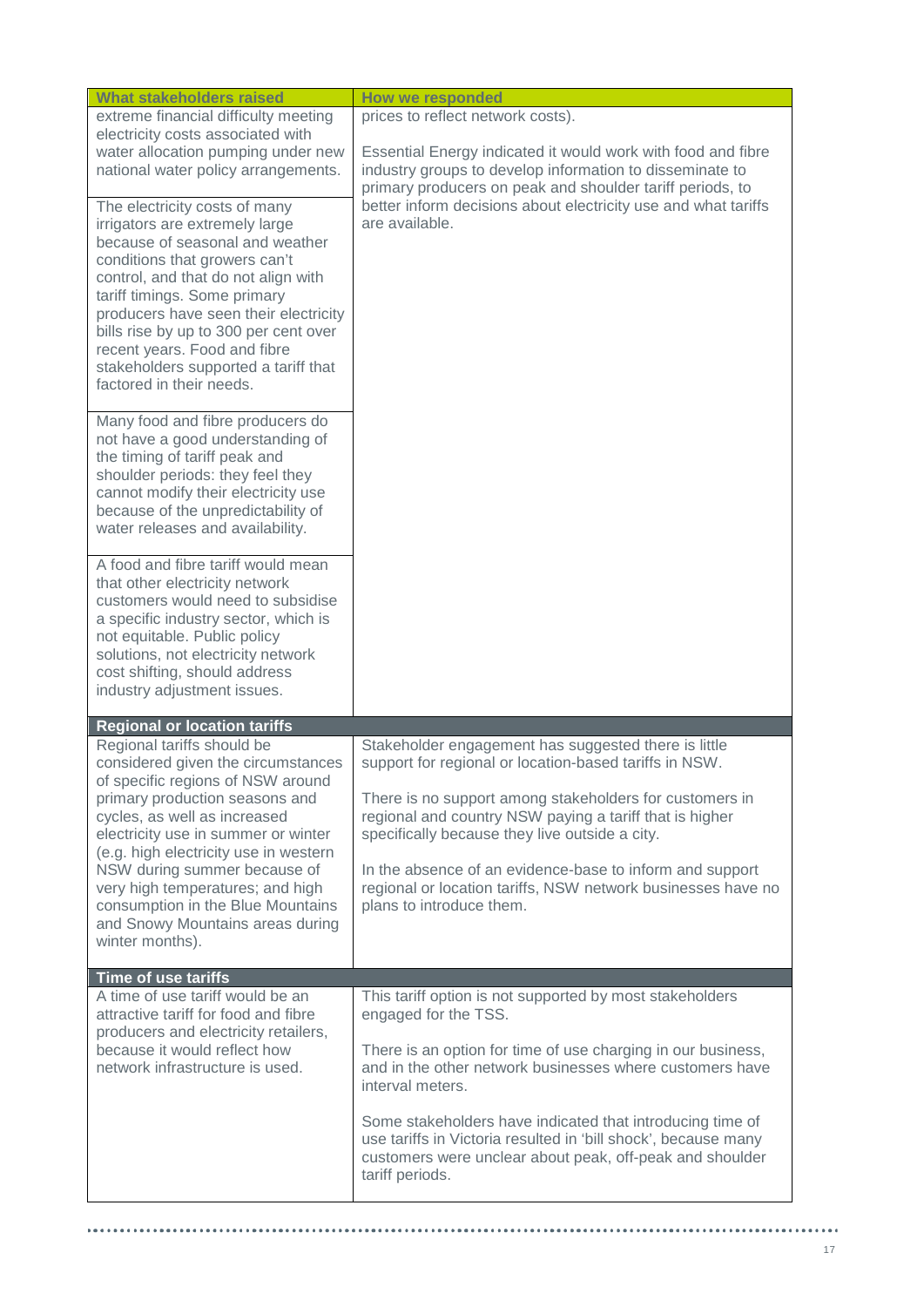| declining block tariff as the primary network tariff, with a             | What stakeholders raised | How we responded                                                                                                              |
|--------------------------------------------------------------------------|--------------------------|-------------------------------------------------------------------------------------------------------------------------------|
| been a low take up, and interest in, time of use tariffs by<br>customers |                          | Ausgrid and Endeavour Energy offer residential customers a<br>choice to "opt in" to a voluntary time of use tariff. There has |
| Source: NNSW, 2015                                                       |                          |                                                                                                                               |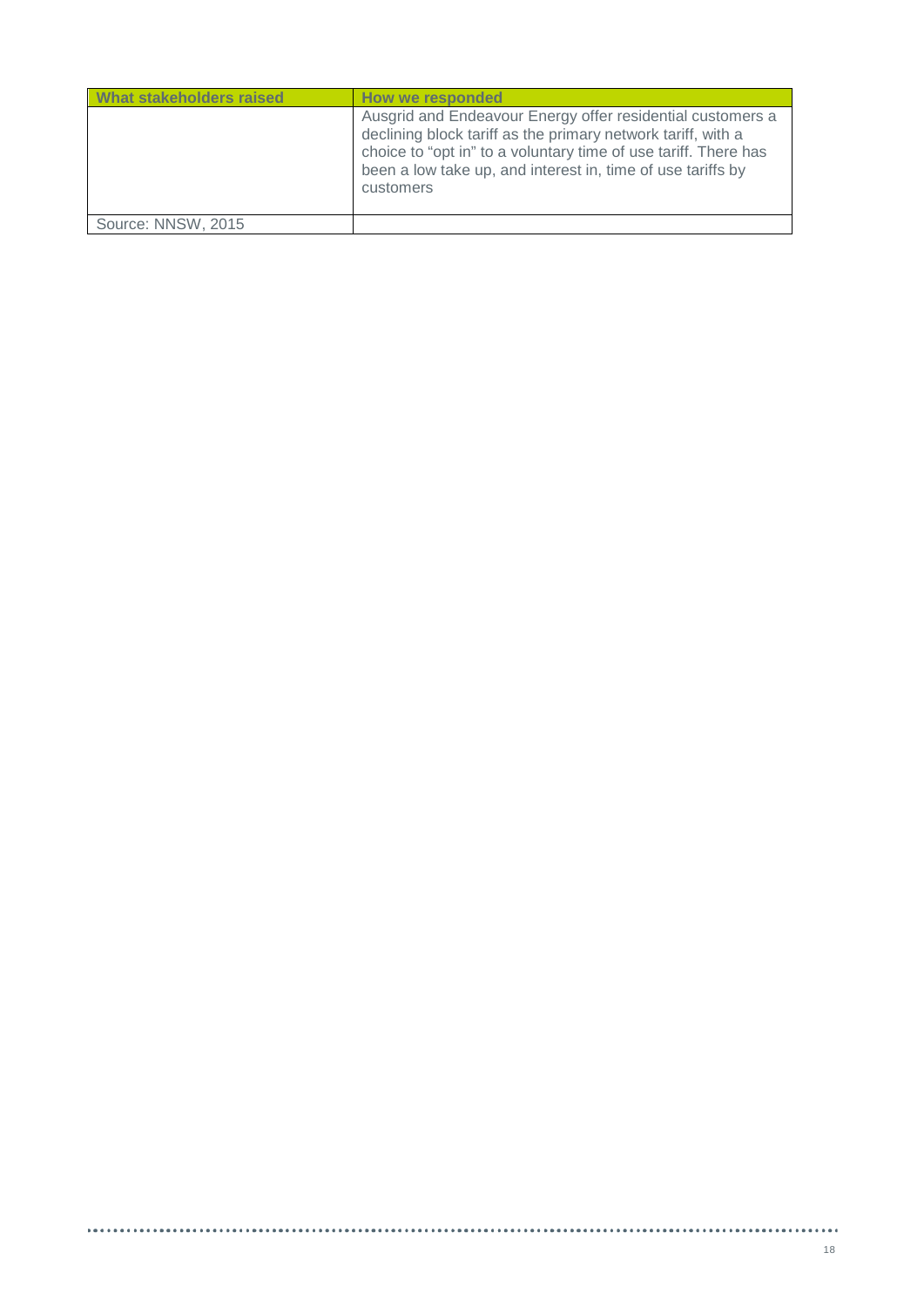## <span id="page-18-0"></span>3.2 **Who, how and when we engaged**

We engaged stakeholders during Phase One and Phase Two via a spectrum of channels and activities, summarised in the following pages.

| <b>Engagement mode/channel</b> | <b>Stakeholders engaged</b>                                                | <b>Specific activities</b>                                                                                                               |
|--------------------------------|----------------------------------------------------------------------------|------------------------------------------------------------------------------------------------------------------------------------------|
|                                | <b>Residential customers</b>                                               | Information about tariffs                                                                                                                |
| Company website                | Business, including SMEs                                                   | posted online.                                                                                                                           |
|                                | Business and industry groups,<br>including agribusiness                    | <b>TSS Issues Paper posted</b><br>online for community<br>consultation.                                                                  |
|                                | <b>Electricity retailers</b>                                               | Link to Have Your Say<br>online consultation portal.                                                                                     |
|                                | Consumer advocates                                                         |                                                                                                                                          |
|                                | Environment advocates                                                      | Link to Media Release<br>announcing TSS<br>consultation and                                                                              |
|                                | Vulnerable customer advocates                                              | opportunities for public<br>comment and submissions.                                                                                     |
|                                | <b>Local Governments</b>                                                   |                                                                                                                                          |
|                                | Government agencies                                                        |                                                                                                                                          |
|                                | Members of Parliament                                                      |                                                                                                                                          |
| Bilateral meetings/one-on-one  | Consumer advocates                                                         | <b>Briefings with NNSW</b>                                                                                                               |
| interviews                     | Environment advocates                                                      | regulatory, pricing and<br>corporate public affairs<br>executives                                                                        |
|                                | Government                                                                 |                                                                                                                                          |
|                                | agencies/ombudsman                                                         | One-on-one interviews to<br>ascertain stakeholder                                                                                        |
|                                | Vulnerable customer and social<br>service advocates and<br>representatives | preferences for Phase Two<br>engagement                                                                                                  |
|                                |                                                                            | One-on-one interviews post<br>public release of the NNSW<br><b>TSS Issues Paper to</b><br>capture insights,<br>preferences and opinions. |
|                                | <b>Residential customers</b>                                               | Submissions on the Issues<br>Paper (extended from                                                                                        |
| <b>TSS Issues Paper</b>        | Business, including SMEs                                                   | October 30, 2015 to<br>November 4, 2015) from                                                                                            |
|                                | Business and industry groups,<br>including agribusiness                    | PIAC, Alternative Energy<br>Association, EWON via the<br>Have Your Say consultation                                                      |
|                                | <b>Electricity retailers</b>                                               | portal.                                                                                                                                  |
|                                | Consumer advocates                                                         | Comments and submissions<br>from some LGAs via the                                                                                       |
|                                | Environment advocates                                                      | Have Your Say online<br>consultation portal.                                                                                             |
|                                | Vulnerable customer advocates                                              |                                                                                                                                          |
|                                | Local governments                                                          |                                                                                                                                          |

*Table 3 – Phase One and Phase Two: Modes of TSS stakeholder engagement 2013-2015*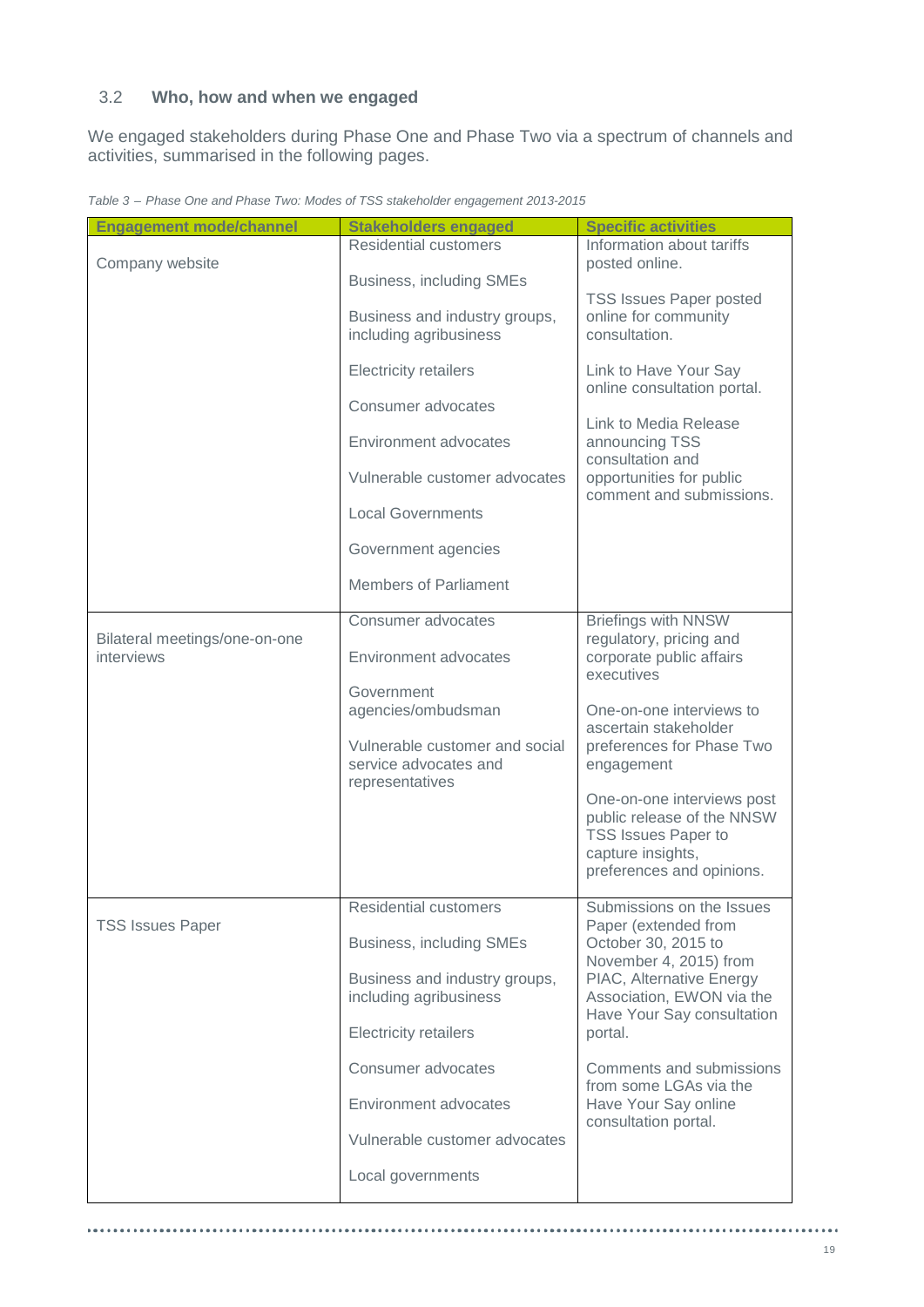| <b>Engagement mode/channel</b>                                                          | <b>Stakeholders engaged</b>                             | <b>Specific activities</b>                                                                |
|-----------------------------------------------------------------------------------------|---------------------------------------------------------|-------------------------------------------------------------------------------------------|
|                                                                                         | Government agencies                                     |                                                                                           |
|                                                                                         | <b>Members of Parliament</b>                            |                                                                                           |
|                                                                                         | Business and industry groups,                           | Workshops in 2013 and                                                                     |
| Stakeholder workshops                                                                   | including agribusiness                                  | 2014 for NNSW to present<br>its 2015 - 2017 move to a                                     |
|                                                                                         | <b>Electricity retailers</b>                            | declining block tariff<br>structure in NSW, and to                                        |
|                                                                                         | Consumer advocates                                      | discuss tariff options.                                                                   |
|                                                                                         | Environmental advocates                                 |                                                                                           |
|                                                                                         | Vulnerable customer advocates                           |                                                                                           |
|                                                                                         | Local governments                                       |                                                                                           |
|                                                                                         | Government agencies                                     |                                                                                           |
|                                                                                         | Residential customers                                   | NNSW Media Release on                                                                     |
| Media campaign to promote<br>community comment and input to<br><b>TSS deliberations</b> | Business, including SMEs                                | September 30, 2015,<br>distributed to news media<br>across NSW, and posted on             |
|                                                                                         | Business and industry groups,<br>including agribusiness | <b>Essential Energy, Ausgrid</b><br>and Endeavour Energy                                  |
|                                                                                         | <b>Electricity retailers</b>                            | websites announcing<br>release of the NNSW TSS                                            |
|                                                                                         | Consumer advocates                                      | Issues Paper, and<br>encouraging public                                                   |
|                                                                                         | Environment advocates                                   | comment and submissions<br>via the Have Your Say                                          |
|                                                                                         | Vulnerable customer advocates                           | consultation portal.                                                                      |
|                                                                                         | <b>Local Governments</b>                                |                                                                                           |
|                                                                                         | Government agencies                                     |                                                                                           |
|                                                                                         | <b>Members of Parliament</b>                            |                                                                                           |
|                                                                                         | Business and industry groups                            | <b>Vulnerable Customers</b>                                                               |
| Stakeholder roundtables and<br>forums                                                   | <b>Electricity retailers</b>                            | Forum on TSS options<br>hosted by Energy Networks<br>Australia, September 2015.           |
|                                                                                         | Consumer advocates                                      |                                                                                           |
|                                                                                         | Environment advocates                                   | <b>Electricity Retailers</b><br>Stakeholder Roundtable,                                   |
|                                                                                         | Vulnerable customer advocates                           | September 2015                                                                            |
|                                                                                         | Government agencies                                     | <b>Consumer and Environment</b><br>Advocates Stakeholder<br>Roundtable, September<br>2015 |
|                                                                                         |                                                         | Food and Fibre Stakeholder<br>Roundtable, September<br>2015                               |
|                                                                                         |                                                         | <b>Tariff Options Roundtable</b><br>for Stakeholder Advocates,<br>October 2015            |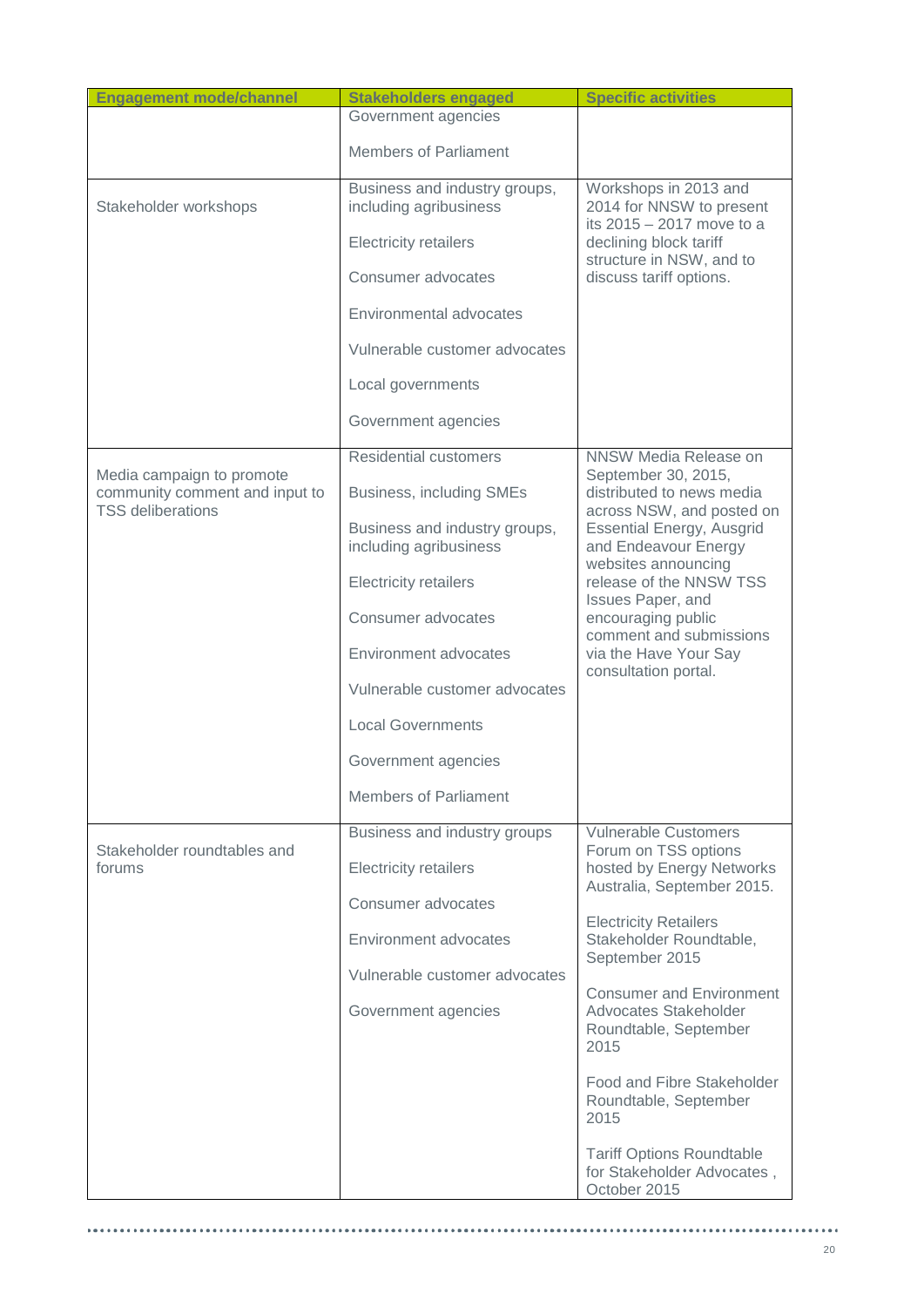| <b>Engagement mode/channel</b>              | <b>Stakeholders engaged</b>                                                                                                                                                                                                                                                                                                   | <b>Specific activities</b>                                                                                                                                                                                                                                                                                                                                                                            |
|---------------------------------------------|-------------------------------------------------------------------------------------------------------------------------------------------------------------------------------------------------------------------------------------------------------------------------------------------------------------------------------|-------------------------------------------------------------------------------------------------------------------------------------------------------------------------------------------------------------------------------------------------------------------------------------------------------------------------------------------------------------------------------------------------------|
|                                             |                                                                                                                                                                                                                                                                                                                               | Tariff Options Economic and<br><b>Regulatory Data Roundtable</b><br>for Stakeholder Advocates<br>(including EWON), October<br>2015.                                                                                                                                                                                                                                                                   |
| Response to written enquiries               | Consumer advocates<br>Environment advocates                                                                                                                                                                                                                                                                                   | A small number of<br>consumer and environment<br>stakeholders submitted<br>specific questions about<br>tariff structures to NNSW.<br>These questions were<br>answered in writing, and<br>addressed also in some<br>bilateral discussions.                                                                                                                                                             |
| Have Your Say online<br>consultation portal | <b>Residential customers</b><br><b>Business, including SMEs</b><br>Business and industry groups,<br>including agribusiness<br><b>Electricity retailers</b><br>Consumer advocates<br>Environment advocates<br>Vulnerable customer advocates<br><b>Local Governments</b><br>Government agencies<br><b>Members of Parliament</b> | Open and announced<br>publicly in late September<br>2015<br>Announced via NNSW<br>media release distributed<br>across NSW, and posted on<br>the websites of the three<br>network businesses.<br>As of November 5, 2015,<br>public comments and<br>submissions were received<br>via the portal, including from<br>residents of NSW, local<br>government areas, and<br>advocacy and interest<br>groups. |
| Source: Networks NSW, 2015                  |                                                                                                                                                                                                                                                                                                                               |                                                                                                                                                                                                                                                                                                                                                                                                       |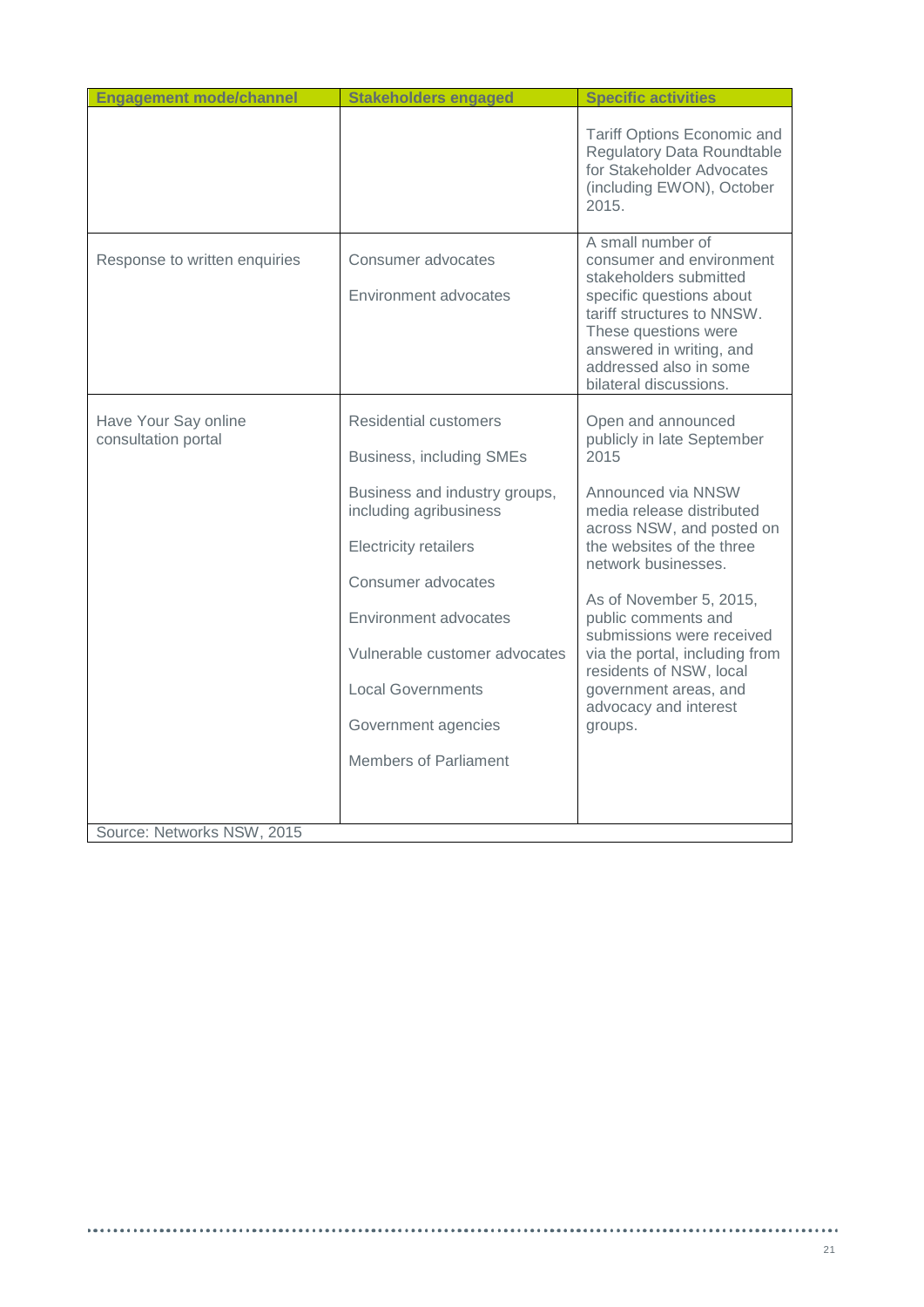# <span id="page-21-0"></span>**4.0 Phase Two - key stakeholder participants**

The following tables list those organisations and representatives who participated in our TSS engagement during Phase Two.

*Table 4 – Phase Two: initial stakeholder engagement conducted by ACIL Allen Consulting around preferences on engaging the NSW Network businesses on TSS issues. September 2015*

| <b>Stakeholder</b>                  | <b>Organisation</b>             | <b>Participation</b> |  |  |
|-------------------------------------|---------------------------------|----------------------|--|--|
| Elena Katrakis                      | Carers                          | Participated         |  |  |
| Sarah Davidson                      | <b>COTA NSW</b>                 | Participated         |  |  |
| Emma Keen                           | <b>EWON</b>                     | Participated         |  |  |
| <b>Mike Bailey</b>                  | <b>NCOSS</b>                    | Participated         |  |  |
| <b>George Powell</b>                | <b>NSW Business Chamber</b>     | Participated         |  |  |
| Oliver Derum                        | <b>PIAC</b>                     | Participated         |  |  |
| Mark Byrne                          | <b>Total Environment Centre</b> | Participated         |  |  |
| Randall Brown                       | Energy Australia                | Participated         |  |  |
| Patrick Whish-Wilson                | AGL                             | Participated         |  |  |
| <b>Constantine Noutso</b>           | Lumo                            | Participated         |  |  |
| Source: ACIL Allen Consulting, 2015 |                                 |                      |  |  |

*Table 5 – Phase Two: Interview (one on one) of up to one hour with TSS stakeholders post the release of the NNSW TSS Issues Paper.*

| <b>Contact</b>          | <b>Organisation</b>                | <b>Participation</b> |
|-------------------------|------------------------------------|----------------------|
| Randall Brown           | Energy Australia                   | Participated         |
| Martin Jones (Replacing | <b>Consumer Utilities Advocacy</b> | Participated         |
| Mercedes Lentz)         | Centre                             |                      |
| David Calder            | Origin Energy                      | Participated         |
| <b>Mandy Gilmour</b>    | <b>Cotton Growers Association</b>  | Participated         |
| Patrick Whish-Wilson    | AGL.                               | Participated         |
| <b>Gavin Dufty</b>      | St Vincent de Paul                 | Participated         |
| <b>Chris Dodds</b>      | <b>EWON</b>                        | Participated         |
| Stefanie Shulte         | <b>NSW Irrigators Council</b>      | Participated         |

*Table 6 – Phase Two: ENA and NNSW stakeholder workshop on vulnerable customer issues and future tariff structures. Thursday, September 24, 2015.*

| <b>Stakeholder</b>       | <b>Organisation</b>                                                   | <b>Title</b>                                                                  |
|--------------------------|-----------------------------------------------------------------------|-------------------------------------------------------------------------------|
| Annie Kiefer             | <b>Country Women's Association</b>                                    | <b>State Honorary Secretary</b>                                               |
| Morris Mansour           | <b>Ethnic Communities Council</b>                                     | Member's Forum                                                                |
| Iain Maitland            | Ethnic Communities Council of<br><b>Energy Advocate</b><br><b>NSW</b> |                                                                               |
| Jane Leung               | <b>EWON</b>                                                           | <b>Policy Officer</b>                                                         |
| Janine Young             | <b>EWON</b>                                                           | <b>Energy and Water</b><br>Ombudsman                                          |
| Armanda Scorrano         | <b>NCOSS</b>                                                          | Policy and Research Officer                                                   |
| Serena Ovens             | Physical Disability Council of<br><b>NSW</b>                          | <b>Executive Officer</b>                                                      |
| <b>Oliver Derum</b>      | <b>PIAC</b>                                                           | Senior Policy Officer, Energy &<br><b>Water Consumers Advocacy</b><br>Program |
| <b>Jess Mutton</b>       | <b>PIAC</b>                                                           | <b>EWCAP Policy Officer</b>                                                   |
| Mark Byrne               | <b>Total Environment Centre</b>                                       | <b>Energy Market Advocate</b>                                                 |
| <b>Craig Memery</b>      | <b>Alternative Technology</b><br>Association                          | <b>Energy Policy Advocate</b>                                                 |
| <b>Rosemary Sinclair</b> | <b>Energy Consumers Australia</b>                                     | <b>Chief Executive Officer</b>                                                |
| Mercedes Lentz           | <b>Consumer Utilities Advocacy</b><br>Centre                          | <b>Executive Officer</b>                                                      |
| <b>Randall Brown</b>     | <b>Energy Australia</b>                                               | <b>Regulatory Manager</b>                                                     |
| <b>Ben Barnes</b>        | Lumo Energy                                                           | <b>Regulatory Manager</b>                                                     |

............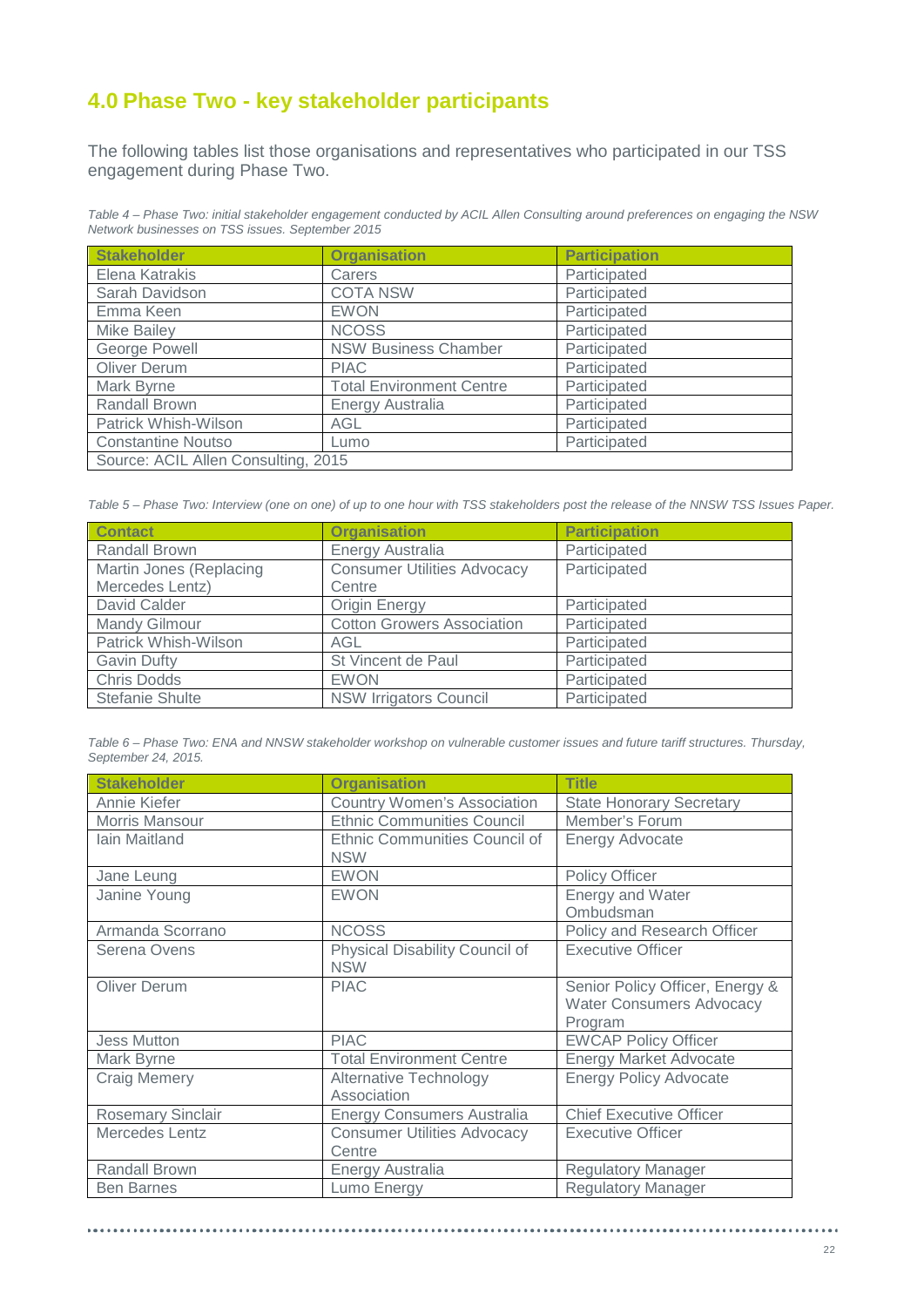| <b>Stakeholder</b>                  | <b>Organisation</b>                         | <b>Title</b>                                                   |  |  |  |
|-------------------------------------|---------------------------------------------|----------------------------------------------------------------|--|--|--|
| Alex McPherson                      | Jemena                                      | Manager Asset Regulation &<br>Strategy                         |  |  |  |
| Kee Li                              | Jemena                                      | <b>Customer Engagement and</b><br>Partnerships Advisor         |  |  |  |
| <b>Katharine Hole</b>               | NSW Department of Industry                  | <b>Executive Director, Strategy</b><br>Policy and Coordination |  |  |  |
| Shelley Ashe                        | NSW Department of Industry                  | Senior Policy Officer                                          |  |  |  |
| Lauren Solomon                      | <b>AGL</b>                                  | Manager Retail and Social<br>Policy                            |  |  |  |
| Shaun Ruddy                         | Alinta Energy                               | <b>Manager Nation Retail</b><br>Regulation                     |  |  |  |
| Keith Robertson                     | <b>Origin Energy</b>                        | <b>Manager Regulatory Policy</b>                               |  |  |  |
| Lynne Gallagher                     | <b>ENA</b>                                  | Policy Manager                                                 |  |  |  |
| Wayne Burns                         | <b>ACIL Allen Consulting</b>                | <b>Executive Director (facilitator</b><br>contracted by NNSW)  |  |  |  |
| Adrian Kemp                         | <b>HoustonKemp Economics</b>                | Senior Economist,<br>HoustonKemp (retained by<br>NNSW)         |  |  |  |
| <b>Helen Scott</b>                  | Ethnic Communities Council of<br><b>NSW</b> | <b>Energy Advocate</b>                                         |  |  |  |
| <b>Chris Dodd</b>                   | <b>EWON</b>                                 | Policy Advisor, Energy and<br>Water Ombudsman                  |  |  |  |
| George Powell                       | <b>NSW Business Chamber</b>                 | Policy Advisor                                                 |  |  |  |
| Katie Hannouch                      | Transgrid                                   | Manager, Stakeholder<br>Engagement                             |  |  |  |
| Representative                      | Choice                                      | Representative in place of CEO                                 |  |  |  |
| Representative                      | Lumo Energy                                 | Additional attendee with Ben<br><b>Barnes</b>                  |  |  |  |
| SOURCE: ACIL Allen Consulting, 2015 |                                             |                                                                |  |  |  |

| Table 7 – Phase Two: Networks NSW and electricity retailers stakeholder roundtable on future tariff structures. Monday, September 28, |  |  |  |  |  |
|---------------------------------------------------------------------------------------------------------------------------------------|--|--|--|--|--|
| 2015                                                                                                                                  |  |  |  |  |  |

| <b>Stakeholder</b>              | <b>Organisation</b>         | <b>Participated/Not</b><br><b>Participated</b> |
|---------------------------------|-----------------------------|------------------------------------------------|
| Randall Brown                   | Energy Australia            | Participated                                   |
| Patrick Whish-Wilson            | <b>AGL</b>                  | Participated                                   |
| <b>Constantine Noutso</b>       | Lumo Energy                 | Participated                                   |
| <b>Stuart Auld</b>              | <b>COzero Energy Retail</b> | Participated                                   |
| <b>Andrew Mair</b>              | Dodo Power & Gas            | Participated                                   |
| <b>Hillary Priest</b>           | Pooled Energy               | Participated                                   |
| Scott Begg + two add. delegates | Powershop                   | Participated                                   |
| James Gerraty                   | Powershop                   | Participated                                   |
| Danielle Holley                 | Powershop                   | Participated                                   |
| James Barton                    | <b>Simply Energy</b>        | Participated                                   |
| Shaun Ruddy                     | Alinta Energy               | Participated                                   |
| David Calder                    | <b>Origin Energy</b>        | Participated                                   |
| Vince Graham                    | <b>CEO, Networks NSW</b>    | Participated                                   |
| Catherine Waddell               | <b>Essential Energy</b>     | Participated                                   |
| Kate McCue                      | <b>Networks NSW</b>         | Participated                                   |
| Daniel Bubb                     | <b>Endeavour Energy</b>     | Participated                                   |
| Jon Hocking                     | <b>Endeavour Energy</b>     | Participated                                   |
| <b>Matthew McQuarrie</b>        | Ausgrid                     | Participated                                   |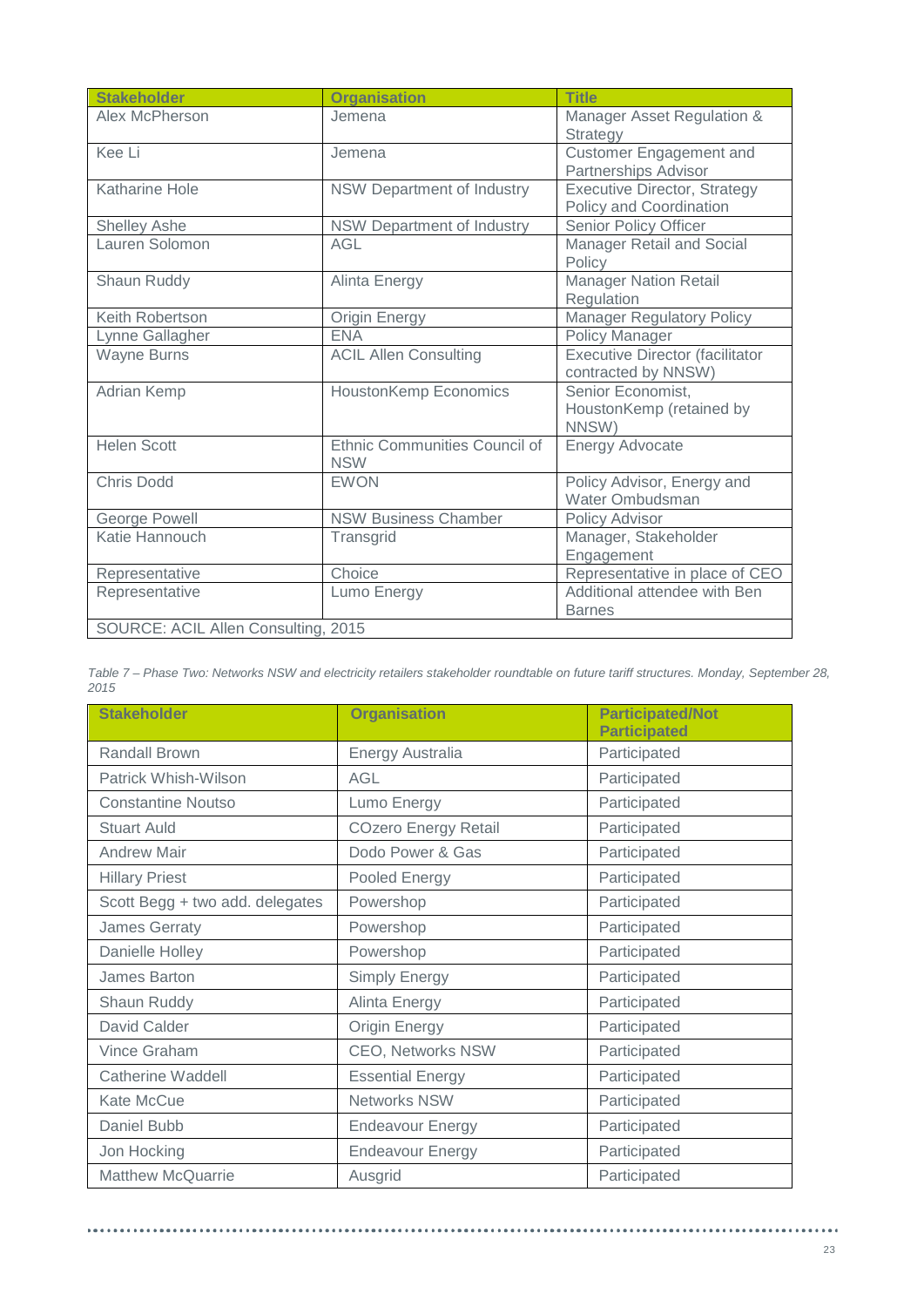| <b>Stakeholder</b>                  | <b>Organisation</b>           | <b>Participated/Not</b><br><b>Participated</b> |  |  |
|-------------------------------------|-------------------------------|------------------------------------------------|--|--|
| <b>Iftekhar Omar</b>                | Ausgrid                       | Participated                                   |  |  |
| Adrian Kemp                         | <b>HoustonKemp Economists</b> | Participated                                   |  |  |
| Wayne Burns                         | <b>ACIL Allen Consulting</b>  | Participated                                   |  |  |
| <b>Daniel Arias</b>                 | <b>ACIL Allen Consulting</b>  | Participated                                   |  |  |
| Source: ACIL Allen Consulting, 2015 |                               |                                                |  |  |

*Table 8 - Phase Two: Networks NSW food and fibre stakeholder roundtable on future tariff structure. Monday, September 28, 2015.*

| <b>Stakeholder</b>                  | <b>Organisation</b>          | <b>Participated/Not</b> |
|-------------------------------------|------------------------------|-------------------------|
|                                     |                              | <b>Participated</b>     |
| <b>Felicity Muller</b>              | Cotton Australia             | Participated            |
| Stefanie Schulte                    | NSW Irrigators' Council      | Participated            |
| <b>Catherine Waddell</b>            | <b>Essential Energy</b>      | Participated            |
| Oliver Nunn                         | HoustonKemp Economists       | Participated            |
| Cory Urquhart                       | <b>Essential Energy</b>      | Participated            |
| <b>Brian Green</b>                  | <b>Essential Energy</b>      | Participated            |
| <b>Wayne Burns</b>                  | <b>ACIL Allen Consulting</b> | Participated            |
| <b>Daniel Arias</b>                 | <b>ACIL Allen Consulting</b> | Participated            |
| Nino Tesoriero                      | Ogilvy PR Australia          | Participated            |
| Source: ACIL Allen Consulting, 2015 |                              |                         |

|                    | Table 9 – Phase Two: Networks NSW, environmental and consumer advocates roundtable on future tariff structures. Tuesday, |  |
|--------------------|--------------------------------------------------------------------------------------------------------------------------|--|
| September 29, 2015 |                                                                                                                          |  |

| <b>Stakeholder</b>                  | <b>Organisation</b>                    | <b>Participated/Not</b> |
|-------------------------------------|----------------------------------------|-------------------------|
|                                     |                                        | <b>Participated</b>     |
| Mark Byrne                          | <b>Total Environment Centre</b>        | Participated            |
| <b>Craig Memery</b>                 | <b>Alternative Technology</b>          | Participated            |
|                                     | Association                            |                         |
| Claire O'Rourke                     | <b>Solar Citizens</b>                  | Participated            |
| Dan Scaysbrook                      | <b>Solar Citizens</b>                  | Participated            |
| lain Maitland                       | Ethnic Communities' Council of         | Participated            |
|                                     | <b>NSW</b>                             |                         |
| <b>Oliver Derum</b>                 | <b>Public Interest Advocacy Centre</b> | Participated            |
| Jon Hocking                         | <b>Endeavour Energy</b>                | Participated            |
| Dan Bubb                            | <b>Endeavour Energy</b>                | Participated            |
| <b>Mike Martinson</b>               | <b>Networks NSW</b>                    | Participated            |
| Kate McCue                          | Networks NSW                           | Participated            |
| <b>Catherine Waddell</b>            | <b>Essential Energy</b>                | Participated            |
| Cory Urquhart                       | <b>Essential Energy</b>                | Participated            |
| Matt McQuarrie                      | Ausgrid                                | Participated            |
| <b>Chris Amos</b>                   | Ausgrid                                | Participated            |
| <b>Oliver Nunn</b>                  | <b>HoustonKemp Economists</b>          | Participated            |
| <b>Wayne Burns</b>                  | <b>ACIL Allen Consulting</b>           | Participated            |
| <b>Daniel Arias</b>                 | <b>ACIL Allen Consulting</b>           | Participated            |
| Ksenya Belooussova                  | Ogilvy PR Australia                    | Participated            |
| Source: ACIL Allen Consulting, 2015 |                                        |                         |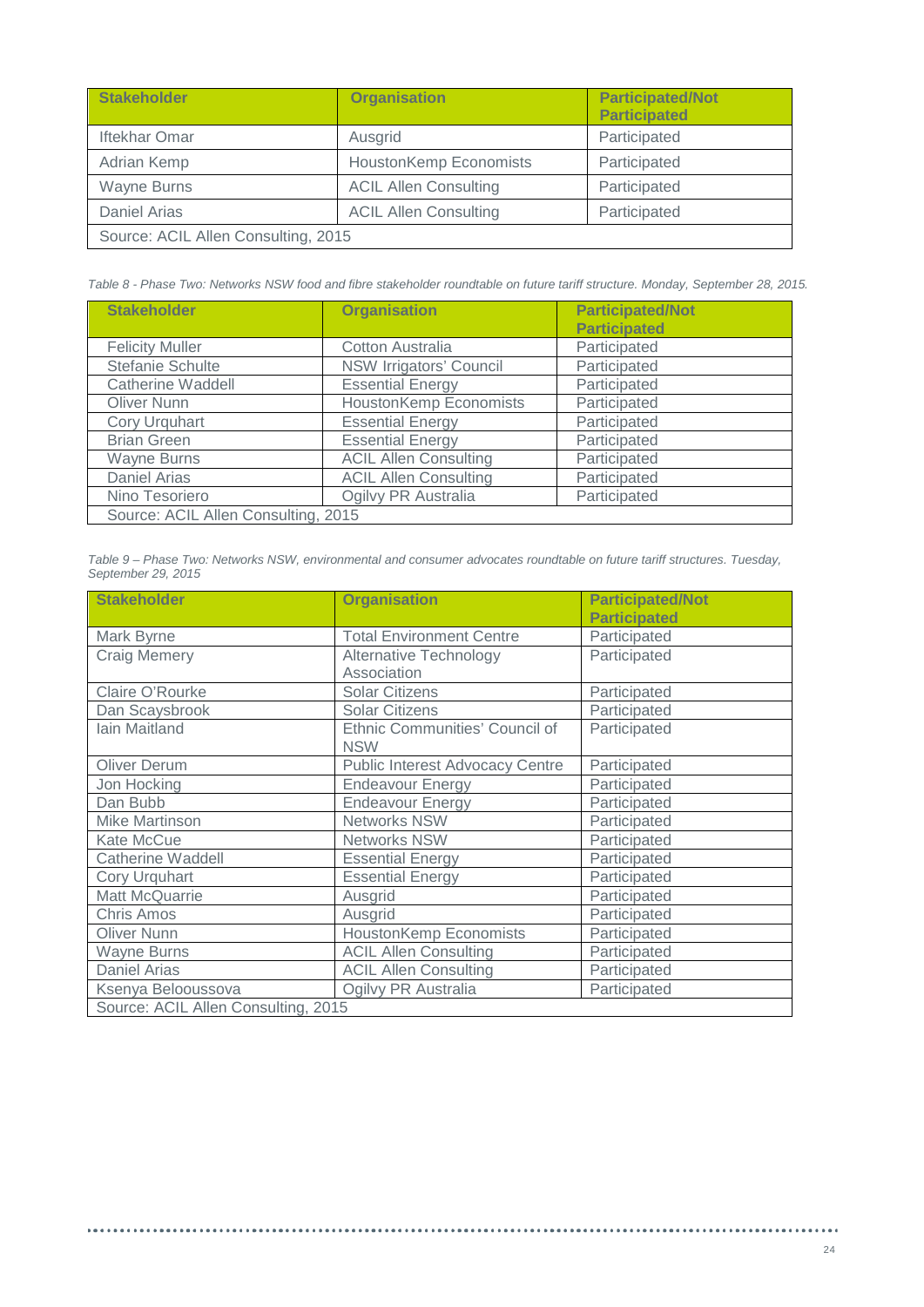*Table 10 – Phase Two: Networks NSW, environment and consumer advocates second roundtable on future tariff options. Friday, October 15, 2015*

| <b>Stakeholder</b>                        | <b>Organisation</b>                          | <b>Participated/Not</b><br><b>Participated</b> |
|-------------------------------------------|----------------------------------------------|------------------------------------------------|
| Chris Barrett - City of Sydney<br>Council | <b>City of Sydney Council</b>                | Participated                                   |
| <b>Oliver Derum</b>                       | <b>Public Interest Advocacy Centre</b>       | Participated                                   |
| <b>Chris Dodds</b>                        | Office of the Energy and Water<br>Ombudsman  | Participated                                   |
| David Havyatt                             | <b>Energy Consumers Australia</b>            | Participated                                   |
| <b>lain Maitland</b>                      | Ethnic Communities' Council of<br><b>NSW</b> | Participated                                   |
| <b>Craig Memery</b>                       | <b>Alternative Technology</b><br>Association | Participated                                   |
| <b>Bruno Coehlo</b>                       | Australian Energy Regulator                  | Participated                                   |
| <b>Robert Telford</b>                     | Ausgrid                                      | Participated                                   |
| <b>Chris Amos</b>                         | Ausgrid                                      | Participated                                   |
| Daniel Bubb                               | <b>Endeavour Energy</b>                      | Participated                                   |
| John Hocking                              | <b>Endeavour Energy</b>                      | Participated                                   |
| Mike Martinson                            | <b>Networks NSW</b>                          | Participated                                   |
| Kate McCue                                | <b>Networks NSW</b>                          | Participated                                   |
| Oliver Nunn                               | <b>HoustonKemp Economists</b>                | Participated                                   |
| Wayne Burns                               | <b>ACIL Allen Consulting</b>                 | Participated                                   |
| Source: ACIL Allen Consulting, 2015       |                                              |                                                |

| Table 11 - Phase Two: Networks NSW, environmental and consumer advocates third roundtable on future tariff structures. October 30, |  |  |
|------------------------------------------------------------------------------------------------------------------------------------|--|--|
| 2015                                                                                                                               |  |  |

| Stakeholder                         | Organisation                                 | <b>Participated/Not Participated</b> |
|-------------------------------------|----------------------------------------------|--------------------------------------|
| <b>Chris Barrett</b>                | City of Sydney Council                       | Participated                         |
| <b>Oliver Derum</b>                 | <b>Public Interest Advocacy</b><br>Centre    | Participated                         |
| <b>Chris Dodds</b>                  | Office of the Energy and Water<br>Ombudsman  | Participated                         |
| David Havyatt                       | <b>Energy Consumers Australia</b>            | Participated                         |
| <b>lain Maitland</b>                | Ethnic Communities' Council of<br><b>NSW</b> | Participated                         |
| <b>Craig Memery</b>                 | <b>Alternative Technology</b><br>Association | Participated                         |
| Shannon Moffitt                     | Australian Energy Regulator                  | Participated                         |
| <b>Oliver Nunn</b>                  | <b>HoustonKemp Economists</b>                | Participated                         |
| <b>Robert Telford</b>               | Ausgrid                                      | Participated                         |
| Daniel Bubb                         | <b>Endeavour Energy</b>                      | Participated                         |
| Jon Hocking                         | <b>Endeavour Energy</b>                      | Participated                         |
| <b>Catherine Waddell</b>            | <b>Essential Energy</b>                      | Participated                         |
| Mike Martinson                      | <b>Networks NSW</b>                          | Participated                         |
| Kate McCue - Networks NSW           | <b>Networks NSW</b>                          | Participated                         |
| <b>Wayne Burns</b>                  | <b>ACIL Allen Consulting</b>                 | Participated                         |
| Source: ACIL Allen Consulting, 2015 |                                              |                                      |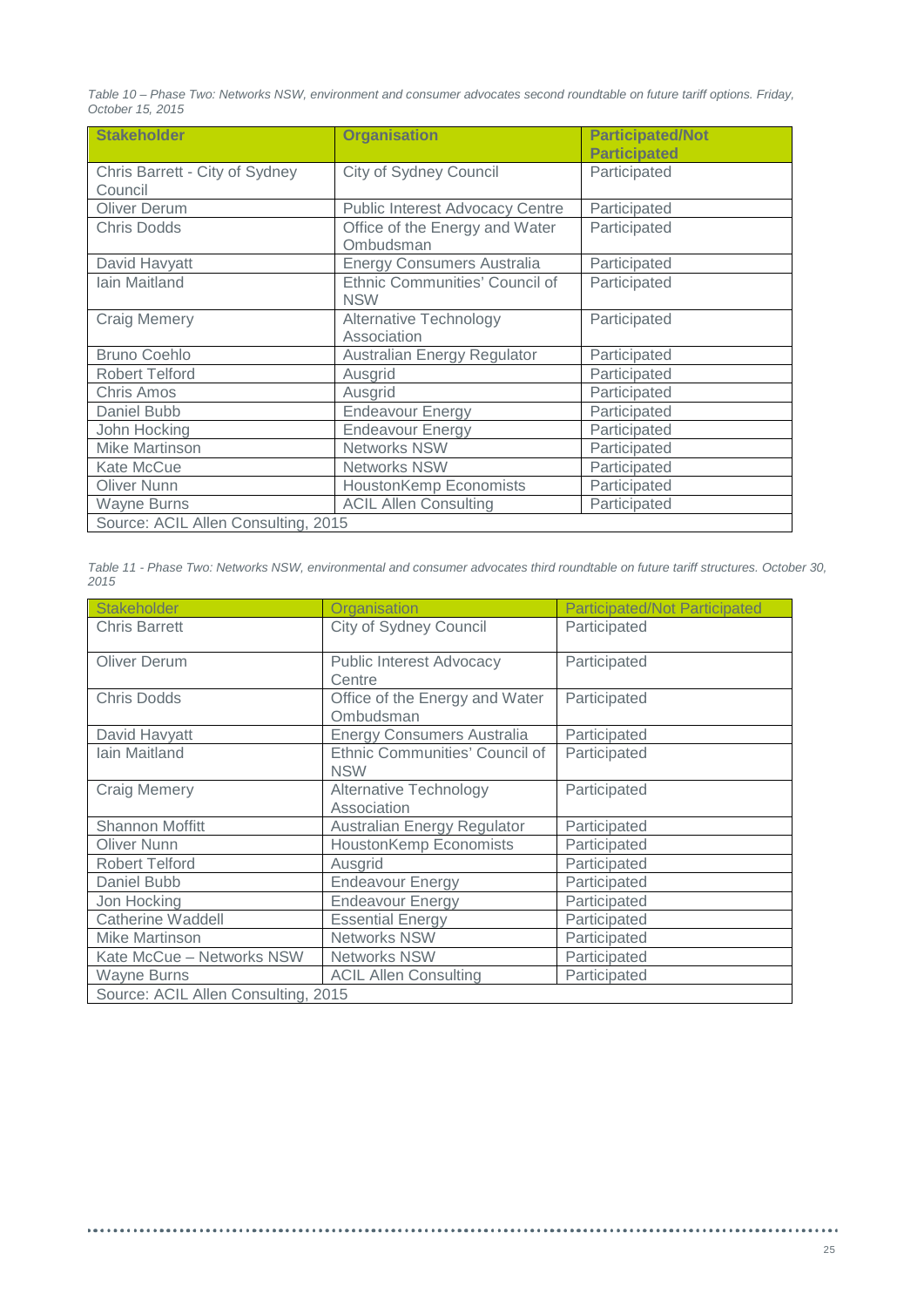## <span id="page-25-0"></span>**5.0 Phase Two - interviews with tier one stakeholders**

## <span id="page-25-1"></span>5.1 **Discussion guide**

The following information was provided to interviewees during one-on-one interviews conducted in October 2015. Conversations were based on the TSS Issues Paper. Stakeholder interviews were conducted under the Chatham House Rule to encourage candour**.**

### *Introductory notes*

"Thanks for making the time to meet with me to talk about network tariff reform in NSW. I'm here on behalf of Ausgrid, Endeavour Energy and Essential Energy – the organisations that distribute electricity to homes and organisations across NSW.

We are seeking views from NGOs, businesses, representative organisations and public and statutory entities on proposed network tariff changes for 2017-2019. Network tariffs make up about 40 per cent of the cost of electricity bills.

The NSW electricity network ensures that electricity is distributed safely, reliably and sustainably to homes and organisations across the State. Tariffs must be charged to cover the costs of the network, including infrastructure, staff, and maintenance of poles and wires.

Electricity consumption in NSW is declining, so there needs to be a change to network tariffs to ensure enough revenue for a continued safe, reliable and sustainable electricity network for the future. In doing so, there is also a desire to keep downward pressure on prices.

Our discussion with you will be conducted under the Chatham House Rule: that means that we will not attribute any comment you make to you, but we may use the content of what you say in a general report to NNSW. So, your name or your organisation will not be quoted unless you want to be quoted.

There is also a broader online consultation happening and we are welcoming people's views there too. You also welcome to make a submission via [www.haveyoursay.com.au](http://www.haveyoursay.com.au/) by the end of October. All the responses we gather will inform our network tariff submission due in late November.

The stakeholder consultation is exploring three areas:

- consumer understanding of electricity tariffs
- opinions regarding various tariff options,
- views regarding roll-out process and exceptions

We've got an hour so let's get started."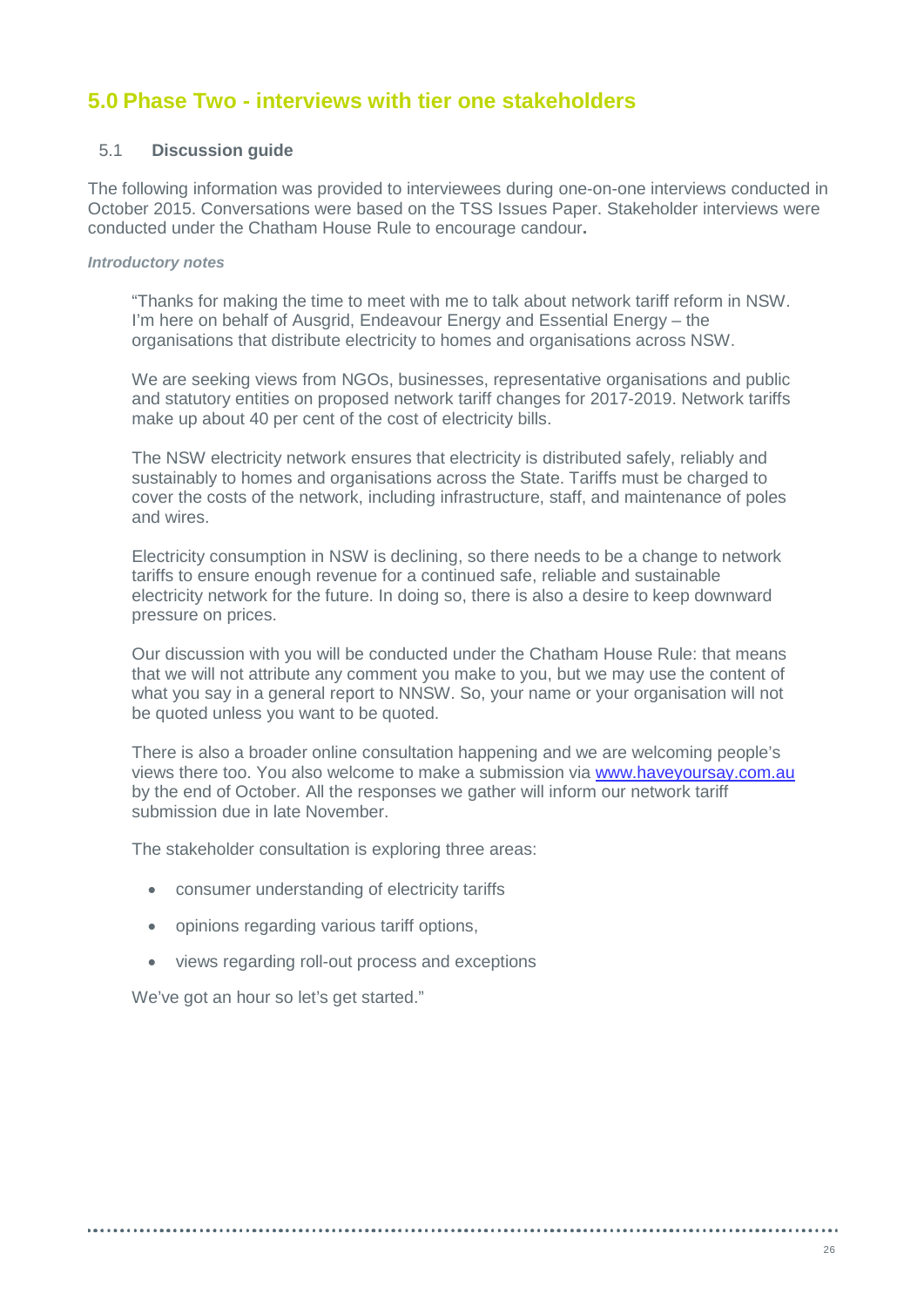## <span id="page-26-0"></span>5.2 **Interview questions**

|  | Table 12 – One-on-one stakeholder interview questions |  |
|--|-------------------------------------------------------|--|
|  |                                                       |  |

| <b>Section</b>                     | <b>Questions</b>                    | <b>Probing Qs</b>      | <b>Desired</b>                 | <b>Time (minutes)</b> |
|------------------------------------|-------------------------------------|------------------------|--------------------------------|-----------------------|
|                                    |                                     |                        | <b>Outcome</b>                 |                       |
| <b>Introductory questions</b><br>A | How well do you                     | Why did you            | Capture a                      | 5                     |
|                                    | think consumers                     | choose that            | quantitative                   |                       |
|                                    | understand                          | number?                | assessment and                 |                       |
|                                    | network tariffs                     |                        | commentary                     |                       |
|                                    | and how they                        |                        |                                |                       |
|                                    | apply to them?                      |                        |                                |                       |
|                                    | Rank on a scale                     |                        |                                |                       |
|                                    | from 1 to 5                         |                        |                                |                       |
|                                    | 1 being zero                        |                        |                                |                       |
|                                    | understanding, 5                    |                        |                                |                       |
| B                                  | being absolute.<br>How available do | Why did you            | Capture a                      | 5                     |
|                                    | you think the                       | choose that            | quantitative                   |                       |
|                                    | information that                    | number?                | assessment and                 |                       |
|                                    | consumers can                       |                        | commentary                     |                       |
|                                    | use to help them                    |                        |                                |                       |
|                                    | understand the                      |                        |                                |                       |
|                                    | different kinds of                  |                        |                                |                       |
|                                    | network tariffs                     |                        |                                |                       |
|                                    | and how they<br>relate to their     |                        |                                |                       |
|                                    | electricity bill?                   |                        |                                |                       |
|                                    | Rank on a scale                     |                        |                                |                       |
|                                    | from 1 to 5.                        |                        |                                |                       |
|                                    | 1 being not at all,                 |                        |                                |                       |
|                                    | 5 being easily                      |                        |                                |                       |
|                                    | accessible and                      |                        |                                |                       |
|                                    | understood.                         |                        |                                |                       |
| $\mathsf{C}$                       | How available are                   | Why did you            | Capture a                      | 5                     |
|                                    | the resources<br>that help          | choose that<br>number? | quantitative<br>assessment and |                       |
|                                    | consumers                           |                        | commentary                     |                       |
|                                    | assess what                         |                        |                                |                       |
|                                    | kinds of tariffs are                |                        |                                |                       |
|                                    | most suited to                      |                        |                                |                       |
|                                    | their                               |                        |                                |                       |
|                                    | household/small                     |                        |                                |                       |
|                                    | business?                           |                        |                                |                       |
|                                    | Rank on a scale<br>from 1 to 5.     |                        |                                |                       |
|                                    | 1 being not at all,                 |                        |                                |                       |
|                                    | 5 being easily                      |                        |                                |                       |
|                                    | accessible and                      |                        |                                |                       |
|                                    | understood.                         |                        |                                |                       |
|                                    |                                     |                        |                                |                       |
| <b>Social tariffs</b>              |                                     |                        |                                |                       |
|                                    | Description -<br>Social tariffs are |                        |                                |                       |
|                                    | designed to help                    |                        |                                |                       |
|                                    | vulnerable                          |                        |                                |                       |
|                                    | customers with                      |                        |                                |                       |
|                                    | limited budgets                     |                        |                                |                       |
|                                    | afford electricity                  |                        |                                |                       |
|                                    | services.                           |                        |                                |                       |
| F                                  | Would social                        | $Y/N - Why?$           | Qualitative                    | 5                     |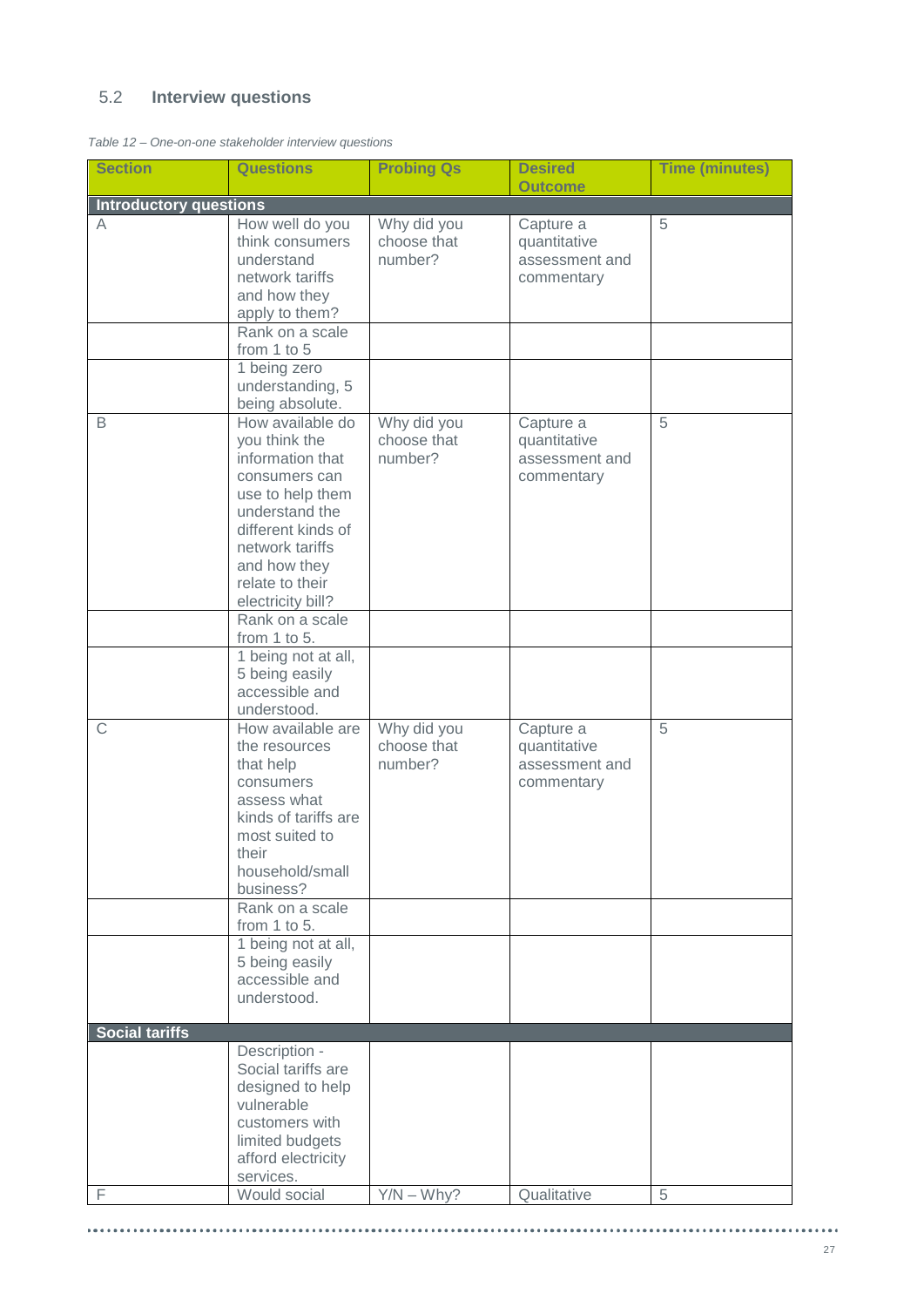| <b>Section</b> | <b>Questions</b>                                           | <b>Probing Qs</b>          | <b>Desired</b><br><b>Outcome</b> | <b>Time (minutes)</b> |
|----------------|------------------------------------------------------------|----------------------------|----------------------------------|-----------------------|
|                | tariffs be an<br>effective tool to                         |                            | response                         |                       |
|                | allow vulnerable                                           |                            |                                  |                       |
|                | customers to                                               |                            |                                  |                       |
|                | have affordable<br>access to                               |                            |                                  |                       |
|                | electricity?                                               |                            |                                  |                       |
| E              | Who should be                                              |                            | Qualitative                      | 5                     |
|                | eligible for a<br>social tariff?                           |                            | response                         |                       |
| Ε              | How should                                                 | E.g.: government           | Qualitative                      | 5                     |
|                | eligibility be                                             | support program            | response                         |                       |
| G              | assessed?<br>Who do you                                    | precedents?                | Qualitative                      | 5                     |
|                | believe is the                                             |                            | response                         |                       |
|                | best placed entity                                         |                            |                                  |                       |
|                | to offer a social<br>tariff?                               |                            |                                  |                       |
| Ε              | How should                                                 |                            | Qualitative                      | 5                     |
|                | social tariffs be                                          |                            | response                         |                       |
|                | structured?<br>Should all                                  |                            | Qualitative                      | 5                     |
| Н              | electricity                                                |                            | response                         |                       |
|                | customers in                                               |                            |                                  |                       |
|                | NSW pay a small                                            |                            |                                  |                       |
|                | amount to<br>provide                                       |                            |                                  |                       |
|                | assistance to                                              |                            |                                  |                       |
|                | vulnerable                                                 |                            |                                  |                       |
|                | customers?                                                 |                            |                                  |                       |
|                | <b>Consumers who generate electricity</b><br>Description - |                            |                                  |                       |
|                | some customers                                             |                            |                                  |                       |
|                | have the ability to                                        |                            |                                  |                       |
|                | use electricity<br>from the network                        |                            |                                  |                       |
|                | and also have the                                          |                            |                                  |                       |
|                | ability to feed                                            |                            |                                  |                       |
|                | surplus power                                              |                            |                                  |                       |
|                | back into the grid.<br>While they are                      |                            |                                  |                       |
|                | generating some                                            |                            |                                  |                       |
|                | of their own                                               |                            |                                  |                       |
|                | power, they still                                          |                            |                                  |                       |
|                | need the network<br>to feed their                          |                            |                                  |                       |
|                | excess power                                               |                            |                                  |                       |
|                | back into the grid,                                        |                            |                                  |                       |
|                | and to boost                                               |                            |                                  |                       |
|                | supply when their<br>own is low.                           |                            |                                  |                       |
|                | Should we                                                  | E.g.: Solar, Tesla         | Qualitative                      | 10                    |
|                | consider a tariff                                          |                            | response                         |                       |
|                | and/or charge to<br>cover network                          |                            |                                  |                       |
|                | costs for these                                            |                            |                                  |                       |
|                | customers?                                                 |                            |                                  |                       |
|                | If so, then should<br>such a charge be                     | E.g. Any<br>customer using | Qualitative<br>response          | 5                     |
|                | technology                                                 | the network to             |                                  |                       |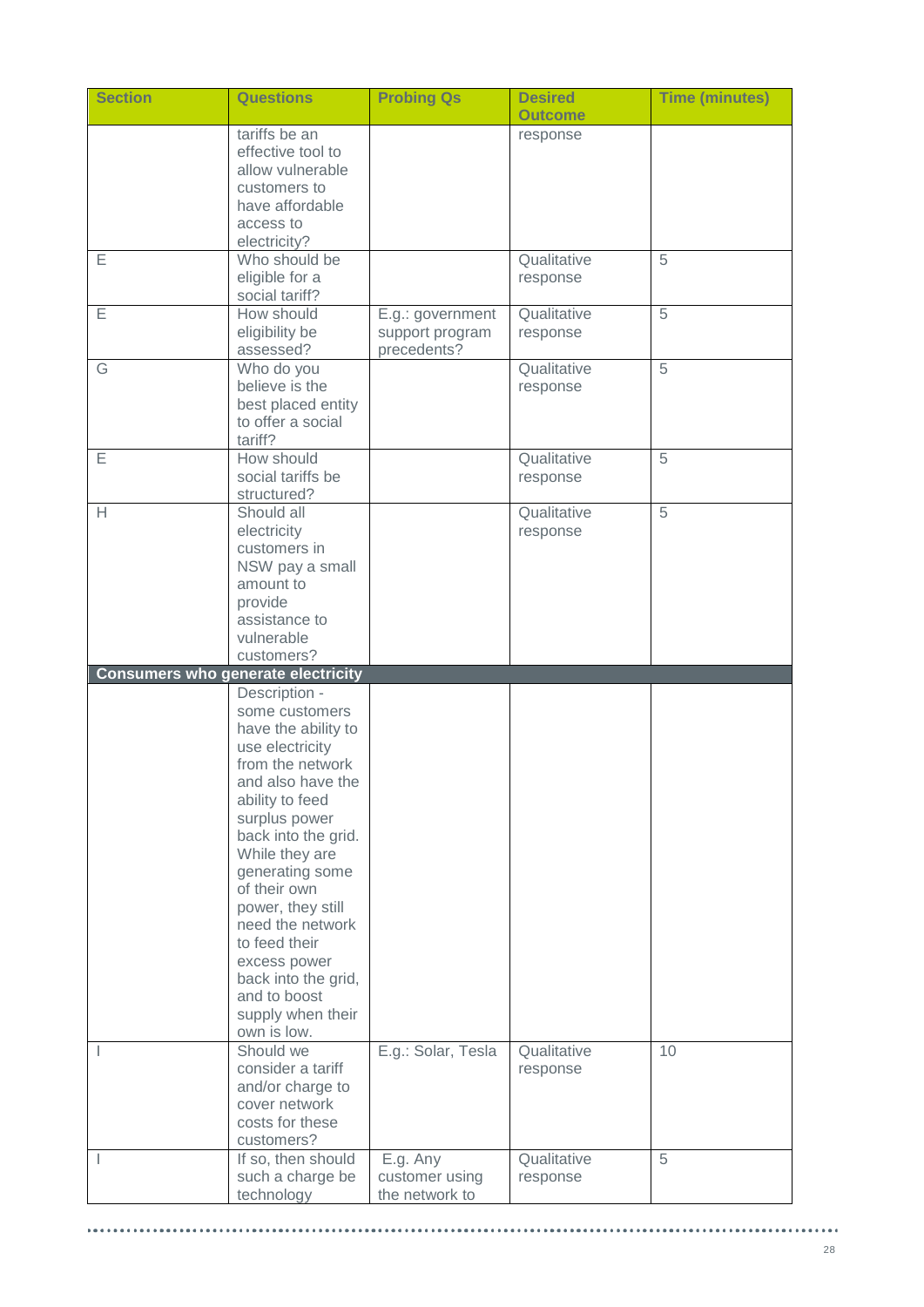| <b>Section</b>                | <b>Questions</b>                                                                                                                                                                      | <b>Probing Qs</b>                                                                                  | <b>Desired</b><br><b>Outcome</b>        | <b>Time (minutes)</b> |
|-------------------------------|---------------------------------------------------------------------------------------------------------------------------------------------------------------------------------------|----------------------------------------------------------------------------------------------------|-----------------------------------------|-----------------------|
|                               | neutral (not<br>favour a<br>particular<br>technology such<br>as wind or solar)?                                                                                                       | feed back in any<br>electricity<br>generated from<br>any type of<br>renewable energy<br>generator. |                                         |                       |
| <b>Declining Block Tariff</b> |                                                                                                                                                                                       |                                                                                                    |                                         |                       |
|                               | Description - The<br>first part of<br>electricity use is<br>more expensive<br>than all usage<br>after it. This is<br>now the most<br>common tariff for<br>households in<br><b>NSW</b> |                                                                                                    |                                         |                       |
|                               | This tariff has<br>been<br>implemented to<br>provide<br>customers with<br>predictable,<br>stable pricing,<br>and to avoid bill<br>shock.                                              |                                                                                                    |                                         |                       |
| J                             | How supportive<br>are you of<br>declining block<br>tariffs?<br>Rank on a scale                                                                                                        | Why did you<br>choose that<br>number?                                                              | Capture a<br>quantitative<br>assessment | 5                     |
|                               | from 1 to 5,                                                                                                                                                                          |                                                                                                    |                                         |                       |
|                               | 1 being not at all,<br>5 being very<br>supportive.                                                                                                                                    |                                                                                                    |                                         |                       |
| J                             | Would your level<br>of support<br>change if smart<br>meters (that track<br>how much<br>electricity you use<br>each day and<br>when) where<br>more<br>commonplace in<br>NSW?           | $Y/N - Why?$                                                                                       | Qualitative<br>response                 | 5                     |
| K                             | Do you agree<br>with the view that<br>declining block<br>tariffs are more<br>effective in<br>preventing "bill<br>shock" compared<br>to other<br>alternatives?                         | $Y/N - Why?$                                                                                       | Qualitative<br>response                 | 5                     |
| K                             | Do you agree<br>with the view that<br>declining block<br>tariffs provide<br>flexibility to                                                                                            | $Y/N - Why?$                                                                                       | Qualitative<br>response                 | 5                     |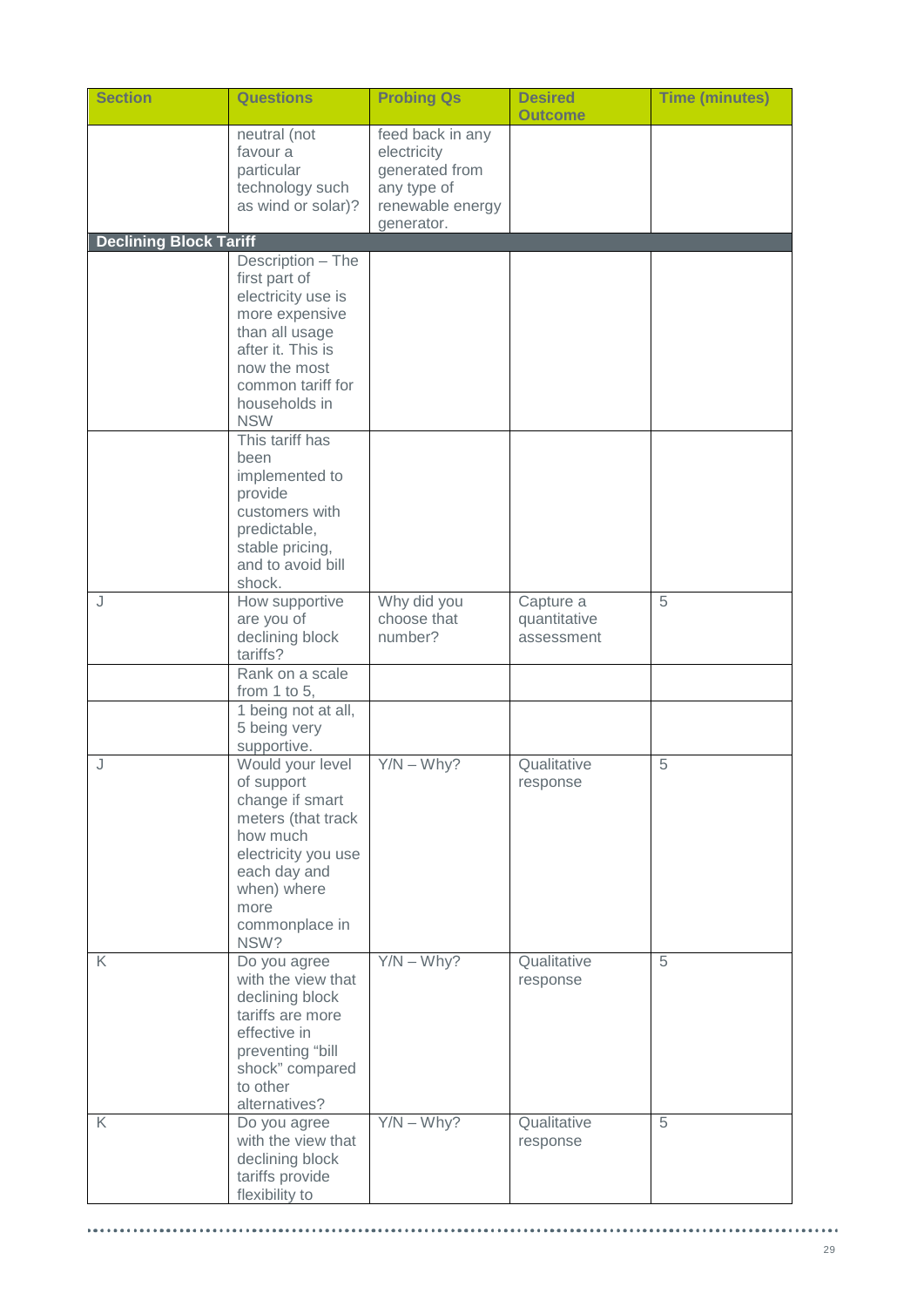| <b>Section</b>       | <b>Questions</b>                                                                                                                                                                                       | <b>Probing Qs</b>                                                                                                                                  | <b>Desired</b><br><b>Outcome</b> | <b>Time (minutes)</b> |
|----------------------|--------------------------------------------------------------------------------------------------------------------------------------------------------------------------------------------------------|----------------------------------------------------------------------------------------------------------------------------------------------------|----------------------------------|-----------------------|
|                      | reduce bills<br>compared to<br>other<br>alternatives?                                                                                                                                                  |                                                                                                                                                    |                                  |                       |
| <b>Demand tariff</b> |                                                                                                                                                                                                        |                                                                                                                                                    |                                  |                       |
|                      | Definition - A<br>charge based on<br>the maximum<br>amount of<br>electricity used<br>during a period of<br>time. Usually<br>applies to large<br>businesses and<br>covers costs for<br>networks to meet |                                                                                                                                                    |                                  |                       |
|                      | business peak<br>use                                                                                                                                                                                   |                                                                                                                                                    |                                  |                       |
|                      | <b>Demand tariffs</b><br>allow actual<br>demand to be<br>reflected in the<br>price the<br>business pays for<br>their use of our<br>network capacity.                                                   |                                                                                                                                                    |                                  |                       |
|                      | The highest<br>demand<br>electricity meter<br>reading for a<br>particular time<br>(usually monthly)<br>is used to<br>calculate the<br>electricity bill.                                                |                                                                                                                                                    |                                  |                       |
| Q                    | Should<br>customers be<br>charged for<br>service based on<br>their usage at<br>peak times?                                                                                                             |                                                                                                                                                    | Qualitative<br>response          | 5                     |
| Q                    | How could a<br>demand charge<br>be structured?                                                                                                                                                         | E.g. For<br>electricity<br>consumed every<br>week, or every<br>month, or even<br>based on the<br>electricity used<br>over a particular<br>weekend. |                                  | 5                     |
| R                    | Who should pay<br>for the costs of<br>metering if an<br>interval or smart<br>meter is<br>required?                                                                                                     | E.g.: Network<br>operator,<br>consumer,<br>government?                                                                                             | Qualitative<br>response          | 5                     |
| S                    | With electricity<br>loads flattening in<br>NSW, will a<br>demand tariff                                                                                                                                | $Y/N - Why?$                                                                                                                                       | Qualitative<br>response          | 5                     |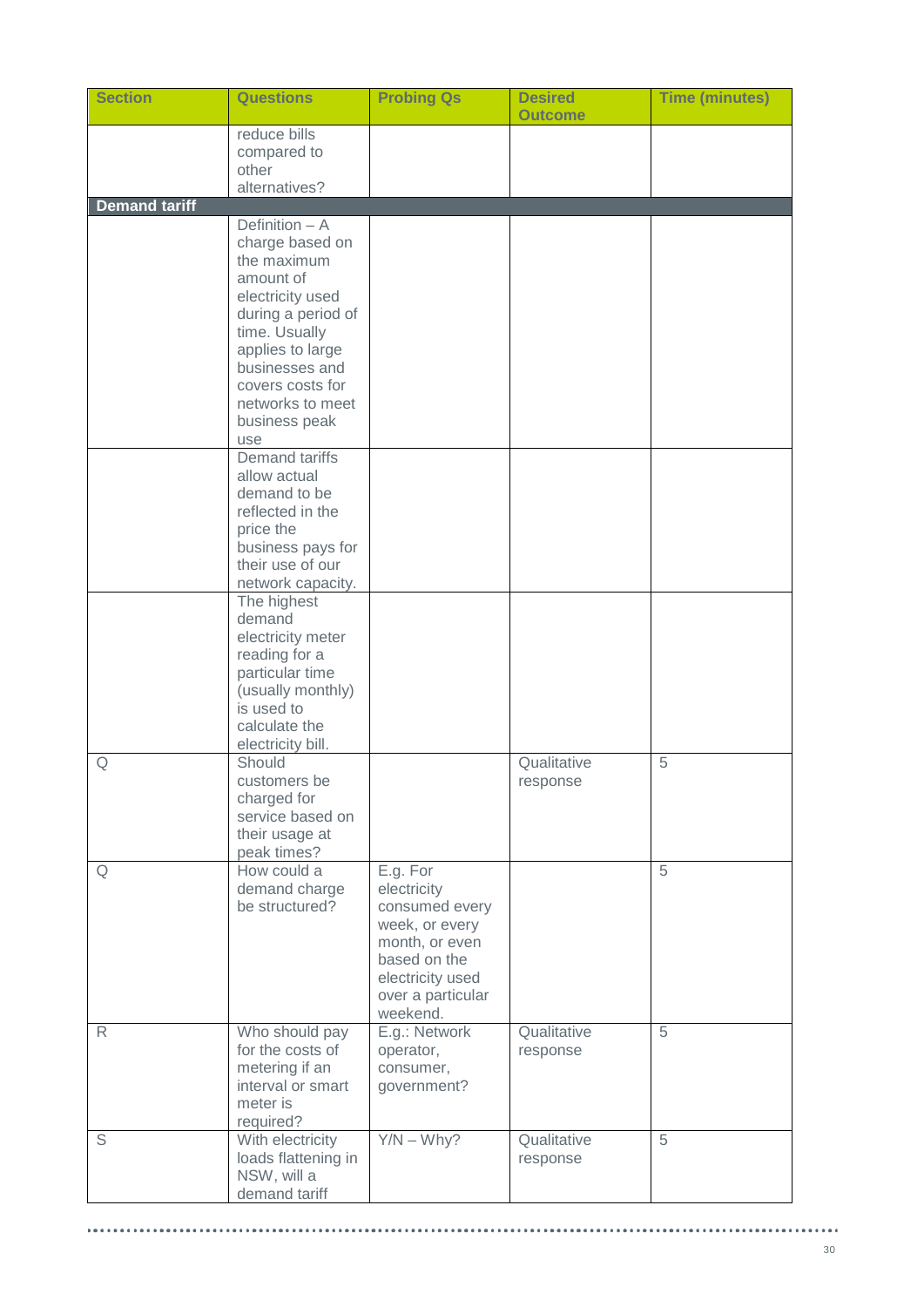| <b>Section</b>               | <b>Questions</b>                                                                                                                                                                                                                                                               | <b>Probing Qs</b>                     | <b>Desired</b><br><b>Outcome</b>        | <b>Time (minutes)</b> |
|------------------------------|--------------------------------------------------------------------------------------------------------------------------------------------------------------------------------------------------------------------------------------------------------------------------------|---------------------------------------|-----------------------------------------|-----------------------|
|                              | likely lead to<br>lower future<br>network costs?                                                                                                                                                                                                                               |                                       |                                         |                       |
| Τ                            | If there is interest<br>in a demand<br>tariff, over what<br>period of time<br>should the<br>businesses<br>transition to this<br>tariff structure?                                                                                                                              | 1yr, 2 yr, more?                      | Capture a<br>quantitative<br>assessment | 5                     |
| <b>Time Of Use tariff</b>    |                                                                                                                                                                                                                                                                                |                                       |                                         |                       |
|                              | Definition - The<br>rate for electricity<br>use changes at<br>different times of<br>the day. It is<br>usually cheaper<br>in off peak<br>periods and more<br>expensive in<br>peak times.                                                                                        |                                       |                                         |                       |
|                              | Ausgrid,<br>Endeavour<br>Energy and<br><b>Essential Energy</b><br>offer residential<br>customers a<br>declining block<br>tariff as the<br>primary network<br>tariff, with a<br>choice to "opt in"<br>to a voluntary<br>time of use tariff.<br>There has been a<br>low take up. |                                       |                                         |                       |
| U                            | What do<br>customers think<br>of time of use<br>tariffs?                                                                                                                                                                                                                       | Happy,<br>misinformed,<br>ambivalent? | Qualitative<br>response                 | 5                     |
| $\vee$                       | Why do you think<br>the take up of this<br>tariff in NSW is so<br>low?                                                                                                                                                                                                         |                                       | Qualitative<br>response                 | 10                    |
| W                            | Are there other<br>voluntary tariffs of<br>interest to<br>customers?                                                                                                                                                                                                           |                                       | Qualitative<br>response                 | 5                     |
| <b>Food and fibre tariff</b> |                                                                                                                                                                                                                                                                                |                                       |                                         |                       |
|                              | Definition $-$ a<br>proposed special<br>tariff for<br>agricultural<br>businesses that<br>typically only<br>place demand on<br>the electricity<br>network for short<br>periods during                                                                                           |                                       |                                         |                       |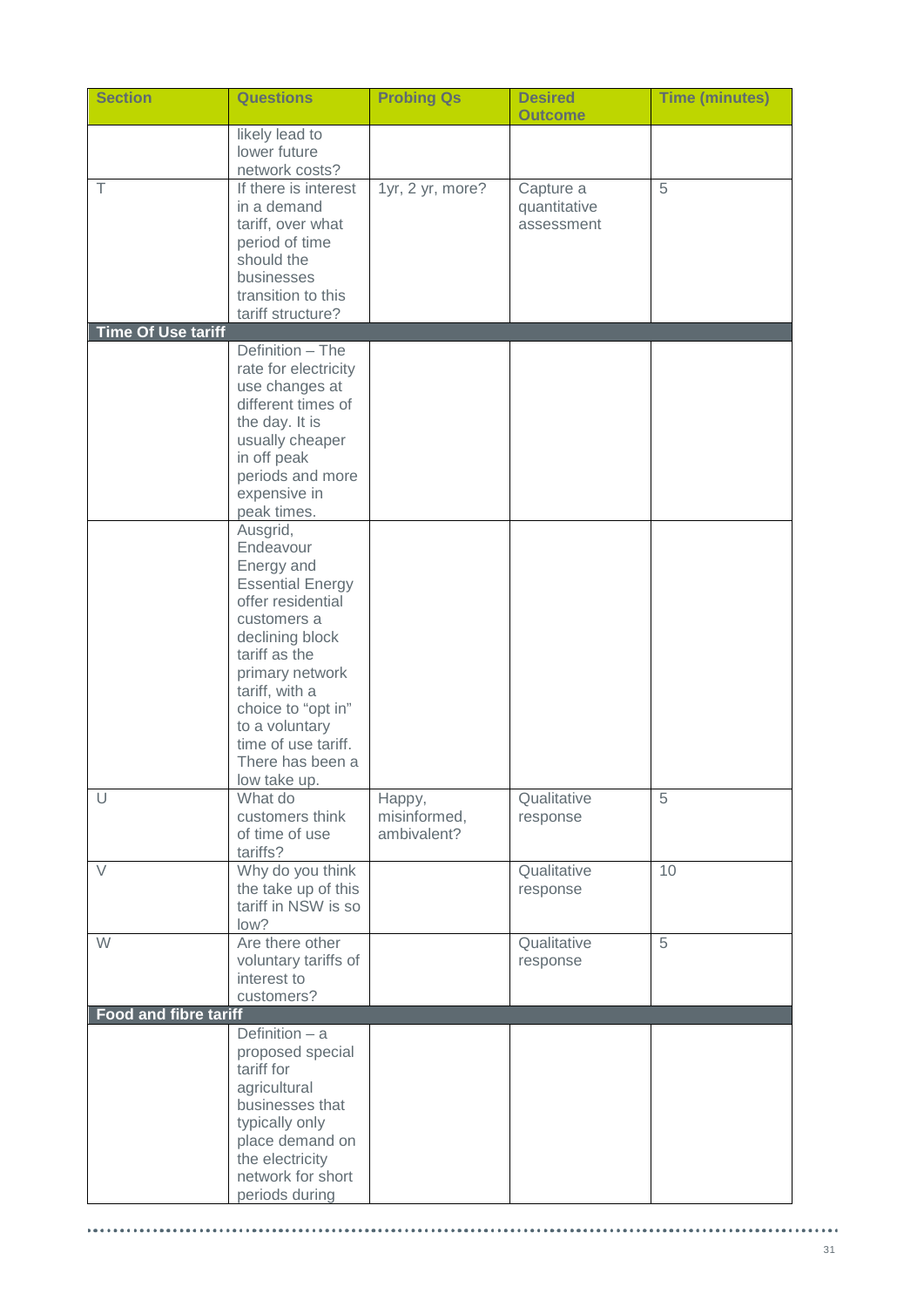| <b>Section</b>                | <b>Questions</b>                                                                                                                                                                                                                                                                     | <b>Probing Qs</b>                                                                                            | <b>Desired</b><br><b>Outcome</b> | <b>Time (minutes)</b> |
|-------------------------------|--------------------------------------------------------------------------------------------------------------------------------------------------------------------------------------------------------------------------------------------------------------------------------------|--------------------------------------------------------------------------------------------------------------|----------------------------------|-----------------------|
|                               | the year.                                                                                                                                                                                                                                                                            |                                                                                                              |                                  |                       |
| X                             | What do you<br>think of a specific<br>tariff for these<br>customers?                                                                                                                                                                                                                 |                                                                                                              | Qualitative<br>response          | 10                    |
| Y                             | Should such a<br>tariff be set at an<br>efficient level?                                                                                                                                                                                                                             | $Y/N - Why?$                                                                                                 | Qualitative<br>response          | $\overline{5}$        |
| <b>Regional pricing</b>       |                                                                                                                                                                                                                                                                                      |                                                                                                              |                                  |                       |
|                               | Definition -<br><b>Different</b><br>geographic<br>areas, climatic<br>regions,<br>transmission<br>connection points<br>or areas of<br>network<br>congestion in<br>NSW, could<br>attract what are<br>knowns as<br>location tariffs for<br>residential<br>customers to<br>address local |                                                                                                              |                                  |                       |
| $\mathsf{N}$                  | issues.<br>Would location-<br>based tariffs in<br>the same<br>distribution<br>network areas be<br>acceptable?                                                                                                                                                                        | $Y/N - Why?$                                                                                                 | Qualitative<br>response          | 5                     |
| O                             | If so, in what<br>situations would<br>they be applied?                                                                                                                                                                                                                               | E.g. A tariff for<br>farmers who use<br>most electricity in<br>the summer when<br>irrigating their<br>crops. | Qualitative<br>response          | 5                     |
| $\mathsf{P}$                  | Would customers<br>be prepared to<br>pay for the higher<br>administration<br>cost of this<br>structure?                                                                                                                                                                              | $Y/N - Why?$                                                                                                 | Qualitative<br>response          | 5                     |
| <b>Ancillary</b>              |                                                                                                                                                                                                                                                                                      |                                                                                                              |                                  |                       |
| Ζ                             | What are<br>ancillary tariffs?                                                                                                                                                                                                                                                       |                                                                                                              |                                  | 5                     |
| <b>Introduction timeframe</b> | What are the<br>main issues you<br>think need to be<br>considered about<br><b>Ancillary Network</b><br>Service charges,<br>metering charges<br>and street lighting<br>pricing<br>structures?                                                                                         |                                                                                                              |                                  |                       |
|                               | If moving to more                                                                                                                                                                                                                                                                    | 1yr, 2 yr, more?                                                                                             | Qual/Quant                       | 5                     |
|                               |                                                                                                                                                                                                                                                                                      |                                                                                                              |                                  |                       |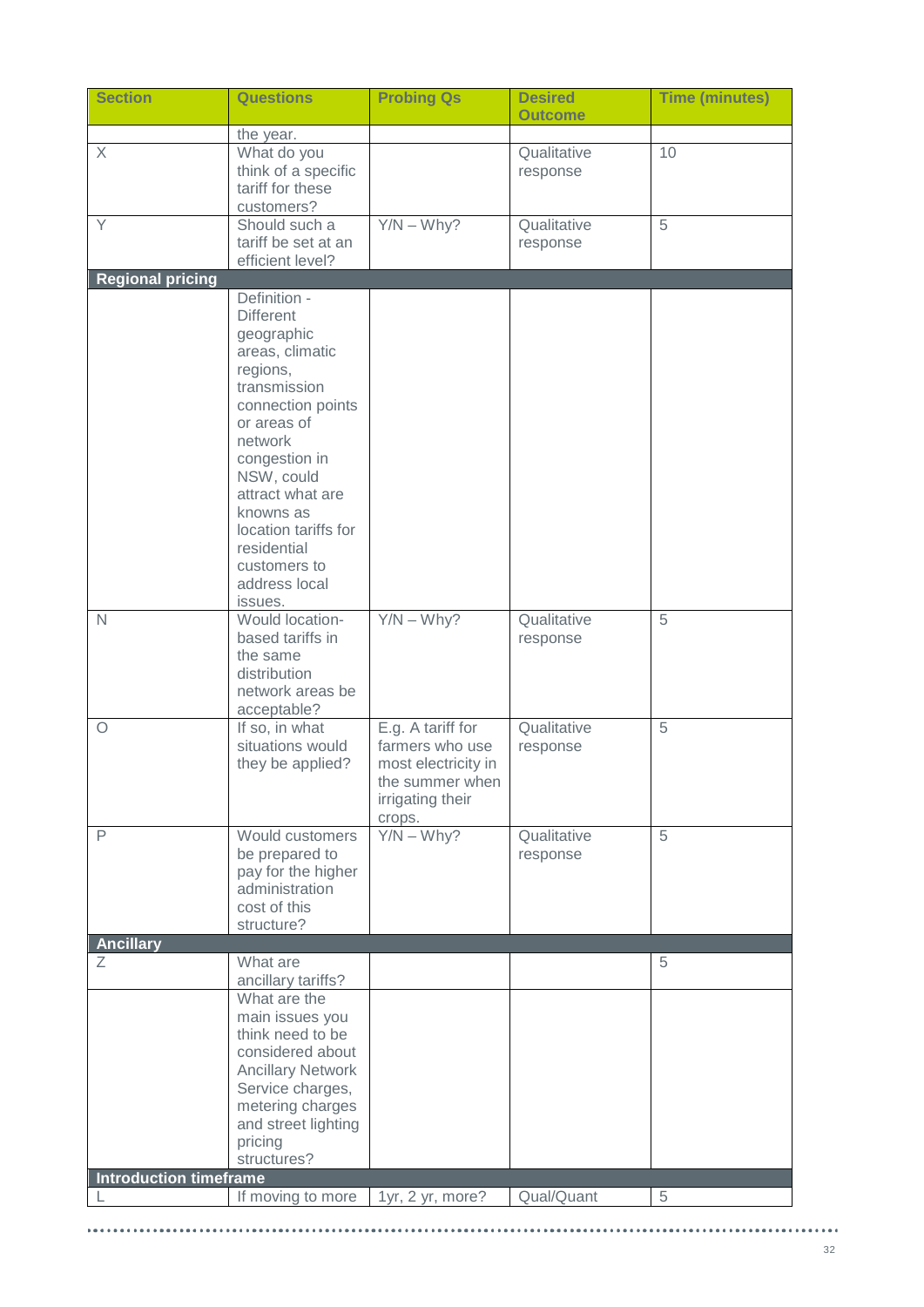| <b>Section</b> | <b>Questions</b>                                                                                                                                                                    | <b>Probing Qs</b>                       | <b>Desired</b><br><b>Outcome</b> | <b>Time (minutes)</b> |
|----------------|-------------------------------------------------------------------------------------------------------------------------------------------------------------------------------------|-----------------------------------------|----------------------------------|-----------------------|
|                | efficient tariffs<br>over time results<br>in "winners and<br>losers" (some<br>customers pay<br>more, some pay<br>less), over what<br>period should any<br>transition occur?         | Why?                                    | response                         |                       |
| M              | One suggestion<br>is that a CPI cap<br>be placed on tariff<br>charges any to<br>lessen any price<br>shock to<br>customers. Do<br>you think<br>customers would<br>support this idea? | $Y/N - Why?$<br>Qualitative<br>response |                                  | 5                     |
| <b>Other</b>   |                                                                                                                                                                                     |                                         |                                  |                       |
| D              | Is there anything<br>that we should<br>we take into<br>account that has<br>not been<br>discussed?                                                                                   |                                         |                                  |                       |

## <span id="page-32-0"></span>5.3 **Summary of interview findings**

## **Consumer understanding of tariffs**

• Understanding is very low, and confusing to most consumers – however this is not due to lack of information from networks.

## **Declining block tariff**

- Environmental: this tariff provides incentives to consumers to use more electricity, sends a contradictory signal to previous messages about reducing consumption, and is unfair to those who had been encouraged to invest in alternative energy / energysaving devices.
- Disadvantage low-income households, who consume lower amounts of electricity, and to crop producers, who need to use more energy at some times of the year.
- However some stakeholders are supportive of this tariff as a short-term measure in a move towards a different structure – and would have increased support for this tariff if smart meters were more widespread in NSW.

## **Demand tariff**

- Some stakeholders expressly support this tariff  $-$  particularly if opt-in  $-$  as it provides greater choice to consumers about when to use electricity.
- Some vulnerable social group advocates felt that this tariff was not family-friendly, as household heads cannot dictate who uses electricity at what time.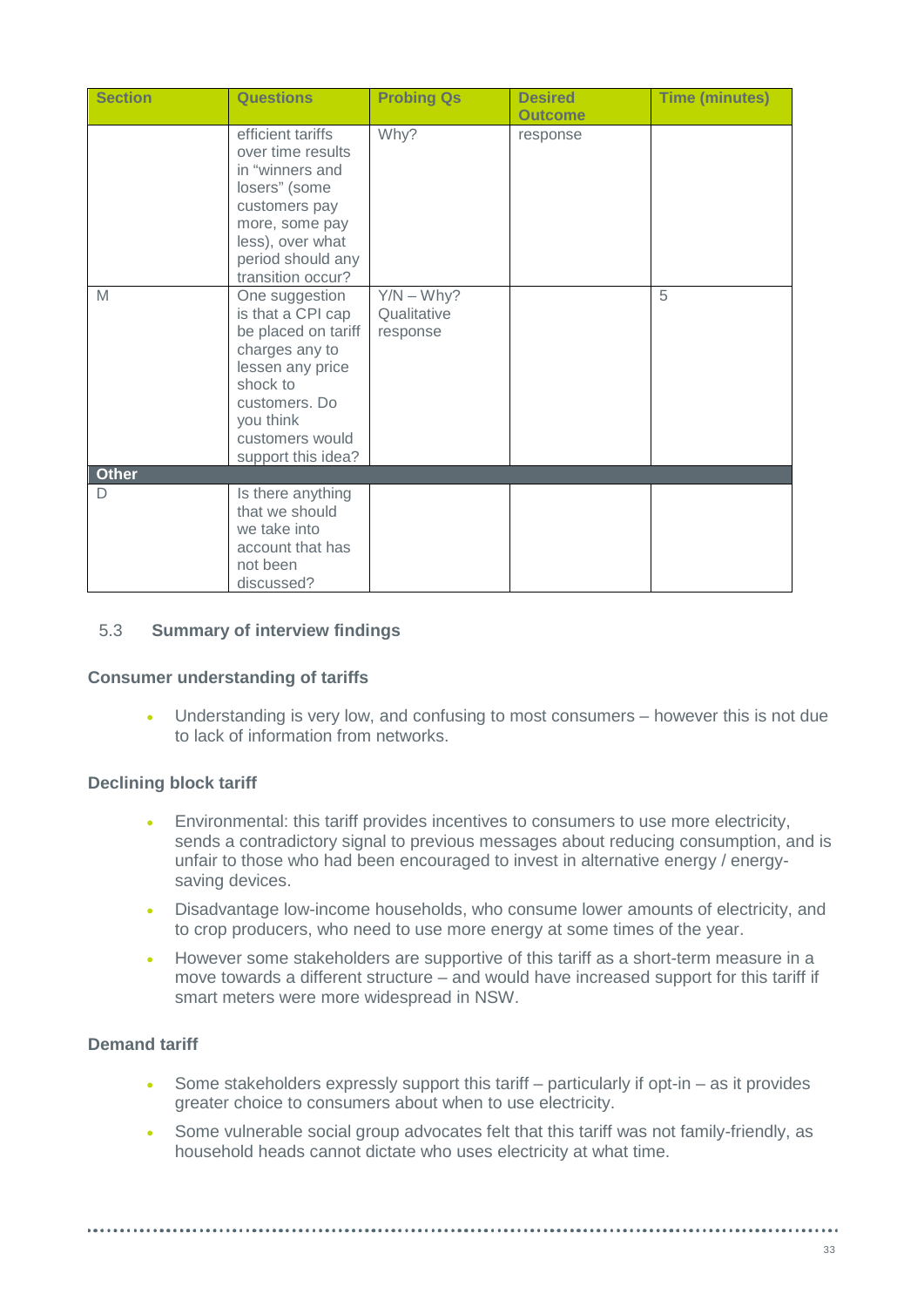• Support for this tariff would also be greater if smart meters were more widespread in NSW.

## **Time of use tariff**

- Some stakeholders feel this tariff is fair, reflective of network infrastructure, and a useful tool to change behaviour.
- Others feel this tariff can make low income users afraid to use essential services at peak times, and that it is unfair on crop producers who have little choice in when to use electricity.
- Critics feel this tariff is difficult for consumers to navigate and point to issues with its introduction in Victoria.

## **Concessionary tariffs**

• Most stakeholders are not in favour of social or other concessionary tariffs, for a number of reasons – mainly that decisions on assisting vulnerable groups are the responsibility and expertise of government.

### **Consumer electricity generation**

- Some stakeholders feel that network usage costs should be covered by consumer generators.
- Environmental advocates are against this suggestion, due to the potential environmental impacts and contradiction to environmental messaging.

## **Introduction timeframe**

Most stakeholders feel new tariffs could be introduced over three to five years.

### **Other issues**

- Ancillary charges are poorly understood.
- Stakeholders have opposing views on the suitability of CPI caps on tariff reforms.
- Many stakeholders emphasised the importance of consistency, long-term thinking and education around tariff reforms.
- Many stakeholders would have preferred a longer period for engagement.
- Stakeholders acknowledge the difficulty of making tariff decisions that suits all consumers.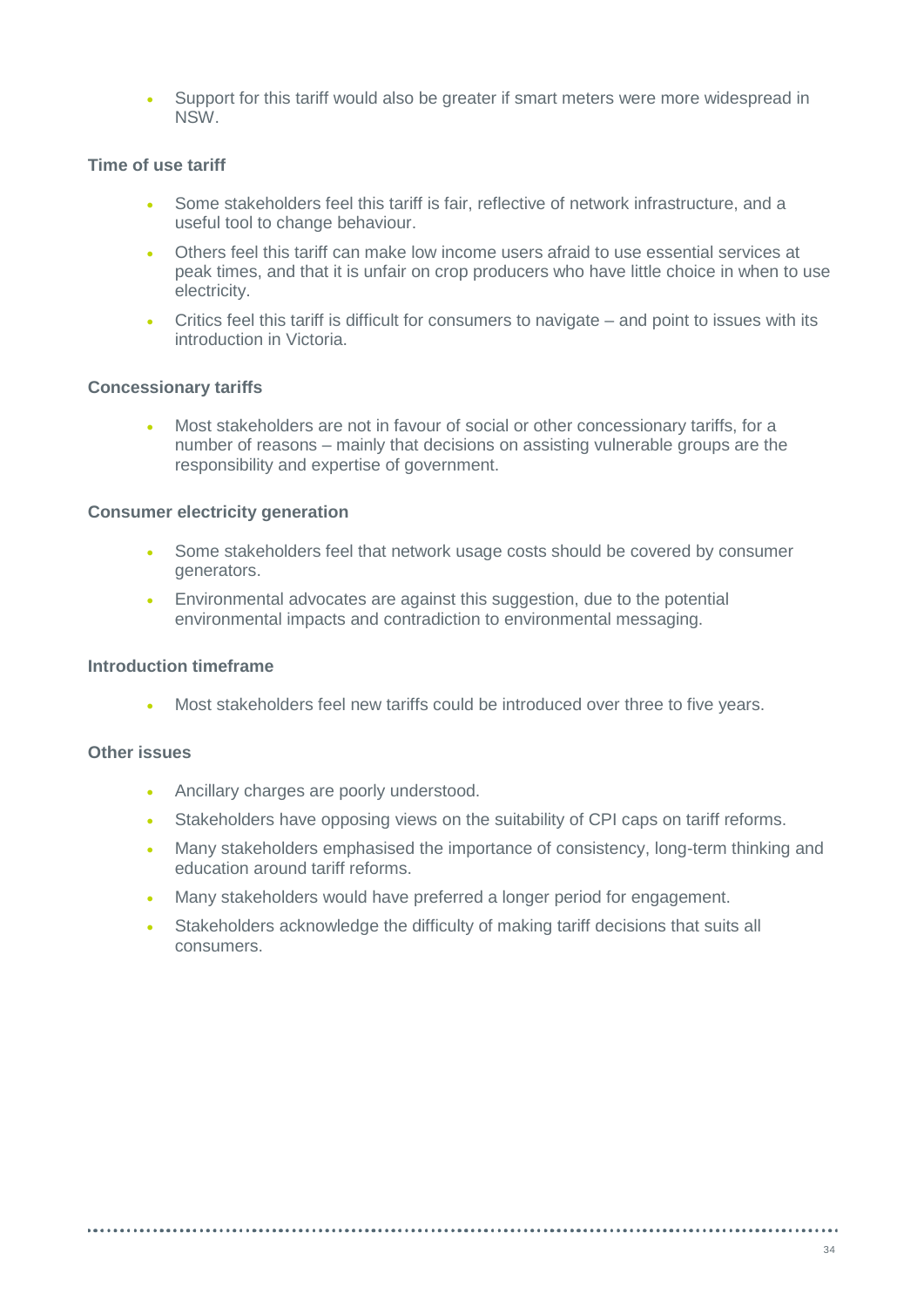## <span id="page-34-0"></span>5.4 **Interview findings in greater detail**

## **Consumers' understanding of tariffs**

A number of stakeholders commented that the community's understanding of network electricity tariffs was low – (including representatives from retailers, environment, consumer, and vulnerable groups).

Environment and consumer advocates perceived that culturally and linguistically diverse (CALD) groups have particular difficulty understanding their bills; and that one third of SMEs do not read their bills.

*"I suppose most customers wouldn't even understand there is an underlying network tariff, let alone how they relate."*

A related point made by some retailers was that consumers find tariffs to be confusing; meaning they are unable to make informed decisions that can reduce their electricity costs.

### *"I'd imagine a lot of consumers are still struggling with the difference between a retailer and a distributor, let alone understanding that a distributor has a network tariff and a retailer can choose to reflect that or not in their retail tariff."*

Stakeholders perceived that the complexity of network and retail tariffs – rather than a lack of information about them – contributes to consumer confusion (many noted tariff information provided by networks was generally considered to be good.

Stakeholders interviewed concluded that customers are unware of the complexity of the electricity distribution system, and the elements that contribute to network charges – or that the complexity of the system produces "white noise", or a low will to want to understand the system.

*"When you get to the general public they glaze over fairly quickly, and as soon as you talk about those particular issues, network tariffs, all they want to know is how much are they going to pay from a retail perspective, how they pay it, how often they are going to pay it... most of them don't know even know the network exists, except when they have an outage."*

## **Declining block tariff**

Most stakeholders interviewed indicated they did not support a declining block tariff for NSW customers.

### *Environmental issues*

Some stakeholders flagged that declining block tariffs provide incentives to consumers to use more electricity, which would have an adverse impact on the environment.

Environmental and vulnerable customer representatives felt that a move to declining block tariffs would send a contradictory signal to previous messages about reducing consumption.

Some stakeholders felt maintenance of a declining block tariff could be "unfair" to customers encouraged to invest in energy-saving and alternative energy generation devices.

*"(DBTs are) reward increased consumption. So some people who are into energy efficiency would not like that because it sends a contradictory message."*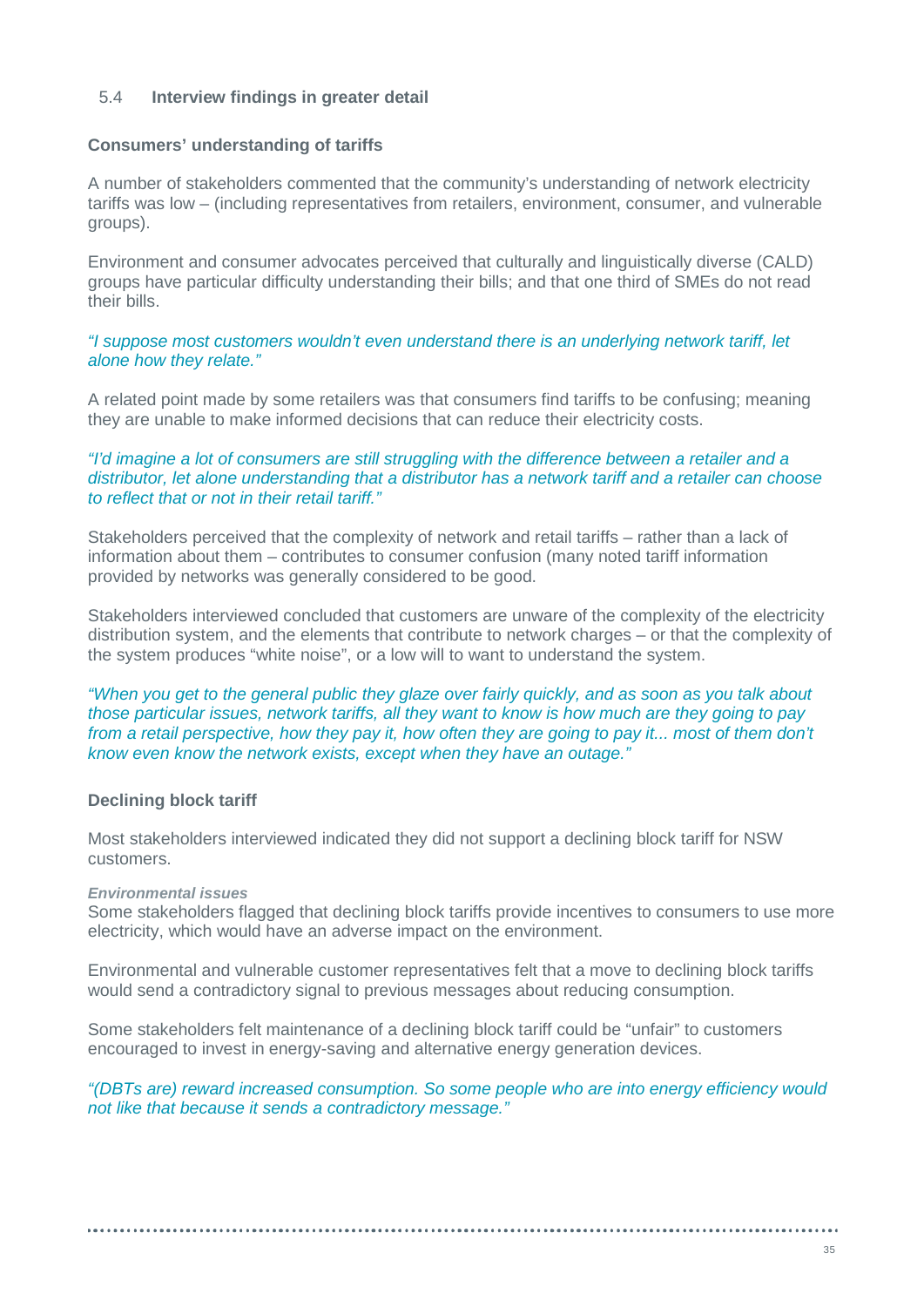#### *Impact on low-income households*

Vulnerable customer and environment advocates stated a declining block tariff is likely to disadvantage low-income households, who in general consume lower amounts of electricity than other households.

### *"Low consumption consumers will not benefit from the declining cost of energy in the subsequent consumption blocks, and high prices will be maintained for non-discretionary energy consumption required to support a basic standard of living."*

#### *Impact on primary producers*

Food and fibre groups perceive that a declining block tariff would disadvantage them, as their energy use can be very high at some times of the year, and significantly lower during others.

*"We are forced to schedule the start of our irrigation program with the billing cycle for electricity, rather than when our crops need the water."*

#### *Implementation*

Some stakeholders supported a DBT as an interim measure to manage a transition to a long-term tariff structure - while NSW "catches up" with other States to install more smart meters.

Environmental advocates requested that long run marginal cost calculations be made available to support the rationale for a declining block tariff, It was noted Networks NSW agreed to share these calculations in the coming weeks.

Stakeholders who supported smart meters felt that they should be introduced by retailers in NSW, and paid for by consumers, as long as they were not imposed upon them.

*"Ultimately the customer should pay, but hopefully the meters will be creating some efficiencies that can be incorporated into the final cost of the unit making it a very, very modest cost. Otherwise people will be very much getting up in arms."*

### **Demand tariff**

This tariff was supported by food and fibre producers, environmental advocates, and some retailers and consumer groups. They considered a demand tariff provided consumers with more choice about when to use electricity to suit their budget. This type of tariff was particularly supported if it could be opt-in.

Environmental stakeholders stated NSW has more smart meters than Queensland or South Australia, yet network businesses in both those states still offer a demand tariff. They feel that the low take-up of smart meters in NSW should not prevent network businesses offering a demand tariff.

Other stakeholders did not support this tariff, and one vulnerable customer stakeholder was strongly against it, as it was considered to be problematic for low income families:

### *"They hate it, they've got kids that all come home from school right at the peak. They switch on the TV because it occupies the kids while they're cooking – there's no way in the world that this demand tariff is friendly, it's not family friendly, because they're terrified that it's going to be loaded up because 60 per cent of an annual bill turns up in the summer time."*

### *Implementation*

Some stakeholders stated that they would be more supportive of demand tariffs if smart meters were rolled out across NSW, because they would enable customers to be more aware of, and monitor, their electricity consumption.

## **Time of use tariff**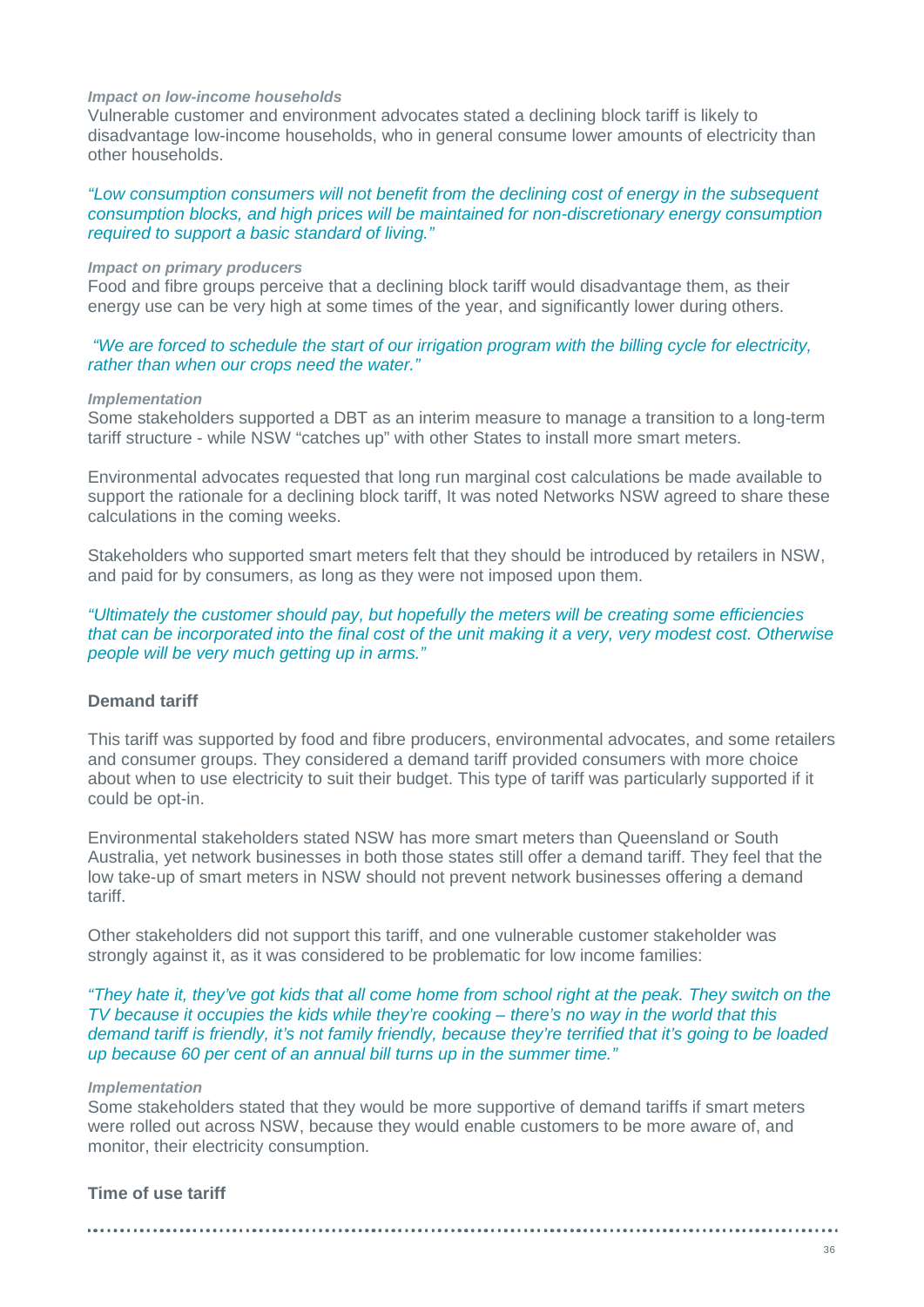Only a small number of stakeholders supported this tariff. They considered it was fair, reflective of network infrastructure use, and a useful tool to change consumption behaviour:

*"Our understanding is always that the network was built for peak times, so cost reflectivity wise, and equity wise, customers who use more at the peak than customers who manage to avoid the peak."*

Most stakeholders were not supportive of time of use tariffs:

*"The tariff doesn't work for my 80 year old mother, because she's scared to put on an air conditioner at 4pm in the afternoon because she's terrified, on a 40 degree day."*

*"You can't adjust family life to make the kids have their baths at 9pm and lessen the power bill."*

*"We are on 24/7 usage for our business… I know people who turn all the lights and appliances off in their homes at night or when away to reduce their power consumption and bill. We can't do that. Much as we'd like, the pumps need to run 24/7, or else our crops die."*

This tariff was perceived also to be complicated, and difficult for customers to understand.

A number of stakeholders stated this tariff was unpopular in Victoria, where customers did not understand it, and feared it would lead to 'bill shock'.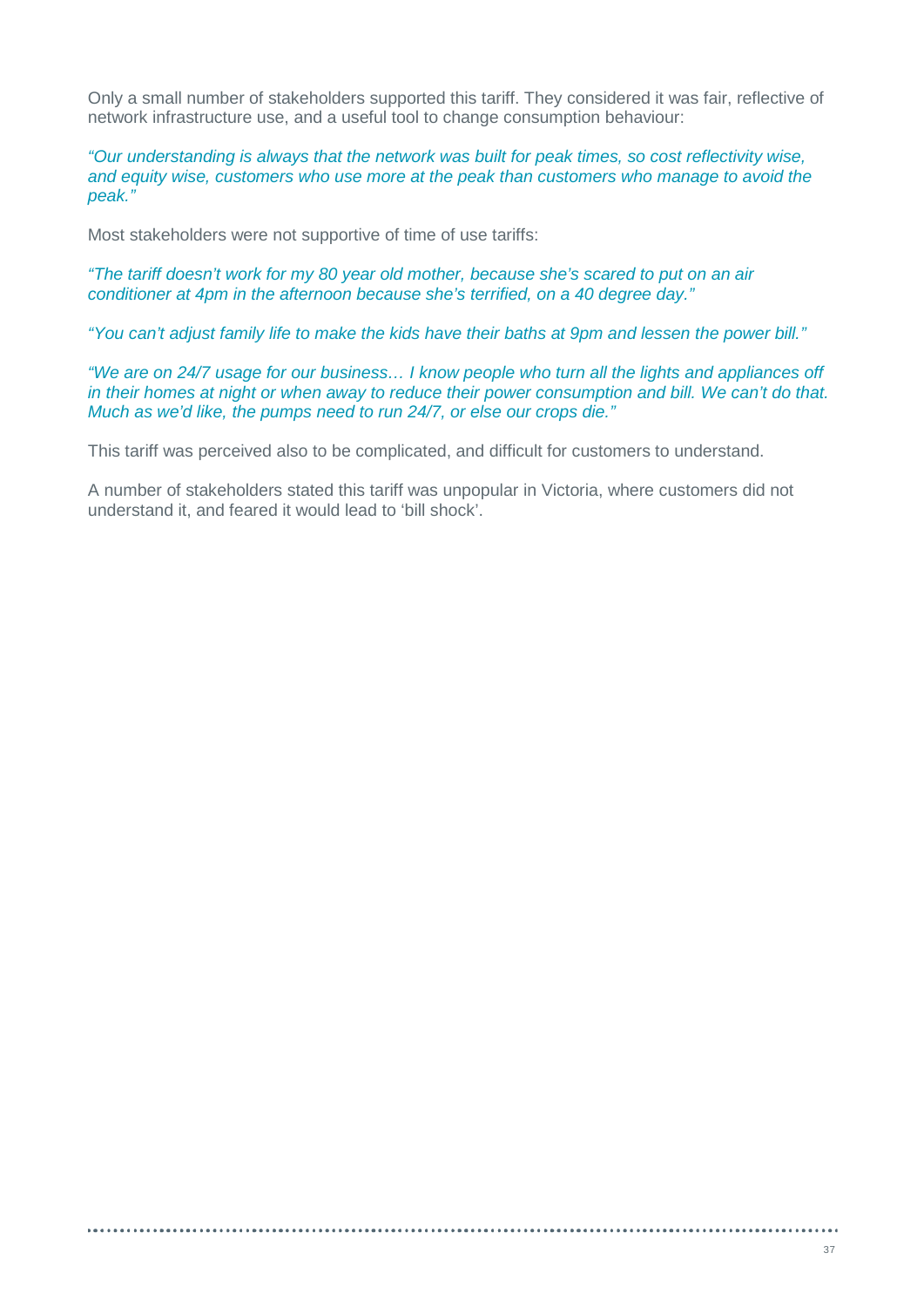### **Social tariff**

The NSW Council of Social Services (NCOSS) was happy to be cited, and is strongly in favour of social tariffs, and presented some key data to support their position: in 2014 about 33,000 households had their electricity supply disconnected for failure to pay an electricity, a figure that has increased by 100 per cent over five years.

NCOSS stated further analysis is required to understand the impact that electricity bills have on specific vulnerable groups, such as carers, large families, people with medical heating or cooling needs, and people with low incomes:

#### *"Low income consumers vary greatly by household size, inefficient housing and household appliances, and sometimes lack of understanding about energy consumption."*

However, most stakeholders opposed to social tariffs, for the following reasons:

- networks are better placed to focus on overall cost reduction rather than the development of a complicated discount system
- multiple tariffs create higher levels of administration, and ultimately costs for the consumer
- there is no guarantee that retailers would pass on social tariffs to the consumer
- social tariffs distort the market and do not address underlying issues of affordability
- the cost of social tariffs needs to be met elsewhere 'cost-shifting' in effect and other customers may not be willing to meet these costs
- network businesses should not be responsible for making value judgements about who should receive a discount and who should not. Most stakeholders felt strongly that government was best placed to make those decisions, and had responsibility to do so.

### *"We don't want a multitude of different tariffs across the nation. It's expensive for the industry, it's expensive for everyone, and it creates an enormous amount of cross-charging".*

*"Social policy is a government issue. It is a broad ranging issue that affects more than just vulnerability and affordability of energy... the network (business) should strive to deliver an efficient network tariff, and then any other social policy arrangements are up to other parties to facilitate".*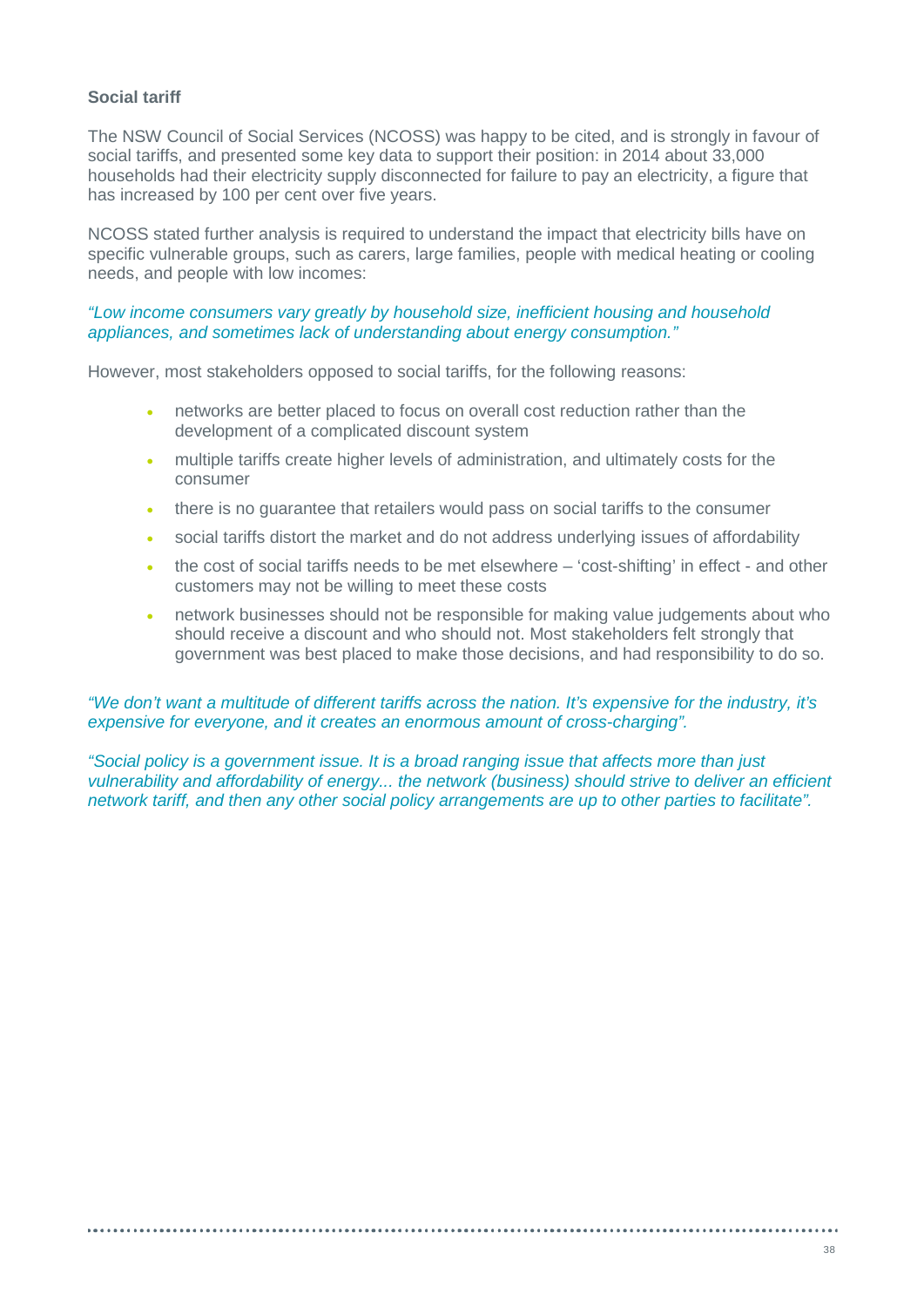### **Food and fibre tariff**

Most stakeholders interviewed considered that a food and fibre tariff should not be supported by the NSW network businesses.

*"If those industries (food and fibre) need some kind of subsidy to be cost-effective then that should come by different means, government subsidies or other means."*

Food and fibre representatives support the network businesses considering special tariff for their industry (although one feared this would end up costing them the same in the long run):

*"Growers have seen power bills increase by up to 300 per cent over the last few years. Growers are thinking seriously about going off the grid because of costs."*

### **Location and regional tariff**

No stakeholders wanted to see rural consumers charged more for electricity than urban consumers, even though the actual costs of distribution may be higher:

*"That would probably take the concept of cost-reflection a step too far. Rural people would lose out. Need to remember that NSW is more than just Sydney/Newcastle… In Australia people strongly believe that everyone should have equal access to essential services. This idea doesn't match social and political reality."*

*"There is a social element in people having the right to access services regardless of where they choose to live."* 

Concurrently, there was no appetite for concessional tariff pricing for regional consumers based on their location.

### **Consumer electricity generation**

A small group of stakeholders interviewed felt strongly that consumer generators were contributing nothing to the benefits they gained from exporting to the network, and should therefore pay a tariff.

Environmental advocates were naturally less supportive of this option, citing the following arguments:

- solar users will see an export tariff as another cost imposed on them, which would encourage them to leave the grid entirely in the long term;
- a solar export tariff would send a contradictory, even hypocritical, message compared to communications about the environmental and financial benefits of alternative energy sources;
- no other network nationally has found it necessary to introduce a solar export tariff in the TSS process;
- if the rationale is that the average load profile of solar customers is less favourable, this will be taken care of by demand tariffs; and
- there is disagreement that solar power production is a cost to networks.

Environmental advocates argued that consumers who invested in solar generation should be brought "down" a block along the three blocks of declining block tariffs.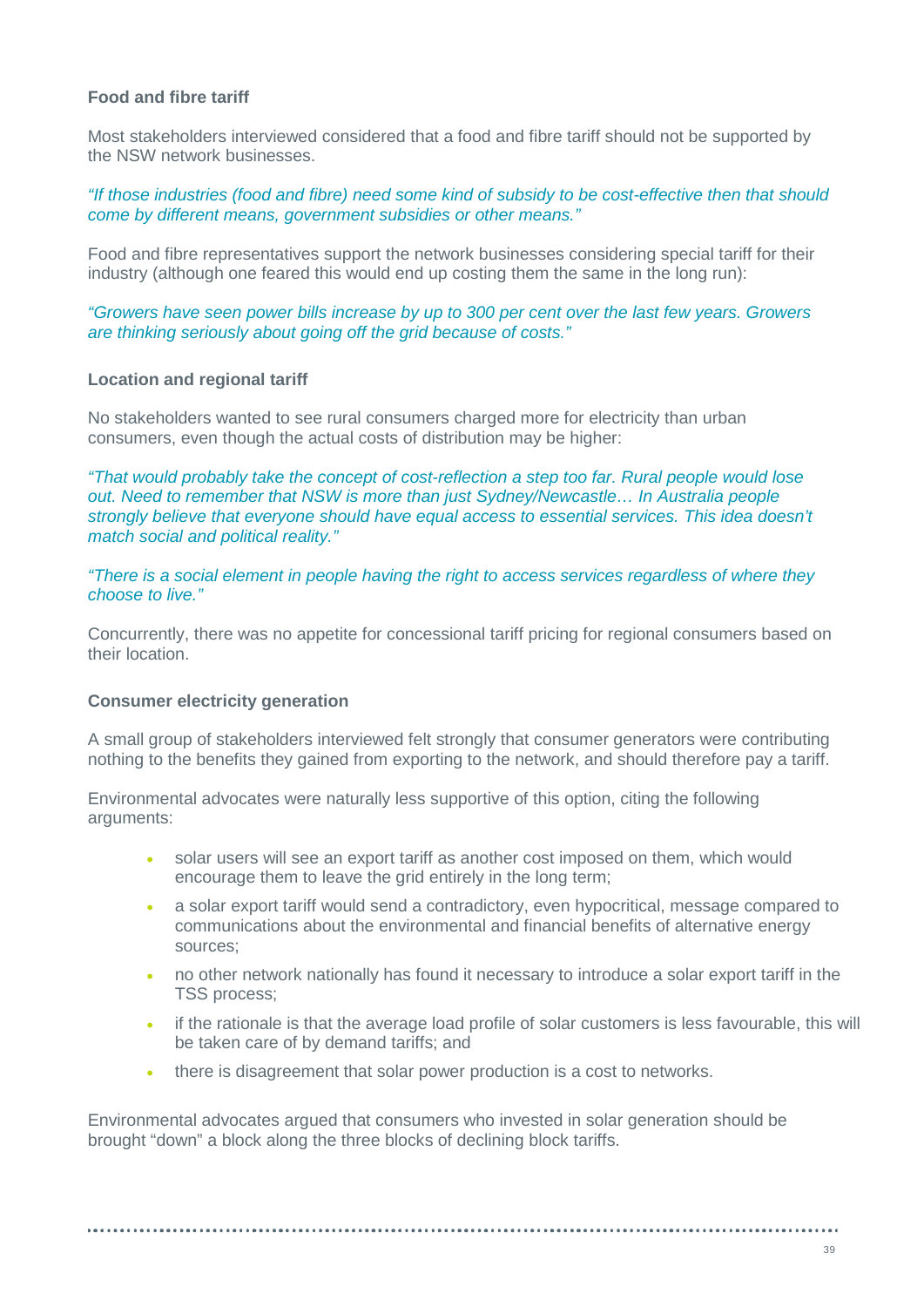They felt net solar customers (as opposed to gross solar customers) have invested so they can save energy, with the expectation of a consistent price. Shifting some of the cost to an earlier block means they receive less of the savings anticipated.

### **Timeframe for introducing new tariffs**

Most stakeholders felt a three to five year timeframe was most appropriate to effectively introduce a new tariff structure, because:

- consistency in tariff arrangements is required over three to five years to drive any changes in consumer behaviour;
- short-term implementation would most likely result in 'bill shock', which would "not be politically palatable";
- a shorter timeframe would not be effective to consult, discuss and communicate tariff changes with consumers.

Two stakeholders, however, suggested the appropriate timeframe to introduce new tariff structures would depend on the predicted bill increases: if these were likely to be marginal, the timeframe could be much shorter:

*"All of these things should be measured in quantum. If you're talking an extra \$30 a year, I don't think we need a three year window to introduce this".*

*"Changes happen all the time and no-one lets us know they are coming, we just see the change reflected in the bill. It seems the companies are a law unto themselves, so I have no idea why they are bothering to ask this question."*

### **Other issues discussed**

#### *CPI cap*

Stakeholders were asked if they felt consumers would support a CPI cap being placed on any tariff changes to reduce 'bill shock'.

Stakeholders were divided evenly in their support for such a cap.

#### *Consistency and long-term tariff planning*

Most stakeholders supported emphasised the importance of consistency, and long-term thinking around tariff changes. These stakeholders perceive that customers want certainty and simplicity, not volatility and complexity.

Two stakeholders flagged the importance of not sending mixed signals to consumers, as tariffs are designed to stimulate behaviour change.

*"I understand this strategy statement only applies for two years. So I'd like to see some comments about the next one (TSS period) to at least highlight at this stage, because all the other networks have a longer period. If we're not going to get anything more than just declining block (the network businesses) should at least highlight what they'll be looking at next time."* 

### *"Whatever Networks NSW does, whatever tariff structure it decides, it can't keep chopping and changing it once every five years in a regulatory period. People need certainty."*

#### *Tariff charges education*

Several stakeholders emphasised the importance of education in the rollout of a new tariff structure.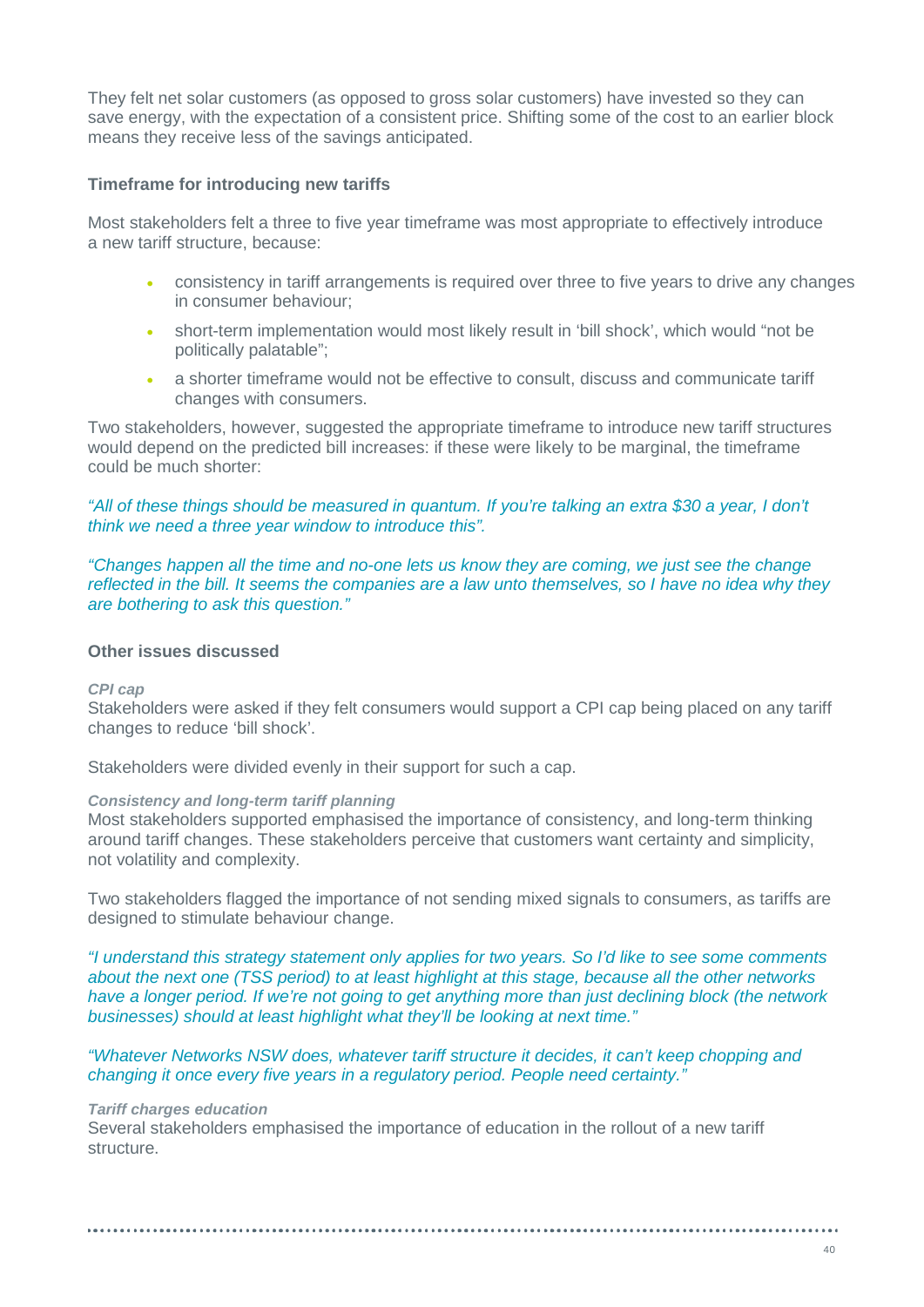The understanding of 'the why', or the 'back story', is considered essential to the success of introducing a new tariff – particularly as the key messaging might be shifting away from 'reduce consumption':

*"If you're having a tariff conversation to bring people along, you need to explain why the declining block tariff is going to be introduced, given the conversation we've been having before (saying Ausgrid is going to introduce time of use meters) ... It's like "oh all of a sudden the past 10 years have disappeared".*

#### *The consultation process*

Some stakeholders wanted to see a longer Phase Two TSS consultation and engagement period. Food and fibre stakeholders were disappointed that most of the Phase Two consultation was taking place during harvesting season and school holidays, which limited their capacity to be involved.

A consumer advocate requested that network businesses share information with environment stakeholders so that advocates can support the final TSS decision. This information could include: load profiles for individual types of customers, plus LRMC for different tariff and customer classes.

Some environment and consumer advocates expressed scepticism about NNSW's commitment to consider other tariff options, and felt a decision to implement declining block tariffs had already been made. Advocates noted networks in other states had included optional demand tariffs in their recent tariff changes.

#### *Acknowledgement of the difficulty of consultation*

Despite some criticism of the timeframe for Phase Two stakeholder engagement, some stakeholders acknowledged that there was no 'right' answer when it came to the most appropriate network tariffs for NSW; and that the tariff preference of individuals would differ at different stages of their lives depending on age, household arrangements, their business or employment circumstances, energy preferences, financial circumstances, and the area in which they lives or worked.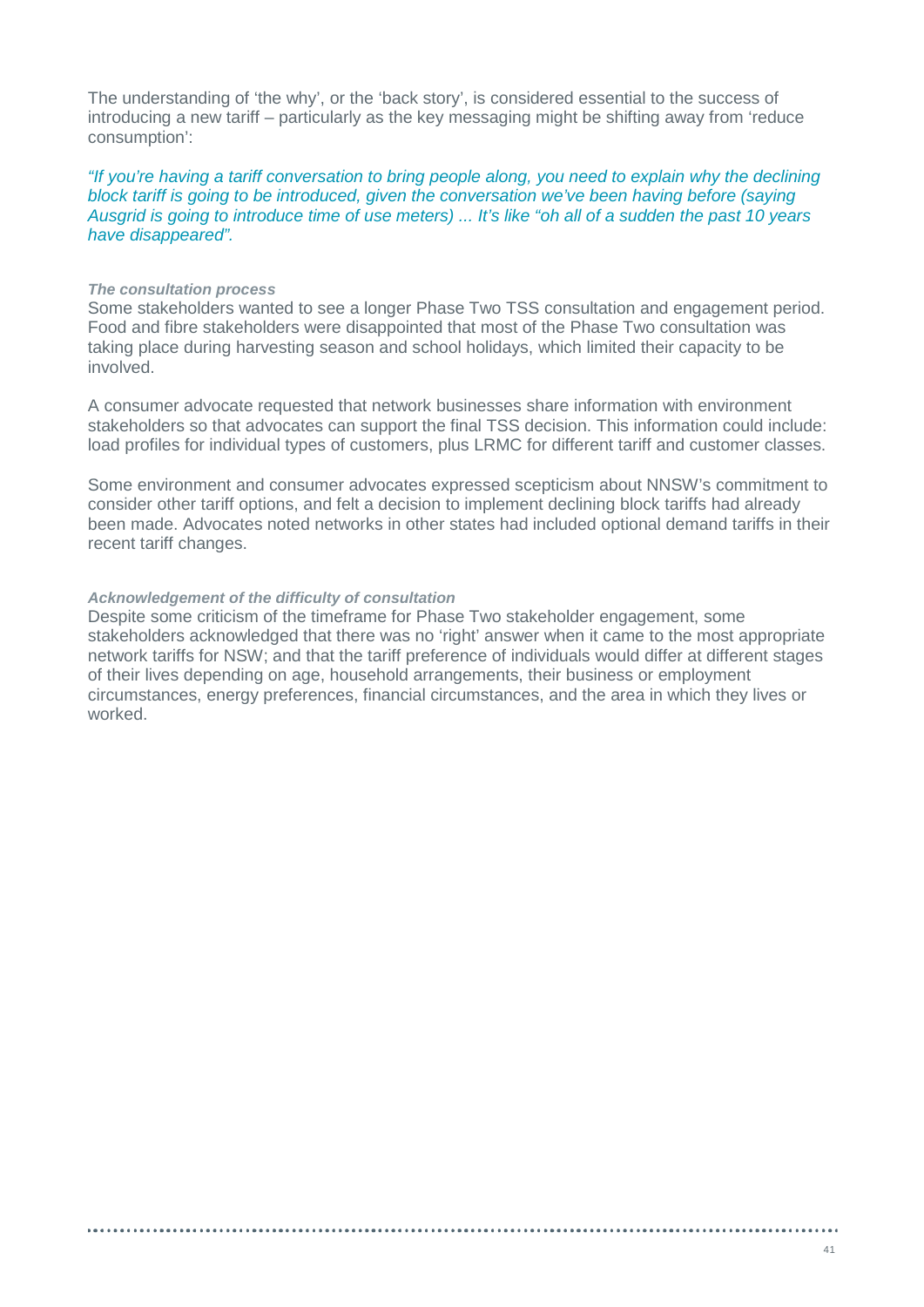# **6.0 Phase Two - vulnerable customer workshop**

### 6.1 **Focus and attendees**

This seminar was jointly hosted by the Energy Networks Association with Networks NSW on vulnerable customer issues and network distributor businesses future tariff structures. Stakeholders representing vulnerable customers and consumer groups participated in the seminar and its discussions held in the Sydney CBD on Thursday, September 24, 2015.

Several background papers were distributed by ENA to participants ahead of the forum to provide context for the presentations made on the day. These papers included:

*Supporting Vulnerable Energy Customers, an Energy Networks Association information paper: - May 2015.*

*Supporting Vulnerable Energy Customers – an options paper for the Energy Networks Association, Houston Kemp, 20 March 2015.*

The seminar's presenters included:

- Janine Young, Energy and Water Ombudsman (EWON), NSW
- Vince Graham, CEO, Networks NSW
- Lynne Gallagher, Energy Networks Australia
- Mathew McQuarrie, Ausgrid Manager Network Regulation
- Daniel Bubb, Endeavour Energy Network Pricing Manager
- Catherine Waddell, Essential Energy network Pricing Manager
- Kate McCue, Networks NSW
- Wayne Burns, ACIL Allen Consulting

Attendees at the seminar included:

- Morris Mansour, Ethnic Communities Council,
- Iain Maitland, Ethnic Communities Council of NSW
- Jane Leung, EWON
- Armanda Scorrano, NCOSS
- Serena Ovens, Physical Disability Council of NSW
- Oliver Derum, PIAC
- Jess Munton, PIAC
- Mark Byrne, Total Environment Centre
- Craig Memery, Alternative Technology Association
- Rosemary Sinclair, Energy Consumers Australia
- Mercedes Lentz, Consumer Utilities Advocacy Centre
- Randall Brown, Energy Australia
- Ben Barnes, Lumo Energy
- Alex Mc Pherson, Jemena
- Kee Li, Jemena
- Katharine Hole, NSW Department of Industry
- Shelley Ashe, NSW Department of Industry
- Lauren Solomon, AGL
- Shaun Ruddy, Alinta Energy
- Keith Roberson, Origin Energy
- Helen Scott, Ethnic Communities' Council of NSW
- Chris Dodd, EWON
- George Powell, NSW Business Chamber
- Katie Hannouch, Transgrid
- Representative, Choice
- Representative, Lumo Energy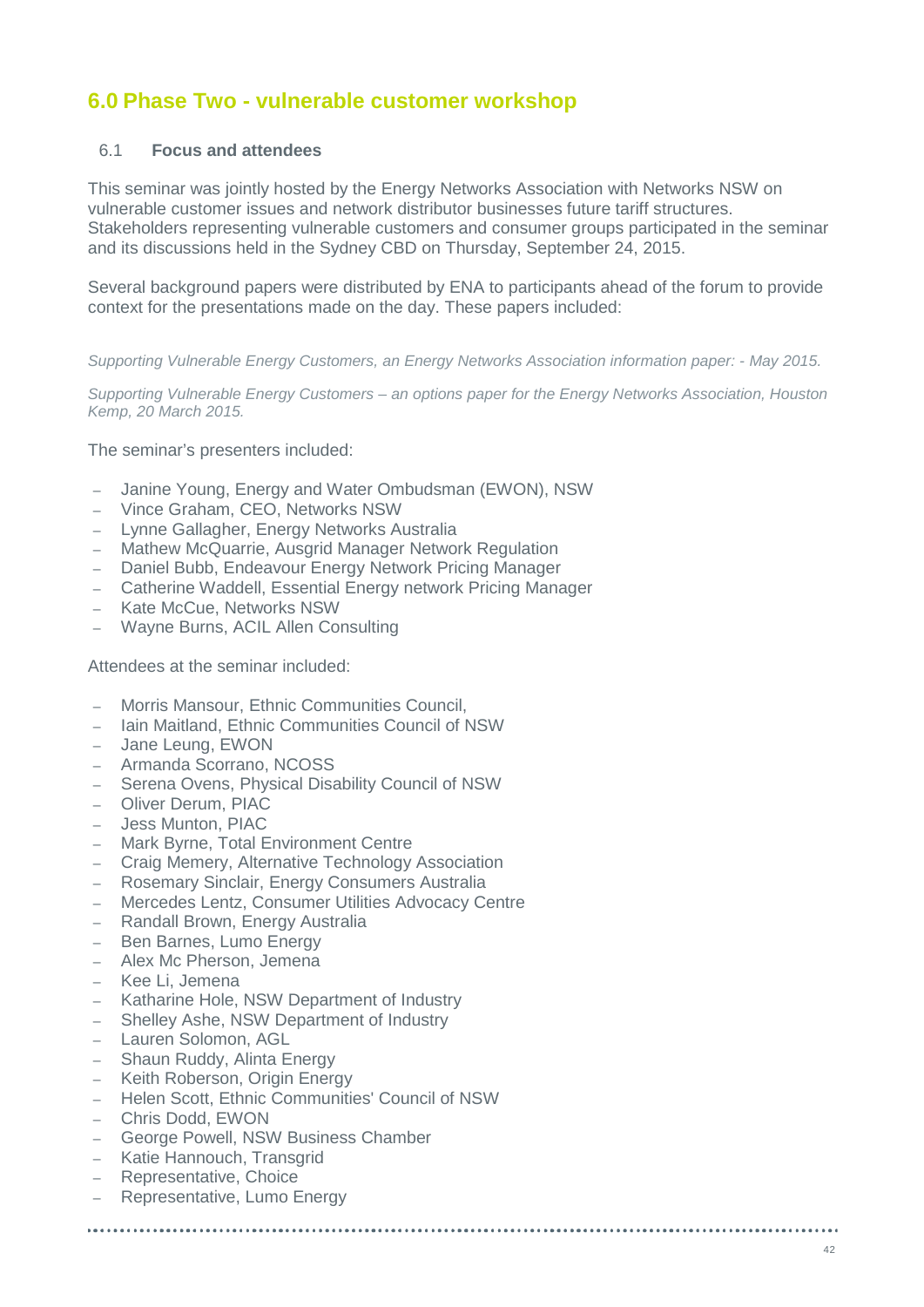– Salvation Army representatives

Attending from the three network businesses:

- Vince Graham Chief Executive Officer
- Trevor Armstrong, Deputy Chief Executive Officer, Ausgrid
- Mathew McQuarrie, Ausgrid Manager Network Regulation
- Robert Telford, Ausgrid
- Zoe Allebone, Ausgrid
- Scott Ryan, Acting Deputy Chief Executive Officer, Endeavour Energy
- Jon Hocking, Endeavour Energy
- Daniel Bubb, Endeavour Energy
- Kate McCue, Endeavour Energy
- Nathalie Cooke, Endeavour Energy
- James Tydd, Endeavour Energy
- Gary Humphreys, Deputy Chief Executive Officer, Essential Energy
- Catherine Waddell, Essential Energy

Networks NSW partners:

- Adrian Kemp, HoustonKemp
- Wayne Burns, ACIL Allen Consulting

### 6.2 **Summary of discussion**

*Note: This summary should be read in conjunction with the presentations given by the speakers above. Due to time constraints, not all presenters were able to present all their material*

The roundtable began with the presentation by Janine Young, Energy and Water Ombudsman NSW. Ms Young's presentation outlined issues relating to vulnerable energy customers and called for a combined approach from parties to achieve better outcomes as the current approaches are not meeting the needs of many vulnerable consumers.

As part of the seminar, the CEO of NNSW outlined the importance of maintaining the electricity distribution network to provide secure, reliable and affordable electricity to consumers. He emphasised that this was paramount and that the use of declining block tariffs over the next few years will mean the most financially vulnerable customers will be shielded from electricity "bill shock".

Each network then outlined the key drivers and unique network characteristics that needed to be considered as the platform for developing its tariff strategy.

This roundtable set an ambitious amount of content to absorb and for that reason, seminar participants agreed a further roundtable meeting be held of a subset of consumer representative stakeholders on the information asymmetry about electricity tariffs faced by many vulnerable customers, and how the whole electricity sector can, with consumer advocates, better inform consumers about electricity tariffs, and the most economic use of electricity in their homes.

The roundtable meeting would be organised and hosted by Networks NSW.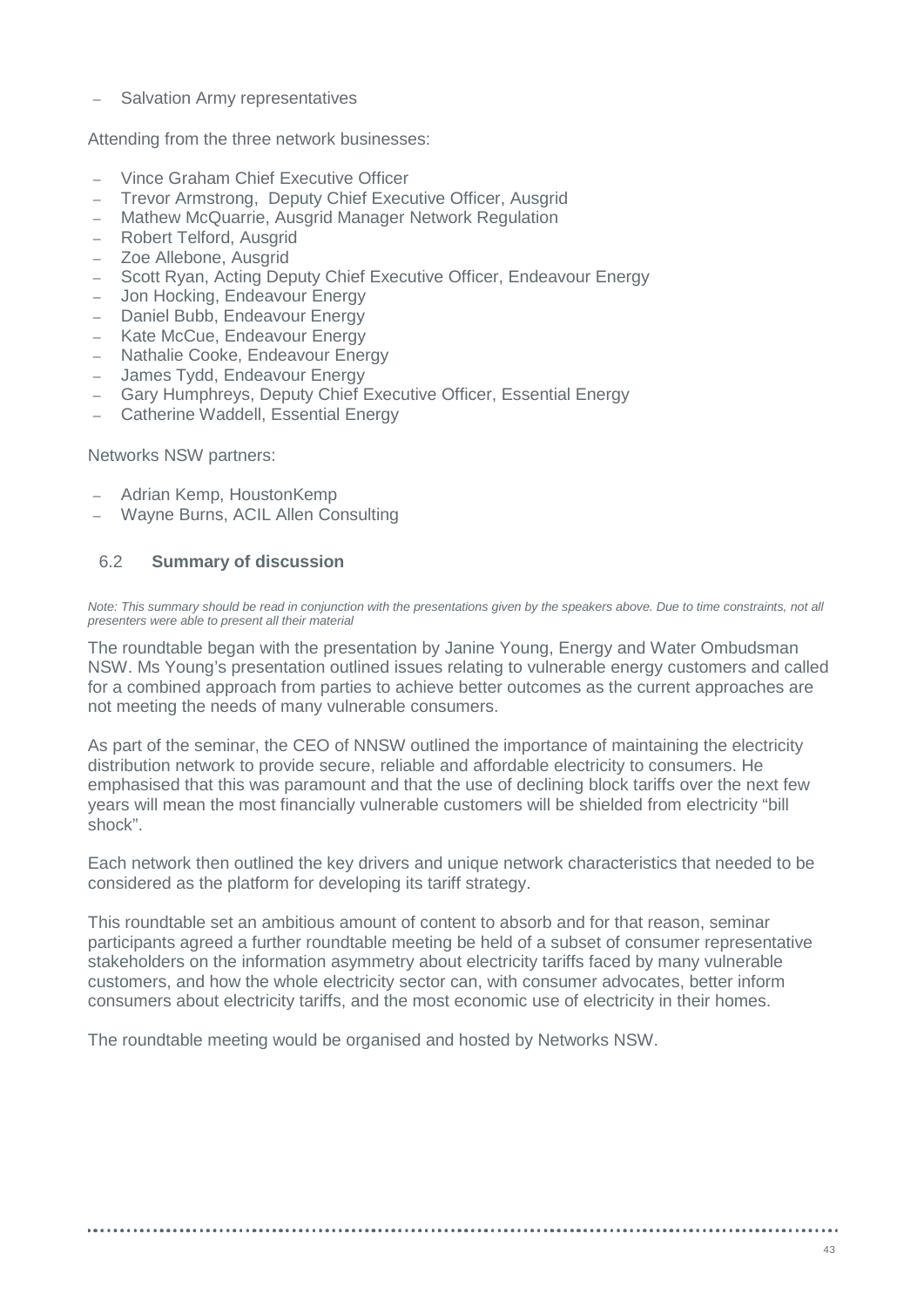*Table 12 - Main areas of discussion during the seminar.*

| <b>Item</b>    | <b>Area of focus</b>                                                          | <b>Discourse and discussion</b>                                                                                                                                                                                                                                                                                                                                                                                                                                                                                                                                         |
|----------------|-------------------------------------------------------------------------------|-------------------------------------------------------------------------------------------------------------------------------------------------------------------------------------------------------------------------------------------------------------------------------------------------------------------------------------------------------------------------------------------------------------------------------------------------------------------------------------------------------------------------------------------------------------------------|
| $\mathbf{1}$   | Janine Young CEO of<br>EWON delivered an<br>overview of the profile           | 2.55 million people in Australia live below the poverty line (14%<br>of population)                                                                                                                                                                                                                                                                                                                                                                                                                                                                                     |
|                | of vulnerable electricity<br>customers in NSW,<br>including affordability     | Complaints to the Energy and Water Ombudsman have<br>decreased to around 31,000 last financial year, from a peak of<br>37,000 in 2013/14.                                                                                                                                                                                                                                                                                                                                                                                                                               |
|                | issues.                                                                       | An estimated 35,000 homes have been disconnected from the<br>grid last financial year.                                                                                                                                                                                                                                                                                                                                                                                                                                                                                  |
|                |                                                                               | 22.4 per cent of disconnected customers were concession<br>customers.                                                                                                                                                                                                                                                                                                                                                                                                                                                                                                   |
|                |                                                                               | Debt collecting and the use of credit fixing agents is increasing.                                                                                                                                                                                                                                                                                                                                                                                                                                                                                                      |
|                |                                                                               | Bill complexity and fees and charges are increasingly cited as<br>problems for vulnerable customers.                                                                                                                                                                                                                                                                                                                                                                                                                                                                    |
|                |                                                                               | Up to 10 per cent of the household budget of low income earners<br>is spent on electricity.                                                                                                                                                                                                                                                                                                                                                                                                                                                                             |
|                |                                                                               | Ms Young stated the most vulnerable customers often consume<br>the most electricity, principally due to poor insulation in their<br>home; or in the case of the unemployed, electricity use is high<br>because unemployed customers spend considerable time at<br>home. Ms Young said that the declining block tariff structure can<br>be of benefit to this demographic as they can be pushed into the<br>declining blocks where energy consumption charges are lower.                                                                                                 |
|                |                                                                               | A safety net, transition to cost-reflective tariffs, and consumer<br>capacity to make informed choices by providing greater<br>accessibility to simple information about electricity consumption<br>and energy use is viewed as important by most stakeholders.                                                                                                                                                                                                                                                                                                         |
| $\overline{2}$ | <b>EWON</b> preferred<br>approach to alleviate                                | Recognition: that it is a shared problem.                                                                                                                                                                                                                                                                                                                                                                                                                                                                                                                               |
|                | customer financial<br>vulnerability                                           | Examination: of the relationship between income and<br>affordability.                                                                                                                                                                                                                                                                                                                                                                                                                                                                                                   |
|                |                                                                               | Collaboration: to achieve effective strategic and systemic<br>solutions.                                                                                                                                                                                                                                                                                                                                                                                                                                                                                                |
|                |                                                                               | Exploration: of ways to find sustainable solutions.                                                                                                                                                                                                                                                                                                                                                                                                                                                                                                                     |
|                |                                                                               | Implementation: of customised responses to address individual,<br>situational and generational poverty.                                                                                                                                                                                                                                                                                                                                                                                                                                                                 |
| 3              | NNSW outlined its<br>rationale for<br>considering a declining<br>block tariff | Electricity pricing structure in Australia has been characterised<br>traditionally by inclining tariff blocks, where electricity prices<br>increase the more that electricity is consumed.                                                                                                                                                                                                                                                                                                                                                                              |
|                |                                                                               | Electricity demand is decreasing in NSW and NSW networks are<br>operating under a capped revenue regime. This means that if<br>consumption falls, network electricity prices increase, and if<br>consumption increases, electricity prices fall. For this reason,<br>NNSW has been steadily moving to a declining block tariff<br>structure, from an inclining block tariff structure. NNSW indicated<br>the proposed declining block tariff would underpin maintaining<br>the distribution network, and provide secure, reliable and<br>affordable power to consumers. |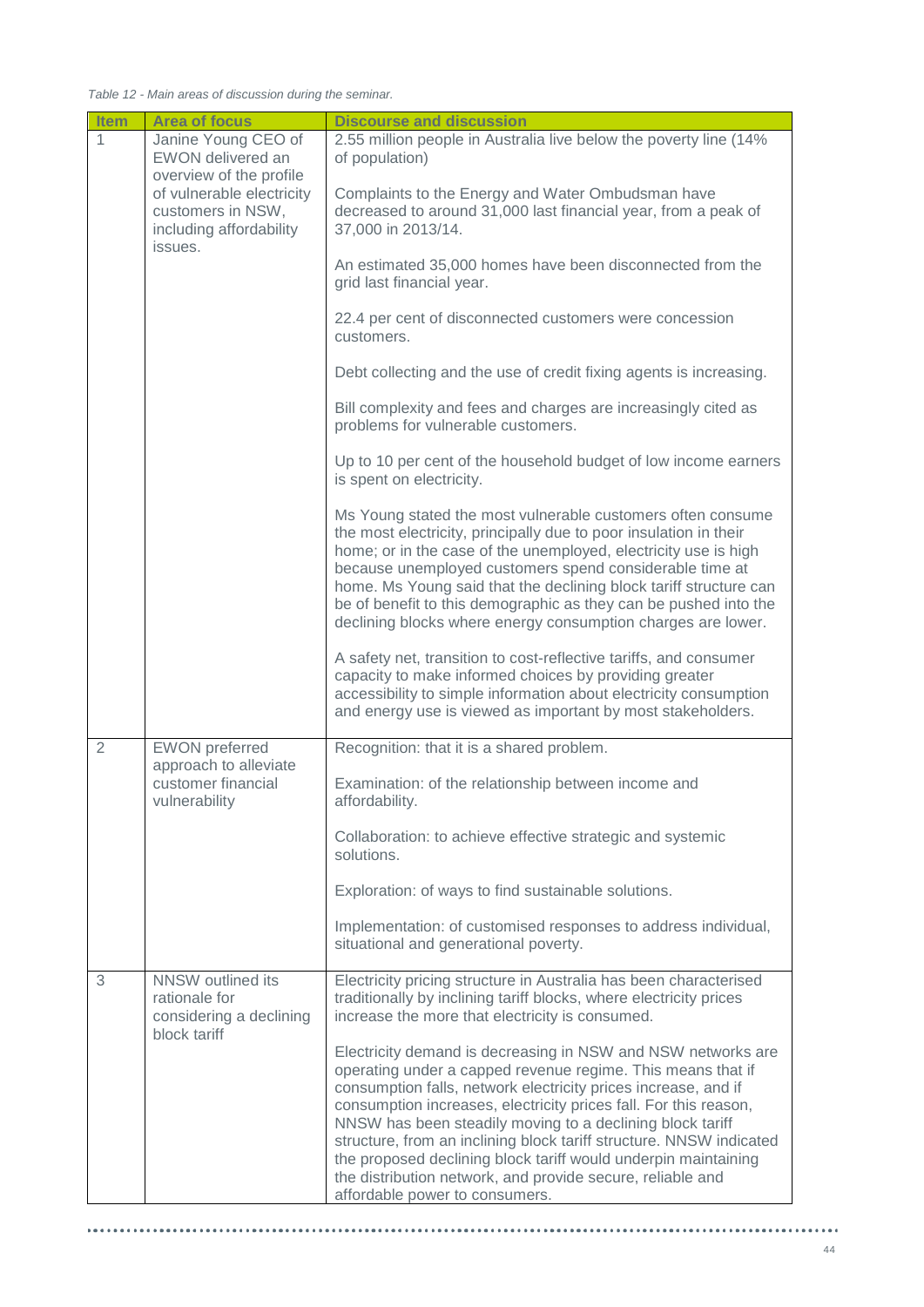| <b>Item</b> | <b>Area of focus</b>                   | <b>Discourse and discussion</b>                                                                                                                                                                                                                                                                                                                                                                                                                                                                                                                                                                      |
|-------------|----------------------------------------|------------------------------------------------------------------------------------------------------------------------------------------------------------------------------------------------------------------------------------------------------------------------------------------------------------------------------------------------------------------------------------------------------------------------------------------------------------------------------------------------------------------------------------------------------------------------------------------------------|
|             |                                        | The network businesses are open to considering other tariff<br>options. However to date, there has been a strong rationale for<br>declining block tariffs to meet Australian Energy Regulator Rules,<br>and shield consumers from "bill shock".                                                                                                                                                                                                                                                                                                                                                      |
|             |                                        | All seminar participants, including the network businesses,<br>agreed the wide range of tariff options that have been discussed<br>in NSW since 2014 must be considered by the network<br>businesses in their tariff deliberations.                                                                                                                                                                                                                                                                                                                                                                  |
|             |                                        | NNSW indicated that it needed to consider the customer impact<br>of all tariff options, and encouraged and welcomed proposals and<br>responses to its issues paper from advocates, indicating that all<br>tariff option preferences would be considered if there were logical<br>and compelling cases grounded in evidence.                                                                                                                                                                                                                                                                          |
| 4           | Information asymmetry                  | Consumer advocates indicated that consumers are often<br>confused about the tariff and other electricity charges information<br>provided to them by distributors and retailers. Representatives<br>from the Salvation Army cited the prevalence of selling electricity<br>retail contracts via door knocking as a factor contributing to the<br>challenges faced by vulnerable customers in NSW.                                                                                                                                                                                                     |
|             |                                        | There was discussion about consumers being swayed by retail<br>salespeople on the prospect of a lower energy bill, and then later<br>often finding themselves with less access to government rebates,<br>and an increased debt. There was discussion that information<br>asymmetry about electricity tariffs and other charges hindering<br>the ability of consumers to understand their bills. NNSW agreed<br>more can be done across the industry, including with retailers<br>and networks to address consumer education, and suggested<br>public policy makers and NGOs should be involved also. |
| 5           | Solar energy<br>generation and tariffs | Stakeholders focused on solar and renewable energy generation<br>and distribution, including customers with home solar energy<br>generation, indicated they were concerned that declining block<br>tariffs will act as a disincentive to household investment in and<br>use of renewable energy, and would result in immediate higher<br>cost burdens for customers generating solar electricity.                                                                                                                                                                                                    |
|             |                                        | Some advocate groups suggested a declining block tariff that did<br>not charge household customers more for their electricity they<br>used beyond the fixed charge first block, would encourage more<br>people in NSW to use more electricity. The result would be an<br>environmentally unsustainable use of electricity.                                                                                                                                                                                                                                                                           |
|             |                                        | NNSW indicated that the AER rules stipulated the efficient use of<br>the network must be central to how tariffs are structured, and that<br>public policy settings, consumer education, and retailer<br>competition and education, are factors influencing more<br>environmentally responsible use of electricity.                                                                                                                                                                                                                                                                                   |
|             |                                        | The NNSW CEO stated network businesses in NSW were not<br>considering a specific tariff for customers who generated<br>electricity from solar energy, including customers who use the<br>'grid' to export electricity generated from solar technology back<br>into the grid.                                                                                                                                                                                                                                                                                                                         |
| 6           | Social tariffs                         | Social tariffs were discussed during the seminar, including the<br>objectives of social tariffs - to shield financially vulnerable                                                                                                                                                                                                                                                                                                                                                                                                                                                                   |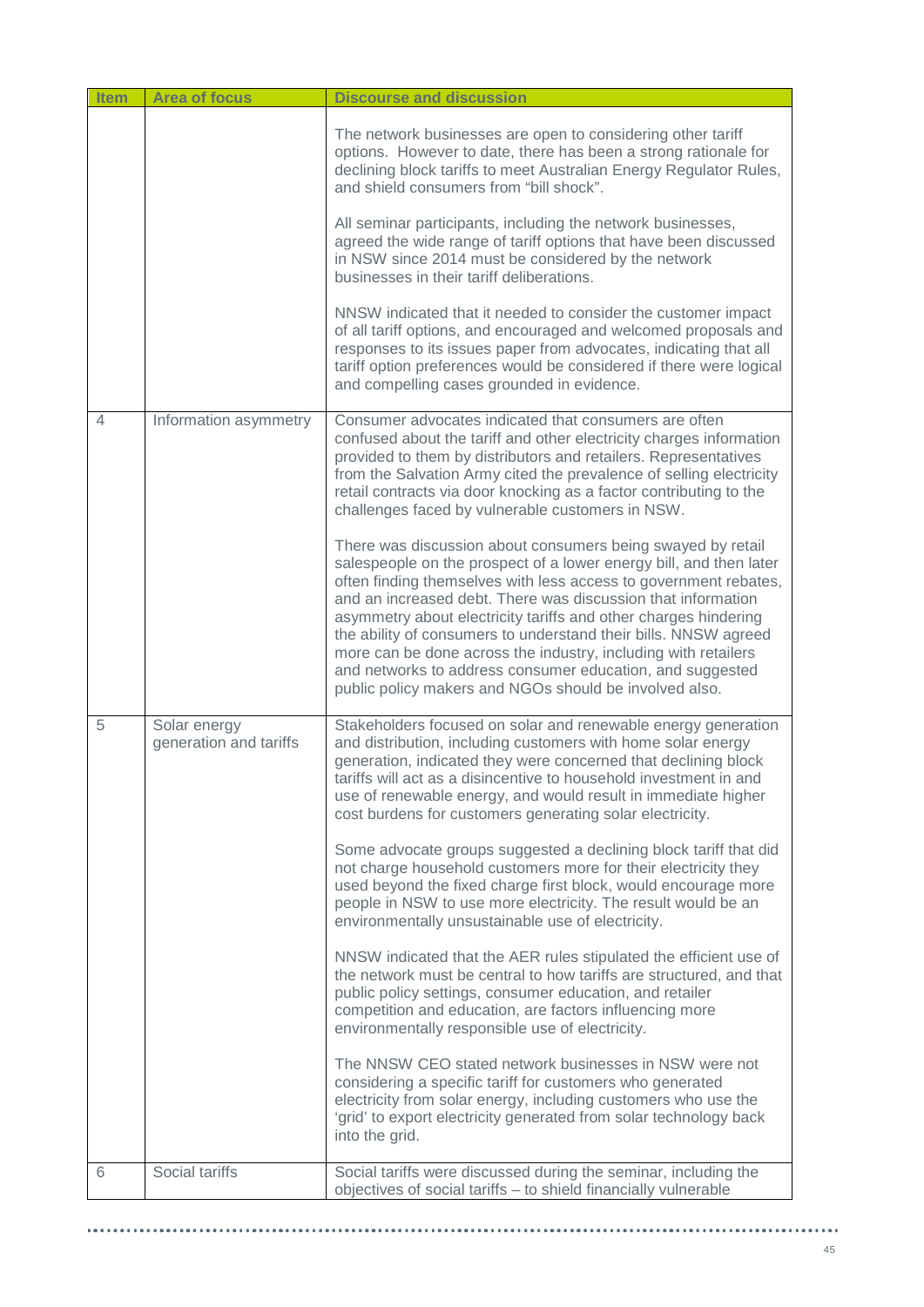| <b>Item</b>    | <b>Area of focus</b>      | <b>Discourse and discussion</b>                                                                                                                                                                                                                                                                                                                                                                                                                                                                                                                                                               |
|----------------|---------------------------|-----------------------------------------------------------------------------------------------------------------------------------------------------------------------------------------------------------------------------------------------------------------------------------------------------------------------------------------------------------------------------------------------------------------------------------------------------------------------------------------------------------------------------------------------------------------------------------------------|
|                |                           | customers from adverse social and economic experiences or<br>outcomes.                                                                                                                                                                                                                                                                                                                                                                                                                                                                                                                        |
|                |                           | It was discussed if applying social tariffs was within the AER<br>rules, and if efficient use of the distributor network would<br>entertain all customers subsidising a social tariff, and how that<br>tariff would be applied (eligibility, billing).                                                                                                                                                                                                                                                                                                                                        |
|                |                           | The role of retailers in being better able to offer consumers a<br>social tariff, and the role of public policy in financially supporting<br>socially vulnerable citizens to meet electricity costs was raised<br>also.                                                                                                                                                                                                                                                                                                                                                                       |
|                |                           | NNSW and a number of stakeholders suggested a<br>multijurisdictional approach is required to address how 'efficient'<br>application of AER rules can be managed to make sure the less<br>well off in the community can afford electricity to sustain a good<br>quality of life.                                                                                                                                                                                                                                                                                                               |
| $\overline{7}$ | Stakeholder<br>engagement | NNSW indicated to stakeholders that it would have preferred to<br>begin its engagement with stakeholders around future tariff<br>structures earlier. It discussed that stakeholder engagement in<br>September/October 2015 was Phase Two of tariff stakeholder<br>engagement, which began in 2014 with a series of tariff briefing<br>workshops. Phase Three will commence following the December<br>2015 lodgement of the TSS proposal to the AER, including the<br>seven month AER deliberation period before draft determinations<br>in July 2016.                                         |
|                |                           | NNSW indicated that while a declining block tariff (the tariff<br>applied in NSW since July 1, 2015) is a preferred option to meet<br>the AER rules and the three distributor business objectives,<br>social tariffs, demand tariffs, solar tariff options, food and fibre<br>tariffs and regional (geographic) tariffs were options NNSW will<br>consider as part of its upcoming TSS proposals - and in future<br>proposals - if stakeholders saw merit in them, if they met the<br>AER rules, and if the rationale for them is clear.                                                      |
|                |                           | A number of stakeholders indicated they were sceptical that<br>NNSW businesses had not already cemented a declining block<br>tariff as the tariff it would propose to the AER. The NNSW CEO<br>indicated that while the declining block tariff now applied in NSW<br>was a preferred option, all other options within the AER rules<br>would be considered. He encouraged stakeholders to discuss<br>tariff options with NNSW during September/October roundtables<br>and one-on-one consultations, including offering guidance as to<br>how preferred tariffs can be structured and applied. |

# **7.0 Phase Two - electricity retailers roundtable**

### 7.1 **Focus and attendees**

This roundtable was convened by Networks NSW on Monday, September 28, 2015 to discuss stakeholder views, opinions, proposals and questions about the future tariff structures of Ausgrid, Endeavour Energy and Essential Energy.

Representatives of electricity retailers in NSW participated.

.............................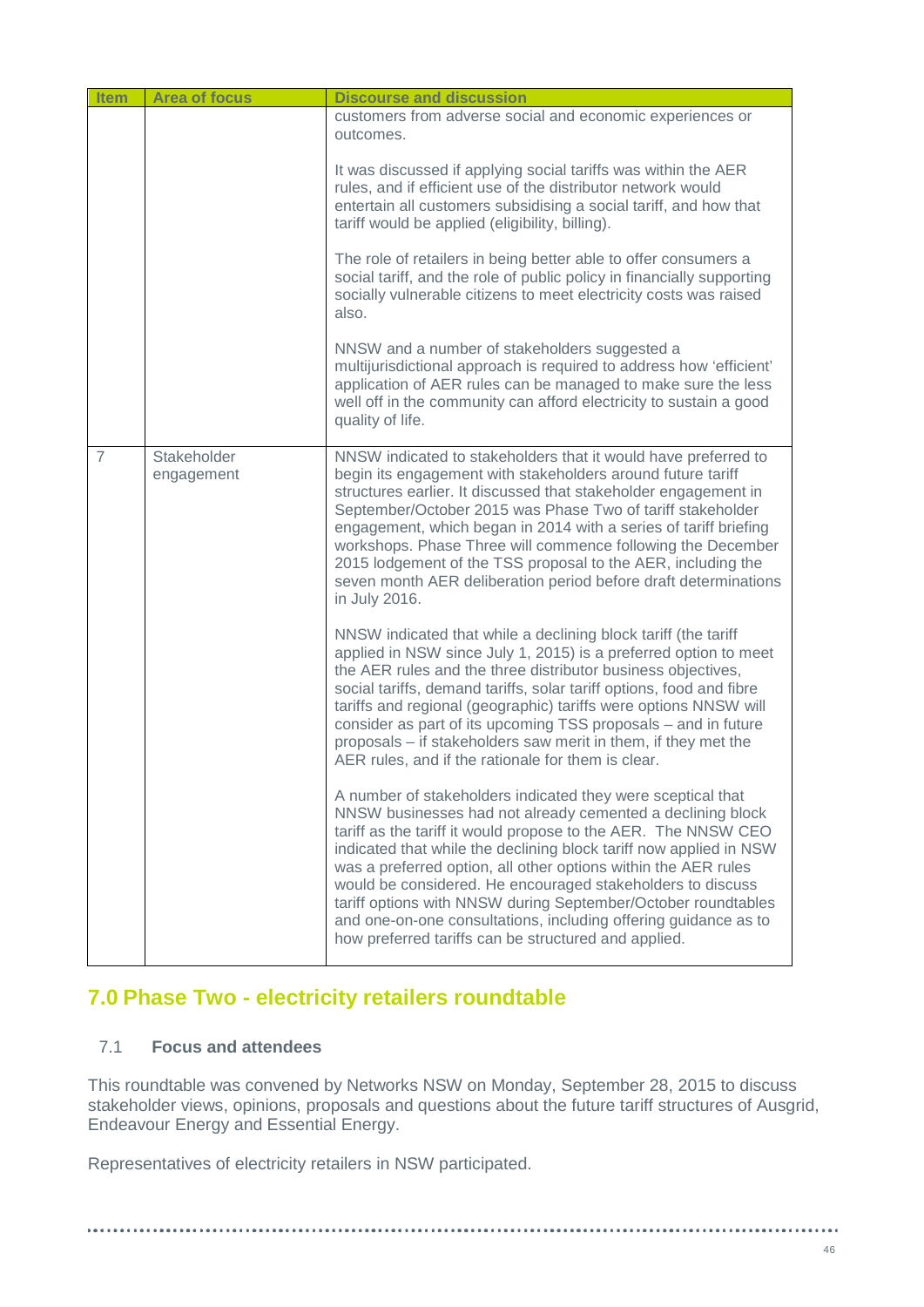Presentations were given by Adrian Kemp from Houston Kemp on the background to Networks NSW tariff strategy and Vince Graham CEO Networks NSW who explained the reason for Networks NSW decision to transition to a declining block tariff for most residential network customers.

These notes should be read in conjunction with the copies of these two presentations.

Roundtable participants were:

- Lam Phan, Simply Energy
- Randall Brown, Energy Australia
- David Calder, Origin Energy
- Steven Dimovski, Origin Energy
- Patrick Whish-Wilson, AGL
- Constantine Noutso, Lumo Energy<br>– Stuart Auld, COzero Energy Retail
- Stuart Auld, COzero Energy Retail
- Andrew Mair, Dodo Power & Gas
- Hillary Priest, Pooled Energy
- Scott Begg, Powershop
- James Gerraty, Powershop
- Danielle Holly, Powershop
- James Barton, Simply Energy
- Shaun Ruddy, Alinta Energy
- Keith Robertson, Origin Energy

Attending from the three network businesses included:

- Vince Graham, CEO, Networks NSW
- Kate McCue, Corporate Affairs, Networks NSW
- Matt McQuarrie, Ausgrid
- Jon Hocking, Endeavour Energy
- Dan Bubb, Endeavour Energy
- Nathalie Cooke, Endeavour Energy
- Catherine Waddell, Essential Energy

Networks NSW partners:

- Wayne Burns, ACIL Allen
- Adrian Kemp, HoustonKemp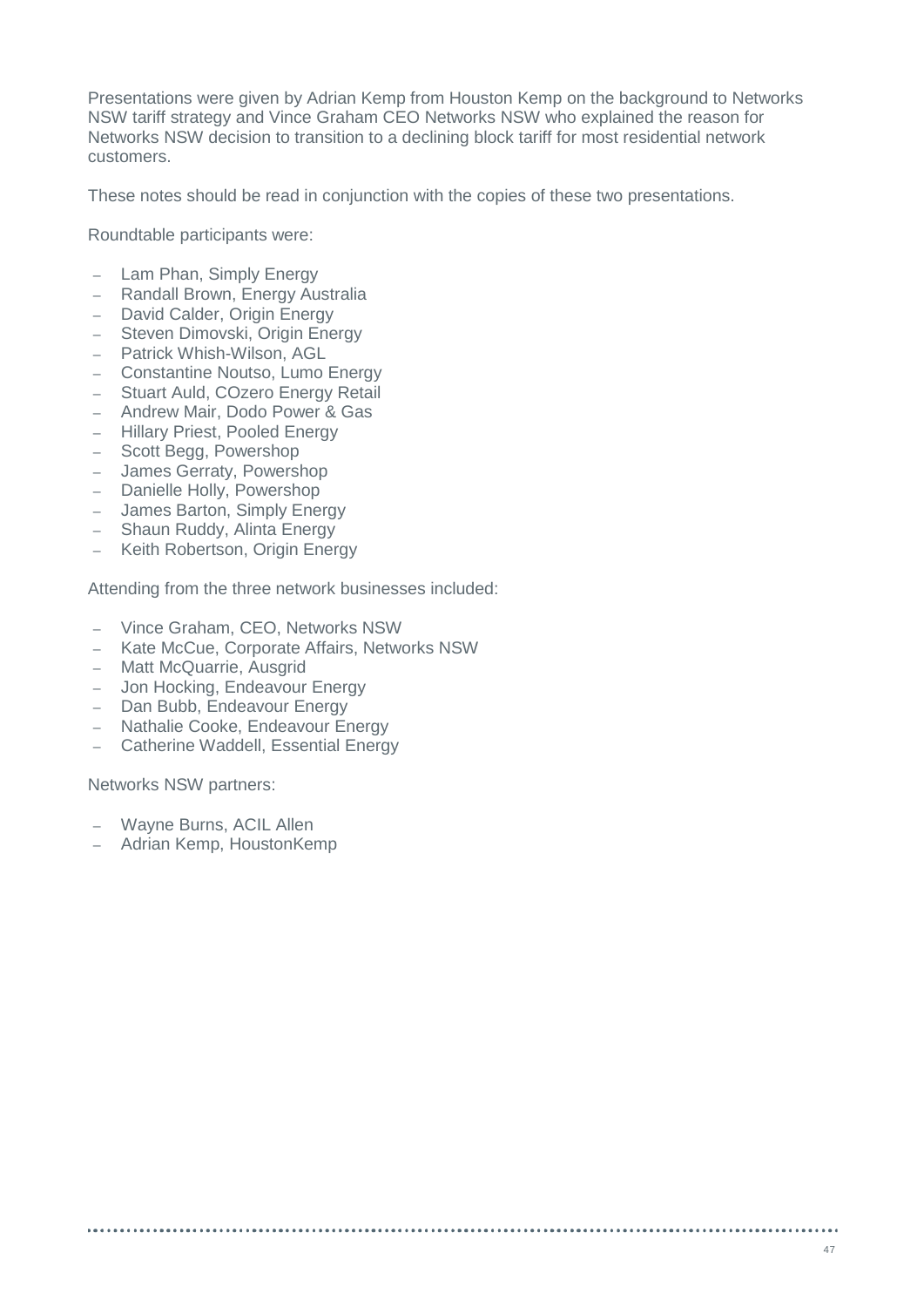### **Presentation by Adrian Kemp**

The roundtable began with a brief presentation from Adrian Kemp, Partner at Houston Kemp and economic advisor to Networks NSW. Adrian outlined the effect of the new rules and the implications for designing tariff structures.

### *Key points*

When you consider tariff structures it is crucial you also consider metering. This is a key distinction between Victoria and NSW. The costs and types of meters are important and you need to weigh up the advantages and disadvantages to the customer.

Also it's important to understand that this is not about energy efficiency but about the efficiency of the network. Key question is what is the 'efficient' tariff? This relies on people responding to price signals and consumption charges.

There are three core issues that need to be considered:

- gradual transition the businesses must take the transition to efficient tariffs into account and consider the impact on different kinds of customers. The transition period is entirely at the discretion of the business
- the ability of customers to choose between different tariffs
- the ability of customers to mitigate impact through usage decisions

Businesses need to think about a suite of tariffs in the medium to long term. There is no single right answer.

### **Presentation by Vince Graham CEO Networks NSW**

The CEO of NNSW then presented to the roundtable and outlined the importance of maintaining the electricity distribution network to provide secure, reliable and affordable electricity to consumers – and outlined the logic for transitioning over the past two years from an inclining block tariff for residential customers to a declining block tariff. Vince also explained how a declining block tariff (DBT) complies with AER rules.

He noted the important conclusions of the CSIRO research into cost reflective prices and questioned the assumption that the regulatory regime assumes consumers will respond to signals on pricing, suggesting perhaps they won't.

Vince highlighted significant differences that exist in NSW compared to other states in the NEM. These include:

- Consumption has been declining and is now relatively stable.
- Most meters in NSW are basic accumulation meters (with the exception of around 300,000 interval meters in Ausgrid's network)
- The NSW Government has decided that any future roll out of smart meters will be market led, not government led.
- The benefits of the smart meter roll out in Victoria has come at a significant cost to the Victorian taxpayer according to the Victorian Auditor General ( \$2b )
- Each network in NSW has capped revenue and this means if consumption falls (by around 3%), prices go up and if consumption increases, prices go down. Networks need to offer a range of incentives to protect consumers from the risk of increases prices. The shift to a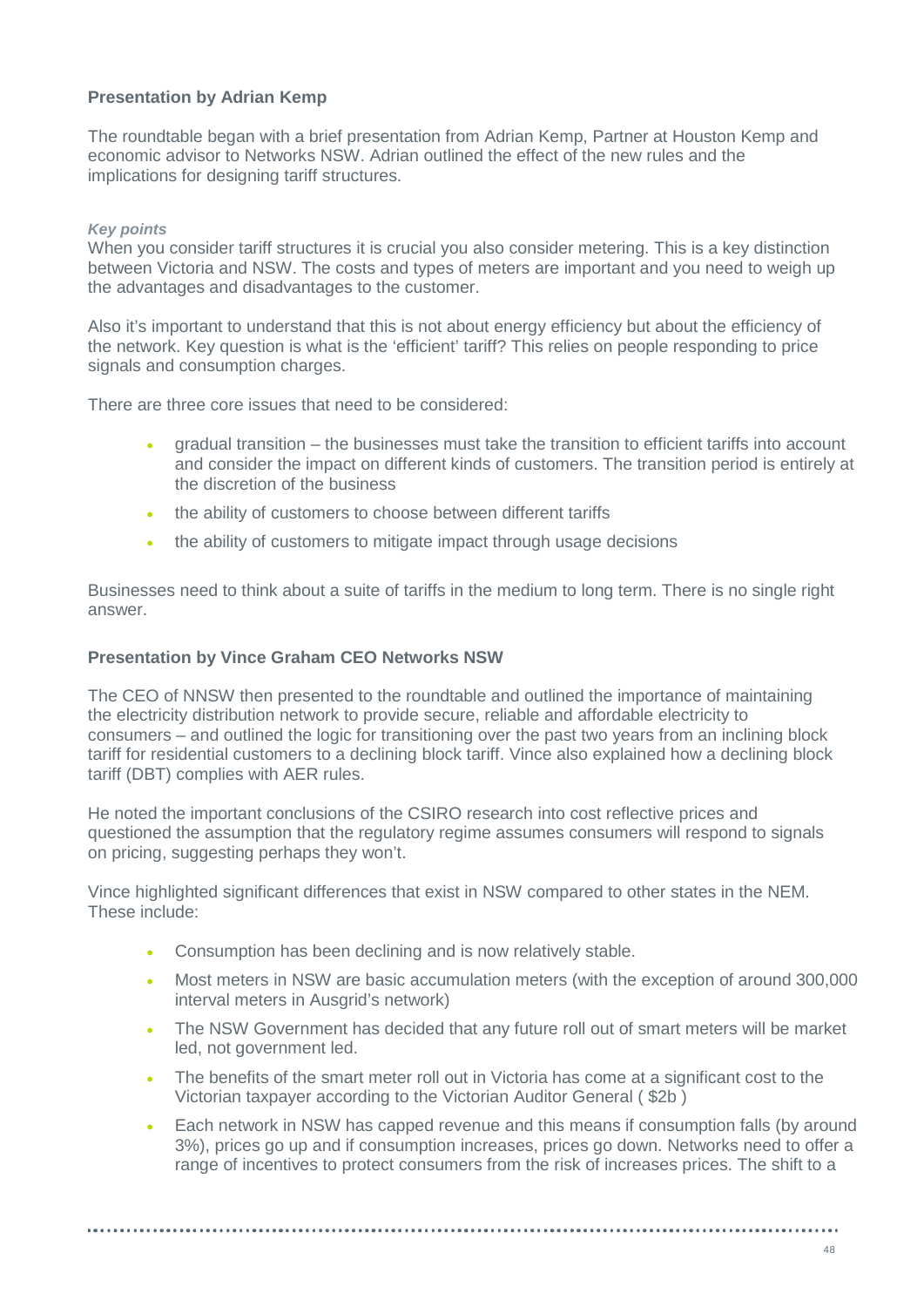declining block tariff is part of our response to offering consumers more stable electricity prices.

He also invited retailer representatives to respond to our issues paper on tariff design, outlining that it canvassed 8 different types of tariffs. He noted that networks were interested to explore stakeholder feedback to any or all types of tariffs and consider all responses and suggested alternatives.

### 7.2 **Summary of discussion**

|  |  |  | Table 13 – Summary of main areas of discussion |
|--|--|--|------------------------------------------------|

| <b>Item</b>    | <b>Area of focus</b>                                                  | <b>Discourse and discussion</b>                                                                                                                                                                                                                                                                                                                                                                                                                                                                                                                                                                                                                                                                                                                                                                                                                                                                                                                                                                                                                                                   |
|----------------|-----------------------------------------------------------------------|-----------------------------------------------------------------------------------------------------------------------------------------------------------------------------------------------------------------------------------------------------------------------------------------------------------------------------------------------------------------------------------------------------------------------------------------------------------------------------------------------------------------------------------------------------------------------------------------------------------------------------------------------------------------------------------------------------------------------------------------------------------------------------------------------------------------------------------------------------------------------------------------------------------------------------------------------------------------------------------------------------------------------------------------------------------------------------------|
| 1              | Key priorities and tariff<br>structure issues flagged by<br>retailers | Retailers wanted to understand why Networks NSW had<br>decided on a declining block tariff as its preferred structure,<br>and how DBT reflects the AER rules and principles. They also<br>asked how volumetric tariffs support emerging technologies<br>and how the networks will approach metering charges. Some<br>retailers indicated they would prefer for the NSW market to<br>reach a point where tariffs in NSW will be as cost reflective as<br>in Victoria.                                                                                                                                                                                                                                                                                                                                                                                                                                                                                                                                                                                                              |
| $\overline{2}$ | Declining Block Tariffs and<br>the rules                              | Electricity pricing structure in Australia has been<br>characterised traditionally by inclining tariff blocks, where<br>electricity prices increase the more that electricity is<br>consumed.<br>Electricity consumption is decreasing in NSW and under a<br>capped revenue regulatory regime, that would result in<br>electricity prices rises, but if consumption increased, prices<br>would fall. NNSW indicated a DBT would underpin<br>maintenance of the distribution network, and provide secure,<br>reliable and affordable power to consumers.<br>The network businesses indicated they are open to<br>considering other tariff options including a social tariff.<br>However, to date, there has been a strong rationale for DBTs<br>to meet Australian Energy Regulator Rules, and shield<br>consumers from "bill shock".                                                                                                                                                                                                                                              |
| 3              | Discussion about declining<br>block tariffs, smart meters             | Some retailers questioned whether a DBT was a cost<br>reflective structure, and if consumers would have less<br>incentive to reduce energy consumption within a DBT regime.<br>Other retailers argued demand based tariffs provided an<br>incentive for customers to reduce consumption, and asked<br>how the tariff structure can evolve to meet trends in customer<br>demand if it is fixed for three years.<br>Participants agreed that customers are more focused on the<br>short term, and that it takes longer time frames to change<br>customer behaviour.<br>Most participants suggested they understood the logic of a<br>DBT in light of declining electricity demand in NSW, however,<br>but some retailers indicated they have different views on how<br>the rules should be implemented. Some retail representatives<br>stated they believe the most appropriate price signal to<br>customers would be to offer the market various tariffs,<br>especially once consumers in NSW have the option of using<br>smart meters. They argued customers need an incentive to |

...................................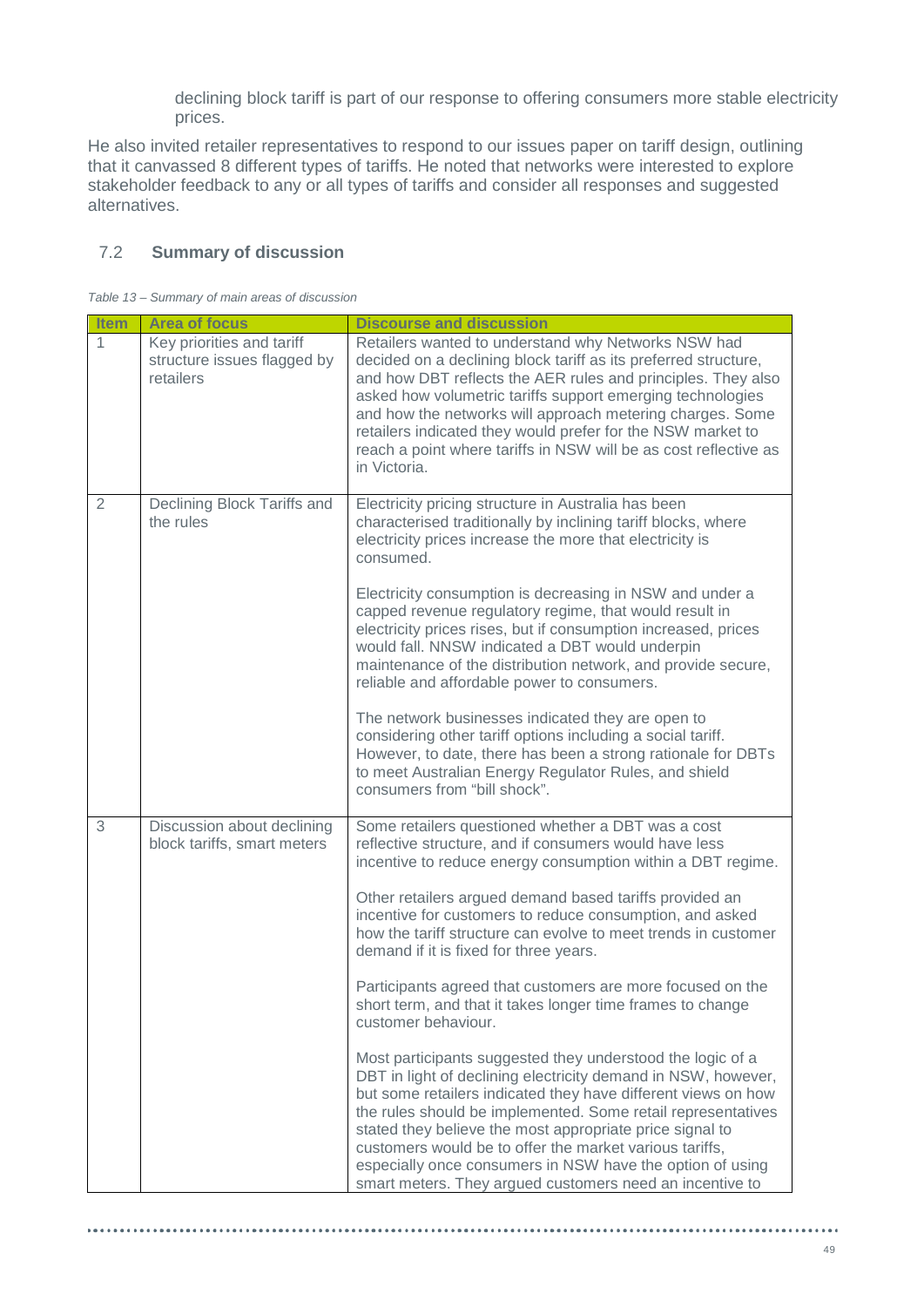| <b>Item</b> | <b>Area of focus</b>                                                                  | <b>Discourse and discussion</b>                                                                                                                                                                                                                                                                                                                                                                                                                                                                               |
|-------------|---------------------------------------------------------------------------------------|---------------------------------------------------------------------------------------------------------------------------------------------------------------------------------------------------------------------------------------------------------------------------------------------------------------------------------------------------------------------------------------------------------------------------------------------------------------------------------------------------------------|
|             |                                                                                       | use the network in a more efficient manner.                                                                                                                                                                                                                                                                                                                                                                                                                                                                   |
|             |                                                                                       | There was further discussion about smart meters. One retailer<br>indicated it had a major investment in Time of Use meters and<br>has invested significantly in educating customers about their<br>purpose and benefits only to discover customers found it hard<br>to understand. Another noted that the more complicated tariff<br>structures are, the less the chance will be that Retailers will<br>pass it onto customers. Simplicity of tariff structure was a<br>highly valued attribute by Retailers. |
|             |                                                                                       | NNSW indicated the NSW Government had indicated that any<br>roll out of smart meters in the State would be market-led.                                                                                                                                                                                                                                                                                                                                                                                        |
|             |                                                                                       | A number of retailers indicated they did not see the benefit for<br>customers to have a smart meters.                                                                                                                                                                                                                                                                                                                                                                                                         |
| 4           | <b>NNSW CEO Vince Graham</b><br>explained the impact of<br>various network tariffs on | NNSW indicated each retailer decided how it competed in the<br>market.                                                                                                                                                                                                                                                                                                                                                                                                                                        |
|             | retailers, and outlined the<br>rationale for declining block<br>tariffs               | NNSW indicated its tariff decisions that send price signals to<br>electricity customers in NSW depended in part to what degree<br>retailers passed on those signals to their customers.                                                                                                                                                                                                                                                                                                                       |
|             |                                                                                       | It suggested the long run marginal cost (LRMC) of electricity<br>distribution is close to zero.                                                                                                                                                                                                                                                                                                                                                                                                               |
|             |                                                                                       | Smart metering was discussed as an option to inform a<br>demand tariff. NNSW stated it considered there is not yet<br>market appetite for a demand tariff, confirmed by Victorian<br>experience. It was discussed that if, by some projections,<br>LRMC is zero over the next five years, it remains unclear what<br>benefit smart meters would offer to the large majority of NSW<br>electricity customers.                                                                                                  |
| 5           | Open Roundtable<br>discussion                                                         | One retailer asked why NSW distributors could not be more<br>aggressive with tariff structuring. NNSW suggested it was<br>focused on ensuring that considering customer impact under<br>the AER Rules, and its own consideration of customer impact,<br>that it was at this stage committed to ensure there were more<br>customer 'winners'; than 'losers' in a post 2016 tariff structure<br>regime.                                                                                                         |
|             |                                                                                       | There was a discussion about the impact on the network<br>businesses of more customers installing solar generating<br>technology. NNSW indicated that although the network<br>businesses have been asked to consider a 'solar tariff' to<br>realise the cost of household solar generators using the<br>network to 'put power back' into the grid, it is not considering<br>such a tariff.                                                                                                                    |
|             |                                                                                       | Some retailers queried the network businesses level of<br>confidence that peak demand was not going to increase over<br>the next five to seven years.                                                                                                                                                                                                                                                                                                                                                         |
|             |                                                                                       | One retailer was concerned consumption was not driving<br>network costs structures. Another retailer questioned whether<br>the DBT complied with the rules when demand is the real<br>driver.                                                                                                                                                                                                                                                                                                                 |
|             |                                                                                       | A retailer commented that while the DBT makes sense in                                                                                                                                                                                                                                                                                                                                                                                                                                                        |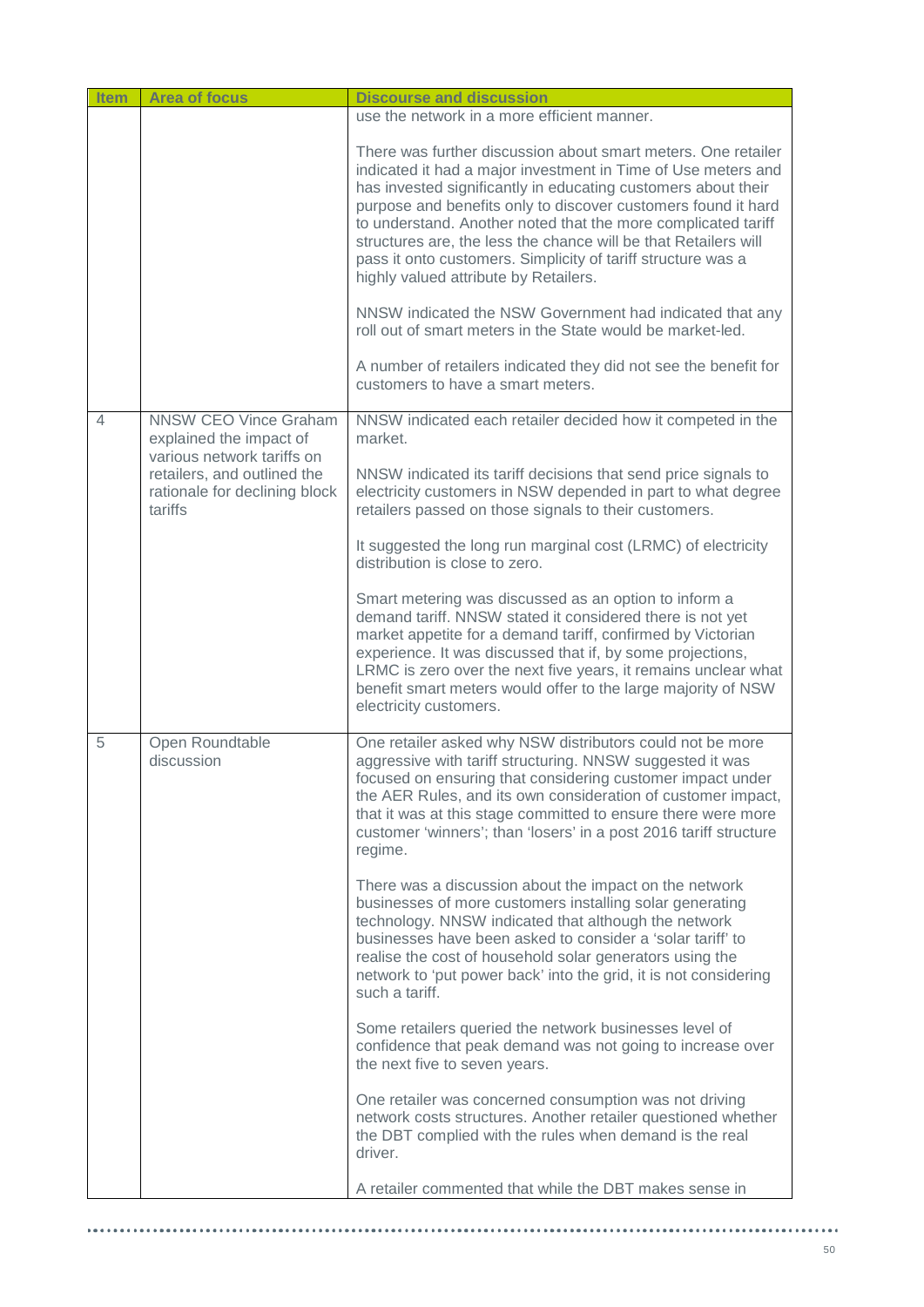| <b>Item</b>    | <b>Area of focus</b>                                                    | <b>Discourse and discussion</b>                                                                                                                                                                                                                                                                                                                                                                                                                                                                                                                                                                                       |
|----------------|-------------------------------------------------------------------------|-----------------------------------------------------------------------------------------------------------------------------------------------------------------------------------------------------------------------------------------------------------------------------------------------------------------------------------------------------------------------------------------------------------------------------------------------------------------------------------------------------------------------------------------------------------------------------------------------------------------------|
|                |                                                                         | 2015, if demand catches up, then a long term pricing strategy<br>needs to be considered.                                                                                                                                                                                                                                                                                                                                                                                                                                                                                                                              |
|                |                                                                         | NNSW noted the need to balance long term, medium term,<br>and the immediate demands of customers.                                                                                                                                                                                                                                                                                                                                                                                                                                                                                                                     |
| 6              | Social tariffs                                                          | Participants asked if NNSW was considering proposing a<br>social tariff in its AER proposal. NNSW indicated a social tariff<br>option has been flagged as one of eight different tariffs, and<br>that it was considering it. However, it indicated there has been<br>no evidence base as yet to propose a social tariff to the AER.<br>NNSW indicated network businesses in NSW offer five to six<br>vulnerable customer support or payment arrangements.<br>Key questions asked put to the retailers by NNSW included:<br>How do you structure it? How do you fund it and how do you<br>transition customers off it? |
| $\overline{7}$ | Customers with different<br>needs - pricing and<br>customer information | Retailers asked whether customers with different needs<br>should be priced the same. There was a discussion about opt<br>in smart metering. Retailers noted quarterly meter reads<br>made it harder for customers to make informed decisions.<br>Participants discussed providing more information on the<br>customer bills about network costs.<br>Some retailers indicated that detailed information about<br>customer electricity bills confused most customers, and failed<br>to provide meaningful information for customers to make<br>decisions that can reduce their electricity costs.                       |

## **8.0 Phase Two - food and fibre stakeholder roundtable**

### 8.1 **Focus and attendees**

Hosted by Essential Energy and NNSW on Monday, September 28, 2015, the roundtable explored the views and priorities of food and fibre stakeholders around future electricity tariff structures in NSW. Six peak stakeholder groups were invited to attend.

Seasonal harvesting commitments meant some of the stakeholders were unable to attend the Roundtable, but were keen to keep appraised of discussions, and keen also to participate in the one-on-one discussions that Essential Energy will be scheduling with its tariff structure stakeholders.

Roundtable participants included:

- Stefanie Schulte, Policy Manager, NSW Irrigators' Council
- Felicity Muller, Policy Officer, Cotton Australia
- Cory Urquhart, Essential Energy
- Catherine Waddell, Essential Energy
- Oliver Nunn, HoustonKemp Economics
- Wayne Burns, ACIL Allen Consulting

The table summarises the main areas of discussion during the roundtable. Catherine Waddell from Essential Energy, and Oliver Nunn from HoustonKemp, delivered presentations on Essential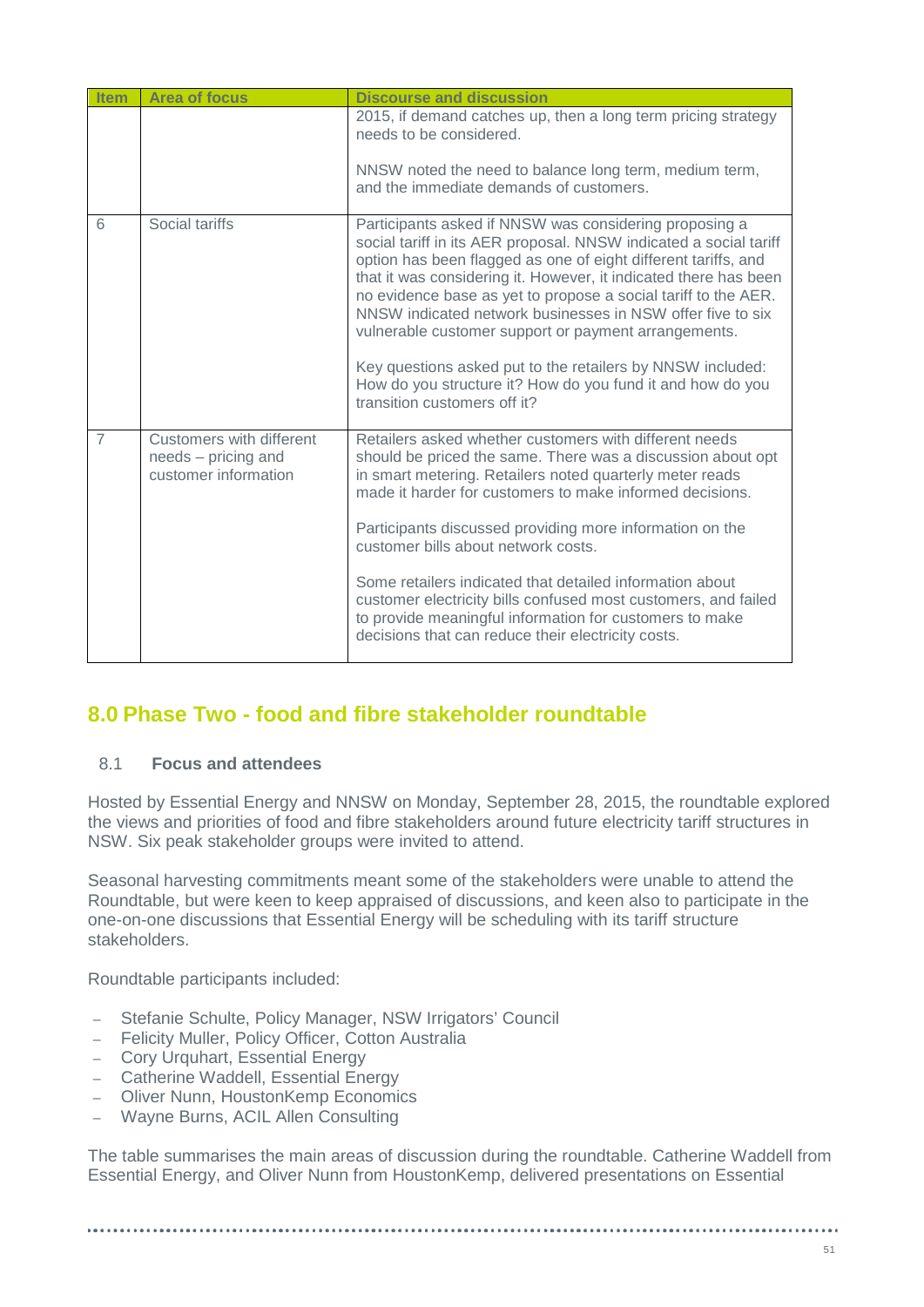Energy's tariff environment, and the regulatory rules in which network businesses need to approach and frame their TSS.

### 8.2 **Summary of discussion**

*Table 14 – Main areas of discussion during roundtable*

| <b>Item</b>    | <b>Area of focus</b>           | <b>Discourse and discussion</b>                                                                                                                                                                                                                                                                                                                                                                                                                                                                                                                                                                                                                                                                                                                                                                                                                                                                                                                                                       |
|----------------|--------------------------------|---------------------------------------------------------------------------------------------------------------------------------------------------------------------------------------------------------------------------------------------------------------------------------------------------------------------------------------------------------------------------------------------------------------------------------------------------------------------------------------------------------------------------------------------------------------------------------------------------------------------------------------------------------------------------------------------------------------------------------------------------------------------------------------------------------------------------------------------------------------------------------------------------------------------------------------------------------------------------------------|
| 1              | Irrigator issues               | Stakeholders indicated they have seen a significant increase<br>in electricity costs, especially network costs, over the last five<br>years. The Irrigators' Council has analysed data from<br>irrigators to see where the challenges lie, and where gains<br>can be made. The Council indicated that with the most<br>efficient systems, some growers find their businesses<br>unviable, and electricity charges contribute to business costs<br>considerably.<br>Stakeholders stated the costs of many irrigators are<br>extremely large because of seasonal and weather conditions<br>that growers can't control, and that do not align with tariff<br>timings. The way the water system works varies across parts<br>of NSW according to water flow and rain.                                                                                                                                                                                                                     |
| $\overline{2}$ | <b>Cotton Australia issues</b> | Growers have seen power bills increase by up to 300 per<br>cent over the last few years. Growers are thinking seriously<br>about "going off the grid because of costs".<br>Stakeholders reported many growers are spending<br>considerable effort and time considering other forms of<br>energy - such as renewable and diesel as a backup, to<br>reduce the load of their water pumping and associated<br>irrigation costs.                                                                                                                                                                                                                                                                                                                                                                                                                                                                                                                                                          |
| 3              | Consultation and<br>timeline   | Roundtable stakeholders indicated the harvesting season<br>and school holidays meant their capacity to engage with<br>Essential Energy's TSS engagement process was truncated,<br>and would have benefited from considerably more time.<br>Stakeholders noted all their comments were preliminary,<br>because they need to consult with members.<br>Cotton Australia questioned also the extent to which its<br>feedback would be incorporated into NNSW's deliberations,<br>and wanted assurance that its input would be considered<br>meaningfully.<br>NNSW noted the timeframe for Phase Two TSS stakeholder<br>engagement was compressed, but the engagement was<br>meaningful, and that NNSW was seeking for any evidence-<br>based approaches to tariff structure options.<br>Stakeholders indicated they perceived they did not have<br>enough time to date to examine tariff structure options in<br>detail, and would prefer more time to examine various tariff<br>options. |
| 4              | Pricing information            | Stakeholders noted poor community understanding of the<br>timing of peak and shoulder tariff periods, and feel they<br>cannot modify their electricity use because of the<br>unpredictability of water releases and availability.<br>Stakeholders indicated their audits indicate precise time of                                                                                                                                                                                                                                                                                                                                                                                                                                                                                                                                                                                                                                                                                     |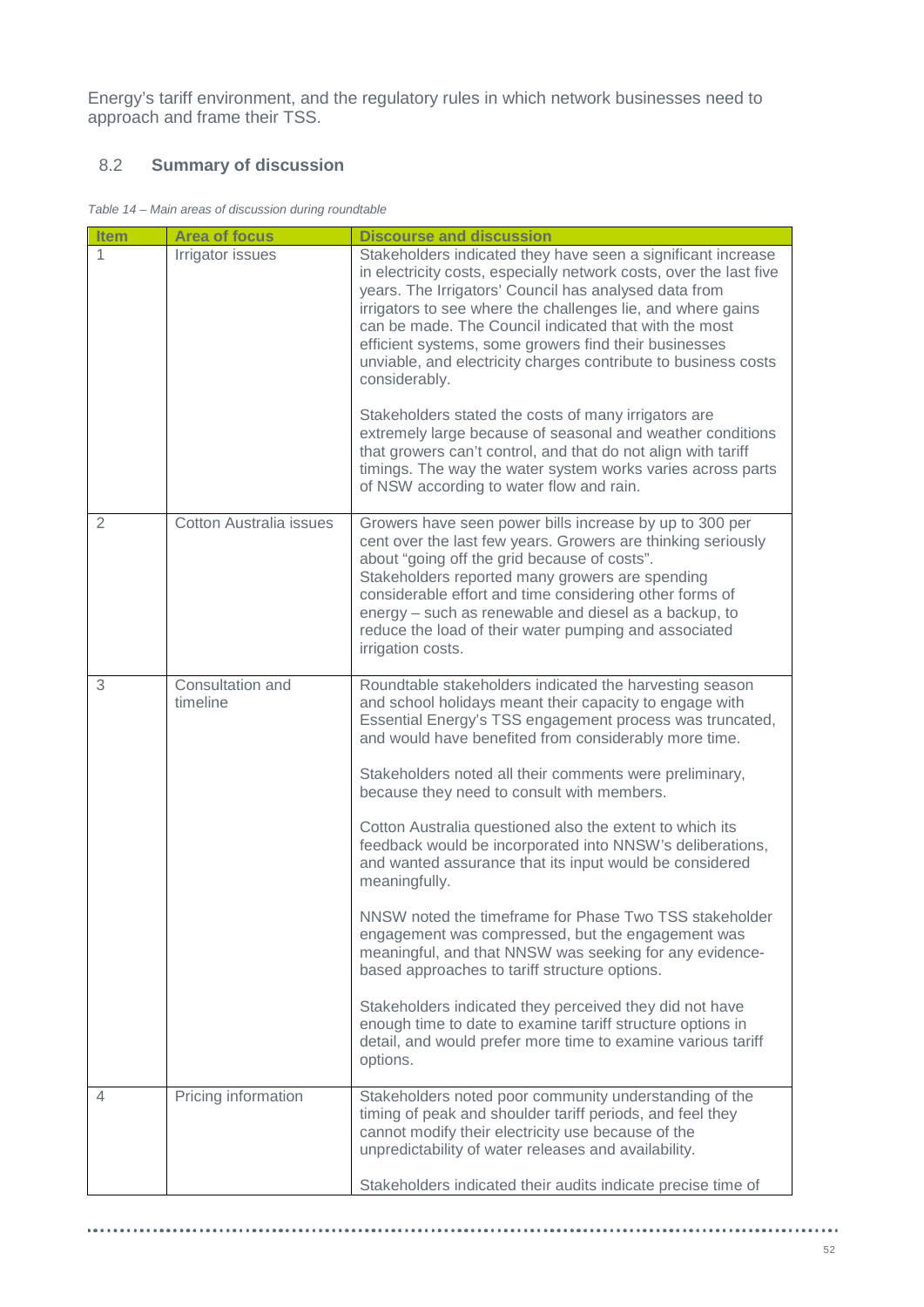| <b>Item</b> | <b>Area of focus</b>                                                                                                                                                                   | <b>Discourse and discussion</b>                                                                                                                                                                                                                                                                                                                                                                                                         |
|-------------|----------------------------------------------------------------------------------------------------------------------------------------------------------------------------------------|-----------------------------------------------------------------------------------------------------------------------------------------------------------------------------------------------------------------------------------------------------------------------------------------------------------------------------------------------------------------------------------------------------------------------------------------|
|             |                                                                                                                                                                                        | peak and shoulder charges, and each component (access<br>charge, green charge, tariff charge), are not clear on<br>electricity bills (NNSW suggested it could provide such<br>information to electricity retailers).                                                                                                                                                                                                                    |
|             |                                                                                                                                                                                        | Stakeholders stated irrigators may not be aware if they<br>should be on a more suitable tariff. There could be significant<br>savings if they understood they can change their tariff.                                                                                                                                                                                                                                                  |
|             |                                                                                                                                                                                        | Stakeholders noted that precision irrigation is on the rise, with<br>a focus on optimal water use. However, this mode of<br>irrigation has implications on irrigation electricity costs.                                                                                                                                                                                                                                                |
| 5           | HoustonKemp<br>Economics outlined the<br>AER's Rules, and<br>NNSW's rationale for<br>considering a declining<br>block tariff as a way to<br>move to an efficient<br>charging structure | Economics firm HoustonKemp (which conducted TSS<br>analysis for NNSW) noted the move to efficient pricing<br>structure is a long term process, primarily about aligning<br>marginal prices and marginal costs. It indicated a key<br>concern is for network businesses must be to move an<br>efficient charging structure while complying with the AER's<br>Rules.                                                                      |
|             |                                                                                                                                                                                        | It was discussed that electricity demand is decreasing in<br>NSW. NNSW indicated the proposed declining block tariff<br>would underpin maintaining the distribution network, and<br>provide secure, reliable and affordable power to consumers.                                                                                                                                                                                         |
|             |                                                                                                                                                                                        | NNSW indicated network businesses are open to considering<br>other tariff options. To date, there has been a strong rationale<br>for declining block tariffs to meet Australian Energy Regulator<br>Rules, and shield consumers from "bill shock".                                                                                                                                                                                      |
|             |                                                                                                                                                                                        | NNSW indicated that it is open to consider tariff options that<br>can be supported by an evidence base.                                                                                                                                                                                                                                                                                                                                 |
| 6           | Managing demand                                                                                                                                                                        | Irrigators asked about ability for primary producers to manage<br>demand to enable large scale electricity users to take<br>advantage of technology. Could growers switch on or off to<br>an alternative source to smooth out consumption?<br>Participants discussed demand management solutions to<br>manage forward costs.                                                                                                            |
|             |                                                                                                                                                                                        | Irrigators asked about areas of specific constraint in NSW;<br>Essential Energy noted minimal constraints and no increase<br>in demand.                                                                                                                                                                                                                                                                                                 |
|             |                                                                                                                                                                                        | Irrigators highlighted that if electricity prices continue to<br>increases because more growers "leave the grid", there may<br>be an acceleration of primary producers 'leaving the grid'.<br>Stakeholders suggested a large cohort of primary producers<br>leaving the Essential Energy grid was not desirable; but is a<br>"real option" being considered by many producers who are<br>under severe whole of business cost pressures. |
| 7           | Patterns of electricity<br>use                                                                                                                                                         | Irrigators asked if Essential Energy has examined electricity<br>use patterns to inform a discussion about if there is capacity<br>to smooth out peaks in demand.                                                                                                                                                                                                                                                                       |
|             |                                                                                                                                                                                        | Cotton Australia indicated it was interested in seeing network<br>tariffs correlated to energy usage - with a move to have<br>triggers for signal shifts so that growers can offset electricity<br>use to different times, and rates between peak and shoulder<br>to provide incentives. Network tariffs must not discourage                                                                                                            |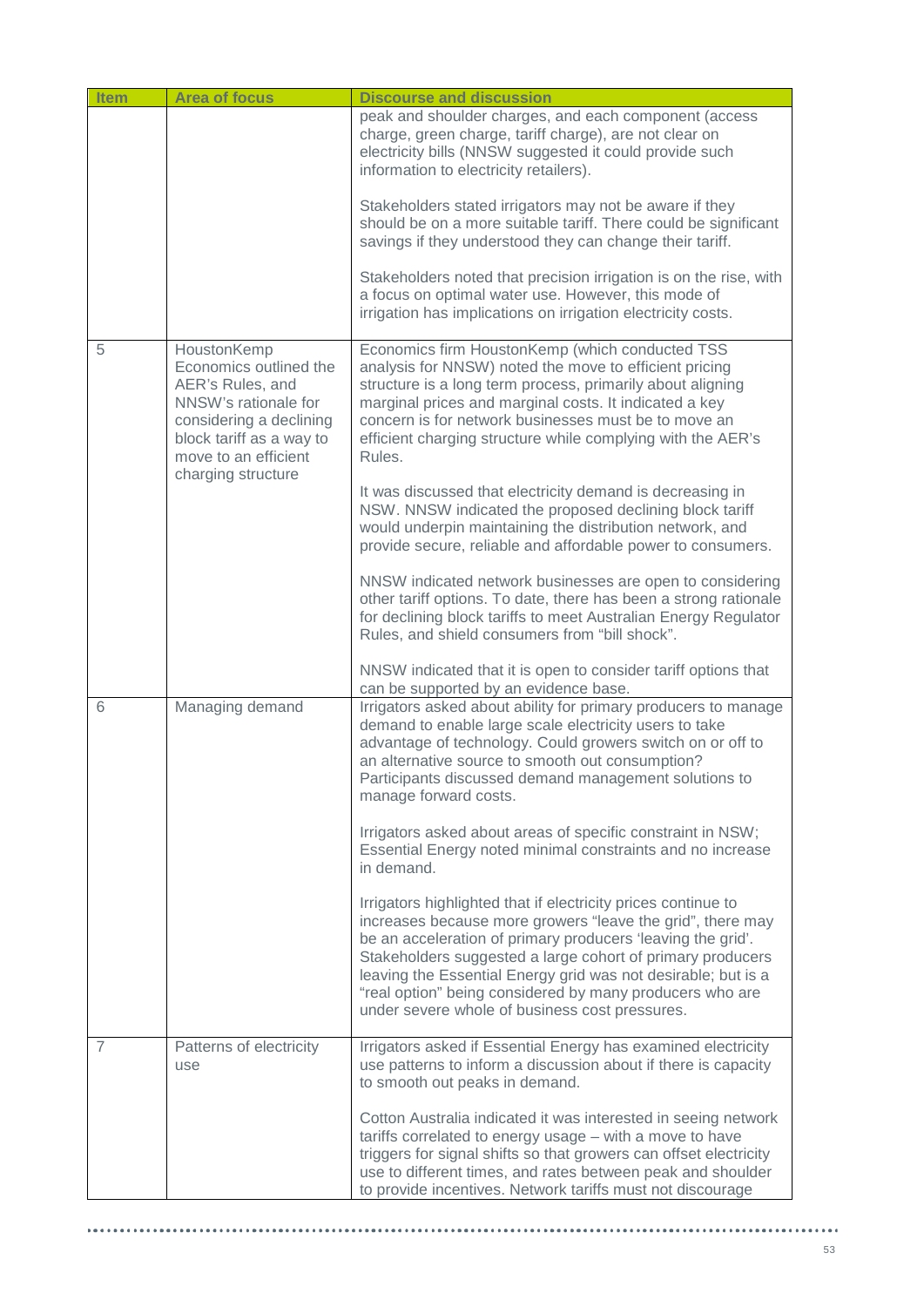| <b>Item</b> | <b>Area of focus</b>   | <b>Discourse and discussion</b>                                                                                                                                                                                                                                                                                                                                                                                                                                                                     |
|-------------|------------------------|-----------------------------------------------------------------------------------------------------------------------------------------------------------------------------------------------------------------------------------------------------------------------------------------------------------------------------------------------------------------------------------------------------------------------------------------------------------------------------------------------------|
|             |                        | water efficiency.                                                                                                                                                                                                                                                                                                                                                                                                                                                                                   |
|             |                        | Irrigators agree that the priority is to identify feasible options,<br>and that time signals would be a good step if growers have<br>flexibility to change behaviour to achieve some savings.<br>Currently there are two tariff signals - shoulder and peak - so<br>there is no incentive to change electricity consumption<br>behaviour. Stakeholders indicated there is significant value in<br>electricity users understanding the time periods when the real<br>peaks in electricity use occur. |
|             |                        | Cotton Australia suggested offering choice by removing the<br>demand charge, or avoiding charges over weekend days. It<br>was noted Essential Energy had removed low voltage rebate<br>criteria, which was a disappointment for many food and fibre<br>sector growers and processors.                                                                                                                                                                                                               |
| 8           | Food and fibre tariff? | Stakeholders indicated time varying demand charges would<br>be supported by many food and fibre producers and<br>processors.                                                                                                                                                                                                                                                                                                                                                                        |
|             |                        | Cotton Australia noted an option to select better times of<br>power use based on water supply (with up to two to three<br>days' notice of water availability) could attract considerable<br>support.                                                                                                                                                                                                                                                                                                |
|             |                        | Essential Energy confirmed the potential for discussions<br>about time of use flexibility, including facilitating discussions<br>with electricity retailers and water regulators.                                                                                                                                                                                                                                                                                                                   |
| 9           | 'Bill shock'           | Stakeholders stated preliminary reports indicate that<br>electricity bills for some food and fibre producers in the<br>Essential Energy footprint have fallen slightly.                                                                                                                                                                                                                                                                                                                             |
|             |                        | Cotton Australia noted there has been very little opportunity<br>to advocate for adjustments to demand charges, and noted<br>that time of use charges would be a tariff option that could be<br>supported by its members.                                                                                                                                                                                                                                                                           |
|             |                        | Essential Energy confirmed it is investigating these options.                                                                                                                                                                                                                                                                                                                                                                                                                                       |
|             |                        | Cotton Australia noted some cotton growers used electricity<br>via an average daily demand tariff, and that this tariff<br>arrangement could be useful for other users and customers.                                                                                                                                                                                                                                                                                                               |
| 10          | Future consultation    | Essential Energy indicated that this Phase Two consultation<br>on 2017 - 2019 TSS would be part of a continuous<br>consultation in the future with food and fibre stakeholders.                                                                                                                                                                                                                                                                                                                     |

.....................................

..........................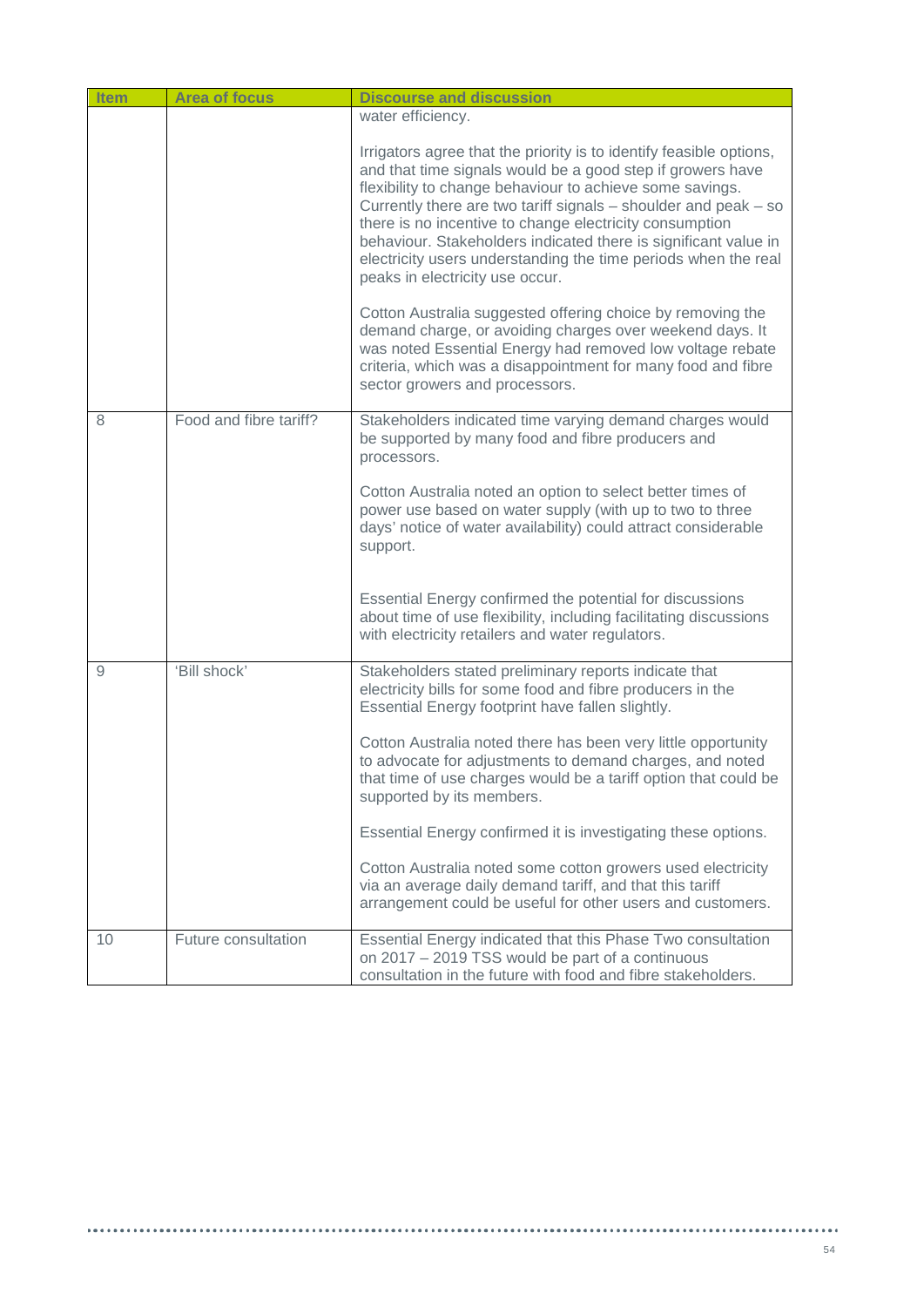## **9.0 Phase Two - environmental and consumer advocates roundtable**

### 9.1 **Focus and attendees**

The roundtable was hosted by Networks NSW on Tuesday, September 29, 2015 and focused on environmental and consumer concerns around network distributor businesses' future tariff structures. Representatives from environmental groups and consumer advocates participated in discussions.

The participants were:

- Craig Memery Alternative Technology Association
- Iain Maitland Ethnic Communities Council & Federation of Ethnic Communities Councils Australia
- Mark Byrne Total Environment Centre
- Dan Scaysbrook Solar Citizens
- Oliver Derum Public Interest Advocacy Centre
- Jon Hocking Endeavour Energy
- Dan Bubb, Endeavour Energy
- Mike Martinson Networks NSW
- Kate McCue Networks NSW
- Catherine Waddell Essential Energy
- Cory Urquhart Essential Energy
- Matt McQuarrie Ausgrid
- Chris Amos Ausgrid

### Presenters were:

- Mike Martinson Networks NSW
- Oliver Nunn, HoustonKemp Economics

Networks NSW partners:

- Wayne Burns, ACIL Allen Consulting
- Oliver Nunn, HoustonKemp Economics

As part of the seminar, Mike Martinson of NNSW delivered a presentation that outlined the importance of maintaining the electricity distribution network to provide secure, reliable and affordable electricity to consumers. He also outlined NNSW rationale for its shift from inclining block tariffs to declining block tariffs and highlighted the key drivers that were causing differences in tariff strategy between NSW and other states in the NEM.

Oliver Nunn from Houston Kemp also briefly outlined issues related to the Rules and LRMC.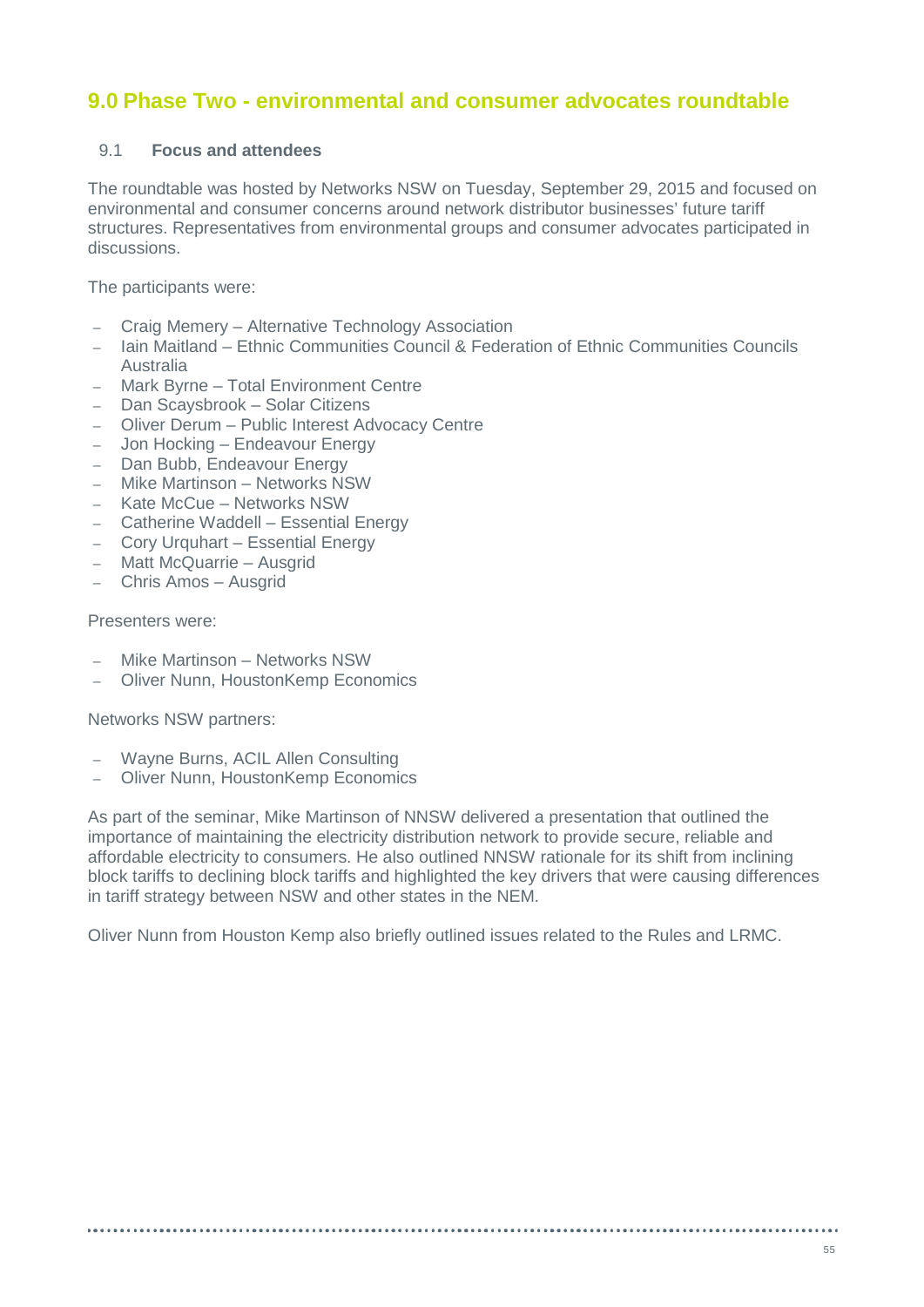### 9.2 **Summary of discussion**

*Note: This summary should be read in conjunction with those two presentations for completeness.*

Seminar participants requested that calculations of long run marginal cost (LRMC), which form the basis of the proposal to stay with a declining block tariff (DBT), be made available. NNSW agreed to share these calculations in the coming weeks.

*Table 15 – Main areas of discussion during roundtable*

| Item           | Area of focus                                                                                                                | Discourse and discussion                                                                                                                                                                                                                                                                                                                                                                                                                                                                                                               |
|----------------|------------------------------------------------------------------------------------------------------------------------------|----------------------------------------------------------------------------------------------------------------------------------------------------------------------------------------------------------------------------------------------------------------------------------------------------------------------------------------------------------------------------------------------------------------------------------------------------------------------------------------------------------------------------------------|
| 1              | Stakeholder issues                                                                                                           | All environmental and consumer advocates noted the need to<br>understand logic of the declining block tariff and how it meets the<br>AEMC Rules, as well as other options of tariff structures going<br>forward. Some advocates expressed scepticism of Networks<br>NSW's commitment to consider other options and felt that a<br>decision to implement DBTs had already been made. Advocates<br>noted networks in other states had included optional demand<br>tariffs.                                                               |
|                |                                                                                                                              | Most stakeholders stated they supported a longer consultation<br>period before the network businesses in NSW submit their TSS<br>proposals. Some stakeholders questioned if NNSW has already<br>made a decision about which tariff structure it would be proposing<br>to the AER.                                                                                                                                                                                                                                                      |
|                |                                                                                                                              | Key concerns for culturally and linguistically diverse (CALD)<br>consumers are: more than half of CALD household and SMEs don't<br>understand their electricity bill, and one third of SMEs don't even<br>read bills. It was discussed that these facts make the concept of<br>tariff structures difficult to understand. There are specific ways to<br>address communication and understanding with CALD<br>communities; these are not traditional. CALD comprise 25% of<br>NEM and can't be ignored.                                 |
|                |                                                                                                                              | The Total Environment Centre stated a declining block tariff has<br>significant consumer impacts and has a bigger impact on<br>customers who generate some of their energy needs via solar<br>systems more than others. It argued a declining block tariff is not<br>likely to generate good environmental outcomes.                                                                                                                                                                                                                   |
|                |                                                                                                                              | Solar Citizens are particularly concerned about possibility of a solar<br>tariff, which no other network has found necessary to introduce in<br>the TSS process. This will encourage solar consumers to leave the<br>grid in the long term, and NNSW is taking a long-term reputational<br>risk implementing it. NNSW repeated previous explanations that it<br>was one of several different tariff options being considered and it<br>did not have any plans to implement such a tariff despite some<br>stakeholders calling for one. |
|                |                                                                                                                              | Alternative Technology Association noted metering is limited in<br>NSW, and the declining block design focuses on where we are<br>now, rather than considering the possibility that LRMC will rise.                                                                                                                                                                                                                                                                                                                                    |
| $\overline{2}$ | HoustonKemp<br>Economics outlined<br>the AER tariff structure<br>rules, and NNSW<br>rationale for<br>considering a declining | HoustonKemp noted the transition to efficient tariff pricing<br>structures is a long term process about aligning marginal prices<br>and marginal costs. A key concern for NNSW and all network<br>businesses is how to move to the efficient charging structure while<br>complying with the Rules.                                                                                                                                                                                                                                     |
|                | block tariff as a way to<br>transition to an                                                                                 | Electricity demand is decreasing in NSW and each network<br>operates under a capped revenue regime. This is an important                                                                                                                                                                                                                                                                                                                                                                                                               |

................

................................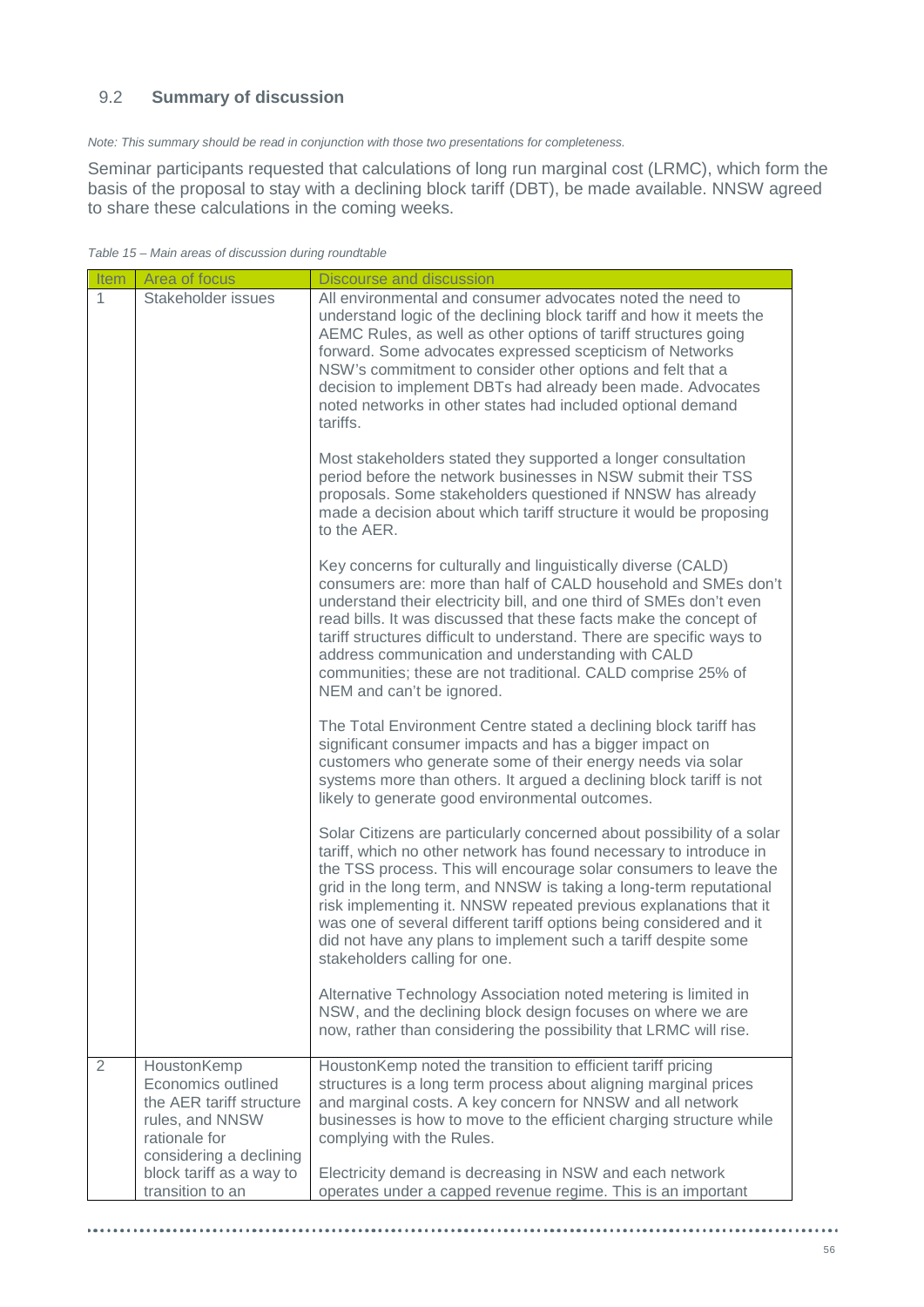| ltem | Area of focus                                                        | Discourse and discussion                                                                                                                                                                                                                                                                                                                                                                                                                                                                                       |
|------|----------------------------------------------------------------------|----------------------------------------------------------------------------------------------------------------------------------------------------------------------------------------------------------------------------------------------------------------------------------------------------------------------------------------------------------------------------------------------------------------------------------------------------------------------------------------------------------------|
|      | efficient charging<br>structure                                      | factor in NSW as it means if consumption declines, electricity costs<br>increase and if consumption increases, electricity costs will fall.<br>NNSW indicated the proposed declining block tariff would underpin<br>maintaining the distribution network, and provide secure, reliable<br>and affordable power to consumers.                                                                                                                                                                                   |
|      |                                                                      | The network businesses indicated they are open to considering<br>other tariff options. However, to date, there has been a strong<br>rationale for declining block tariffs to meet Australian Energy<br>Regulator Rules, and shield consumers from "bill shock"; and an<br>evidence base is lacking to make the compelling case for other<br>tariff structures to be the dominant structure across the network<br>businesses in NSW.                                                                            |
|      |                                                                      | Networks NSW invited participants to respond to their issues paper<br>and set out the logic for alternative tariffs.                                                                                                                                                                                                                                                                                                                                                                                           |
| 3    | Time frame, smart<br>meters and differences<br>with other states     | NNSW noted the TSS period being discussed is a two year period<br>only.                                                                                                                                                                                                                                                                                                                                                                                                                                        |
|      |                                                                      | The network businesses noted that smart metering is restricted to<br>about 300,000 customers in NSW (in Ausgrid's business footprint),<br>which does not support a move to a demand tariff (which is<br>supported strongly by environment stakeholders).                                                                                                                                                                                                                                                       |
|      |                                                                      | Environmental advocates argued that other networks have<br>approached the tariff structures as a 10 year process, to implement<br>tariffs that would be cost reflective by 2020-2025, and are using<br>that basis for calculating the LRMC. They stated NSW has more<br>smart meters than Queensland or South Australia, yet network<br>businesses in both those states will offer a demand tariff, thus low<br>smart meters take up in NSW should not prevent network<br>businesses offering a demand tariff. |
|      |                                                                      | Environmental advocates argued NSW network businesses are<br>"going in a different direction" to networks on other states by<br>favouring a DBT, which appears to be contrary to intent of the AER<br>rule change, and that does not send a price signal to reduce peak<br>demand.                                                                                                                                                                                                                             |
|      |                                                                      | Consumer advocates argued that if a demand tariff isn't offered as<br>an option for the next two years, NSW "will be years behind" when<br>it is offered.                                                                                                                                                                                                                                                                                                                                                      |
|      |                                                                      | NNSW indicated smart meter roll out had been designed by NSW<br>Government policy to be "market driven", and that retailers had the<br>option to offer smart metering as market advantage. It stated that<br>the absence of smart meter scale in NSW meant that based on<br>existing analysis, a demand-based tariff structure for the NSW<br>network businesses was unlikely to be viable.                                                                                                                    |
|      |                                                                      | Environmental stakeholders disagreed with this analysis, and<br>argued a DBT would not discourage customers from using<br>electricity efficiently.                                                                                                                                                                                                                                                                                                                                                             |
| 4    | Declining block tariffs<br>vs demand tariff and<br>voluntary options | NNSW outlined its view that introducing a demand tariff for the next<br>period of the TSS may not represent a responsible transition to a<br>long-term efficient tariff structure. It suggested it would be more<br>reasonable to consult with customers between now and post 2019<br>TSS period to understand if customers want to be charged on a<br>demand basis. NNSW noted the vast majority of customers have                                                                                            |

 $\alpha$  and

......

. . . . . . . . . . . . . . . . . . .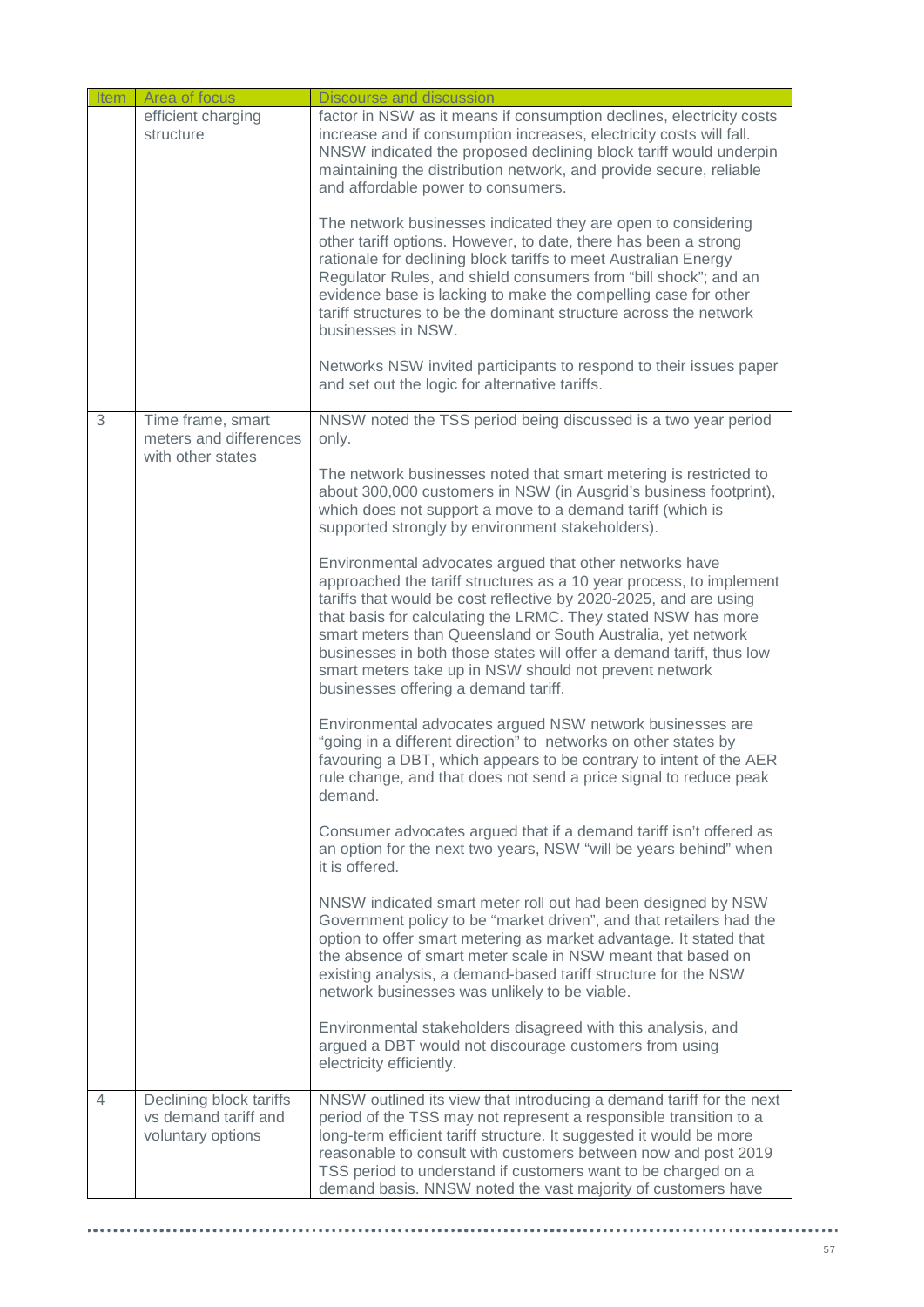| Item           | Area of focus                                                                                              | Discourse and discussion                                                                                                                                                                                                                                                                                                                                                                                                                                                    |
|----------------|------------------------------------------------------------------------------------------------------------|-----------------------------------------------------------------------------------------------------------------------------------------------------------------------------------------------------------------------------------------------------------------------------------------------------------------------------------------------------------------------------------------------------------------------------------------------------------------------------|
|                |                                                                                                            | accumulation meters, which limits the ability to charge consumers<br>at peak/capacity constrained times, making implementing a<br>demand tariff difficult.                                                                                                                                                                                                                                                                                                                  |
|                |                                                                                                            | The network businesses indicated consumers can opt into a time of<br>use tariff, but it is uncertain what the level of metering will be; there<br>is a paucity of analysis on demand tariffs to make NNSW confident<br>to roll out a demand without testing it. NNSW stated it is committed<br>to monitoring customer preferences, and if customers indicate they<br>want a demand tariff, the network businesses would examine a<br>demand tariff as part of the next TSS. |
|                |                                                                                                            | Environmental advocates indicated they could not see a compelling<br>case not to offer an opt-in demand tariff, especially as it would<br>encourage the uptake of smart meters. If there is a danger, it<br>should be explained to consumers.                                                                                                                                                                                                                               |
|                |                                                                                                            | Advocates noted current low LRMC would be a good time to offer a<br>demand tariff, giving consumers an opportunity to "try while the<br>price remains low" to avoid being shocked when the electricity price<br>increases. Some advocates argued that a demand tariff cannot be<br>left until too much power is being consumed. They posited that<br>customers are encouraged to use more power thanks to DBT.                                                              |
|                |                                                                                                            | Network companies noted that only a handful of consumers have<br>currently opted in to time-of-use; don't see consumer interest in<br>demand tariffs. Lack of consumer interest credited to the fact that<br>bills aren't well understood.                                                                                                                                                                                                                                  |
|                |                                                                                                            | Consumer advocates questioned whether NNSW has genuinely<br>considered a demand tariff if analysis of the impact has yet to be<br>shared.                                                                                                                                                                                                                                                                                                                                   |
| 5              | Network businesses<br>rationale to prefer a<br>declining block tariff,<br>and discussion of<br><b>LRMC</b> | The network businesses stated over the long term, the AER rules<br>would lead to higher fixed charges and lower variable charges<br>based on LRMC. NNSW believes DBT meets the requirements of<br>the rules because it minimises price distortions by not pricing above<br>LRMC at the highest block. They indicated that a DBS - what is in<br>place from 2015 - is most likely the best option to transition to the<br>final structure.                                   |
|                |                                                                                                            | The businesses noted that in terms of efficient tariffs, the level of<br>variable charge will change based on how LRMC is calculated at a<br>particular time (each five year period). They stated that a LRMC at<br>close to zero would be reflected in a low variable charge. If there is<br>a need for investment in the network, LRMC may be higher, and<br>thus variable charge may increase.                                                                           |
|                |                                                                                                            | Some stakeholders stated NSW should have a similar cost<br>structure to other states, and argued that LMRC calculations must<br>be made available to support the rationale for a DBT. NNSW<br>agreed to share these calculations in the coming weeks.                                                                                                                                                                                                                       |
| 6              | Information sharing                                                                                        | A consumer advocate sought to clarify disclosure of information<br>during the stakeholder engagement process. He argued the<br>network businesses should share information with environment<br>stakeholders so that advocates can support the final TSS decision.<br>This information could include: load profiles for individual types of<br>customers, plus LRMC for different tariff and customer classes.                                                               |
| $\overline{7}$ | Discussion of DBT not<br>encouraging people to                                                             | Environmental advocates argued a DBT is regressive for low<br>income and solar consumers who pay relatively more for their                                                                                                                                                                                                                                                                                                                                                  |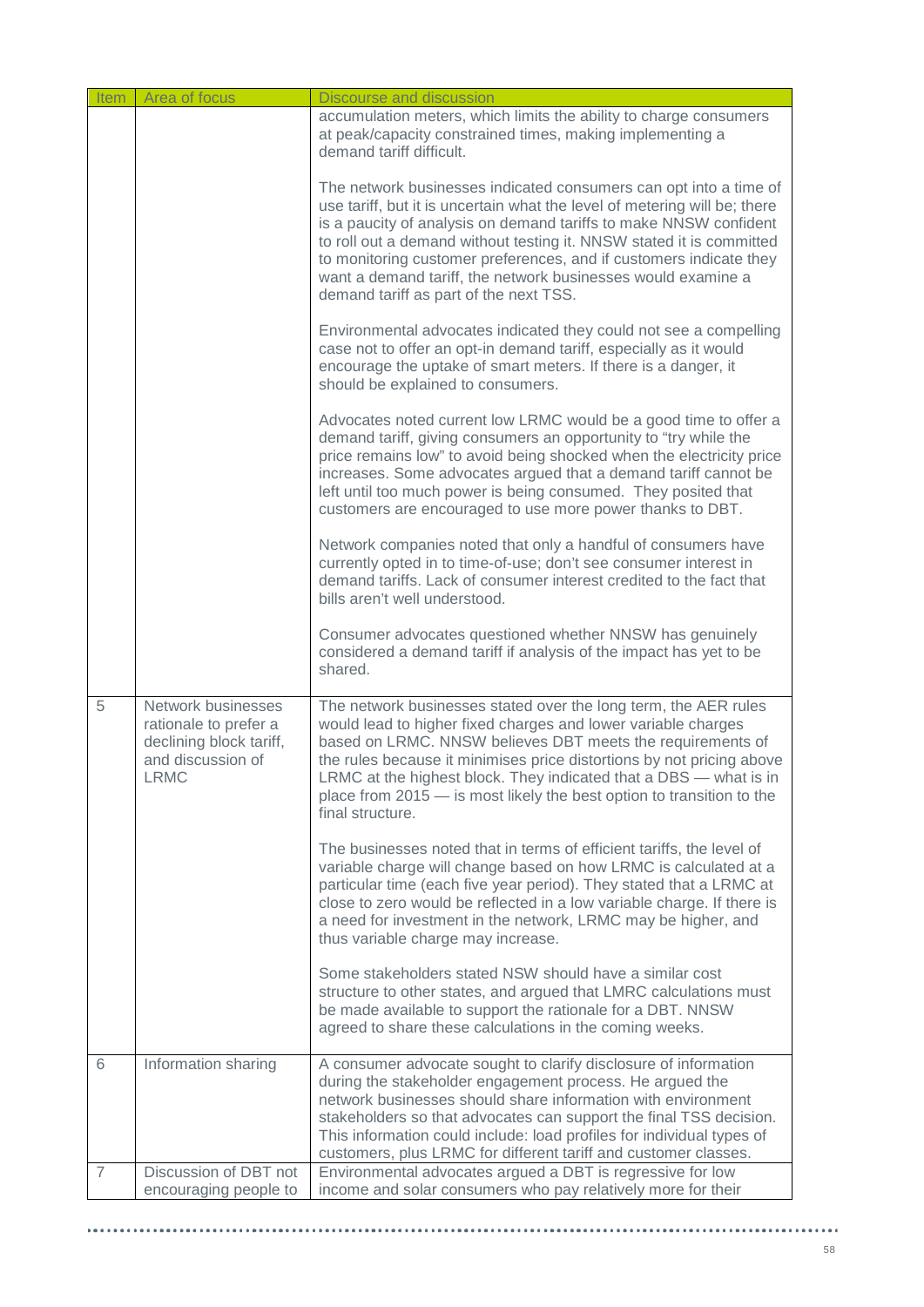| ltem | Area of focus                                                            | <b>Discourse and discussion</b>                                                                                                                                                                                                                                                                                                                                                                                                                                                                                                                         |
|------|--------------------------------------------------------------------------|---------------------------------------------------------------------------------------------------------------------------------------------------------------------------------------------------------------------------------------------------------------------------------------------------------------------------------------------------------------------------------------------------------------------------------------------------------------------------------------------------------------------------------------------------------|
|      | reduce energy<br>consumption                                             | electricity, while high energy users do not receive price signals to<br>reduce peak demand.                                                                                                                                                                                                                                                                                                                                                                                                                                                             |
|      |                                                                          | Network distributor businesses noted solar customers are spread<br>evenly across three blocks of DBT use - not necessarily hit with<br>high prices. They noted also that the AER rules required network<br>businesses to develop tariff structures that make the most efficient<br>use if the distribution network, and that efficient energy use was an<br>issue not only for distributors, but for retailers, public policy and civil<br>society.                                                                                                     |
|      |                                                                          | Environmental advocates argued that as people invested in solar<br>generation, they should be brought "down" a block along the three<br>blocks of DBT. Net solar customers (as opposed to gross solar<br>customers) have invested so they can save energy with the<br>expectation of a consistent price. Shifting some of the cost to an<br>earlier block (DBT) means they get less of the savings anticipated.<br>The tariff is not only a signal to consumers for future use; some<br>consumers have made investments in solar or other efficiencies. |
|      |                                                                          | Environmental advocates disagreed also with a view that the AER<br>rules will lead to an efficient tariff that will eventually be 90 per cent<br>fixed and 10 per cent variable charges. They argued the point of<br>the rule change is to limit "gold plating" through price signals, and<br>to encourage lower electricity use during peak periods, which is not<br>achieved with a 90 per cent fixed tariff.                                                                                                                                         |
|      |                                                                          | Houston Kemp notes that efficiency does not mean lower power<br>use. It means that in terms of consumption, the decision of a<br>customer to consume aligns with costs to provide that service, and<br>aligns with forward looking costs of provision.                                                                                                                                                                                                                                                                                                  |
| 8    | Further discussion<br>about considering<br>demand tariff as an<br>option | The network businesses noted there is another six to nine months<br>to really explore the issues raised during discussions up until the<br>AER makes it 2017 - 2019 tariff structure decisions; and that<br>November's lodgement of TSS proposals is a" milestone not an<br>endpoint".                                                                                                                                                                                                                                                                  |
|      |                                                                          | The network businesses asked whether small electricity users will<br>understand a demand tariff; the CALD advocate suggested not -<br>that it would require heavy marketing, and highlighted a disconnect<br>between what networks are proposing and the reality for people<br>when they actually pay the bill.                                                                                                                                                                                                                                         |
|      |                                                                          | NNSW stated that during the TSS Retailer Roundtable, a retailer<br>suggested a suite of tariffs in the medium to long term. It was<br>reported one retailer stated it had "spent millions to educate<br>consumers about time of use tariffs, but customers found it hard to<br>understand". It was discussed that the more complicated the tariff<br>structure, the lower chance that retailers will pass it on to<br>customers.                                                                                                                        |
| 9    | Solar export tariff                                                      | NNSW explained that a solar export tariff is not for consideration in<br>this TSS. There is a debate about whether an export tariff for<br>people producing energy should be available, but it is for<br>consideration in the longer term. Currently only asking for views -<br>same with social tariffs.                                                                                                                                                                                                                                               |
|      |                                                                          | Environmental advocates noted that if the rationale is that the<br>average load profile of solar customers is less favourable, then this<br>will be taken care of by demand tariffs. Solar users will see an                                                                                                                                                                                                                                                                                                                                            |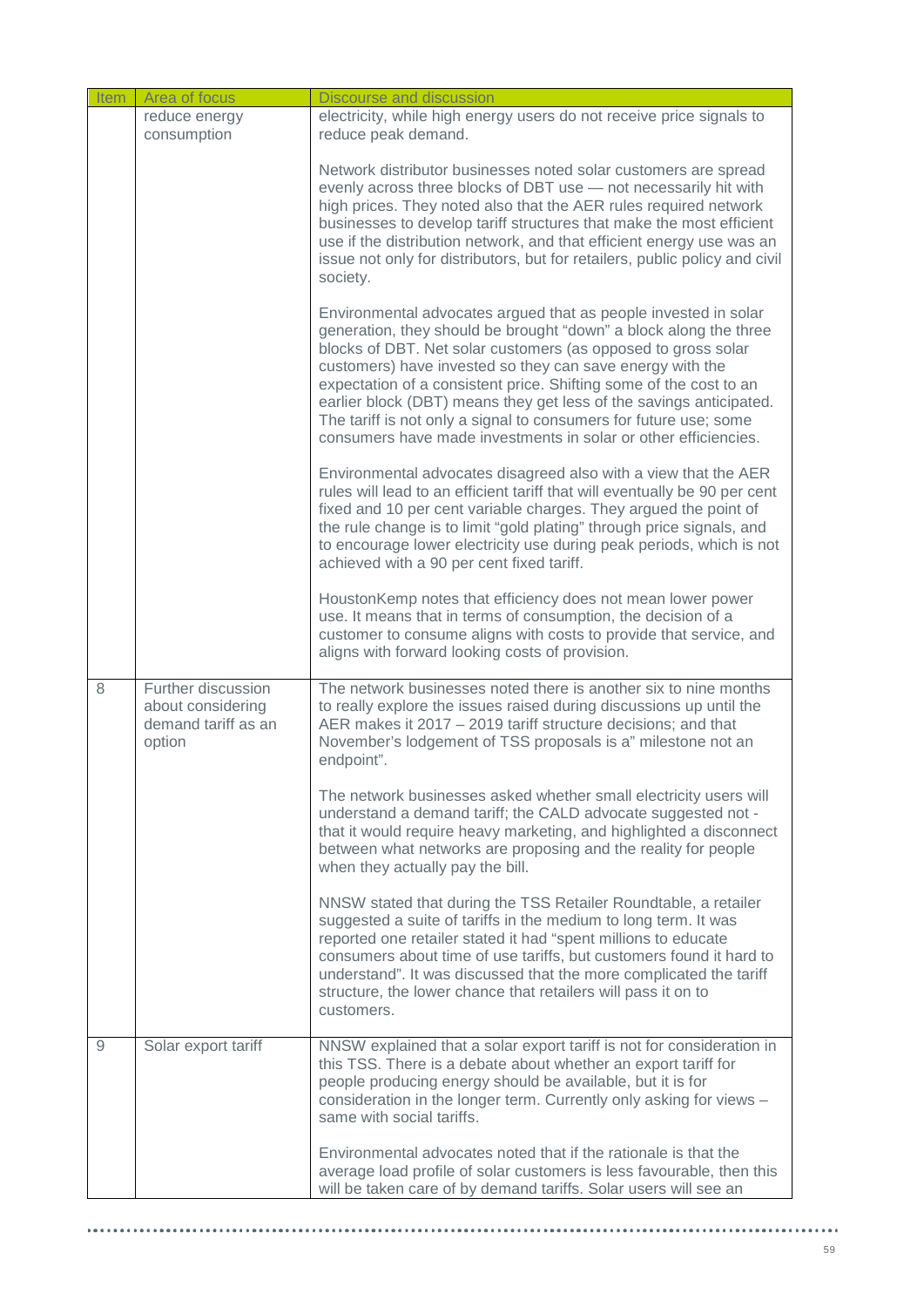| <b>Item</b> | Area of focus        | Discourse and discussion                                                                                                                                                                                                                                                                                                       |
|-------------|----------------------|--------------------------------------------------------------------------------------------------------------------------------------------------------------------------------------------------------------------------------------------------------------------------------------------------------------------------------|
|             |                      | export tariff as another cost imposed on them.<br>NNSW explained there are some costs on the network of exporting<br>into the grid, and the question is whether there should be a<br>separate charge for importing or exporting into the grid.<br>Advocates disagreed with the assumption that solar is a cost to<br>networks. |
| 10          | Further consultation | It was confirmed that a further Roundtable on tariff options would<br>be held in coming weeks, including discussion of the LRMC for<br>each of the NSW network businesses, and that one-on-one<br>discussions also were being scheduled with TSS stakeholders.                                                                 |

# **10.0 Phase Two - Possible TSS scenarios roundtable**

### 10.1 **Focus and attendees**

Date: Thursday October 15, 2015, 9am – 12.30pm

### Participants:

- Bruno Coelho Australian Energy Regulator
- Chris Barrett, City of Sydney Council
- Craig Memery Alternative Technology Association
- David Havyatt Energy Consumers Australia
- Iain Maitland Ethnic Communities' Council of NSW
- Mark Byrne –Total Environment Centre

#### Networks NSW:

- Ausgrid: Iftekhar Omar, Matt McQuarrie, Murray Chandler, Robert Telford
- Endeavour Energy: Jon Hocking, Daniel Bubb
- Essential Energy: Natalie Lindsay, Catherine Waddell
- Networks NSW: Mike Martinson, Kate McCue, Catherine Hockley

Networks NSW partners:

- Adrian Kemp HoustonKemp
- Wayne Burns ACIL Allen Consulting
- Daniel Arias ACIL Allen Consulting

This roundtable was convened by Networks NSW following agreement with Consumer and Environment advocates and stakeholders to discuss the possible tariff structure scenarios and options for the network businesses in NSW.

The Group Manager, Regulation for Networks NSW made a presentation the roundtable on distribution pricing rules, tariff structure options, and estimates of long run marginal costs (LRMC) and residual cost estimates, which were specific areas of enquiry among peak consumer and environment stakeholders.

Adrian Kemp from Houston Kemp made a presentation to the roundtable on the impact of new distribution pricing principles on network tariffs.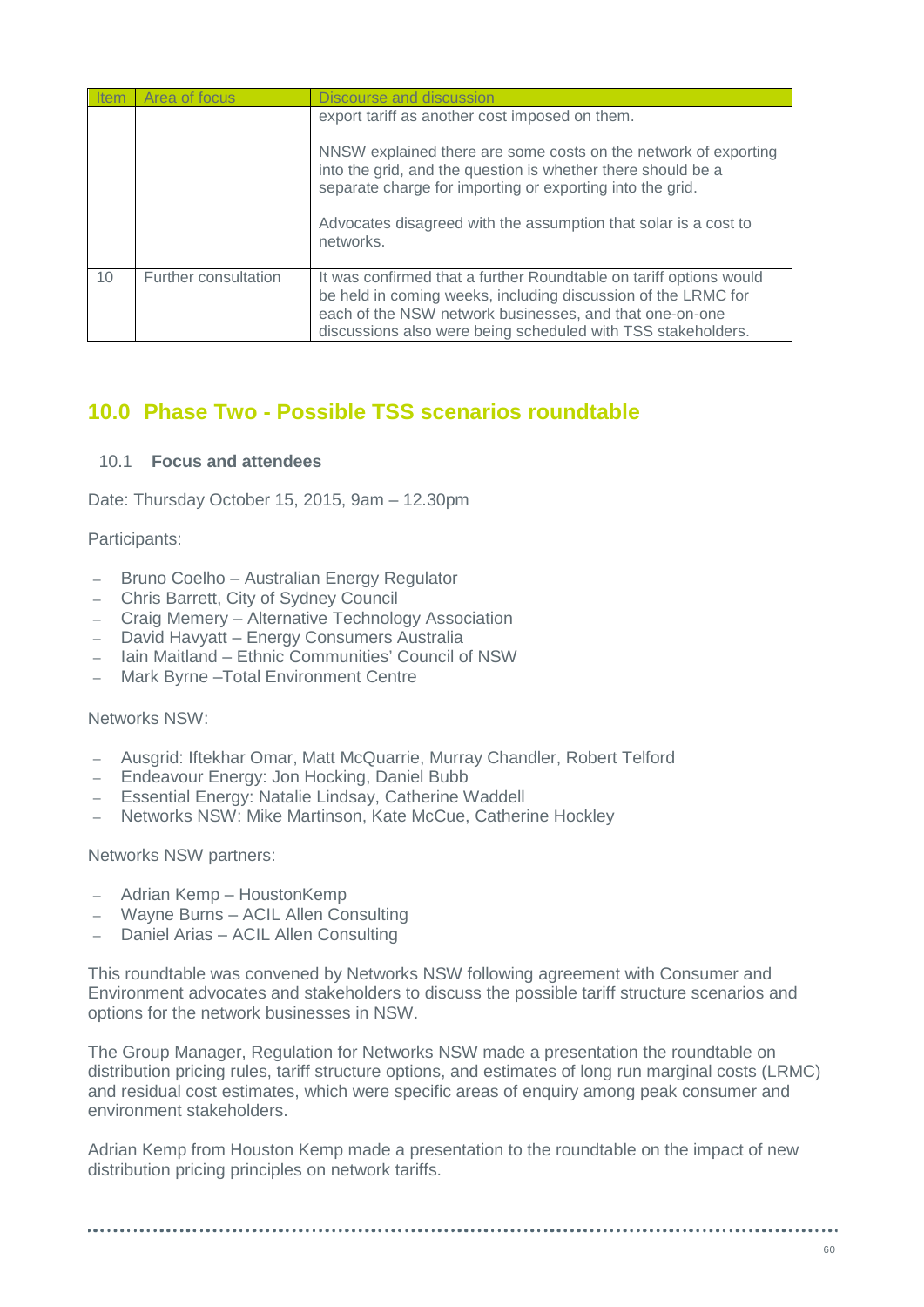## 10.2 **Summary of discussion**

|  |  | Table 16 – Main areas of discussion during roundtable |  |
|--|--|-------------------------------------------------------|--|
|  |  |                                                       |  |

|   | <b>Area of focus</b>                                          | <b>Discourse and discussion</b>                                                                                                                                                                                                                                                                                                                                                                                                                                                                                                                                                                                                                                                                                                                                                                                                                                                                                                                                                                                                                                                                                                                                   |
|---|---------------------------------------------------------------|-------------------------------------------------------------------------------------------------------------------------------------------------------------------------------------------------------------------------------------------------------------------------------------------------------------------------------------------------------------------------------------------------------------------------------------------------------------------------------------------------------------------------------------------------------------------------------------------------------------------------------------------------------------------------------------------------------------------------------------------------------------------------------------------------------------------------------------------------------------------------------------------------------------------------------------------------------------------------------------------------------------------------------------------------------------------------------------------------------------------------------------------------------------------|
| 1 | Stakeholder<br>engagement - planned,<br>and conducted to date | Roundtable participants were briefed on the TSS stakeholder<br>engagement to date conducted by Networks NSW, and<br>engagement planned until early November 2015.                                                                                                                                                                                                                                                                                                                                                                                                                                                                                                                                                                                                                                                                                                                                                                                                                                                                                                                                                                                                 |
|   |                                                               | Networks NSW was asked what engagement had occurred with<br>SMEs. It was discussed that business groups, including<br>representatives of SMEs, had been contacted to participate in<br>consultation and engagement around the TSS proposals of each<br>network business.                                                                                                                                                                                                                                                                                                                                                                                                                                                                                                                                                                                                                                                                                                                                                                                                                                                                                          |
| 2 | Key issues for<br>discussion                                  | Stakeholders were asked the issues they wanted addressed during<br>the Roundtable. Stakeholders indicated that among the issues they<br>would like to discuss included what Long Run Marginal Cost is<br>across NSW and in each network business; the basis for forecasts<br>of falling peak demand growth across NSW; how NNSW was<br>approaching ensuring that its future tariff charges would be cost-<br>reflective; what analysis NNSW has conducted on the customer<br>impact of a declining block tariff and analysis of the impact of a<br>demand tariff; the assumptions used NNSW to support its<br>preference for a declining block tariff; the types of households that<br>have been used in customer impact modelling; understanding the<br>assumptions that low income households use more electricity<br>compared to other customers in NSW; many customers -<br>especially those from diverse cultural and language backgrounds -<br>do not understand their electricity bills, and what they can do to<br>minimise the cost of their bills; the 'end game' for efficient and cost<br>reflective tariffs in NSW - what does the future look like? |
| 3 | Discussion about<br>regulatory rule changes                   | There was considerable discussion about the regulatory pricing<br>principles and what "efficient use of the network" means.<br>There was discussion also about what price signals could                                                                                                                                                                                                                                                                                                                                                                                                                                                                                                                                                                                                                                                                                                                                                                                                                                                                                                                                                                           |
|   |                                                               | effectively be sent via tariffs if retailers did not pass on those price<br>signals to customers.                                                                                                                                                                                                                                                                                                                                                                                                                                                                                                                                                                                                                                                                                                                                                                                                                                                                                                                                                                                                                                                                 |
|   |                                                               | Some stakeholders questioned how the network businesses could<br>meet regulatory requirements that future tariffs be readily<br>understood. Networks NSW responded that it would work with its<br>customers, other stakeholders and retailers to continue to provide<br>information to customers about the role of the network businesses,<br>and how network charges, including tariffs, contribute to electricity<br>bills.                                                                                                                                                                                                                                                                                                                                                                                                                                                                                                                                                                                                                                                                                                                                     |
|   |                                                               | NNSW outlined the AEMC's rules that require that distributors<br>structure tariffs on an efficient basis, and that variable charges<br>must reflect long run marginal costs.                                                                                                                                                                                                                                                                                                                                                                                                                                                                                                                                                                                                                                                                                                                                                                                                                                                                                                                                                                                      |
|   |                                                               | NNSW stated also that under the rules, if there is available<br>capacity, customers should not be discouraged from using existing<br>network capacity. Some stakeholders disputed that this was the<br>intention of the rules, and that a demand tariff, for instance, would<br>meet the rules, and send a price signal to consumers about<br>efficient use of electricity                                                                                                                                                                                                                                                                                                                                                                                                                                                                                                                                                                                                                                                                                                                                                                                        |
| 4 | Transition to efficient<br>tariffs                            | NNSW indicated that the transition to efficient tariff pricing in NSW<br>would be most effectively reached via a declining block tariff (DBT)<br>for the $2017 - 2019$ tariff period.                                                                                                                                                                                                                                                                                                                                                                                                                                                                                                                                                                                                                                                                                                                                                                                                                                                                                                                                                                             |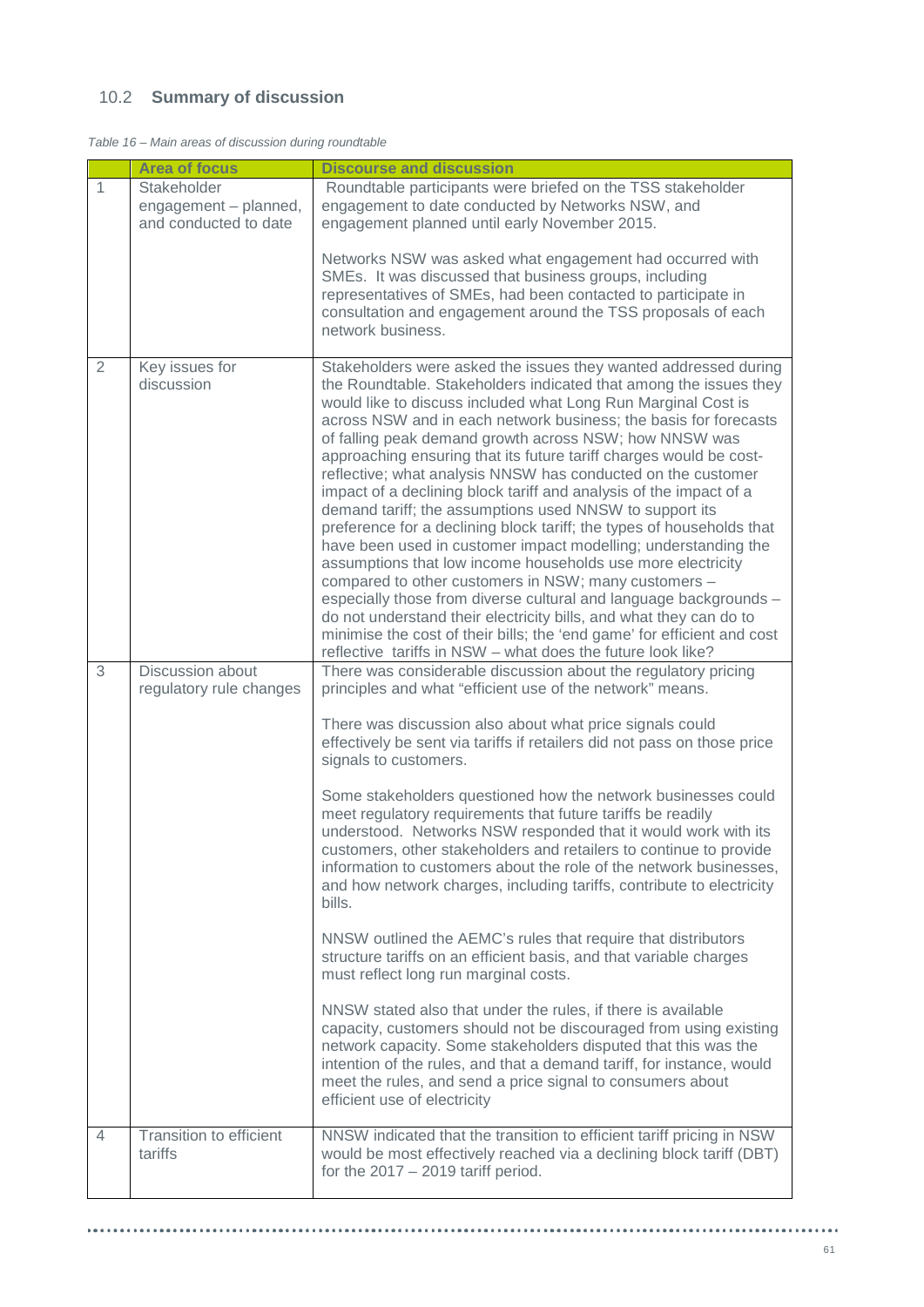|   | <b>Area of focus</b>  | <b>Discourse and discussion</b>                                                                                                                                                                                                                                                                                                                                                                                                                                                          |
|---|-----------------------|------------------------------------------------------------------------------------------------------------------------------------------------------------------------------------------------------------------------------------------------------------------------------------------------------------------------------------------------------------------------------------------------------------------------------------------------------------------------------------------|
|   |                       | NNSW stated a DBT would meet the AEMC rule requirements, and<br>provide customers with considerable certainty about the cost of<br>their electricity bills during the transition period, and shield most<br>customers from 'bill shock'.                                                                                                                                                                                                                                                 |
|   |                       | There was considerable discussion as to customer preferences<br>about tariff options. Some stakeholders indicated that many<br>customers wanted to be able to manage their energy consumption<br>and have efficient use of electricity reflected in their electricity bills,<br>including customers generating their own electricity from solar<br>generation, and that a declining block tariff would disadvantage<br>them.                                                             |
|   |                       | NNSW Cited CSIRO behavioural economics research that<br>concluded most customers preferred insulation from electricity 'bill<br>shock' compared to more choice over electricity tariffs, which<br>despite the information available about tariffs, were considered to<br>be complex and confusing.                                                                                                                                                                                       |
|   |                       | It was discussed that time-based pricing in Victoria had resulted in<br>bill shock for many customers not understanding fully peak, off<br>peak and shoulder time charges.                                                                                                                                                                                                                                                                                                               |
|   |                       | Some stakeholders flagged that a DBT was not sustainable in the<br>long-term, and that the NSW network businesses would be "out of<br>step' with other jurisdictions, if they did not move to offering<br>customers sustainable tariff choices.                                                                                                                                                                                                                                          |
|   |                       | NNSW responded by indicating that the absence of smart meter<br>penetration in NSW meant being able to efficiently and<br>economically offer a demand tariff for the next two year tariff period<br>was not feasible. However, a demand tariff could be considered<br>again for the post 2019 tariff period if smart meter penetration of<br>other market conditions mean that offering a demand tariff was<br>feasible, including meeting the regulatory rules.                         |
| 5 | <b>Tariff options</b> | It was discussed that given the tariff options available to the<br>network businesses why they have a preference for a DBT.                                                                                                                                                                                                                                                                                                                                                              |
|   |                       | There was further discussion that NNSW analysis suggested that<br>metrology in the State meant that time-based pricing and capacity<br>or demand charges required interval or smart meters, and most<br>customers across the State used basic accumulation meters.<br>NNSW indicated also that a DBT aims to minimise pricing<br>distortions by not pricing above LRMC at the highest, and arguably<br>the most price sensitive, blocks for customers with basic<br>accumulation meters. |
|   |                       | Some stakeholders suggested they perceived NNSW had not fully<br>considered customer impacts by preferring a DBT.                                                                                                                                                                                                                                                                                                                                                                        |
|   |                       | One stakeholder representing customers generating electricity<br>(including some customers exporting electricity to the grid)<br>indicated a DBT would not be palatable to the people he<br>represented.                                                                                                                                                                                                                                                                                 |
|   |                       | NNSW indicated that to date, there had been little stakeholder<br>support for a social tariff.                                                                                                                                                                                                                                                                                                                                                                                           |
|   |                       | There as discussion also about the economics and efficiency of<br>NNSW offering a regional or locational tariff. NNSW responded                                                                                                                                                                                                                                                                                                                                                          |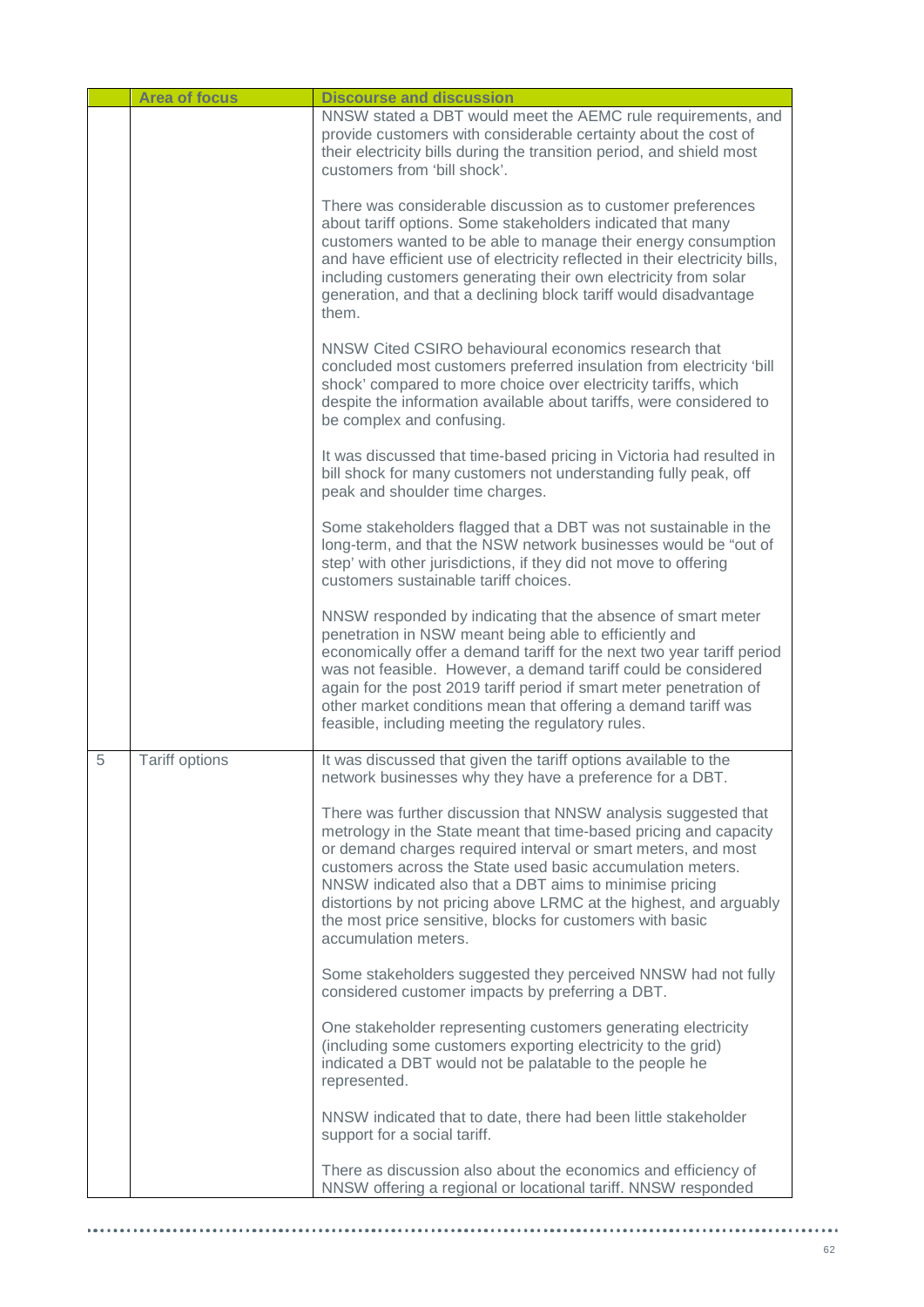|                | <b>Area of focus</b>                                                                 | <b>Discourse and discussion</b>                                                                                                                                                                                                                                                                                                                                                                                                                                                                                                                                                         |
|----------------|--------------------------------------------------------------------------------------|-----------------------------------------------------------------------------------------------------------------------------------------------------------------------------------------------------------------------------------------------------------------------------------------------------------------------------------------------------------------------------------------------------------------------------------------------------------------------------------------------------------------------------------------------------------------------------------------|
|                |                                                                                      | that to date, there has been little stakeholder support for location<br>tariffs; and given the paucity of data held by the network<br>businesses on customer data compared to that held by retailers,<br>modelling location tariffs would be highly problematic.                                                                                                                                                                                                                                                                                                                        |
|                |                                                                                      | NNSW indicated it was not considering a solar export tariff.                                                                                                                                                                                                                                                                                                                                                                                                                                                                                                                            |
|                |                                                                                      | Essential Energy indicated it was analysing the feasibility of a food<br>and fibre tariff, but that there were considerable problems with<br>such a tariff, including if it would be affordable for primary<br>producers, and if it would be taken up by many customers.                                                                                                                                                                                                                                                                                                                |
|                |                                                                                      | NNSW indicated that it has not been to model to date the impact of<br>a DBT on specific customer groups, but had concluded that a DBT<br>would have less impact on customers during the regulatory<br>transition period than an inclining block tariff.                                                                                                                                                                                                                                                                                                                                 |
| 6              | Long Run Marginal<br>Cost                                                            | A long discussion was held as to how the network businesses in<br>NSW estimated long run marginal cost, and how it applied those<br>costs in its TSS analysis to date; this included the formula used by<br>NNSW to estimate LRMC.                                                                                                                                                                                                                                                                                                                                                      |
|                |                                                                                      | This discussion included the LRMC estimates for each of the<br>network businesses based on draft cost estimates supplied by<br>NNSW. Some stakeholders indicated they wanted more<br>information about how residual costs were allocated, and wanted<br>to understand key capital expenditure and operational expenditure<br>assumptions.                                                                                                                                                                                                                                               |
| 6              | Next steps                                                                           | Most stakeholders participating in the workshop indicated they<br>remained strongly supportive of the NSW network businesses<br>offering an opt-in demand tariff on the basis of offering choice to<br>customers, and 'providing a path to future tariff options'.<br><b>NNSW</b>                                                                                                                                                                                                                                                                                                       |
| $\overline{7}$ | Different customers<br>with different needs -<br>pricing and customer<br>information | Retailers asked whether customers with different needs should be<br>priced the same. NNSW CEO agreed with long term planning but<br>doesn't want to create damage in the medium term. There followed<br>a discussion about opt in smart metering, with retailers to educate<br>customers. Retailers noted that quarterly meter reads made it<br>harder for customers to make informed decisions.<br>The participants discussed providing more information on the bills,<br>to give customers more information, but some retailers noted that<br>customers don't want an unbundled bill. |
|                |                                                                                      |                                                                                                                                                                                                                                                                                                                                                                                                                                                                                                                                                                                         |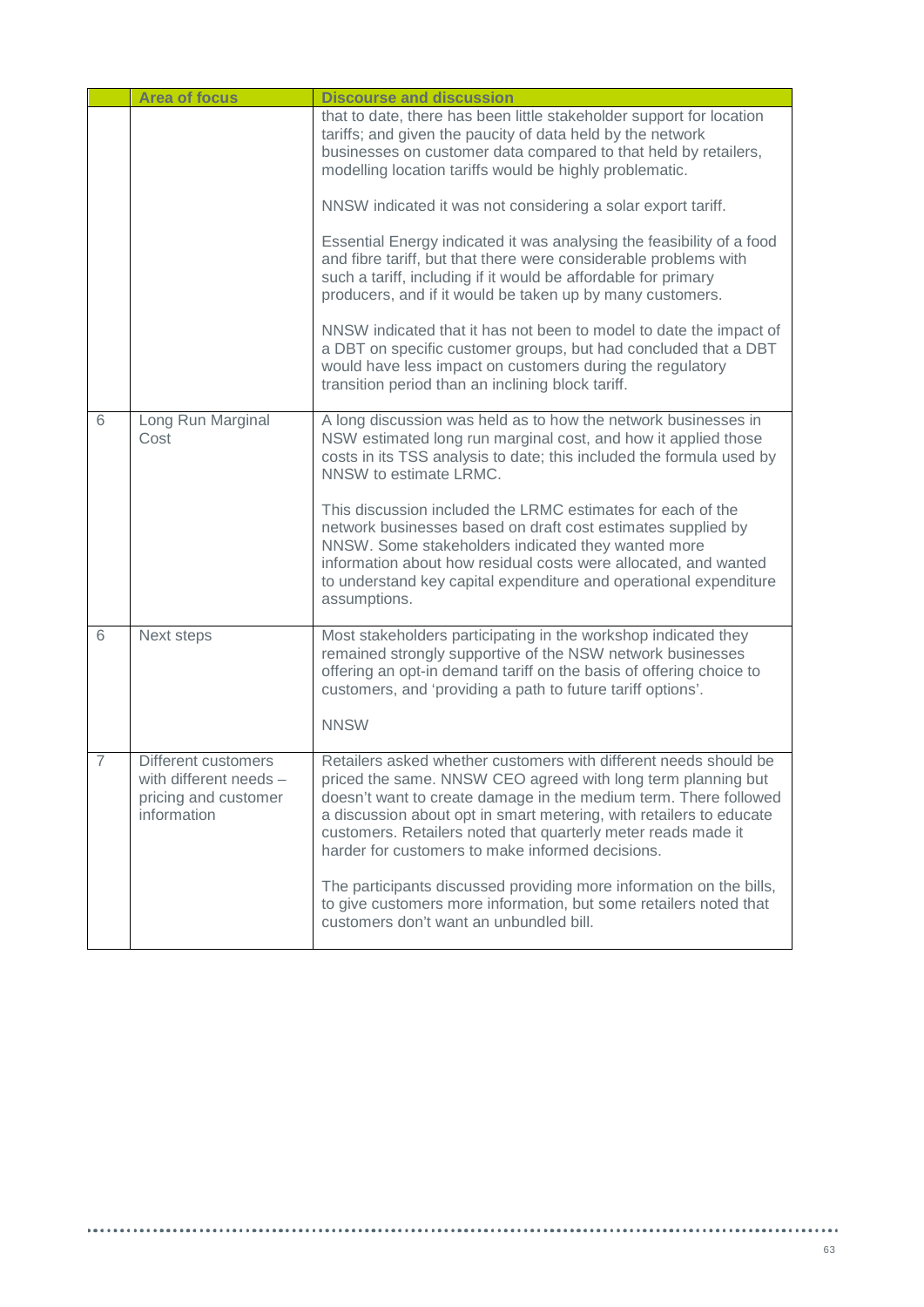# **11.0 Phase Two - technical foundations of tariff options roundtable**

### 11.1 **Focus and attendees**

Date: Friday October 30, 9.00am to 4.00pm

Participants:

- Chris Barrett City of Sydney Council
- Oliver Derum Public Interest Advocacy Centre
- Chris Dodds Office of the Energy and Water Ombudsman
- David Havyatt Energy Consumers Australia
- Iain Maitland Ethnic Communities' Council of NSW
- Craig Memery –Alternative Technology Association
- Shannon Moffitt Australian Energy Regulator

Networks NSW:

- Catherine Waddell Essential Energy
- Robert Telford, Ausgrid
- Daniel Bubb Endeavour Energy
- Jon Hocking Endeavour Energy
- Mike Martinson Networks NSW
- Kate McCue Networks NSW

### Networks NSW Partners

- Wayne Burns ACIL Allen Consulting
- Oliver Nunn HoustonKemp Consulting

The table summarises the main areas of discussion during the roundtable. Robert Telford from Ausgrid delivered a presentation on Ausgrid's tariff environment, and the regulatory rules in which network businesses need to approach and frame their TSS.

Presentations were delivered by Catherine Waddell from Essential Energy and Daniel Bubb from Endeavour Energy on the LRMC and other tariff issues for those network businesses.

NNSW indicated that the closing date for accepting written submissions on its Issues Paper released in September has been extended to November 4.

### 11.2 **Summary of discussion**

| Table 17– Main areas of discussion during roundtable |  |  |
|------------------------------------------------------|--|--|
|                                                      |  |  |

| <b>Item</b> | <b>Area of focus</b> | <b>Discourse and discussion</b>                                                                                                        |
|-------------|----------------------|----------------------------------------------------------------------------------------------------------------------------------------|
|             | Stakeholder issues   | What methodologies have been used to support the existing<br>preference by the NSW network businesses for a declining block<br>tariff? |
|             |                      | What supports the premise that more use of network capacity is a<br>good outcome for consumers?                                        |
|             |                      | What work has been done to support a supposition that<br>disadvantaged customers use less electricity?                                 |
|             |                      | What will be the impact of the DBT on vulnerable customers,<br>especially given what EWON reports is record high number of             |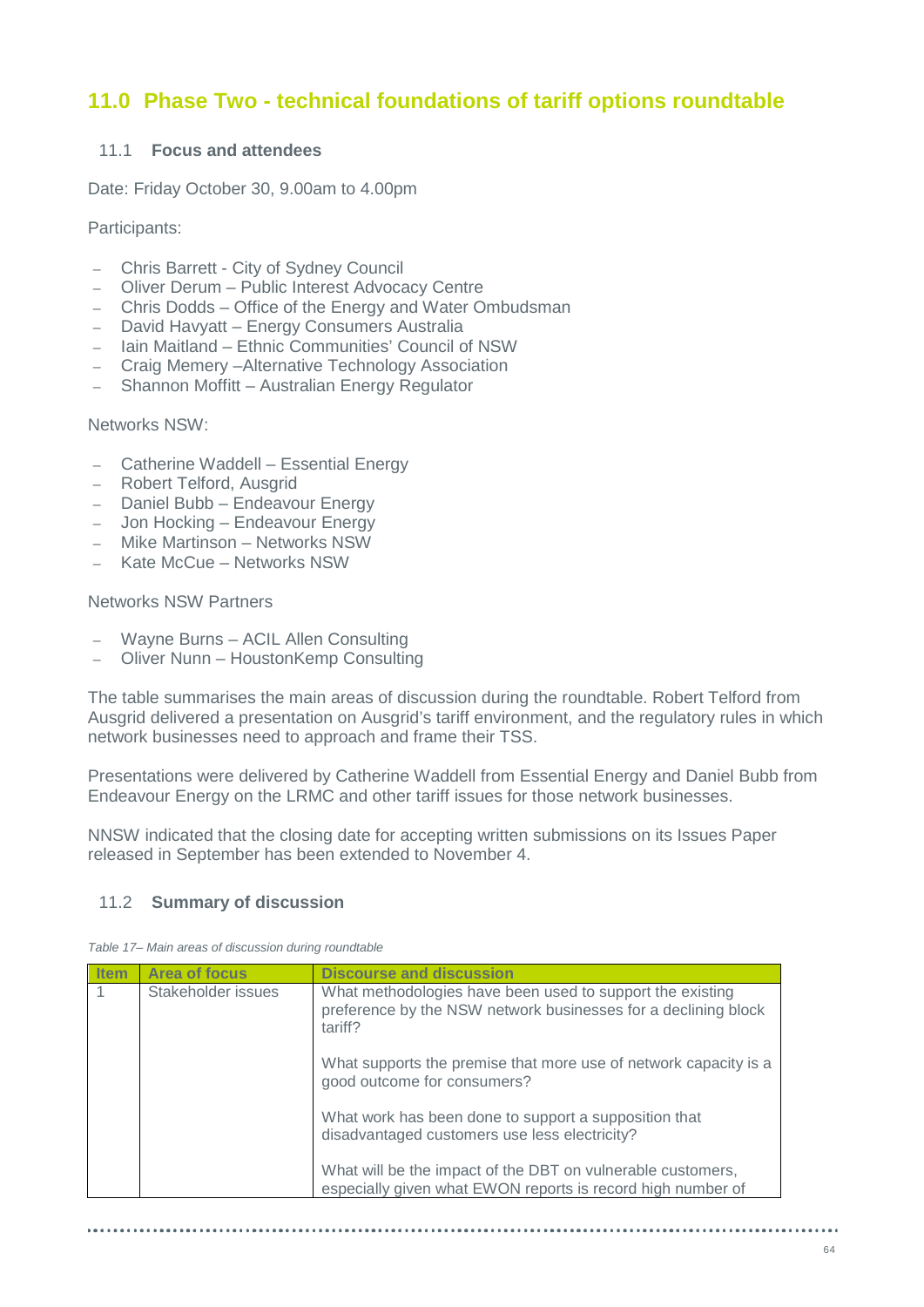| <b>Item</b> | <b>Area of focus</b>        | <b>Discourse and discussion</b>                                                                                                                                                                                                                                                                                                                                                                                                                                                                                                                                                                                                                                                                                                                                                                                                                                                                                                                                                                                                                                                                                                                                                                                                                                                                                                                                                                                   |
|-------------|-----------------------------|-------------------------------------------------------------------------------------------------------------------------------------------------------------------------------------------------------------------------------------------------------------------------------------------------------------------------------------------------------------------------------------------------------------------------------------------------------------------------------------------------------------------------------------------------------------------------------------------------------------------------------------------------------------------------------------------------------------------------------------------------------------------------------------------------------------------------------------------------------------------------------------------------------------------------------------------------------------------------------------------------------------------------------------------------------------------------------------------------------------------------------------------------------------------------------------------------------------------------------------------------------------------------------------------------------------------------------------------------------------------------------------------------------------------|
|             |                             | electricity supply disconnections.                                                                                                                                                                                                                                                                                                                                                                                                                                                                                                                                                                                                                                                                                                                                                                                                                                                                                                                                                                                                                                                                                                                                                                                                                                                                                                                                                                                |
|             |                             | What analysis supports that increasing network utilisation will<br>realise a fall in network costs?                                                                                                                                                                                                                                                                                                                                                                                                                                                                                                                                                                                                                                                                                                                                                                                                                                                                                                                                                                                                                                                                                                                                                                                                                                                                                                               |
|             |                             | If LRMC are low, why is a DBT being considered for Essential<br>Energy?                                                                                                                                                                                                                                                                                                                                                                                                                                                                                                                                                                                                                                                                                                                                                                                                                                                                                                                                                                                                                                                                                                                                                                                                                                                                                                                                           |
|             |                             | Why isn't there a plan by the network businesses to introduce<br>smart metering in NSW?                                                                                                                                                                                                                                                                                                                                                                                                                                                                                                                                                                                                                                                                                                                                                                                                                                                                                                                                                                                                                                                                                                                                                                                                                                                                                                                           |
|             |                             | The "short-termism" of the tariff structure period is of a concern.<br>What is the view of the network businesses of what is a 'long-<br>term' approach?                                                                                                                                                                                                                                                                                                                                                                                                                                                                                                                                                                                                                                                                                                                                                                                                                                                                                                                                                                                                                                                                                                                                                                                                                                                          |
|             |                             | To what extent have SMEs been consulted as part of the TSS<br>consultation?                                                                                                                                                                                                                                                                                                                                                                                                                                                                                                                                                                                                                                                                                                                                                                                                                                                                                                                                                                                                                                                                                                                                                                                                                                                                                                                                       |
|             |                             | Is a demand tariff part of the long-term deliberations of the NSW<br>network businesses?                                                                                                                                                                                                                                                                                                                                                                                                                                                                                                                                                                                                                                                                                                                                                                                                                                                                                                                                                                                                                                                                                                                                                                                                                                                                                                                          |
| 2           | Stakeholder<br>Consultation | It was discussed that the stakeholder consultation process in the<br>future can be strengthened by reporting back sooner to<br>stakeholders about the proceedings of the previous open<br>consultation Roundtables. NNSW indicated it will distribute<br>summaries of all the Stakeholder Roundtables, and that the<br>outputs of all Roundtables and person-to-person TSS interviews<br>with stakeholders have been part of TSS deliberations in each of<br>the NNSW network businesses.<br>Some stakeholders expressed concern that consumer<br>representatives could express support for one tariff over another<br>if they did not have enough information to inform their<br>deliberations. NNSW indicated its TSS Issues Paper was a<br>platform around which considerable Phase Two stakeholder<br>engagement has been occurring; and that NNSW has provided<br>also written answers to specific questions from stakeholders, as<br>well as provided special briefings for peak stakeholder groups<br>who have requested them.<br>NNSW indicated also that it has been conducting one-on-one<br>interviews with priority TSS stakeholders to see their input into<br>network business TSS decisions, has had its public consultation<br>portal open for TSS community input for more than one month,<br>and has been using the outputs from five previous Stakeholder<br>Roundtables in TSS deliberations. |
| 3           | Tariff design               | Ausgrid outlined how that network business approached tariff<br>design, and the economic foundations and assumptions<br>underpinning tariff design. There was considerable discussions<br>about the economic assumptions used by Ausgrid.<br>Reform options were canvassed, including the definition of<br>seasonal peak periods, location-based time signals.<br>There was discussion as to how the financial impact customers<br>who would be most adversely affected by tariff structure changes<br>could be mitigated, including the role of public policy, electricity<br>retailers, as well as the role of network businesses.                                                                                                                                                                                                                                                                                                                                                                                                                                                                                                                                                                                                                                                                                                                                                                              |
|             |                             | The network businesses indicated that a DBT needs to be                                                                                                                                                                                                                                                                                                                                                                                                                                                                                                                                                                                                                                                                                                                                                                                                                                                                                                                                                                                                                                                                                                                                                                                                                                                                                                                                                           |

 $\alpha$  and

.................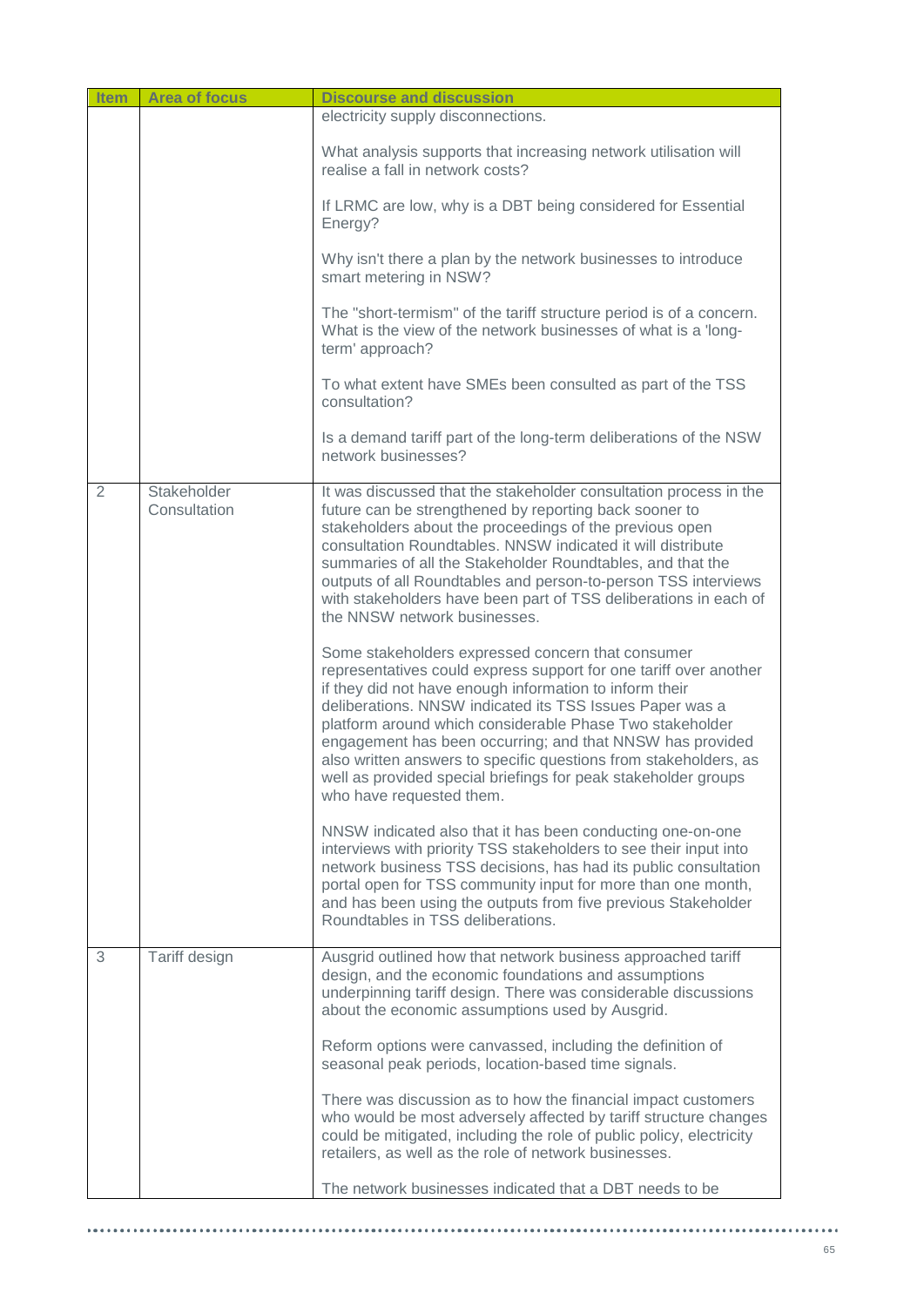| <b>Item</b> | <b>Area of focus</b>                           | <b>Discourse and discussion</b>                                                                                                                                                                                                                                                                                                                                    |
|-------------|------------------------------------------------|--------------------------------------------------------------------------------------------------------------------------------------------------------------------------------------------------------------------------------------------------------------------------------------------------------------------------------------------------------------------|
|             |                                                | considered as part of transitional arrangement towards efficient<br>tariff pricing.                                                                                                                                                                                                                                                                                |
| 4           | Demand tariff                                  | The network businesses indicated the design of a demand tariff is<br>problematic in the absence of smart metering, and the challenge<br>of designing incentives to encourage low peak use customers to<br>a demand tariff.                                                                                                                                         |
|             |                                                | NNSW indicated also – though this was disputed by one<br>stakeholder – that the absence of smart meters in NSW meant<br>that in the 2017 - 2019 tariff transition period, a demand tariff<br>was not viable to facilitate transition to efficient pricing.                                                                                                         |
|             |                                                | NNSW flagged that NSW Government policy was that smart<br>meter introduction would be "market driven". It was discussed<br>that this would most likely be driven by competition among<br>retailers to offer tariff choices.                                                                                                                                        |
|             |                                                | Some stakeholders held strong views that a demand tariff could<br>not be feasibly introduced with only 300,000 smart meter<br>customers in NSW; other stakeholders disagreed.                                                                                                                                                                                      |
|             |                                                | The NSW network businesses indicated they had no plans to<br>introduce metering in NSW, and suggested the experience of<br>smart metering in Victoria suggested a market-led roll-out - which<br>was likely to occur- would be more efficient and fit-for-purpose.                                                                                                 |
|             |                                                | NNSW discussed that a demand tariff would be considered as<br>part of the next tariff structure deliberations.                                                                                                                                                                                                                                                     |
| 5           | Impact of tariff<br>structures on<br>customers | Some stakeholders flagged that they were concerned that NNSW<br>has not considered adequately the impact of a DBT on<br>customers, including that some vulnerable customers use high<br>levels of electricity.                                                                                                                                                     |
| 6           | Long Run Marginal<br>Cost                      | There was discussion also about how residual network costs<br>were apportioned as part of LRMC, including the overall<br>approach as to how Ausgrid determined LRMC.                                                                                                                                                                                               |
|             |                                                | The challenges of average incremental cost methodology were<br>canvassed, as was the theory that marginal cost being a function<br>of network circumstance and price elasticity of demand.                                                                                                                                                                         |
|             |                                                | The treatment of replacement capital expenditure in an inefficient<br>tariff context was flagged.                                                                                                                                                                                                                                                                  |
|             |                                                | There was discussion of Endeavour Energy offering a number of<br>opt-in tariffs, but that more than 99 per cent of residential<br>customers are charged via a DBT; of how Endeavour Energy<br>converts LRMC to prices; and that for DBT customers, the LRMC<br>is the same price per kilowatt hour over the first three blocks<br>(separate from the fixed price). |
|             |                                                | Essential Energy indicated it has a time of use tariff, and is taking<br>action to explain to customers how that tariff may be able to save<br>them money.                                                                                                                                                                                                         |
|             |                                                | Essential Energy indicated also that it is considering a food and<br>fibre tariff, but is awaiting feedback from stakeholders on what<br>the take up of a cost reflective tariff would be.                                                                                                                                                                         |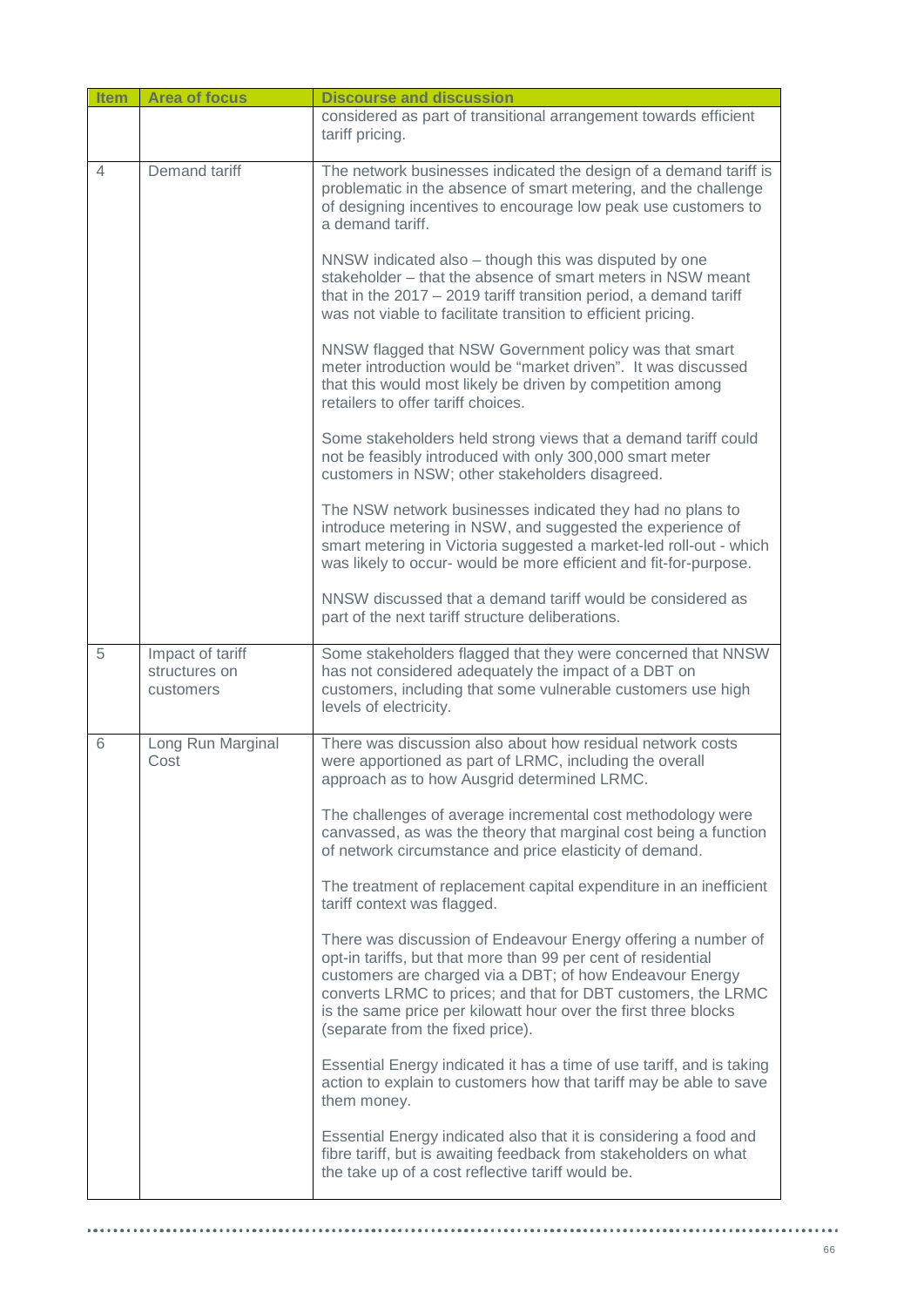| <b>Item</b> | <b>Area of focus</b>                                      | <b>Discourse and discussion</b>                                                                                                                                                                                                                                                                                              |
|-------------|-----------------------------------------------------------|------------------------------------------------------------------------------------------------------------------------------------------------------------------------------------------------------------------------------------------------------------------------------------------------------------------------------|
|             |                                                           | Some stakeholder offered their view that the NSW network<br>businesses and NNSW have placed too much emphasis on<br>LRMC in their approach to discussion about TSS, including in the<br>NNSW TSS Issues Paper.<br>It was canvassed also if NNSW and its businesses would be<br>prepared to engage with the AEMC around LRMC. |
|             | Transition to the most<br>efficient use of the<br>network | Stakeholders indicated they remain keen to understand what the<br>'end point' is for the NSW network businesses in their transition<br>to price reflective and efficient tariff structures. NNSW indicated<br>it would clarify further the direction of the transition of tariffs in its<br>TSS proposals.                   |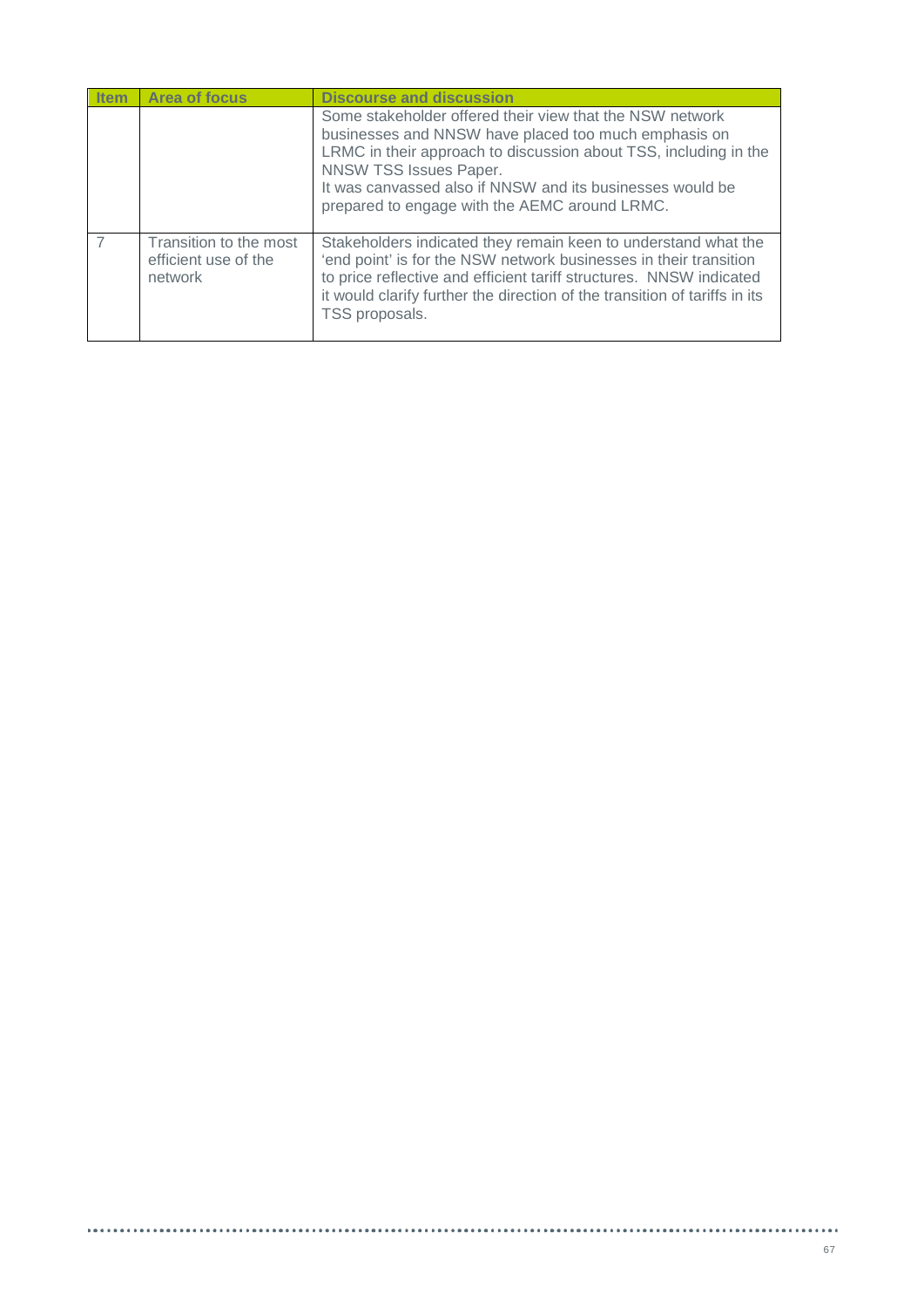# **12.0 Phase Two - Customer Consultative Committee engagement**

Endeavour Energy convened a Customer Consultative Committee meeting with its members on Wednesday, 9 September 2015 to discuss the TSS process, and to encourage stakeholders to participate in the engagement process.

Details of this meeting are outlined in the following table.

| <b>Stakeholder</b>             | <b>Organisation</b>                                                   | <b>Stakeholder Engagement - key points</b>                                                                                                                                                                     |  |  |
|--------------------------------|-----------------------------------------------------------------------|----------------------------------------------------------------------------------------------------------------------------------------------------------------------------------------------------------------|--|--|
| Paul Knight                    | Member - Illawarra<br><b>Aboriginal Land Council</b>                  | Endeavour Energy held a meeting on September<br>9, 2015 with its Customer Consultative                                                                                                                         |  |  |
| <b>Christine Winning</b>       | <b>Macarthur Regional</b><br>Organisation of Councils<br>(MACROC)     | Committee.<br>Tariff structure options were discussed, as was                                                                                                                                                  |  |  |
| Michelle Caruso                | <b>NSW Business</b><br>Chamber                                        | the TSS process for the AER.                                                                                                                                                                                   |  |  |
| <b>Oliver Derum</b>            | <b>Public Interest Advisory</b><br>Centre (PIAC)                      | Some members of Endeavour Energy's Customer<br>Council have been invited to the NNSW TSS                                                                                                                       |  |  |
| Annie Kiefer                   | Country Women's<br>Association                                        | consultation roundtables.                                                                                                                                                                                      |  |  |
| Amanda Scorrano                | Council of Social<br>Service of New South<br>Wales (NCOSS)            | Committee members were provided activity<br>sheets to assist with discussion around declining<br>Block Tariffs, Regional Pricing Tariffs, Solar                                                                |  |  |
| Michelle Playford              | Western Sydney<br>Regional Organisation<br>of Councils (WSROC)        | Tariffs, Time of Use Tariffs, Peak Demand Tariffs<br>and Social Tariffs.                                                                                                                                       |  |  |
| Judith Bruinsma                | Western Sydney<br><b>Regional Organisation</b><br>of Councils (WSROC) | Committee members agreed to forward the<br>activity sheets with their feedback in the days after<br>the meeting.                                                                                               |  |  |
| Josh Barr                      | <b>Multicultural NSW</b>                                              | Following the release of the NNSW TSS Issues<br>Paper, Endeavour Energy invited Local<br>Government Area street lighting contacts (19<br>LGAs in its network area) to provide feedback on<br>the Issues Paper. |  |  |
|                                |                                                                       | The Committee was sent an email with a link to<br>the Issues Paper on Sept 30.                                                                                                                                 |  |  |
|                                |                                                                       | Follow-up emails were sent throughout October to<br>remind the Committee they had until 30 October<br>to send in a formal submission in to the Issues<br>Paper                                                 |  |  |
| Source: Endeavour Energy, 2015 |                                                                       |                                                                                                                                                                                                                |  |  |

................

*Table 18 – TSS engagement with Endeavour Energy Customer Consultative Committee at meeting held September 9, 2015*

..............................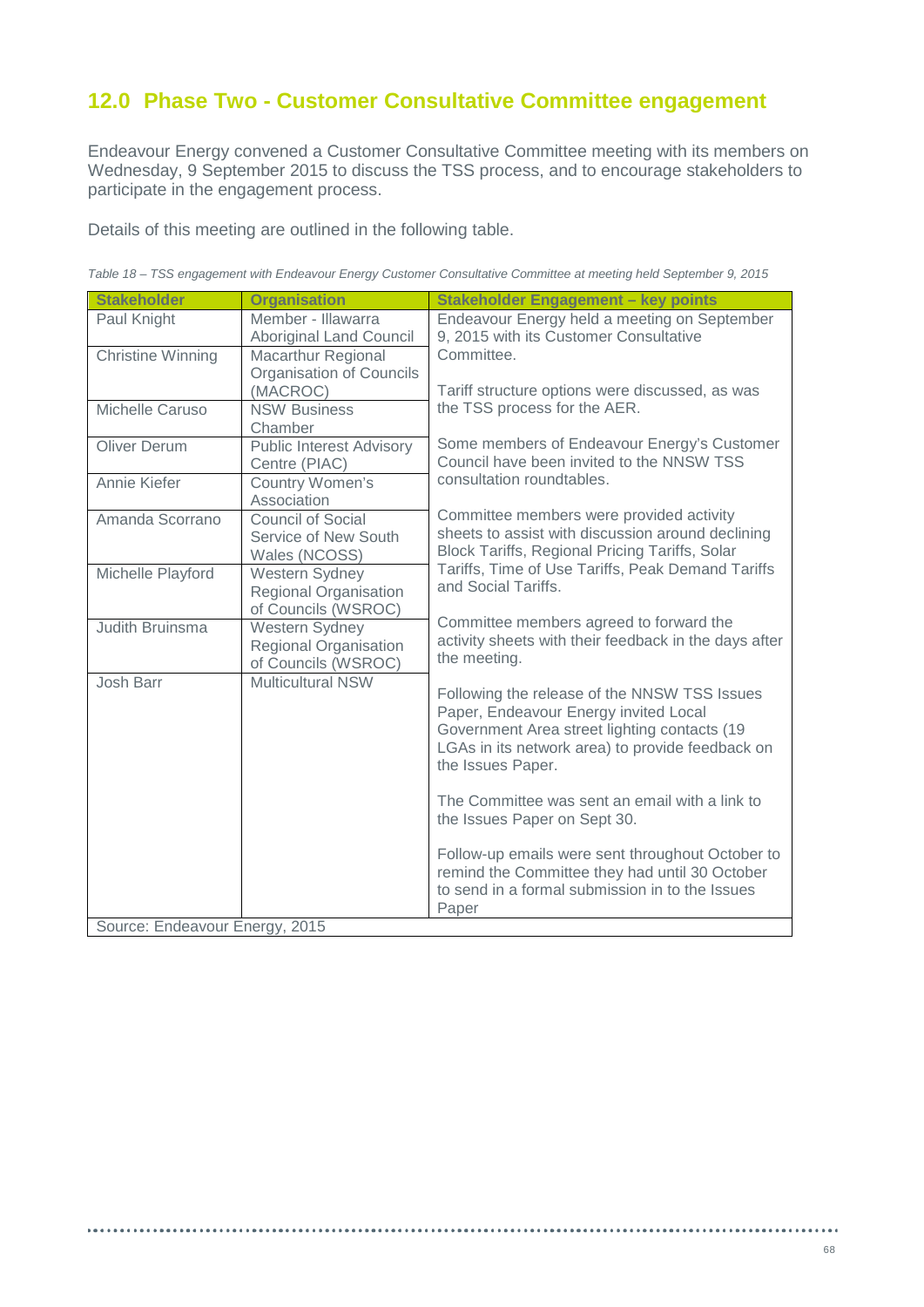# **13.0 Phase Two - online engagement - Have your say**

Networks NSW developed public consultation site on the NSW Government Have Your Say online portal to see public feedback, comment and submissions on its TSS Issues Paper.

The portal was promoted via a Networks NSW media release and campaign, the website of each network business, and a Facebook social media campaign via Ausgrid's Facebook Page.

A summary of the comments and submissions lodged via the Have Your Say portal are summarised in the following table.

| <b>Submissions made</b><br>to the Have Your<br>Say web portal                                                                                     | <b>Organisations and</b><br>individuals lodging<br>comments or<br><b>submissions</b>                                                  | Key themes extracted from Have Your Say<br>web portal.                                                                                                                                                                                                   |
|---------------------------------------------------------------------------------------------------------------------------------------------------|---------------------------------------------------------------------------------------------------------------------------------------|----------------------------------------------------------------------------------------------------------------------------------------------------------------------------------------------------------------------------------------------------------|
| <b>Networks NSW</b><br>received 23<br>submissions via the<br><b>NSW Government</b><br>'Have Your Say'<br>community<br>consultation web<br>portal. | Greg Leadbetter from<br><b>Alliance Network</b><br>Infrastructure                                                                     | Declining Block Tariff (DBT):<br>Concern was expressed that a DBT doesn't<br>encourage households to reduce electricity<br>consumption.<br>Some stakeholders voiced concern that the<br>DBT penalises community members who are<br>low energy consumers. |
| Say' community<br>consultation web<br>portal.<br>The first submissions<br>were received on<br>October 1 and the                                   | Michael from Ecocern<br>Manthos Papadopoulos<br><b>Guy Hallowes</b><br>Sally Page                                                     | Posited that DBT is detrimental to solar<br>customers.<br>Inclining Block Tariff (IBT):<br>Support of IBT as believed to reward low<br>energy use and energy efficiency                                                                                  |
| final submission was<br>received on October<br>30                                                                                                 | <b>Terry Power</b>                                                                                                                    | Demand tariff:                                                                                                                                                                                                                                           |
| The submissions were<br>received from                                                                                                             | Luke Preston                                                                                                                          | Believed to be good for business customers                                                                                                                                                                                                               |
| individuals and<br>organisations                                                                                                                  | <b>Errol Elliot</b>                                                                                                                   | Social Tariff:                                                                                                                                                                                                                                           |
|                                                                                                                                                   | <b>Heather Anderson</b><br>Deborah Bushell<br>Katherine Howard                                                                        | There is support for social tariffs however the<br>complexity of correctly awarding such a tariff,<br>it is believed by some, should be the<br>responsibility of government.                                                                             |
|                                                                                                                                                   | Dr Catherine Dale from<br>Eurobodalla Shire<br>Council<br>David Hughes from<br><b>Essential Energy Rural</b><br><b>Advisory Group</b> | Some believe that vulnerable customers need<br>to have greater support.                                                                                                                                                                                  |
|                                                                                                                                                   |                                                                                                                                       | Solar Tariff:                                                                                                                                                                                                                                            |
|                                                                                                                                                   |                                                                                                                                       | Opposition to any charges or tariffs for<br>customers who generate or store electricity.                                                                                                                                                                 |
|                                                                                                                                                   | Antonia Frank<br>Namoi Dougall from                                                                                                   | Opposed to a tariff for recovery of network<br>costs for customers that export electricity to<br>the grid for other customers' consumption.                                                                                                              |
|                                                                                                                                                   | Southern Sydney<br>Regional Organisation<br>of Councils -<br>submission on behalf of                                                  | Some stakeholders expressed concern about<br>perceived disincentives for customers who<br>install solar power, battery storage or electric                                                                                                               |

*Table 19 - NSW Government have your say web portal*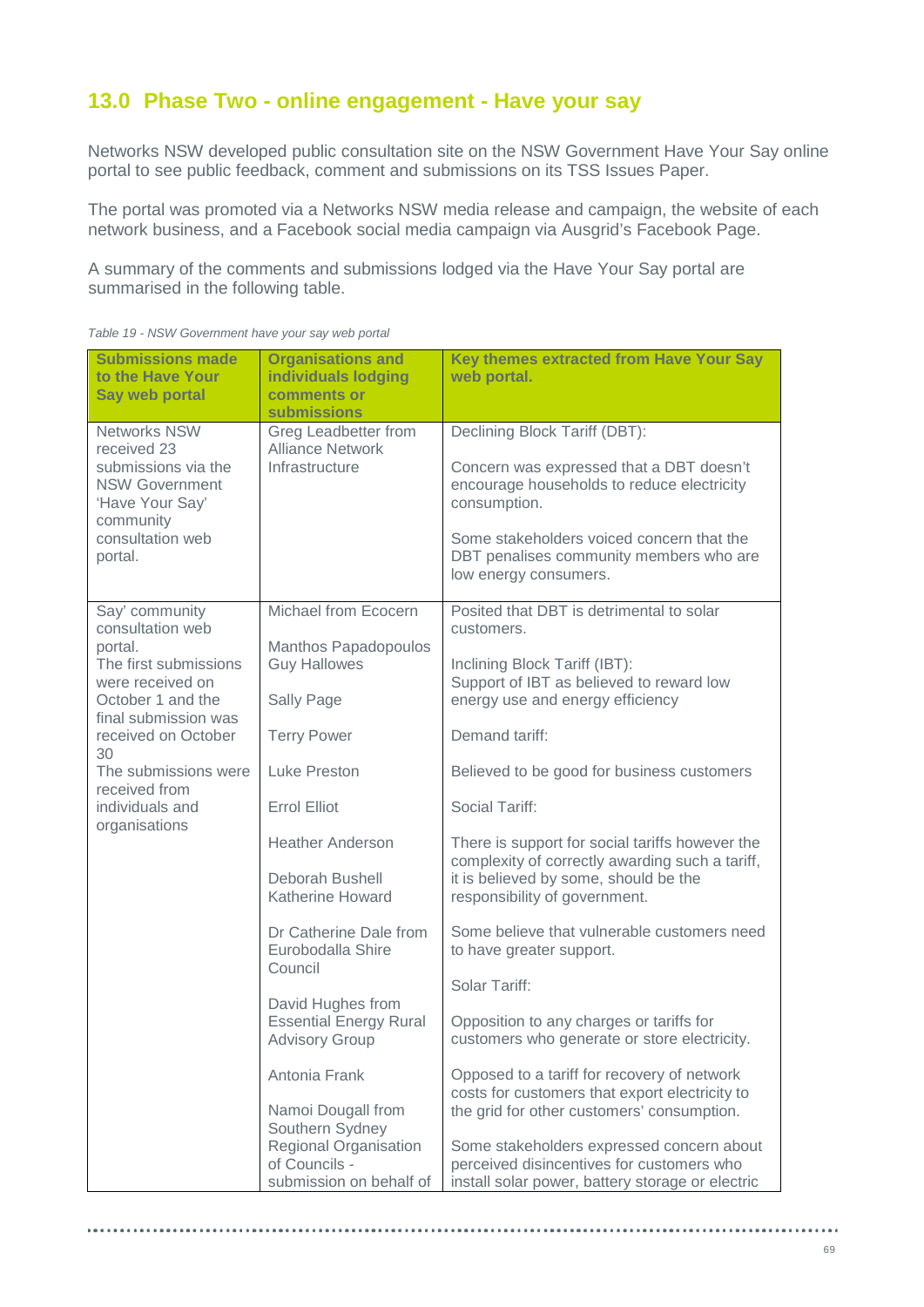| <b>Submissions made</b><br>to the Have Your | <b>Organisations and</b><br>individuals lodging                                                          | Key themes extracted from Have Your Say<br>web portal.                                                                                                                                           |  |
|---------------------------------------------|----------------------------------------------------------------------------------------------------------|--------------------------------------------------------------------------------------------------------------------------------------------------------------------------------------------------|--|
| <b>Say web portal</b>                       | comments or<br><b>submissions</b>                                                                        |                                                                                                                                                                                                  |  |
|                                             | 35 Councils                                                                                              | vehicles.                                                                                                                                                                                        |  |
|                                             | participating in the<br><b>SSROC Street Lighting</b><br>Improvement Program.                             | Opposition to charging those who energy<br>generated by themselves to the grid                                                                                                                   |  |
|                                             | Amber Rodd from<br><b>Albury City Council</b>                                                            | Support for solar generation expressed.<br>Posited that Solar PV has shown to drive<br>down the cost of electricity for consumers by                                                             |  |
|                                             | <b>Chris Dalitz former</b><br><b>President of the Electric</b><br><b>Energy Society of</b><br>Australia. | helping to manage peak demand events.                                                                                                                                                            |  |
|                                             |                                                                                                          | Stated that no evidence is provided to support<br>the assertion of a net cost of solar to the<br>electricity network                                                                             |  |
|                                             | Alec Roberts from<br><b>CLEANaS</b>                                                                      | Time of Use Tariffs (TOU):                                                                                                                                                                       |  |
|                                             | John Mikelsons from<br><b>NCOSS</b>                                                                      | A lack of smart meters in NSW has been<br>raised as an issue of concern, preventing<br>consumer's ability to achieve greater flexibility.                                                        |  |
|                                             | Adam Clarke                                                                                              |                                                                                                                                                                                                  |  |
|                                             | Stefanie Schultze from<br><b>NSW Irrigators' Council</b><br>and Cotton Australia<br>(CA)                 | Accelerating the deployment of smart meter<br>technology is encouraged.                                                                                                                          |  |
|                                             |                                                                                                          | Some stakeholders believe that the NSW<br>government should play a greater role in                                                                                                               |  |
|                                             | Mark Byrne, Total<br><b>Environment Centre,</b>                                                          | implementing the use of smart meters. Other<br>stakeholders have asked why retailers do not<br>offer smart metering.                                                                             |  |
|                                             | also representing Solar<br>Citizens                                                                      | Support has been expressed for such tariffs if<br>smart meters were in use.                                                                                                                      |  |
|                                             | Sean Greenup from<br>Origin                                                                              | TOU tariffs considered not to be of use to                                                                                                                                                       |  |
|                                             | Adam White                                                                                               | small business operators who generally<br>operate in peak/shoulder periods.                                                                                                                      |  |
|                                             |                                                                                                          | Support for TOU as believed to be effective in<br>reducing electricity use which helps electricity<br>providers meet their principal objectives under<br>the Energy Services Corporation Act.    |  |
|                                             |                                                                                                          | Regional Pricing:                                                                                                                                                                                |  |
|                                             |                                                                                                          | The adoption of such a tariff has received little<br>interest beyond its sector.                                                                                                                 |  |
|                                             |                                                                                                          | Primarily viewed as best left to government to<br>determine subsidisation.                                                                                                                       |  |
|                                             |                                                                                                          | Information Asymmetry:                                                                                                                                                                           |  |
|                                             |                                                                                                          | Concern was raised around tariff structure<br>complexity and the difficulties customers have<br>in understanding tariff structure statements<br>and the importance of minimising this in future. |  |
|                                             |                                                                                                          | Could be improved and could prevent bill<br>shock                                                                                                                                                |  |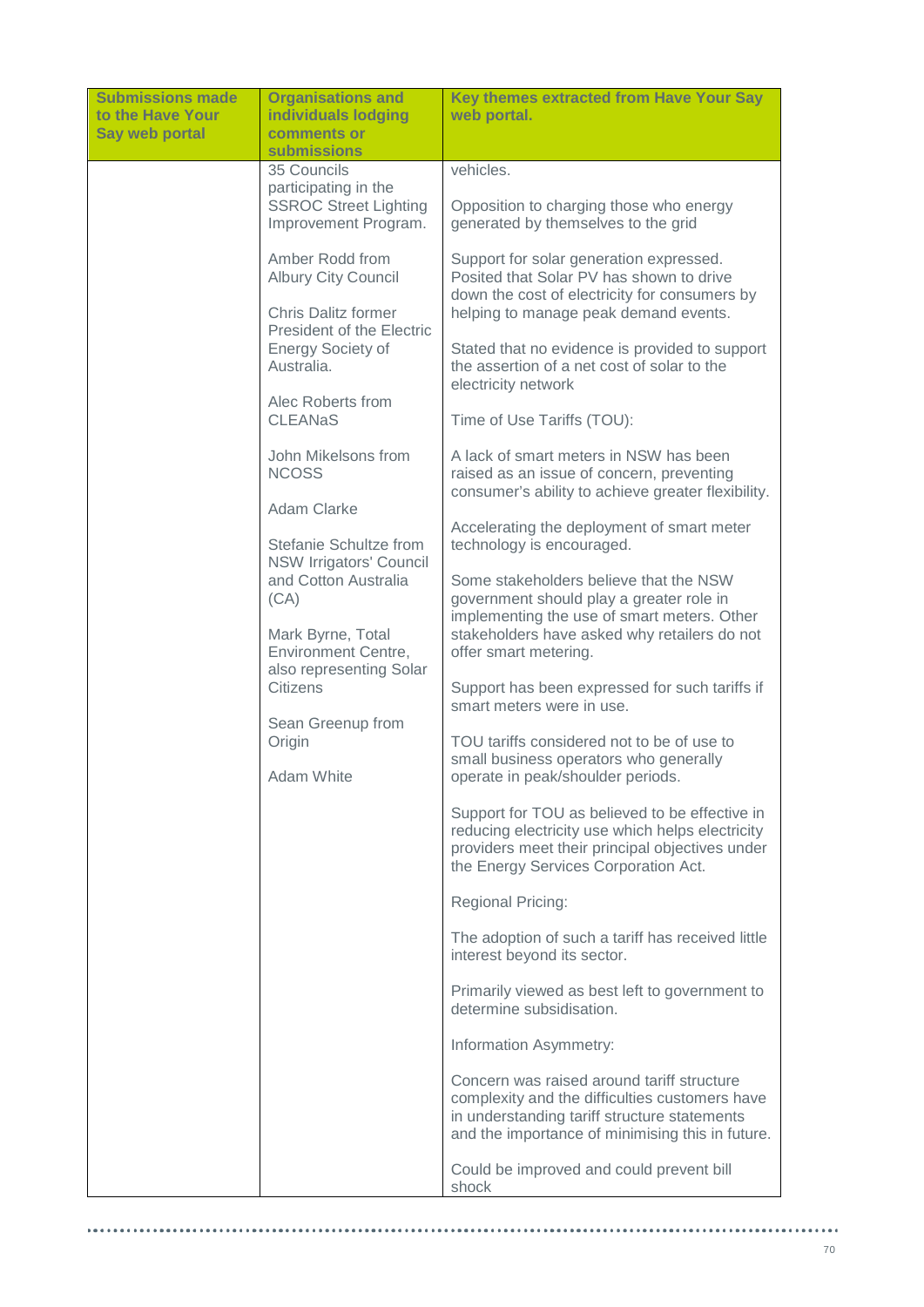........................

# **14.0 Phase Two - invitees unable to participate**

*Table 20 – Stakeholders invited to participate in various modes of Phase Two TSS engagement who were unable to do so.*

| <b>Stakeholder</b>        | Organisation                   | Engagement                  |
|---------------------------|--------------------------------|-----------------------------|
| Patricia Forsythe         | <b>Sydney Business Chamber</b> | Approached for initial      |
|                           |                                | interview                   |
| Steven Dimovski           | <b>Origin Energy</b>           | <b>Invited to Retailers</b> |
|                           |                                | Roundtable                  |
| Glenn Jones               | <b>Sanctuary Energy</b>        | <b>Invited to Retailers</b> |
|                           |                                | Roundtable                  |
| <b>Melanie Donelson</b>   | AGL                            | Invited to Retailers        |
|                           |                                | Roundtable                  |
| Jennifer Gimbert          | <b>AGL</b>                     | Invited to Retailers        |
|                           |                                | Roundtable                  |
| Stefanie Macri            | Lumo Energy                    | Invited to Retailers        |
|                           |                                | Roundtable                  |
| <b>Ben Thomas</b>         | GoEnergy                       | <b>Invited to Retailers</b> |
|                           |                                | Roundtable                  |
| Bill van der Linden       | Progressive Green              | Invited to Retailers        |
|                           |                                | Roundtable                  |
| <b>Christopher Reilly</b> | Stanwell                       | Invited to Retailers        |
|                           |                                | Roundtable                  |
| Damien Herd               | Qenergy                        | <b>Invited to Retailers</b> |
|                           |                                | Roundtable                  |
| David McNeil              | <b>Click Energy</b>            | <b>Invited to Retailers</b> |
|                           |                                | Roundtable                  |
| James Norton              | Win Energy                     | <b>Invited to Retailers</b> |
|                           |                                | Roundtable                  |
| Jayden Harrod             | Momentum Energy                | <b>Invited to Retailers</b> |
|                           |                                | Roundtable                  |
| <b>Michael Larner</b>     | Stanwell                       | <b>Invited to Retailers</b> |
|                           |                                | Roundtable                  |
| Pankaj Mankani            | Infingen Energy                | <b>Invited to Retailers</b> |
|                           |                                | Roundtable                  |
| <b>Paul Grzinic</b>       | <b>Aurora Energy</b>           | <b>Invited to Retailers</b> |
|                           |                                | Roundtable                  |
| <b>Stephen White</b>      | <b>Diamond Energy</b>          | <b>Invited to Retailers</b> |
|                           |                                | Roundtable                  |
| <b>Stuart Auld</b>        | <b>COzero Energy Retail</b>    | <b>Invited to Retailers</b> |
|                           |                                | Roundtable                  |
| Tom Colbatch              | Macquarie Bank                 | <b>Invited to Retailers</b> |
|                           |                                | Roundtable                  |
| <b>Beth Corcoran</b>      | COVAU                          | <b>Invited to Retailers</b> |
|                           |                                | Roundtable                  |
| Fiona Simon               | <b>ERM Power</b>               | <b>Invited to Retailers</b> |
|                           |                                | Roundtable                  |
| <b>Heather Hall</b>       | <b>Next Business Energy</b>    | <b>Invited to Retailers</b> |
|                           |                                | Roundtable                  |
| Lauren Kennedy            | <b>ActewAGL Retail</b>         | <b>Invited to Retailers</b> |
|                           |                                | Roundtable                  |
| Naomi Feast               | <b>Blue NRG</b>                | <b>Invited to Retailers</b> |
|                           |                                | Roundtable                  |
| Philip Firth              | Lower Namoi Cotton Growers'    | Invited to Food & Fibre     |
|                           | Association                    | Roundtable                  |
|                           |                                |                             |

..........................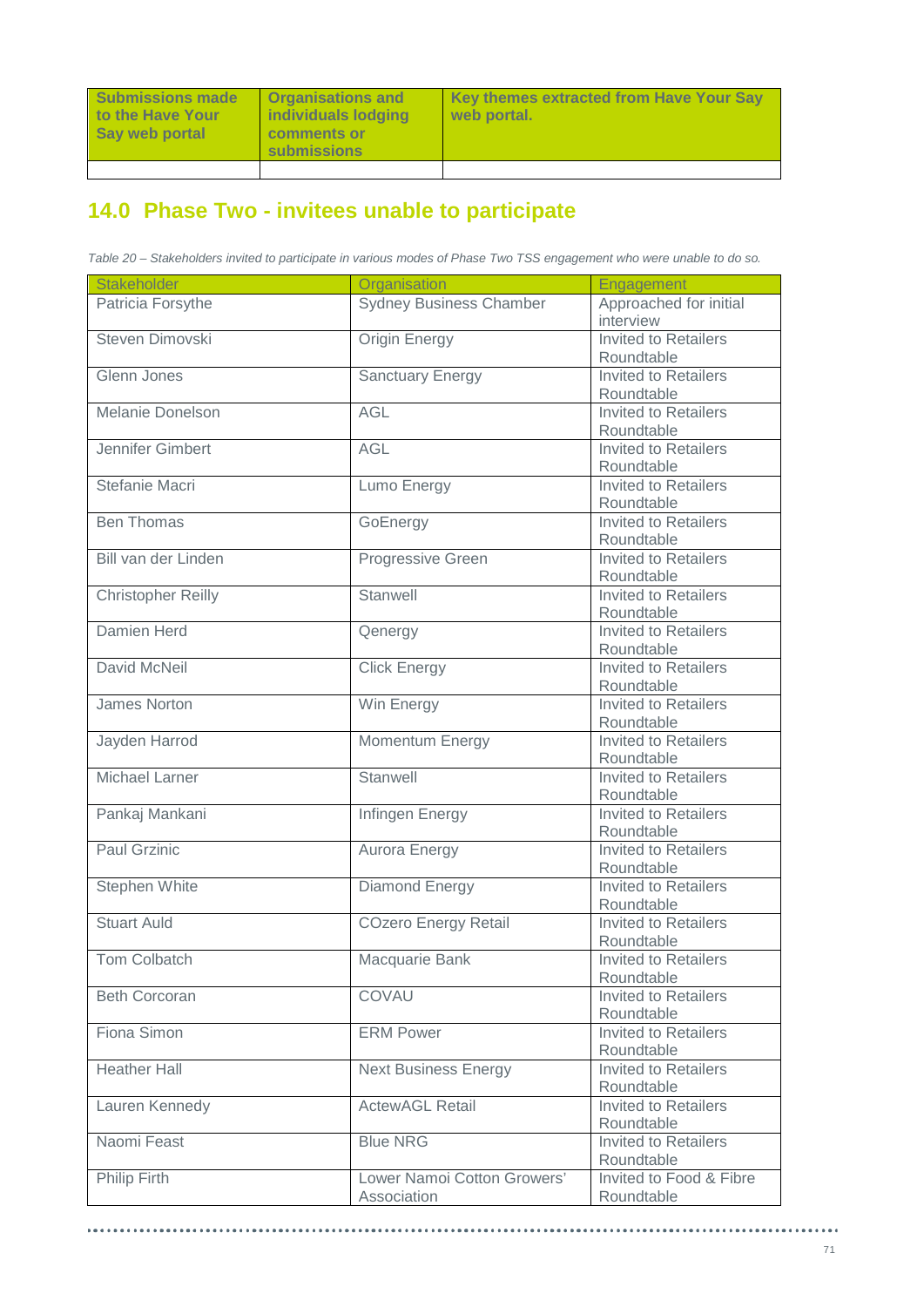| Stakeholder                          | Organisation                      | Engagement                |  |  |
|--------------------------------------|-----------------------------------|---------------------------|--|--|
| Mandy Gilmour                        | Lower Namoi Cotton Growers'       | Invited to Food & Fibre   |  |  |
|                                      | Association                       | Roundtable                |  |  |
| Kerry Duncan                         | Macquarie Cotton Growers          | Invited to Food & Fibre   |  |  |
|                                      | Association                       | Roundtable                |  |  |
| Kate Smoiski                         | Nature Conservation Council of    | Environment and           |  |  |
|                                      | <b>NSW</b>                        | <b>Consumer Advocates</b> |  |  |
|                                      |                                   | Roundtable                |  |  |
| Elena Katrakis                       | <b>Carers NSW</b>                 | Invited to one-to-one     |  |  |
|                                      |                                   | interview                 |  |  |
| Hugo Harmstoff                       | <b>IPART</b>                      | Invited to one-to-one     |  |  |
|                                      |                                   | interview                 |  |  |
| <b>Matt Brand</b>                    | <b>NSW Farmers Association</b>    | Invited to one-to-one     |  |  |
|                                      |                                   | interview                 |  |  |
| <b>Rosemary Sinclair</b>             | <b>Energy Consumers Australia</b> | Invited to one-to-one     |  |  |
|                                      |                                   | interview                 |  |  |
| Phillip Barresi                      | Energy Users Association of       | Invited to one-to-one     |  |  |
|                                      | Australia                         | interview                 |  |  |
| <b>Suzie Mathews</b>                 | The Office of the Small           | Invited to one-to-one     |  |  |
|                                      | <b>Business Commissioner</b>      | interview                 |  |  |
| Sue King                             | Anglicare                         | Invited to one-to-one     |  |  |
|                                      |                                   | interview                 |  |  |
| <b>Tracy Howe</b>                    | <b>NCOSS</b>                      | Invited to one-to-one     |  |  |
|                                      |                                   | interview                 |  |  |
| Murray Johnson                       | The Office of the Small           | Invited to one-to-one     |  |  |
|                                      | <b>Business Commissioner</b>      | interview                 |  |  |
| Alan Kirkland                        | <b>Australian Consumers</b>       | Invited to one-to-one     |  |  |
|                                      | Association (CHOICE)              | interview                 |  |  |
| Source: ACIL Allen Consulting, 2015. |                                   |                           |  |  |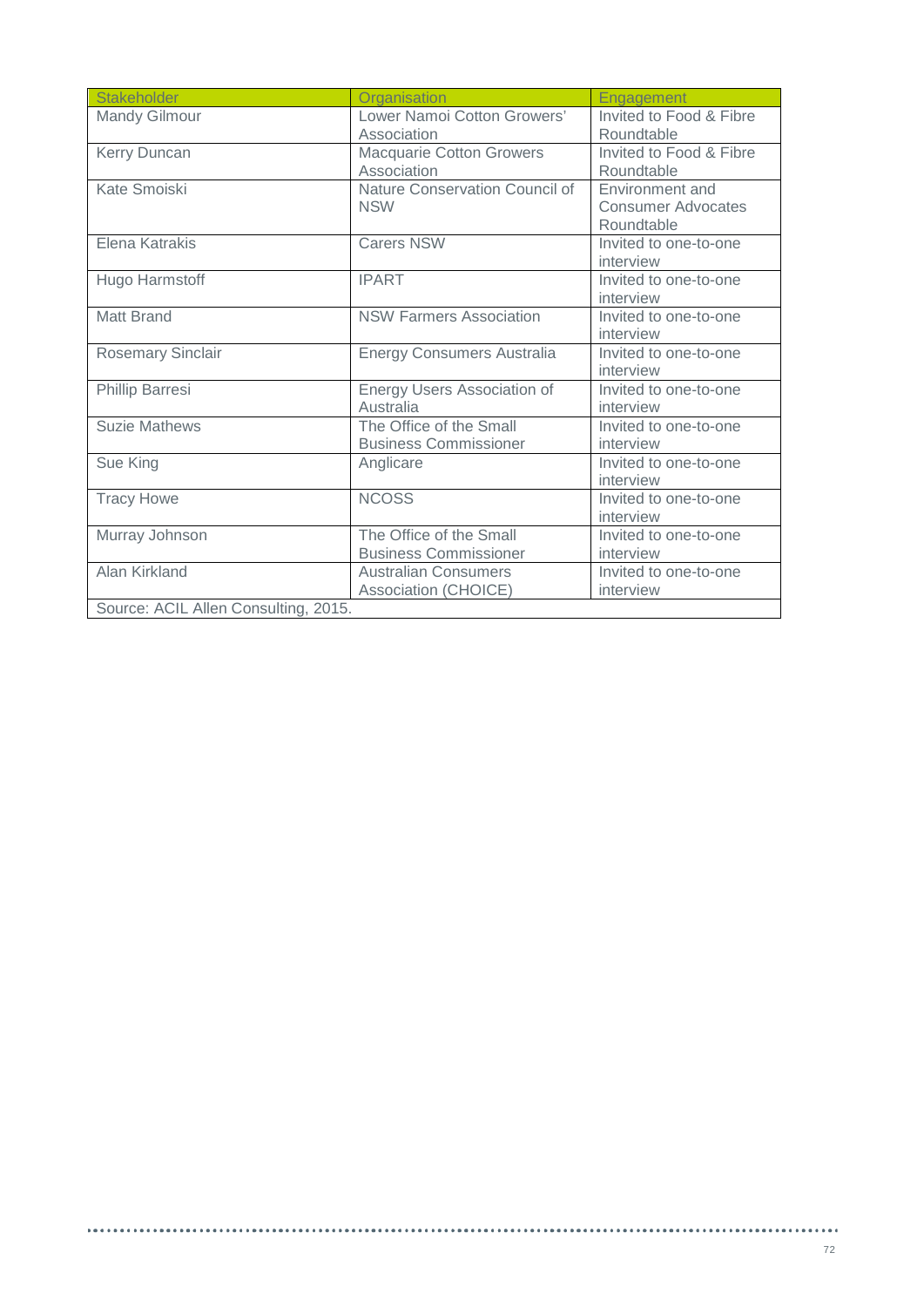# **15.0 Phases Three - engagement following the AER draft decision**

## 15.1 **Backdrop to Phase Three**

Phase Three engagement took place against the backdrop of conversations with the AER to determine the legal basis for prices for 2016-17 and 2017-18, following the decision of the Australian Competition Tribunal to set aside the AER's April 2015 Determination for Endeavour Energy.

We prioritised this engagement in order to secure pricing stability for customers and decided to wait for this issue to be resolved, and then consider the AER's feedback on our draft TSS before re-engaging on tariff structures.

After careful consideration of the potential impacts on our customers, the degree of uncertainty regarding the AER's judicial review proceedings, and the potential for the AER to remake its final determination, we offered the AER a court enforceable undertaking to secure network prices for 2016-17. The undertaking proposed our network charges for 2016-17 would be calculated by adjusting our 2015-16 network prices by the Consumer Price Index (CPI) for 2015-16, which would see an increase of 1.5 per cent, and maintain pricing stability for consumers.

On May 2016, the AER formally accepted our proposed undertaking following consultation with stakeholders.

In August 2016, the AER released its feedback on Endeavour Energy's draft TSS following a consultation process. The AER supported some of Endeavour Energy's proposed TSS changes, but not its existing suite of declining block tariffs for residential customers.

The AER's preference was for Endeavour Energy to transition to TOU tariffs for new customers, using an opt out approach, as it felt that would send strong price signals to retailers and speed the shift to more cost reflective tariffs.

## 15.2 **Consultation with NSW Government energy advisors**

Given this feedback from the AER, we consulted with NSW Government energy policy advisers to assess whether any revised approach would align with future government policy.

We outlined to advisers that regulator and stakeholder feedback to date had led to our revised approach to transition from a DBT to a Flat Tariff for residential customers, with a possible twoyear transition period to manage customer impacts, and focused our consultation on retailers, peak consumer and environmental groups and our regulator.

## 15.3 **Issues paper**

Following the AER's draft decision on our initial TSS, Endeavour Energy published an issues paper to invite further stakeholder feedback on topics related to our initial TSS and the AER's response to that first document.

Through the paper, Endeavour Energy was interested to understand stakeholder feedback on its proposal to shift from a declining block tariff to a flat tariff for residential customers; to introduce a default TOU tariff for new customers; and appropriate transition timeframes.

The issues paper was provided to key consumer advocacy and environmental groups and retailers in the lead-up to a workshop held on 15 September 2016.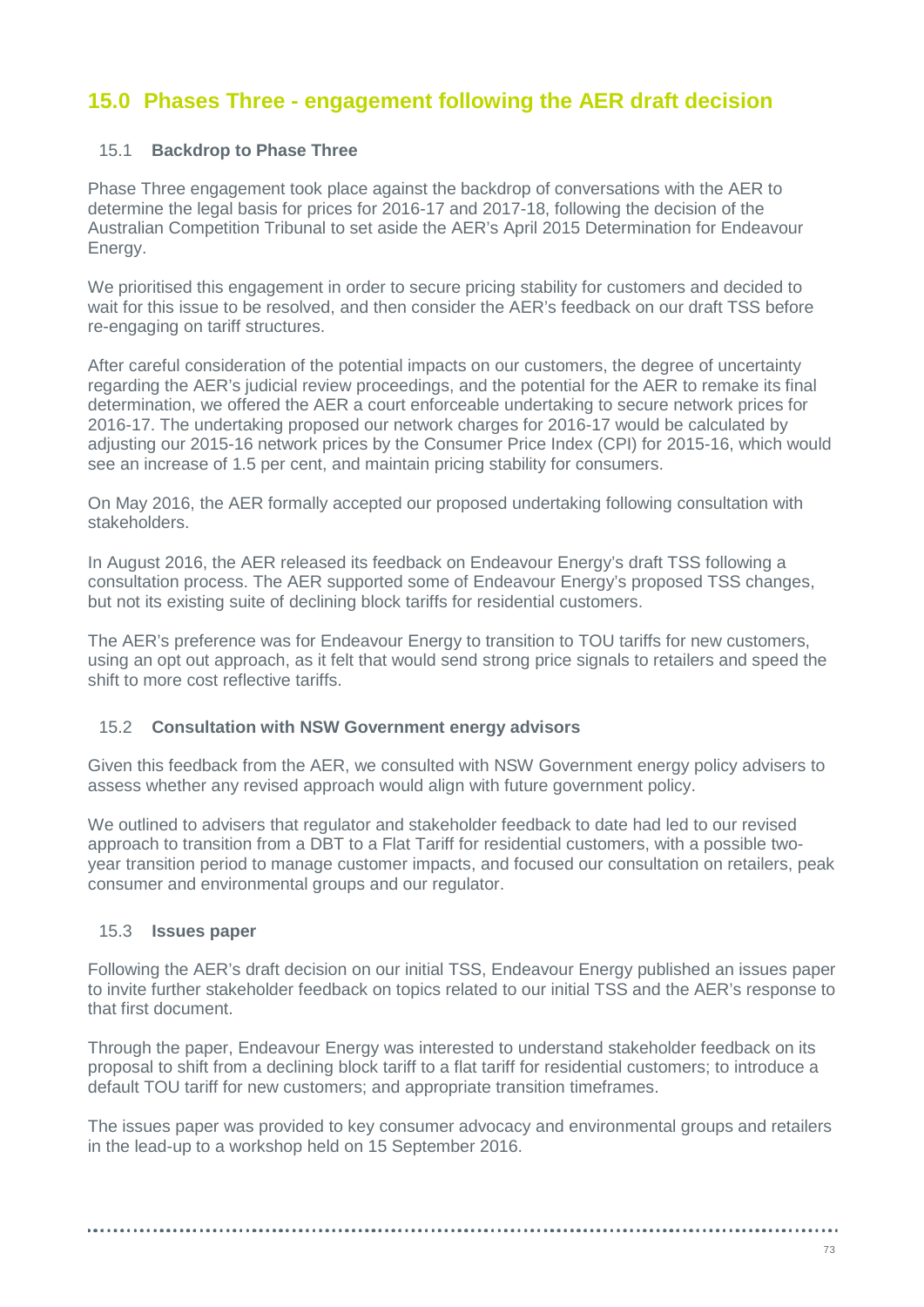The workshop then explored the questions raised in the issues papers to give participants an opportunity to engage with subject matter experts. As a result, many of the participants provided their feedback at the workshop and did not provide written responses to the issues paper.

Below is a summary of the key issues that were addressed in the issues paper. After providing background information on each topic, we outlined how we were responding to the AER's decision and the reasons for this view. We then asked a series of questions to readers to seek whether their point of view on these topics.

| <b>Residential Declining Block Tariff</b> |                                                                                                                                                                 |  |  |  |
|-------------------------------------------|-----------------------------------------------------------------------------------------------------------------------------------------------------------------|--|--|--|
| Our proposal                              | To replace the DBT with a Flat Tariff structure as the default non-TOU tariff for<br>residential customers.                                                     |  |  |  |
| Why                                       | The AER does not consider Endeavour Energy has adequate evidence to support<br>a DBT. An IBT structure would require similar, yet equally unavailable evidence. |  |  |  |
| Question to<br>stakeholders               | We are interested in your views on the replacement of the existing DBT with a Flat<br>Tariff structure for the residential non-TOU tariff.                      |  |  |  |

### *Table 21 - Residential Declining Block Tariff*

#### *Table 22 – Transition period*

| <b>Transition period</b>    |                                                                                                                                                                                                       |  |  |  |
|-----------------------------|-------------------------------------------------------------------------------------------------------------------------------------------------------------------------------------------------------|--|--|--|
| Our proposal                | Attempt to transition from the DBT to a Flat Tariff within two years.                                                                                                                                 |  |  |  |
| Why                         | A two year transition period would successfully mitigate customer bill impacts while<br>achieving the desired Flat Tariff structure by the end of the current TSS period.                             |  |  |  |
| Question to<br>stakeholders | We are interested in your views on the appropriateness of a two-year transition<br>period for the replacement of the existing DBT with a Flat Tariff structure for the<br>Residential non-TOU tariff. |  |  |  |
|                             | Do stakeholders accept that the two-year transition may need to be extended to<br>better manage customer bill impacts should the annual average price increase<br>exceed CPI?                         |  |  |  |

#### *Table 23 - TOU assignment for new customers*

| TOU assignment for new customers                                                                                                                                        |                                                                                                                                                                                |  |  |  |  |
|-------------------------------------------------------------------------------------------------------------------------------------------------------------------------|--------------------------------------------------------------------------------------------------------------------------------------------------------------------------------|--|--|--|--|
| Our proposal<br>New customers connected to the network after 1 July 2018 should be assigned<br>directly to a TOU tariff with the option to opt-out to a non-TOU tariff. |                                                                                                                                                                                |  |  |  |  |
|                                                                                                                                                                         | Existing customers connected to the network before 1 July 2018 remain assigned<br>to the non-TOU tariff, with the option to opt-in to a TOU tariff.                            |  |  |  |  |
| Why                                                                                                                                                                     | Endeavour Energy agrees that TOU tariffs send a more cost reflective pricing<br>signal and are superior in this regard to DBT, IBT and Flat Tariff structures.                 |  |  |  |  |
| Questions to<br><b>stakeholders</b>                                                                                                                                     | We are interested in your views on our proposed TOU assignment. Are there<br>scenarios where an existing customer should be assigned on an opt-out basis to<br>the TOU tariff? |  |  |  |  |
|                                                                                                                                                                         | For example, after 1 July 2018 should an existing customer be assigned on an opt-<br>out basis if:<br>they consume above an annual usage threshold OR<br>$\bullet$             |  |  |  |  |
|                                                                                                                                                                         |                                                                                                                                                                                |  |  |  |  |
|                                                                                                                                                                         | they opt to install a technology capable of feeding energy back into the network<br>$\bullet$<br>OR.                                                                           |  |  |  |  |
|                                                                                                                                                                         | they opt to upgrade their connection capacity?<br>$\bullet$                                                                                                                    |  |  |  |  |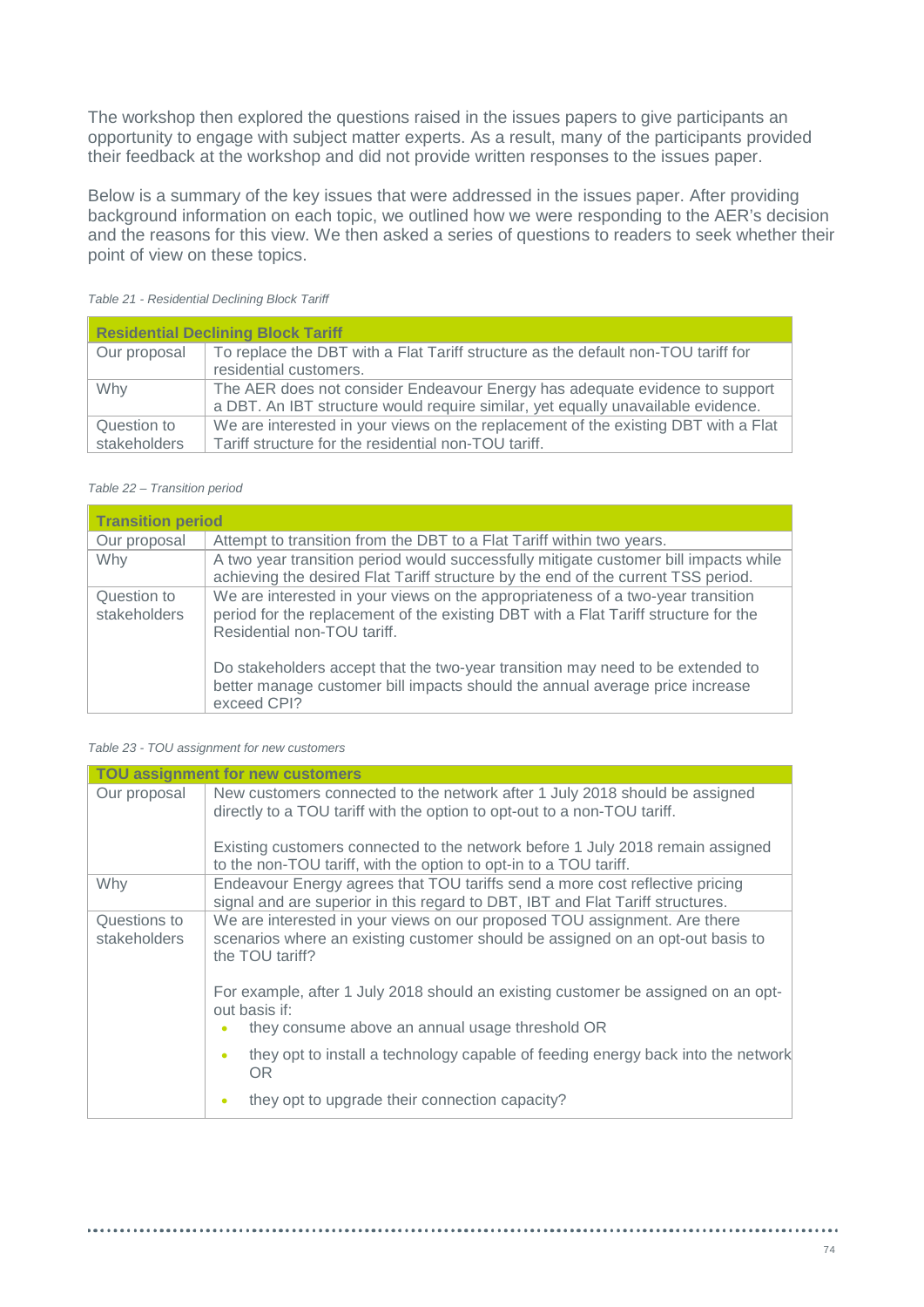#### *Table 24 – Charging windows*

| <b>Charging windows</b>     |                                                                                                                                                                                                                                                                                                                                                       |  |  |  |  |
|-----------------------------|-------------------------------------------------------------------------------------------------------------------------------------------------------------------------------------------------------------------------------------------------------------------------------------------------------------------------------------------------------|--|--|--|--|
| Our view                    | A change in time of day pricing definitions has wide ranging pricing and billing<br>consequences.                                                                                                                                                                                                                                                     |  |  |  |  |
|                             | Endeavour Energy agrees that better targeted TOU tariffs could improve cost<br>reflectivity however there is only limited scope to properly review our time of day<br>definitions prior to the submission of our revised TSS.                                                                                                                         |  |  |  |  |
| Why                         | The 45-day window between the AER's draft decision and Endeavour Energy's<br>deadline to submit a revised TSS does not provide Endeavour Energy or its<br>stakeholders the time to properly assess and consider revised time of day<br>definitions, and the impacts of these potential changes on residential customers,<br>businesses and retailers. |  |  |  |  |
| Question to<br>stakeholders | We are interested in your views on our proposed approach to review our time of<br>day charging windows as part of the next TSS period commencing 1 July 2019.                                                                                                                                                                                         |  |  |  |  |
|                             | Do you believe that residential and non-residential charging windows should be<br>aligned?                                                                                                                                                                                                                                                            |  |  |  |  |

# 15.3.1 **Response to issues paper - Solar Citizens**

Solar Citizens chose to provide a written response to the issues paper.

| <b>Question</b>                                                                                                                                                                                             | <b>Response</b>                                                                                                                                                                                                                                                                                      |
|-------------------------------------------------------------------------------------------------------------------------------------------------------------------------------------------------------------|------------------------------------------------------------------------------------------------------------------------------------------------------------------------------------------------------------------------------------------------------------------------------------------------------|
| 1. We are interested in your views on the<br>replacement of the existing DBT with a Flat Tariff<br>structure for the residential non-TOU tariff                                                             | Solar Citizens strongly supports the<br>replacement of<br>the existing DBT with a flat rate tariff for non-<br>TOU customers in the absence of any better<br>alternative for those customers with<br>accumulation meters.<br>Ideally, Endeavour should be aiming towards<br>inclining block tariffs. |
| 2. We are interested in your views on the<br>appropriateness of a two year transition period for<br>the replacement of the existing DBT with a Flat<br>Tariff structure for the Residential non-TOU tariff. | Solar Citizens suggests that there is no need to<br>phase in the change to the Flat Tariff. The vast<br>majority of Endeavour customers do not reach<br>the second or third consumption blocks and will<br>therefore not be adversely affected by the<br>change.                                     |
|                                                                                                                                                                                                             | The resulting rapid rise in costs for the tiny<br>minority of heavy use customers should<br>encourage them to reduce their consumption,<br>and hopefully to install an interval or preferably<br>a smart meter and change to TOU pricing.                                                            |
|                                                                                                                                                                                                             | The reasons for the change and the options<br>available would need to be forcefully brought to<br>the attention of the affected customers.                                                                                                                                                           |
| 3. Do stakeholders accept that the two year<br>transition may need to be extended to better<br>manage customer bill impact should the annual<br>average price increase exceed the CPI?                      | Solar Citizens welcomes concern about bill<br>impact exceeding the CPI, particularly after the<br>huge increases in power costs over the last few<br>years!                                                                                                                                          |
|                                                                                                                                                                                                             | However Solar Citizens believes that all<br>customers should be encouraged to install an<br>interval or preferably smart meter, and be<br>moved onto a TOU tariff. Pricing signals,<br>including cost increases slightly above the CPI                                                               |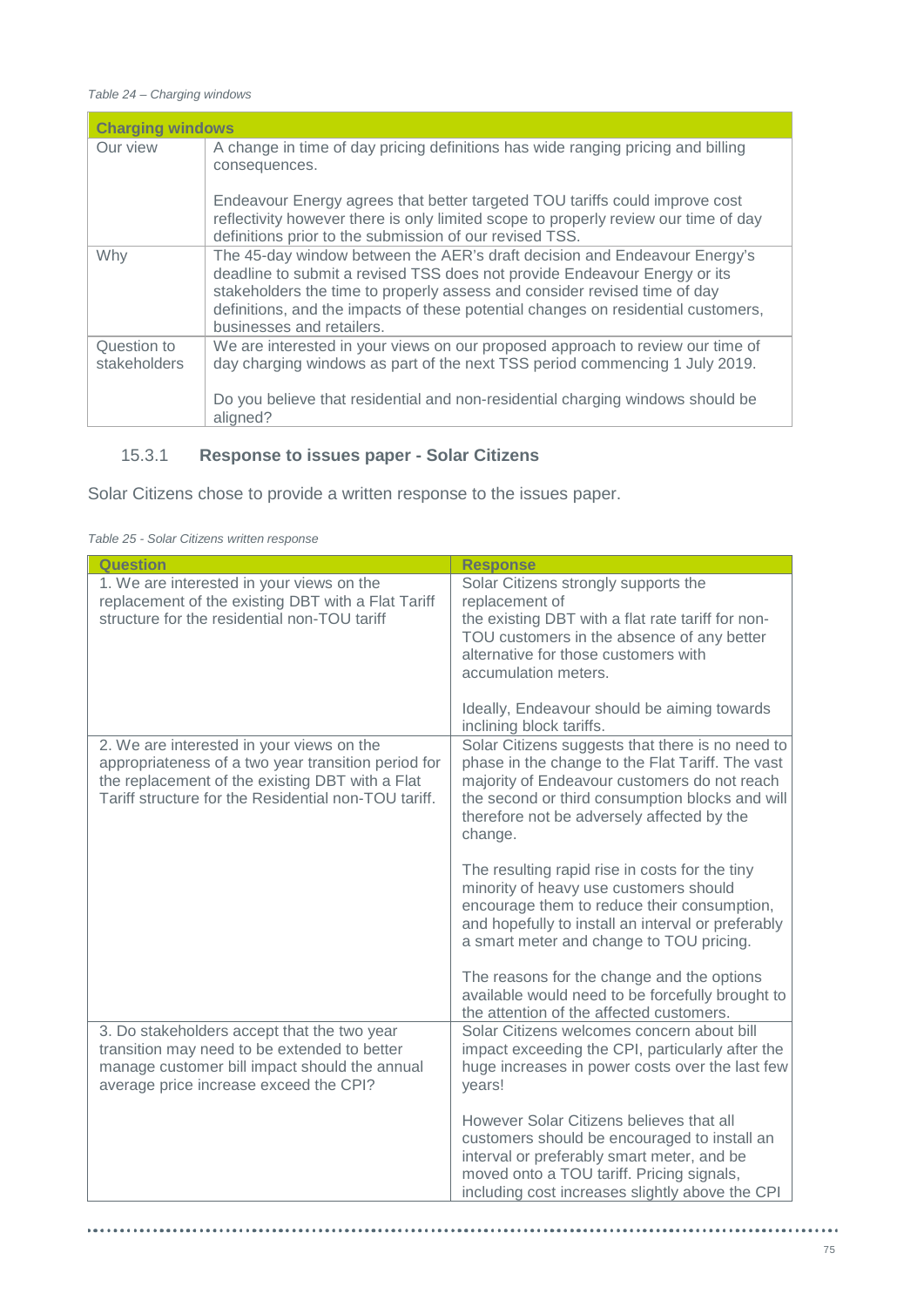| Question                                                                                                                                                                                                                                                                | <b>Response</b>                                                                                                                                                                                                                       |
|-------------------------------------------------------------------------------------------------------------------------------------------------------------------------------------------------------------------------------------------------------------------------|---------------------------------------------------------------------------------------------------------------------------------------------------------------------------------------------------------------------------------------|
|                                                                                                                                                                                                                                                                         | for non-TOU customers could be used to this                                                                                                                                                                                           |
|                                                                                                                                                                                                                                                                         | end.                                                                                                                                                                                                                                  |
| 4. We are interested in your views on our<br>proposed TOU assignment. Are there scenarios<br>where an existing customer should be assigned on<br>an opt-out basis to the TOU tariff?                                                                                    | Solar Citizens agrees with the proposal that<br>new customers, or those who have a meter<br>change for any reason, should be assigned to a<br>TOU tariff by default.                                                                  |
|                                                                                                                                                                                                                                                                         | Those with a suitable meter currently assigned<br>to a non-TOU tariff should be regularly<br>encouraged by pricing signals to opt onto a<br>TOU tariff.                                                                               |
| 5 We are interested in your views on our proposed<br>approach to the review our time of day charging<br>windows as part of the next TSS period<br>commencing 1 July 2019. Do you believe that<br>residential and non-residential charging windows<br>should be aligned? | Solar Citizens agrees that there is insufficient<br>time available to adequately assess the effect<br>of revised peak, shoulder and off-peak charging<br>windows, however this matter should be<br>pursued by Endeavour with urgency. |
|                                                                                                                                                                                                                                                                         | We believe residential and non-residential<br>customers should have the same charging<br>windows, given that the entire network has to<br>cope with consumption of all customers at any<br>time regardless of their nature.           |

## 15.4 **Stakeholder workshop and webcast**

Endeavour Energy then hosted a stakeholder workshop attended by over 30 representatives from consumer advocacy groups, retailers, regulators and electricity distributors on 15 September 2016 in the Sydney CBD. The workshop was independently facilitated by Kathy Jones of KJ and Associates.

One of the objectives of the workshop was to seek feedback from stakeholders on proposed changes to Endeavour Energy's tariff structures for 2017-19 following the AER's feedback to its initial TSS.

Specifically, we focused on: our proposal to replace the DBT with a Flat Tariff structure as the default non-TOU tariff for residential customers; the time of use assignment policy; and the duration of different changing windows for TOU tariffs.

Endeavour Energy's Acting CEO Rod Howard, Houston and Kemp Partner Adrian Kemp, Endeavour Energy Executive Leadership Team members and managers presented and discussed material with the group around these focus areas.

### *Webcast*

A number of retailers based interstate who were unable to attend the workshop requested conference call/webinar facilities to be arranged so they could participate. Endeavour Energy responded to this request and managed a webcast of the workshop whereby these retailers could participate in real time, listen to presentations and discussion, and submit questions and discussion points shred with participants. Five retailer representatives had asked to participate in the webinar, with two representatives from Vocus Communications (formerly M2 Group) able to take part on the day.

The webcast was a practical and powerful tool tailored to the communication needs of our stakeholders. A recording of the webcast, available upon request, has been used post the workshop to analyse points of view and ensure all stakeholder feedback has been given weight in our submission of 2017– 2019 tariff structures.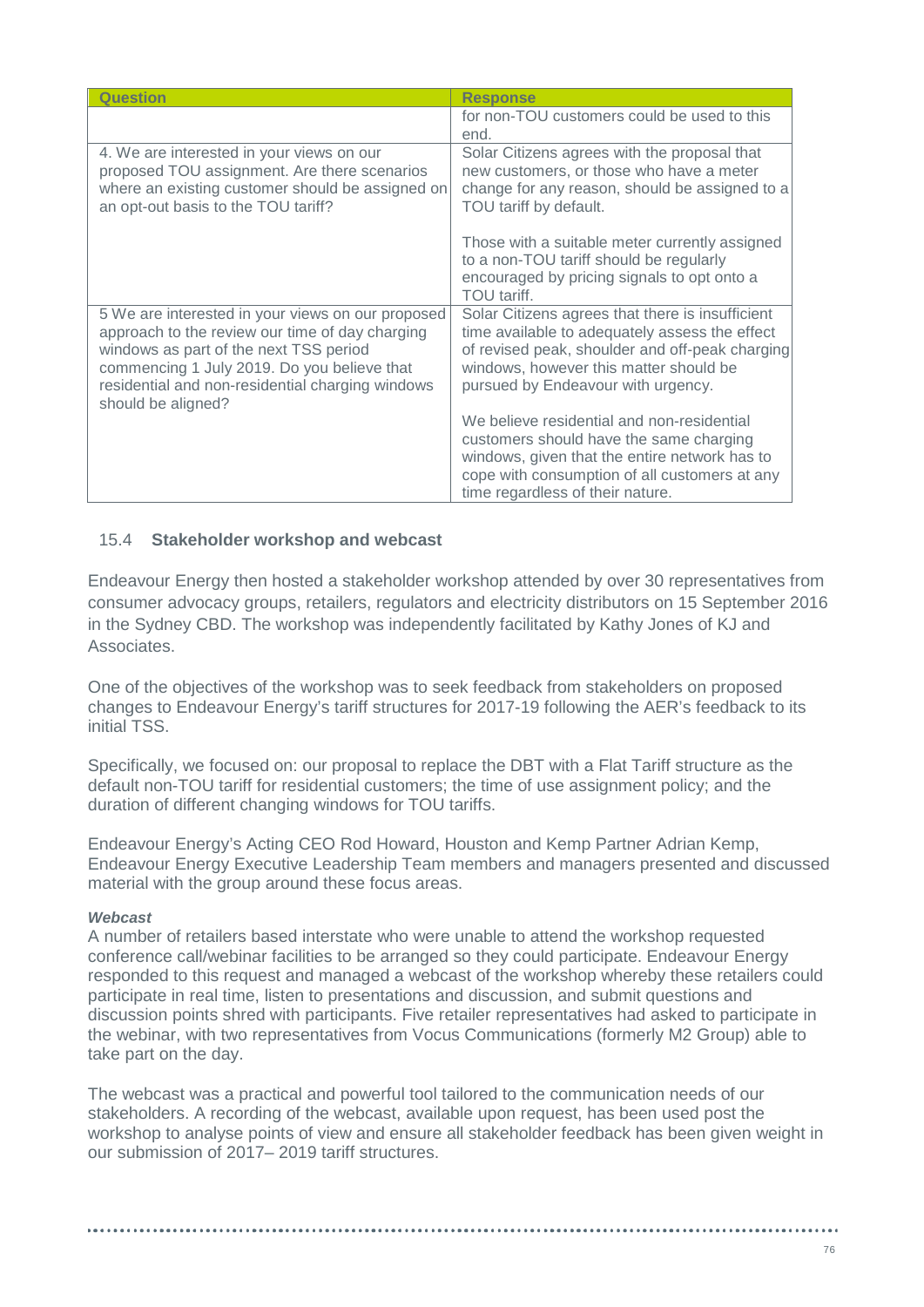## 15.4.1 **Independent economic assessment - Houston Kemp Economists**

Adrian Kemp, Partner from Houston Kemp Economists, provided an independent economic analysis of the AER's decision to the initial TSS.

His presentation also focused on whether Endeavour Energy and its stakeholders were 'heading in the right direction' with regards tariff reform. He made the point that attendees should think carefully about the process and what structures should be driving customer behaviour. He emphasised that attaining the right balance of customer impacts, as well as providing signals, was dependent on the particular circumstances of each network business.

Adrian's assessment of the AER's feedback to the initial TSS is summarised under the following three headings.

### *Declining Block Tariff*

There is 'no one magic bullet' to the structure question and it will change over time. The appropriate structure is dependent on the particular set of circumstances for that business, including the structure of business, load structure of customers and future objectives of the business. It is an ongoing process and the next TSS is also important in the transition to costreflectivity.

There was a lot of objection to the DBT from stakeholders and the AER because it's not seen to provide efficient recovery of costs, or sufficient price signals to consumers. The AER noted "it does not contribute to the achievement of compliance with the distribution pricing rules". This is not to say that it does not comply, but that it does not comply as well, in the view of AER, compared with a Flat Tariff.

In relation to discussing both DBTs and Flat Tariffs, Adrian concluded that different tariffs would have different impacts on different customers. Some customers would be better off under a Flat Tariff and would have been worse off under a DBT, and vice versa. Trade-offs will be required under either tariff structure.

#### *Length of charging windows*

The AER made explicit recommendations around specific charging windows which they want Endeavour Energy to investigate. Charging windows have dramatic influences on bill impacts and also potential changes in patterns in demand across the network. There will be a lot more focus on the lengths of charging windows in the future.

Whenever you start altering charging windows and different tariff levels, there will be winners and losers in that process. There is a lot of uncertainty around changing these variables, and at end of day not everyone can win.

It is important to make sure you are lining up your charging windows with the drivers of future costs. Given that we have a short period of time left before submission of the TSS it is a challenging exercise. This would also need to be undertaken in the context of not knowing the total revenue requirement following the decision of the Australian Competition Tribunal to set aside the April 2015 Determination.

### *Tariff assignment policy*

Endeavour Energy had proposed an 'opt-in' approach for new customers into TOU tariff; however the AER prefers it to be an opt-out approach, citing the very low take up rate of customers with Endeavour Energy's existing policy of opting in. Endeavour Energy has proposed an opt-out for new customers into a TOU tariff.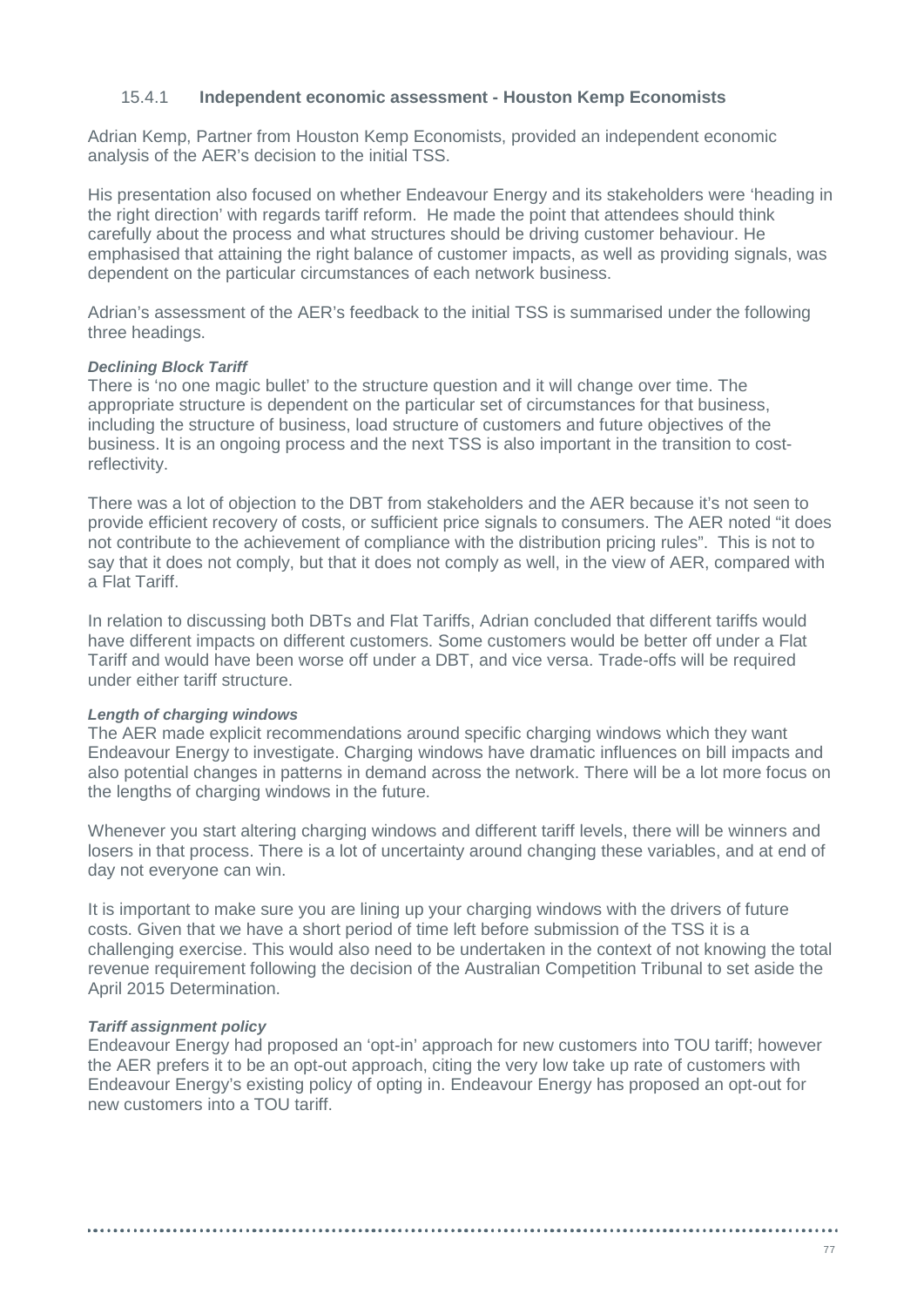## 15.4.2 **TSS presentation and discussion - Endeavour Energy**

Adrian's presentation was followed by Daniel Bubb, Network Pricing Manager for Endeavour Energy. Daniel provided overview of the revised TSS being proposed by Endeavour Energy.

Daniel presented information regarding Endeavour Energy's proposal to shift from a DBT to a Flat Tariff; and to introduce a default TOU tariff for new customers. Appropriate transition timeframes and pricing forecast data was also presented. Throughout the presentation Daniel sought feedback on these three key issues

## 15.4.3 **Key themes and discussion**

Some key themes that emerged in relation to the proposed tariffs were the following:

- The general consensus was that a newly proposed Flat Tariff for residential customers was a reasonable alternative to the previously propsed DBT. Some thought that bill impacts would have to be appropriately managed in the transition period to cost reflective prices.
- The proposed policy of opt-out for TOU tariffs for new residential and small business customers was seen by some as a significant shift for the network, and some felt the impacts of this proposed option needed to be further explored.
- In terms of charging windows for tariffs, there was a general consensus that there should be a shorter peak window in winter, weekends, with off-peak in autumn and spring.

|   | <b>Questions to attendees</b>                                                                                                                                  |                                                                                                                                                                                                                                                                                                                                                                                                                                   | <b>Stakeholder views and comments</b>                                                                                                                                                                                                                                                                                                     |
|---|----------------------------------------------------------------------------------------------------------------------------------------------------------------|-----------------------------------------------------------------------------------------------------------------------------------------------------------------------------------------------------------------------------------------------------------------------------------------------------------------------------------------------------------------------------------------------------------------------------------|-------------------------------------------------------------------------------------------------------------------------------------------------------------------------------------------------------------------------------------------------------------------------------------------------------------------------------------------|
|   | <b>Flat Tariff proposal and appropriate</b><br>transition period<br>What are your views on views on replacing<br>the existing DBT with a Flat Tariff structure | $\bullet$                                                                                                                                                                                                                                                                                                                                                                                                                         | <b>Flat tariff proposal</b><br>A Flat Tariff as an alternative option to a<br>DBT was not seen as a major issue for<br>workshop attendees.                                                                                                                                                                                                |
|   | for the residential non-TOU tariff?                                                                                                                            | $\bullet$                                                                                                                                                                                                                                                                                                                                                                                                                         | Retailer comment: "In the absence of a                                                                                                                                                                                                                                                                                                    |
| ۰ | What is the appropriate transition period?                                                                                                                     |                                                                                                                                                                                                                                                                                                                                                                                                                                   | smart meter roll out in NSW, both demand<br>and TOU tariffs are not significant. We<br>don't have any issue with Endeavour<br>moving to Flat Tariffs. The comment made<br>previously that in a battery-saturated world<br>a Flat Tariff would be most efficient/<br>appropriate is spot on." (Vocus<br>Communications (formerly M2 Group) |
|   | $\bullet$                                                                                                                                                      | Comment: "In terms of impacts here If<br>average household consumption is around<br>5000KWH - as with the Ausgrid shift from<br>DBT to Flat tariff we talked about this<br>morning - you are looking at about \$15 for<br>average household, so it's not going to<br>change their behaviour anyway, even if is<br>going to passed by retailer which it may<br>not be. It's not a big issue." (Total<br><b>Environment Centre)</b> |                                                                                                                                                                                                                                                                                                                                           |
|   |                                                                                                                                                                | $\bullet$                                                                                                                                                                                                                                                                                                                                                                                                                         | Allocation of residual costs, availability of<br>evidence of this.                                                                                                                                                                                                                                                                        |
|   |                                                                                                                                                                | $\bullet$                                                                                                                                                                                                                                                                                                                                                                                                                         | Some participants felt that an IBT would<br>send an pricing signal to people to be more                                                                                                                                                                                                                                                   |

## 15.4.4 **Specific questions, views and comments**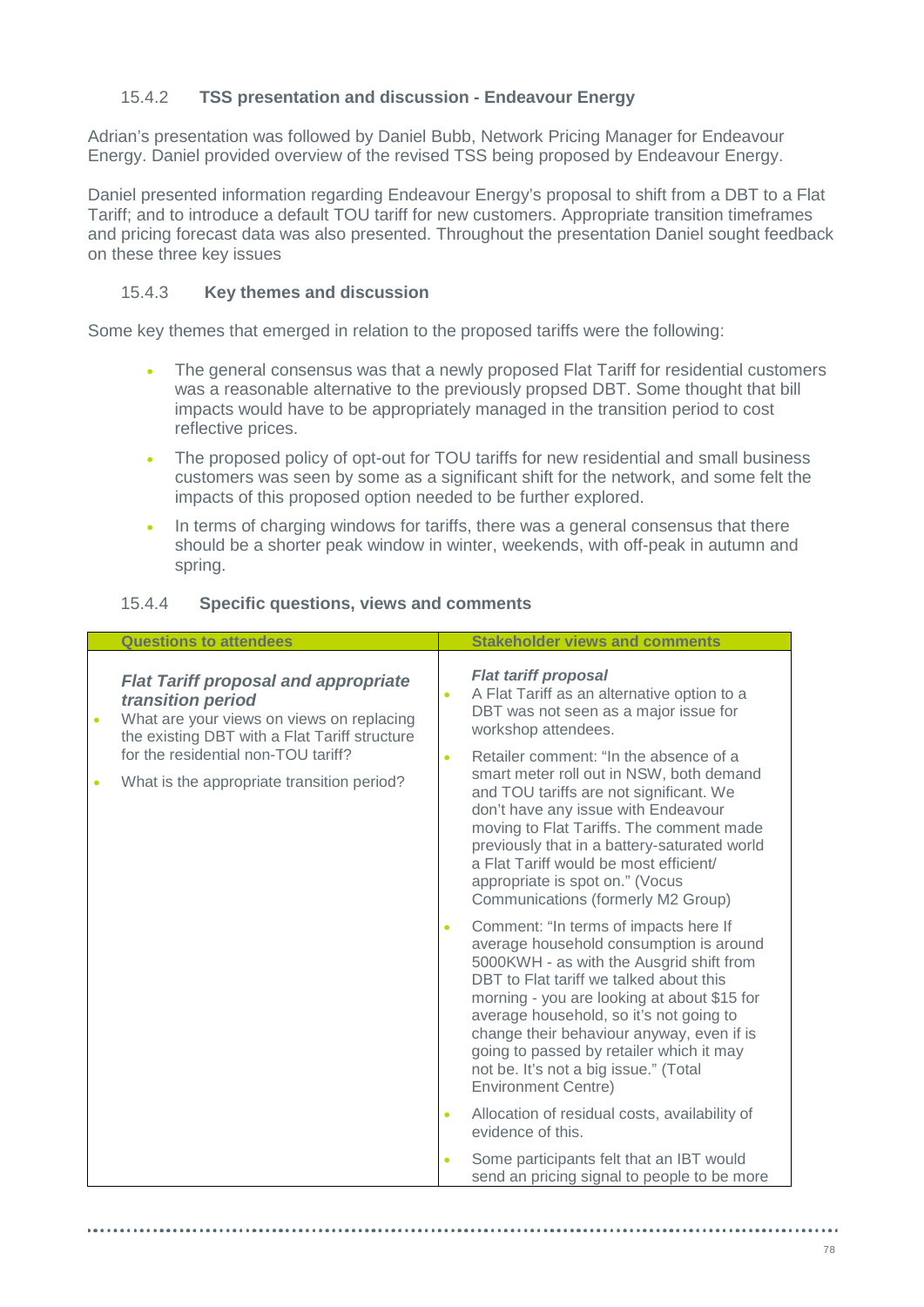| <b>Questions to attendees</b> | <b>Stakeholder views and comments</b>                                                                                                                                                                                                                                                                                               |
|-------------------------------|-------------------------------------------------------------------------------------------------------------------------------------------------------------------------------------------------------------------------------------------------------------------------------------------------------------------------------------|
|                               | energy efficient which was good outcome.                                                                                                                                                                                                                                                                                            |
|                               | <b>Tariff transition</b><br>Some participants advocated that<br>$\bullet$<br>Endeavour Energy should move<br>immediately to the new tariff structure.                                                                                                                                                                               |
|                               | Other participants believed changes<br>$\bullet$<br>should be transitioned over 2 years.                                                                                                                                                                                                                                            |
|                               | Comment: "Regardless of how large the<br>$\bullet$<br>how much consumption they have, the<br>more bill shock, the more likely<br>customers are to complain about notices.<br>I would suggest that the two year at least<br>would be more appropriate than the one<br>year" (Energy Policy Advisor: Energy &<br>Water Ombudsman NSW) |
|                               | Use of IBT should be used for the<br>$\bullet$<br>transition period (incentive for large<br>customers, disincentive to others).                                                                                                                                                                                                     |
|                               | Comment: "The biggest impacts were on<br>$\bullet$<br>the biggest users and they are the users<br>that should be looking to move to for<br>TOU, so you might offer and bigger<br>incentives doing it (transitioning)<br>immediately." (Total Environment<br>Centre).                                                                |
|                               | Participants don't believe Endeavour<br>$\bullet$<br>Energy can get people to move to TOU<br>by either DBT or an IBT.                                                                                                                                                                                                               |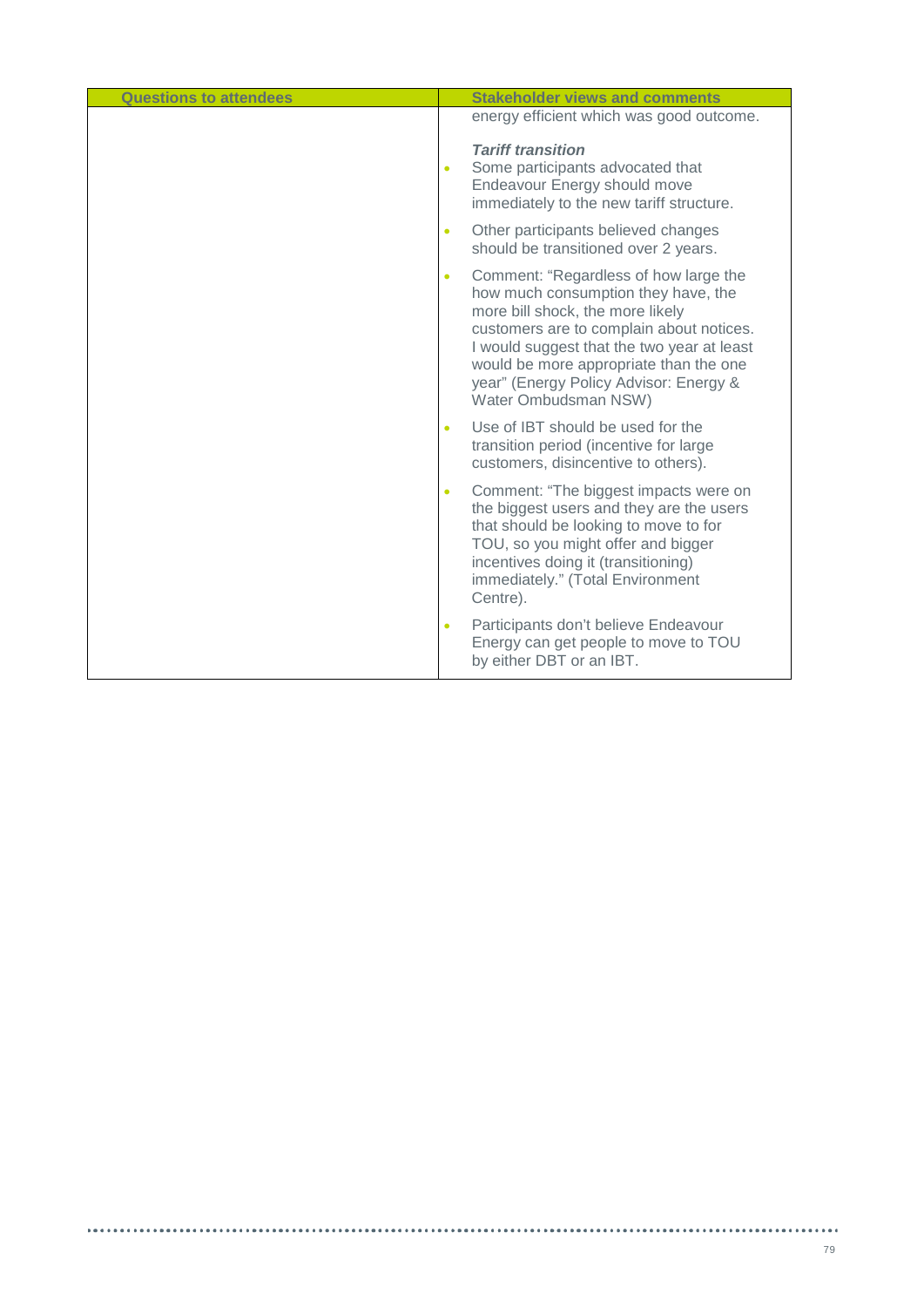|           | <b>Questions to attendees</b>                                                                                                                                                                                                                                                                                                                                                               |                                                                            | <b>Stakeholder views and comments</b>                                                                                                                                                                                                                                                                                                                                                                                                                                                                                                                                                                                                                                                                                                                                                                                                                                                                                                                                                                                 |
|-----------|---------------------------------------------------------------------------------------------------------------------------------------------------------------------------------------------------------------------------------------------------------------------------------------------------------------------------------------------------------------------------------------------|----------------------------------------------------------------------------|-----------------------------------------------------------------------------------------------------------------------------------------------------------------------------------------------------------------------------------------------------------------------------------------------------------------------------------------------------------------------------------------------------------------------------------------------------------------------------------------------------------------------------------------------------------------------------------------------------------------------------------------------------------------------------------------------------------------------------------------------------------------------------------------------------------------------------------------------------------------------------------------------------------------------------------------------------------------------------------------------------------------------|
| $\bullet$ | <b>TOU Assignment Policy</b><br>What are your views on our approach<br>to assign new customers directly to a<br>TOU tariff with the option to opt-out to a<br>non-TOU tariff?<br>Are there scenarios where an existing<br>customer should be assigned on an<br>opt-out basis to the TOU tariff?<br>Should any change in TOU assignment<br>policy coincide with the metering rule<br>change? | $\bullet$<br>$\bullet$<br>$\bullet$<br>$\bullet$<br>$\bullet$<br>$\bullet$ | Opt out option (for TOU for new<br>residential and small bus customers)<br>This is seen as a big shift for the network.<br>Endeavour Energy does not have any<br>customer data on the impact this would<br>have to customers.<br>Attendees believe more discussion, and<br>research, is needed to investigate the<br>impacts, even if only limited to focus<br>groups.<br>Comment: "This sounds like significant<br>change in pricing behaviour on part of<br>your company, that would seem to me to<br>suggest that some explanation of the<br>likely reaction of customer would not go<br>amiss, particularly in terms of informing<br>you own judgements. Two years may be<br>way longer than what you need to take."<br>(Energy Consumers Australia)<br>Some participants believe the opt out<br>option should be expanded to existing<br>customers.<br><b>Alignment with metering change</b><br>It is seen as an important opportunity but<br>customers having their meters replaced<br>haven't made a decision. |
|           | <b>Charging Windows</b><br>Do you believe that residential and non-<br>residential charging windows should be aligned<br>Should the residential weekend shoulder rate<br>removed within 2017-19 to allow this to occur?<br>What impact will changes in time of day<br>charging windows have on pricing and<br>billing?                                                                      | $\bullet$                                                                  | Seasonal time of day charging<br>The general consensus was that there<br>should be a shorter peak window in<br>winter, weekends, with off-peak in<br>autumn and spring.<br>Comment: "It would been good to have<br>opportunity to discuss possibility of<br>introducing different charging windows for<br>TOU tariffs, but you've already flagged that<br>you don't have enough time to assess the<br>impact of that on the network, which I<br>completely appreciate in terms of tight<br>timeframe the AER's given you, but it is<br>regrettable in terms of the potential for<br>something different to be trialled over next<br>couple of years, now you won't have<br>opportunity to do so." (Total Environment<br>Centre).                                                                                                                                                                                                                                                                                      |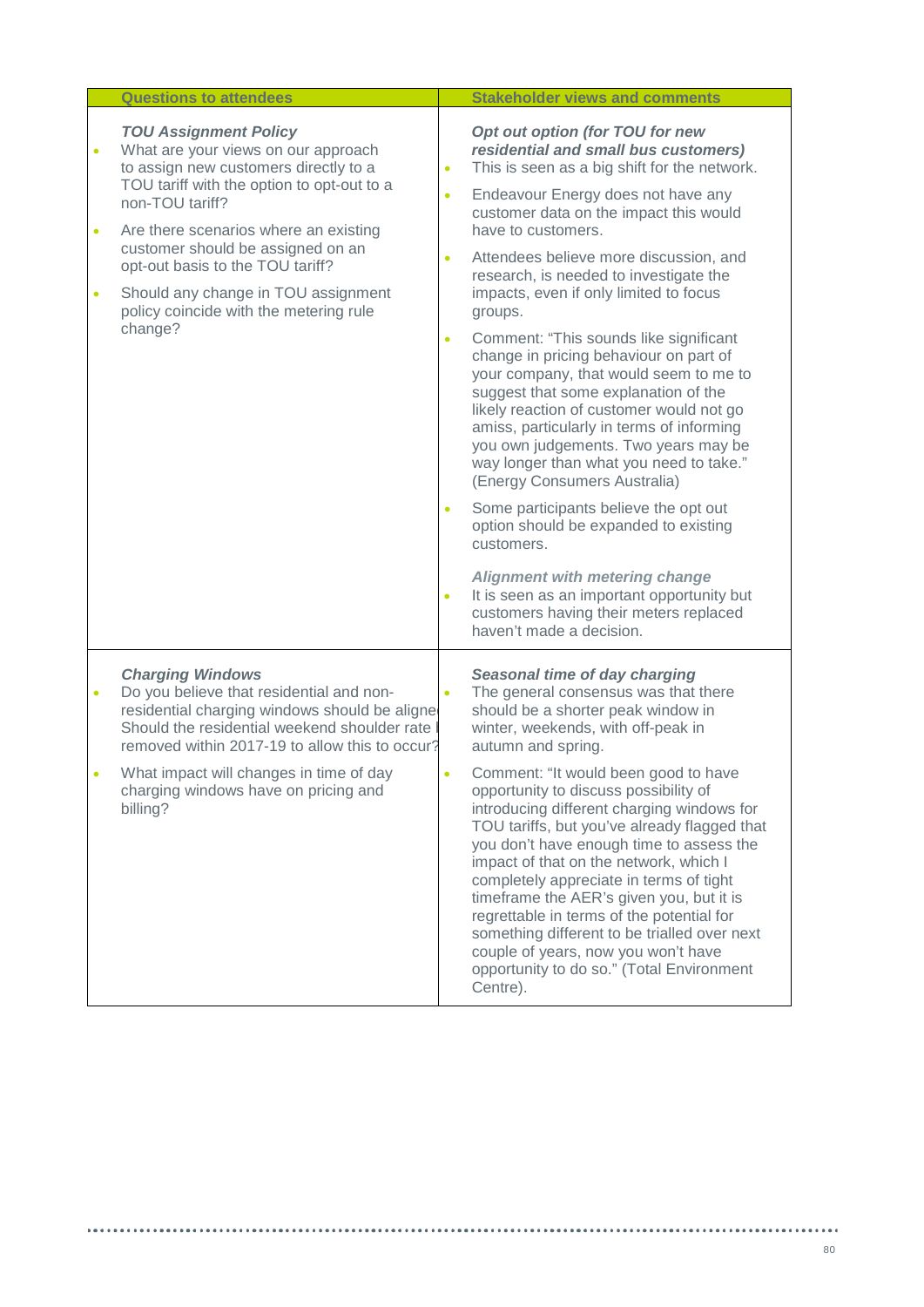## 15.4.1 **Workshop and webcast attendees**

| <b>First name</b> | <b>Surname</b>   | <b>Title</b>                                                   | <b>Organisation</b>                              |
|-------------------|------------------|----------------------------------------------------------------|--------------------------------------------------|
| <b>Israel</b>     | del Mondo        | <b>Acting Assistant Director</b>                               | <b>AER</b>                                       |
| Jessica           | Crombie          | <b>Senior Commercial Analyst</b>                               | Alinta Energy                                    |
| Paul              | <b>Vittles</b>   | <b>Customer &amp; Stakeholder</b>                              | Ausgrid                                          |
|                   |                  | <b>Engagement Manager</b>                                      |                                                  |
| Anthony           | O'Brien          | <b>Manager Corporate Affairs</b>                               | Ausgrid                                          |
| Rod               | Howard           | <b>Acting Chief Executive Officer</b>                          | <b>Endeavour Energy</b>                          |
| Michael           | Ghattas          | <b>Chief Financial Officer</b>                                 | <b>Endeavour Energy</b>                          |
| Daniel            | <b>Bubb</b>      | <b>Network Pricing Manager</b>                                 | <b>Endeavour Energy</b>                          |
| <b>Bruce</b>      | Rowley           | <b>GM Customer &amp; Corporate</b><br><b>Services</b>          | <b>Endeavour Energy</b>                          |
| Nathalie          | Cooke            | <b>Manager Customer Service</b>                                | <b>Endeavour Energy</b>                          |
| Joseph            | Caruana          | <b>Regulatory Compliance</b><br>Manager                        | <b>Endeavour Energy</b>                          |
| Kate              | <b>McCue</b>     | <b>Manager Corporate Affairs</b>                               | <b>Endeavour Energy</b>                          |
| Patrick           | Duffy            | <b>Regulation Strategy Manager</b>                             | <b>Endeavour Energy</b>                          |
| Jon               | Hocking          | <b>Manager Network Regulation</b>                              | <b>Endeavour Energy</b>                          |
| James             | Tydd             | <b>Stakeholder &amp; Community</b><br><b>Relations Manager</b> | <b>Endeavour Energy</b>                          |
| Rory              | Campbell         | Manager Policy & Research                                      | Energy & Water Ombudsman<br>NSW (EWON)           |
| David             | Sita             | <b>Pricing Strategy Lead</b>                                   | Energy Australia                                 |
| Jay               | Whelan           | <b>Pricing Operations</b><br>Leader/Customer Promise           | Energy Australia                                 |
| Keith             | <b>Besgrove</b>  | Senior Policy Adviser                                          | <b>Energy Consumers Australia</b><br>(ECA)       |
| Jason             | Cooke            | <b>Regulatory Strategy Manager</b>                             | <b>Essential Energy</b>                          |
| Graeme            | Ferguson         | Market Liaison Manager                                         | <b>Essential Energy</b>                          |
| lain              | Maitland         | <b>Energy Advocate</b>                                         | Ethnic Communities' Council of<br>NSW (ECC)      |
| Adrian            | Kemp             | Economist                                                      | <b>Houston Kemp Economics</b>                    |
| Stefani           | Macri            | <b>Regulatory Manager</b>                                      | Lumo Energy                                      |
| Dominic           | Adams            | <b>Regulatory Strategy Manager</b>                             | Mojo Power                                       |
| Douglas           | <b>McCloskey</b> | Policy & Research Officer                                      | <b>NSW Council of Social Services</b><br>(NCOSS) |
| Jonathon          | Mattock          | Manager Strategy & Pricing                                     | <b>Origin Energy</b>                             |
| John              | Reidl            | CEO                                                            | Pooled Energy                                    |
| Felicity          | Stening          | Regulatory & Compliance<br>Manager                             | Pooled Energy                                    |
| Jane              | Leung            | Senior Policy Officer                                          | <b>Public Interest Advocacy Centre</b>           |
| <b>Ben</b>        | <b>Barnes</b>    | <b>Regulatory Manager</b>                                      | <b>Red Energy</b>                                |
| Lam               | Phan             | <b>Senior Commercial Analyst</b>                               | Simply Energy                                    |
| James             | <b>Barton</b>    | <b>General Manager Regulations</b>                             | Simply Energy                                    |
| Hannah            | Penwarden        | Team Leader, Metering &<br>Operations (C & I)                  | <b>Simply Energy</b>                             |
| Peter             | Youll            | <b>Tariff Researcher</b>                                       | <b>Solar Citizens</b>                            |
| Mark              | <b>Byrne</b>     | <b>Energy Market Advocate</b>                                  | <b>Total Environment Centre</b>                  |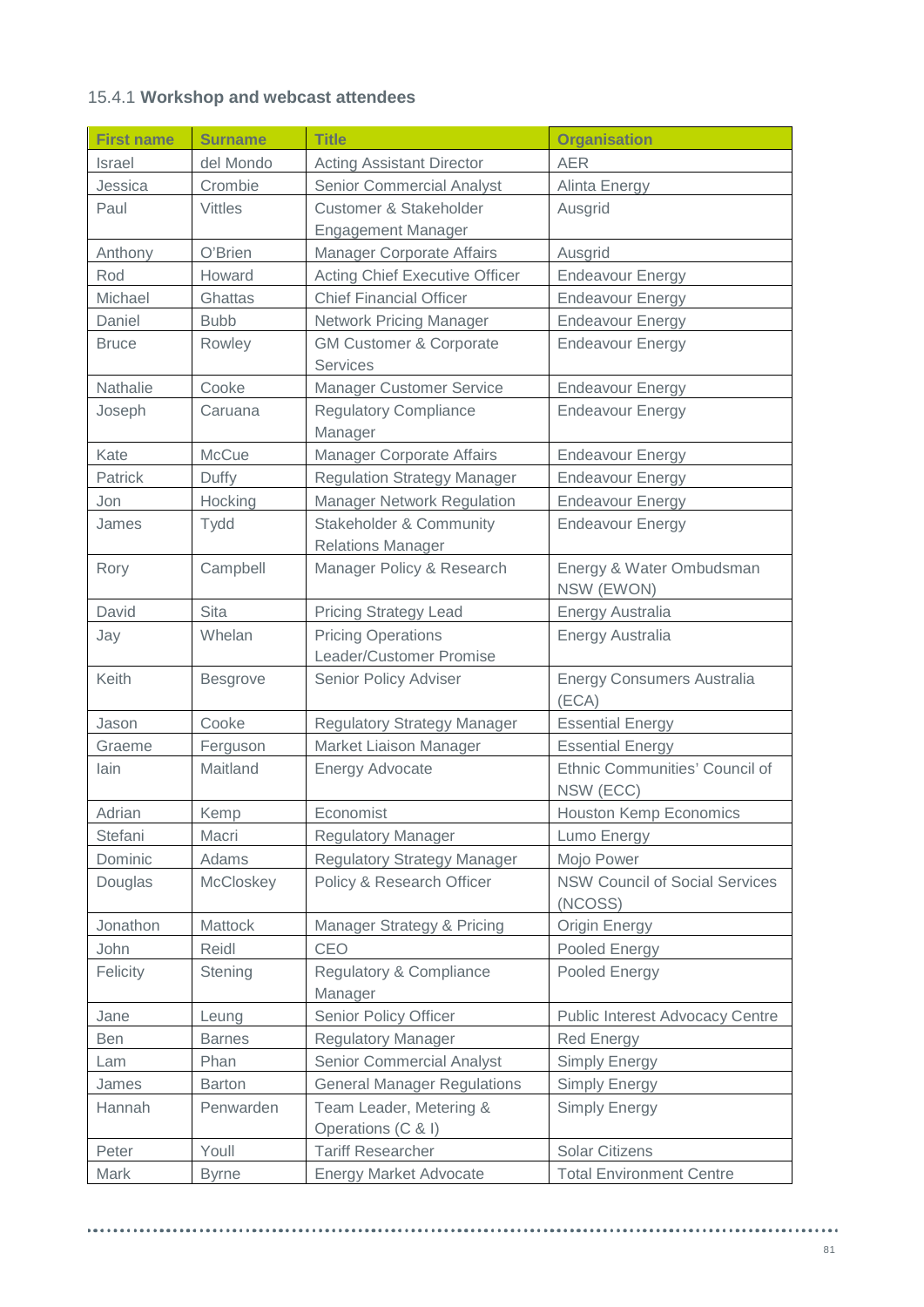| Michael | Milmeister | General Manager - Energy             | <b>Vocus Communications</b>   |
|---------|------------|--------------------------------------|-------------------------------|
|         |            | <b>Markets</b>                       | (formerly M2 Group) (webcast) |
| Sigmund | Malter     | <b>Energy Strategy Analyst Focus</b> | <b>Vocus Communications</b>   |
|         |            | Communications                       | (formerly M2 Group (webcast)  |

## 15.4.2 **Invitees unable to attend**

| <b>First name</b> | <b>Surname</b> | <b>Title</b>                                                   | <b>Organisation</b>                                       |
|-------------------|----------------|----------------------------------------------------------------|-----------------------------------------------------------|
| Lauren            | Kennedy        | <b>Billing and Data Manager</b>                                | <b>ActewAGL</b>                                           |
| <b>Chris</b>      | Pattas         | General Manager, Networks                                      | <b>AER</b>                                                |
| John              | <b>Skinner</b> | <b>Director Network Regulation</b>                             | <b>AER</b>                                                |
| Patrick           | Whish-Wilson   | <b>Regulatory Economist</b>                                    | <b>AGL</b>                                                |
| Melanie           | Donelson       | <b>Operations Manager</b>                                      | <b>AGL</b>                                                |
| Shaun             | Ruddy          | <b>Manager National Retail</b><br>Regulation                   | Alinta Energy                                             |
| lan               | Turner         | <b>Connections &amp; Data Manager</b>                          | Aurora Energy                                             |
| Scott             | Sandles        | Director, Tariff Structure<br><b>Statement Project</b>         | Australian Energy Regulator                               |
| Wendy             | McLeod         | Manager, Legal and Regulatory                                  | <b>Blue NRG</b>                                           |
| David             | <b>McNeil</b>  | <b>General Manager Customer</b><br>Experience                  | <b>Click Energy</b>                                       |
| Sarah             | Davidson       | <b>Education and Business</b><br>Development Manager           | Council on the Ageing NSW<br><b>COTA NSW</b>              |
| <b>Beth</b>       | Corcoran       | <b>Buisness Operations Manager</b>                             | COVAU                                                     |
| <b>Stuart</b>     | Auld           | <b>Chief Operations Officer</b>                                | <b>COzero Energy Retail</b>                               |
| Stephen           | White          | <b>Retail Operations Manager</b>                               | Diamond Energy                                            |
| Chris             | <b>Dodds</b>   | Senior Policy Officer                                          | Energy & Water Ombudsman<br>NSW (EWON)                    |
| Melinda           | Green          | <b>Regulatory Manager</b>                                      | <b>Energy Australia</b>                                   |
| Oliver            | Derum          | Senior Policy Officer                                          | <b>Energy Consumers Australia</b>                         |
| Jonathon          | Merry          | <b>General Manager Operations</b>                              | <b>ERM Power</b>                                          |
| <b>Belinda</b>    | Kallmier       | <b>Manager Customer Service</b>                                | <b>Essential Energy</b>                                   |
| Tom               | Colebatch      | Senior Manager                                                 | Macquarie Bank                                            |
| Martin            | Jenner         | <b>General Manager Operations &amp;</b><br>CIO                 | Mojo Power                                                |
| <b>Bab</b>        | Kamath         | Networks Metering &<br>Settlements Manager                     | Momentum Energy                                           |
| Heather           | Hall           | <b>Retail Operations Manager</b>                               | <b>Next Business Energy</b>                               |
| Mike              | <b>Bailey</b>  | Policy Lead                                                    | NSW Council of Social Service -<br><b>NCOSS</b>           |
| Katherine         | Hole           | <b>Executive Director, Strategy</b><br>Policy and Coordination | NSW Department of Trade and<br>Investment                 |
| Andrew            | Lewis          | Senior Adviser                                                 | NSW Minister for Industry,<br><b>Resources and Energy</b> |
| Arun              | Wadhwa         | Manager Network Performance                                    | Origin Energy                                             |
| Mario             | logha          | Manager, Industry and Network<br>Relationships                 | <b>Origin Energy</b>                                      |
| <b>Steven</b>     | Dimosvski      |                                                                | Origin Energy                                             |
| Keith             | Robertson      | Manager, Wholesale and Retail<br><b>Regulatory Policy</b>      | Origin Energy                                             |
| Jess              | Mutton         | Policy Officer                                                 | <b>Public Interest Advocacy Centre</b>                    |
| Melanie           | Donelson       | <b>Operations Manager</b>                                      | Powerdirect                                               |
| Scott             | <b>Begg</b>    | <b>Operations Manager</b>                                      | Powershop                                                 |